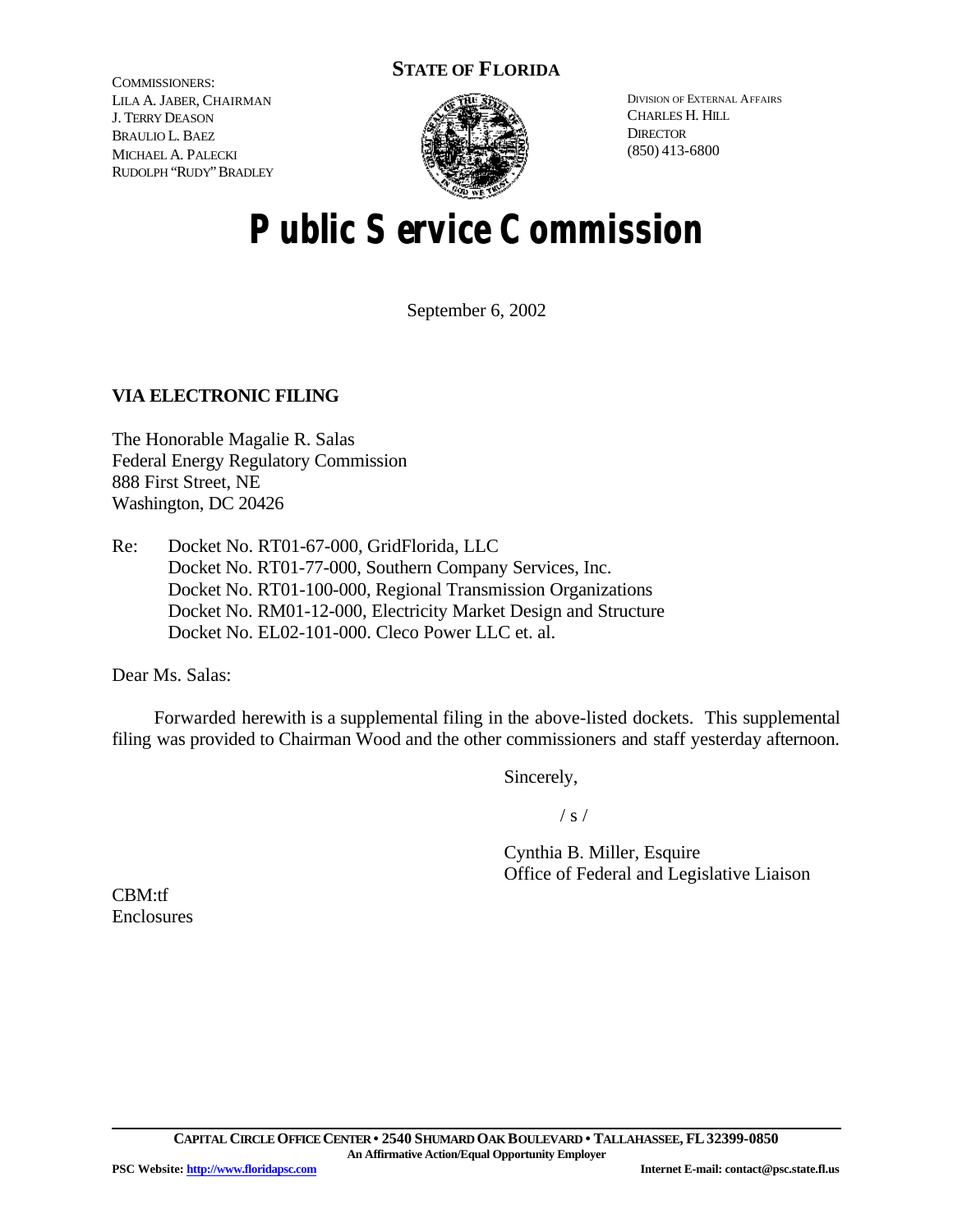**STATE OF FLORIDA**

LILA A. JABER **CHAIRMAN** 



CAPITAL CIRCLE OFFICE CENTER 2540 Shumard Oak Boulevard Tallahassee, FL 32399-0850 (850) 413-6044

# **Public Service Commission**

September 5, 2002

# **VIA ELECTRONIC FILING**

The Honorable Pat Wood Chairman Federal Energy Regulatory Commission 888 First Street, NE Washington, DC 20426

> RE: Docket No. RT01-67-000, GridFlorida, LLC Docket No. RT01-77-000, Southern Company Services, Inc. Docket No. RT01-100-000, Regional Transmission Organizations Docket No. RM01-12-000, Electricity Market Design and Structure Docket No. EL02-101-000, Cleco Power LLC et. al.

Dear Chairman Wood:

You may recall that on December 20, 2001, the Florida Public Service Commission (FPSC) forwarded to you a copy of our Order containing final determinations regarding the proposed GridFlorida Regional Transmission Organization (RTO). In our final Order, we determined:

As a policy matter, we support the formation of anRTO to facilitate the development of a competitive wholesale energy market in Florida. In the long-term, the efficiencies and benefits identified through our evidentiary hearing should put downward pressure on transmission and wholesale generation rates, and, in turn, on retail rates. Accordingly, our decision in this Order is supportive of FERC's clear policy favoring RTO development. Given our responsibilities to regulate retail aspects of transmission, FERC's responsibilities to regulate wholesale aspects of transmission, and GridFlorida's effects on both, we believe that our decision contributes to the collaborative process necessary to ensure development of an RTO that satisfies both Federal and State policy concerns. We intend to work cooperatively with both FERC and the GridFlorida Companies toward this end.

In addition, the GridFlorida Companies were ordered to file with the FPSC a modified RTO proposal thatrestructured GridFlorida as an independentsystemoperator (ISO) whereby each utility maintains ownership of its transmission facilities. On August 20, 2002, the FPSC considered the modified filing, specifically approving the structure and governance aspects, the planning and operations aspects, and certain aspects of the rate design and pricing protocols of the proposed ISO. FPSC Order No. PSC-02-1199-PAA-EI containing our decision is attached.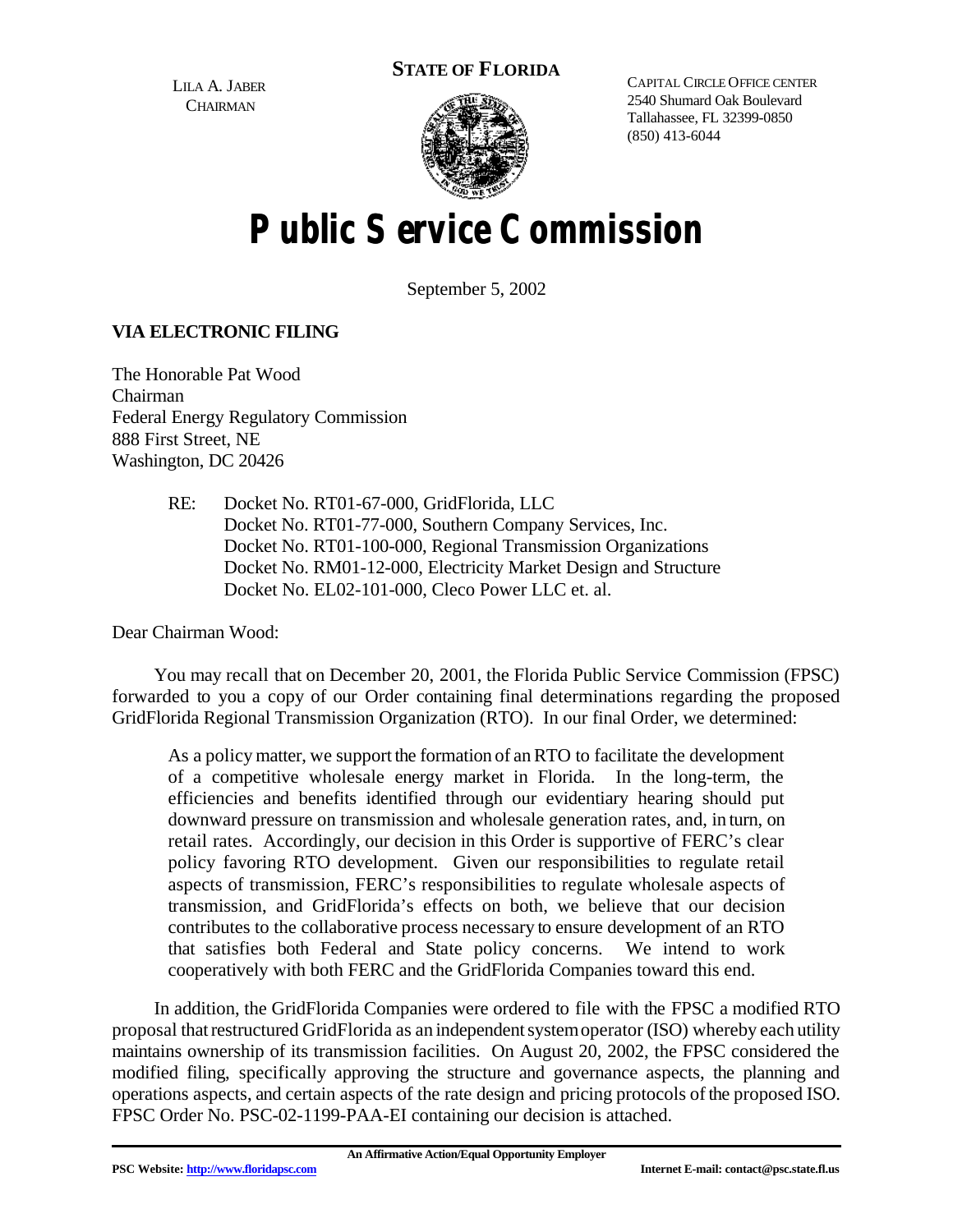The Honorable Pat Wood Page 2 September 5, 2002

In our December 20, 2001 Order, the FPSC approved a market design which required (1) physical transmission rights;(2) balanced schedules; and (3) get-what-you-bid pricing for balancing energy and congestion management. The GridFlorida Companies are now proposing a revised market design that includes (1) financial transmission rights for transmission capacity allocation; (2) unbalanced schedules with a voluntary day-ahead market; (3) market clearing prices for balancing energy and congestion management; and (4) sharing of gains on real-time energy sales. It is the FPSC's intent to conduct an expedited evidentiary hearing in late-October, 2002, to evaluate the merits of the revised proposal. Upon consideration of the remaining aspects of this case, we will inform you of our final decisions regarding the market design of GridFlorida.

 As we noted in our December 20, 2001 Order, we recognize that both the FPSC and the FERC have regulatory responsibilities with respect to various aspects of transmission service, and we recognize that the GridFlorida RTO will impact aspects of transmission service under the respective responsibilities of each agency. Thus, while we have approved major components of the proposed GridFlorida RTO through our December 20 Order and the attached Order No. PSC-02- 1199-PAA-EI, we cannot overlook our statutory responsibilities to regulate those aspects of transmission service that the Florida Legislature has required us to oversee. Our orders concerning the proposed GridFlorida RTO reflect these areas of continuing FPSC responsibility. In rendering these orders and in establishing an expedited proceeding on GridFlorida's revised market design proposal, it has been and continues to be our intent to contribute to the development of an RTO that satisfies the policy concerns and responsibilities of both the FPSC and FERC. We continue to believe that the FPSC and FERC are necessary partners in oversight of this very important development for Florida utilities and ratepayers, and we intend to work cooperatively with FERC in this development.

We look forward to working with you in the future.

Sincerely,

 $/ s /$ 

Lila A. Jaber Chairman

LAJ:rsb:ng Enclosure

cc: Commissioner Linda Key Breathitt Commissioner Nora Mead Brownell Commissioner William L. Massey Daniel L. Larcamp Kevin A. Kelly Shelton M. Cannon Cynthia A. Marlette FPSC Commissioners Parties of Record in GridFlorida FPSC Docket No. 020233-EI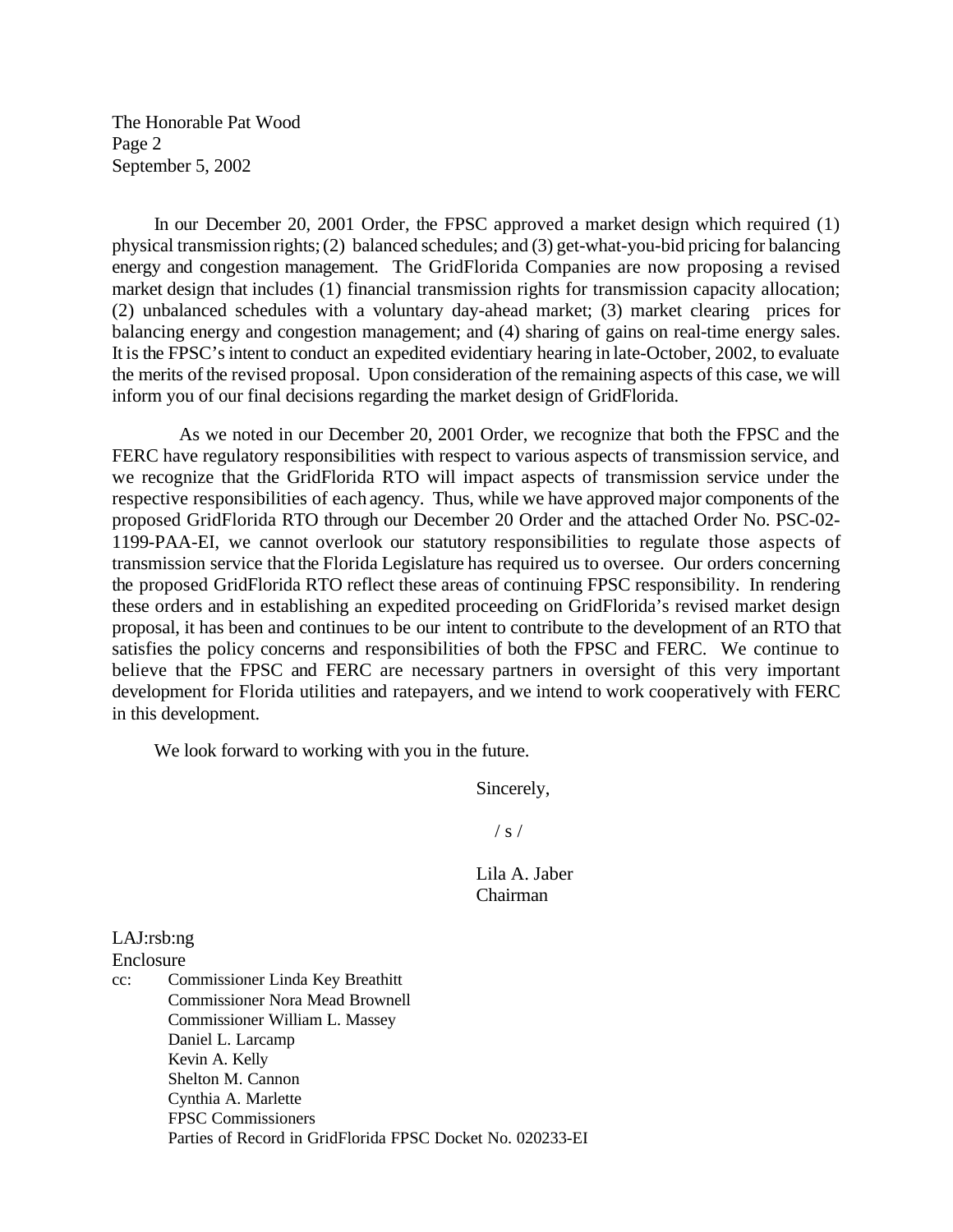#### BEFORE THE FLORIDA PUBLIC SERVICE COMMISSION

In re: Review of GridFlorida Regional Transmission Organization (RTO) Proposal.

DOCKET NO. 020233-EI ORDER NO. PSC-02-1199-PAA-EI ISSUED: September 3, 2002

The following Commissioners participated in the disposition of this matter:

> LILA A. JABER, Chairman J. TERRY DEASON BRAULIO L. BAEZ MICHAEL A. PALECKI RUDOLPH "RUDY" BRADLEY

#### TABLE OF CONTENTS

| GLOSSARY       |                                                                                                                                                    | -4              |
|----------------|----------------------------------------------------------------------------------------------------------------------------------------------------|-----------------|
| BACKGROUND.    |                                                                                                                                                    | 5               |
|                | STRUCTURE AND GOVERNANCE<br><u>na manazara na manazara na manazara na manazara na manazara na manazara na manazara na manazara na manazara na </u> | 7               |
| Α.             | Acting by Written Consent by the Board of                                                                                                          |                 |
|                | Directors $\cdots$ $\cdots$ $\cdots$ $\cdots$ $\cdots$ $\cdots$                                                                                    | $7\phantom{.0}$ |
| Β.             | Participating in or Listening to Board of                                                                                                          |                 |
|                | Directors' Conference Calls                                                                                                                        | . 7             |
| $\mathsf{C}$ . | Quantity of Members and Composition of the Board                                                                                                   |                 |
|                | Selection Committee                                                                                                                                | . 8             |
| $D$ .          | Role of the Stakeholder Advisory Committee in                                                                                                      |                 |
|                | Regard to the Board of Directors and the Board                                                                                                     |                 |
| $\mathbf{E}$ . | Selection Committee                                                                                                                                | 11              |
|                | Adequacy of Information Policy to Provide Guidance<br>on Public Versus Confidential RTO Information                                                | 15              |
| $F$ .          | Exclusion of the Board of Directors from the                                                                                                       |                 |
|                | Sunshine Requirements                                                                                                                              | 18              |
| G.             | Applicants "Causing" Candidates for the Board of                                                                                                   |                 |
|                | Directors to Become Directors                                                                                                                      | 20              |
| Η.             | Guidelines to Determine Discretionary Closed                                                                                                       |                 |
|                | Meetings of the Board of Directors<br>$\sim$ $\sim$ $\sim$ $\sim$ $\sim$ $\sim$                                                                    | 21              |
| Ι.             | Elimination of "Planning Bill of Rights"                                                                                                           | 23              |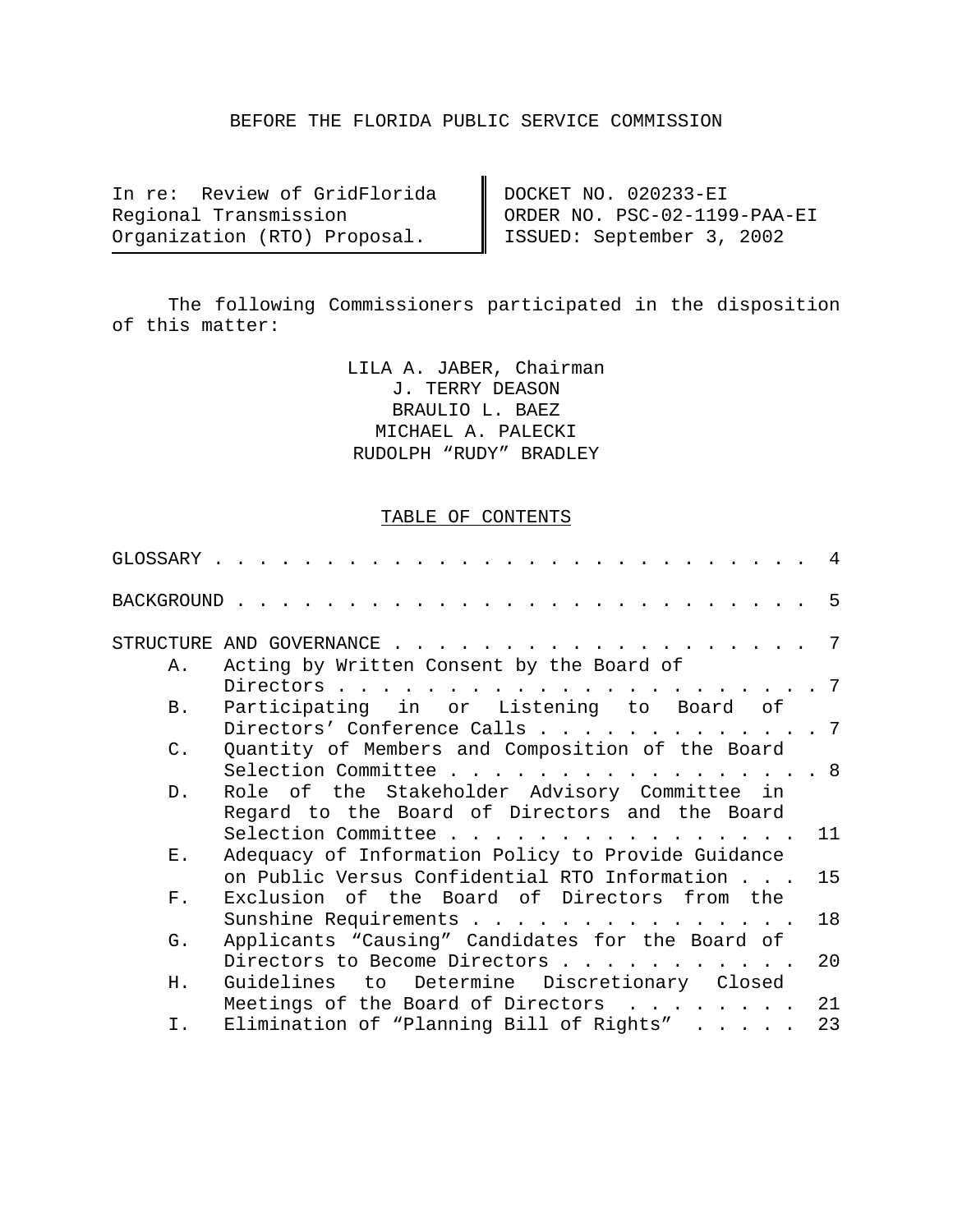| J.          | Board Committee, Subcommittee and Working Group                                              |    |
|-------------|----------------------------------------------------------------------------------------------|----|
|             | Meetings Being Open to the Public<br>$\cdot$ $\cdot$ $\cdot$ $\cdot$ $\cdot$ $\cdot$ $\cdot$ | 23 |
| К.          | Sufficiency of the Proposed Code of Conduct                                                  | 25 |
| L.          | Board Committee, Subcommittee and Working Group                                              |    |
|             | Meetings Being Open to the Public - Additional                                               |    |
|             | Clarification Required                                                                       | 27 |
| М.          | Sufficiency of the Proposed Code of Conduct -                                                |    |
|             | Additional Change Required                                                                   | 28 |
|             | PLANNING AND OPERATIONS                                                                      | 29 |
| Α.          | Midwest Independent System Operator (MISO) and                                               |    |
|             | GridFlorida Planning Protocol                                                                | 29 |
| Β.          | Eminent Domain<br>.                                                                          | 31 |
| C.          | Initial Adoption of Participating Owners' Existing                                           |    |
|             | Ten Year Site Plans                                                                          | 33 |
| $D$ .       | Requirement to Evaluate Generation and Demand Side                                           |    |
|             | Management Alternatives                                                                      | 34 |
| Ε.          | Quality and Quantity of Public Information                                                   | 35 |
| ${\bf F}$ . | Ad Hoc Working Groups                                                                        | 36 |
| G.          | The FRCC and NERC Roles in the RTO                                                           | 38 |
| Η.          | Exemption from Certain Operating Requirements                                                | 39 |
| Ι.          | 69kV Demarcation Point<br>.                                                                  | 40 |
| J.          | Determination of Available Transmission Capacity                                             |    |
|             | (ATC), Capacity Benefit Margin (CBM), and Other                                              |    |
|             | Line Ratings                                                                                 | 42 |
| К.          | Determination of Available Transmission Capacity                                             |    |
|             | (ATC), Capacity Benefit Margin (CBM), and Other                                              |    |
|             | Line Ratings - Additional Change Required                                                    | 44 |
| L.          | Transmission Provider Project Rejection                                                      | 45 |
| М.          | Transmission<br>Provider Project<br>Rejection                                                |    |
|             | Additional Change Required<br>.                                                              | 46 |
| N.          | Bidding Process for Transmission<br>Competitive                                              |    |
|             |                                                                                              | 47 |
|             | Construction Projects                                                                        |    |
| Ο.          | Competitive Bidding Process for<br>Transmission                                              |    |
|             | Construction Projects - Additional Change                                                    |    |
|             | Required<br>.                                                                                | 48 |
| $P$ .       | Comparability of Service to All LSEs                                                         | 49 |
| Q.          | POs and Third Party Agreements                                                               | 50 |
| $R$ .       | Attachment T Cutoff Date                                                                     | 51 |
| S.          | POMA Termination Provision                                                                   | 54 |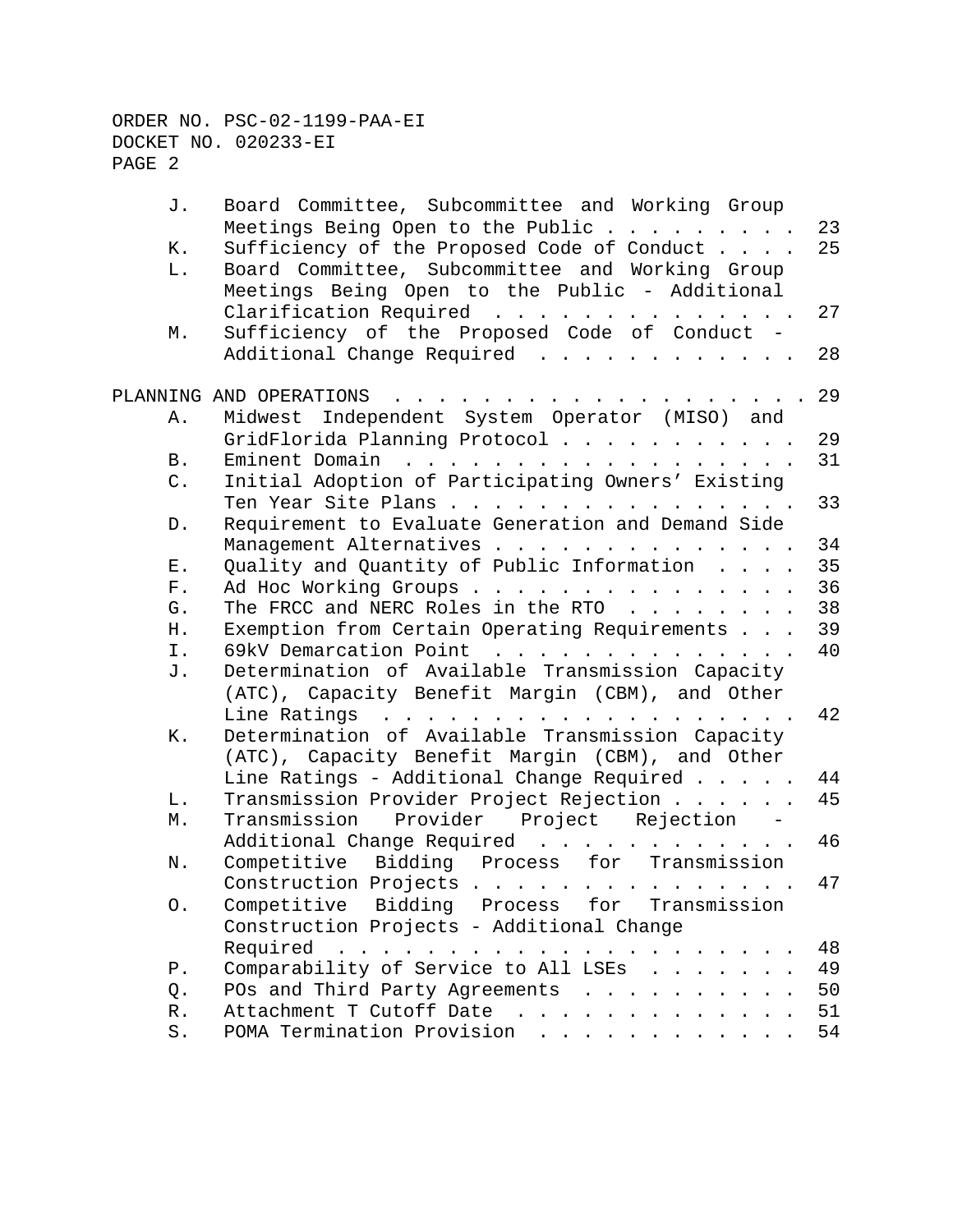| ORDER NO. PSC-02-1199-PAA-EI<br>DOCKET NO. 020233-EI<br>PAGE 3                                                          |  |
|-------------------------------------------------------------------------------------------------------------------------|--|
| TRANSMISSION RATE STRUCTURE 56                                                                                          |  |
| METHOD OF MITIGATING COST SHIFTS RESULTING FROM LOSS OF<br>REVENUES UNDER EXISTING LONG-TERM TRANSMISSION AGREEMENTS 64 |  |
| METHOD OF ALLEVIATING COST SHIFTING FROM THE ELIMINATION OF<br>SHORT-TERM TRANSMISSION REVENUES 65                      |  |
| METHOD OF RECOVERING INCREMENTAL TRANSMISSION COSTS 68                                                                  |  |
|                                                                                                                         |  |
|                                                                                                                         |  |
| NOTICE OF FURTHER PROCEEDINGS OR JUDICIAL REVIEW 80                                                                     |  |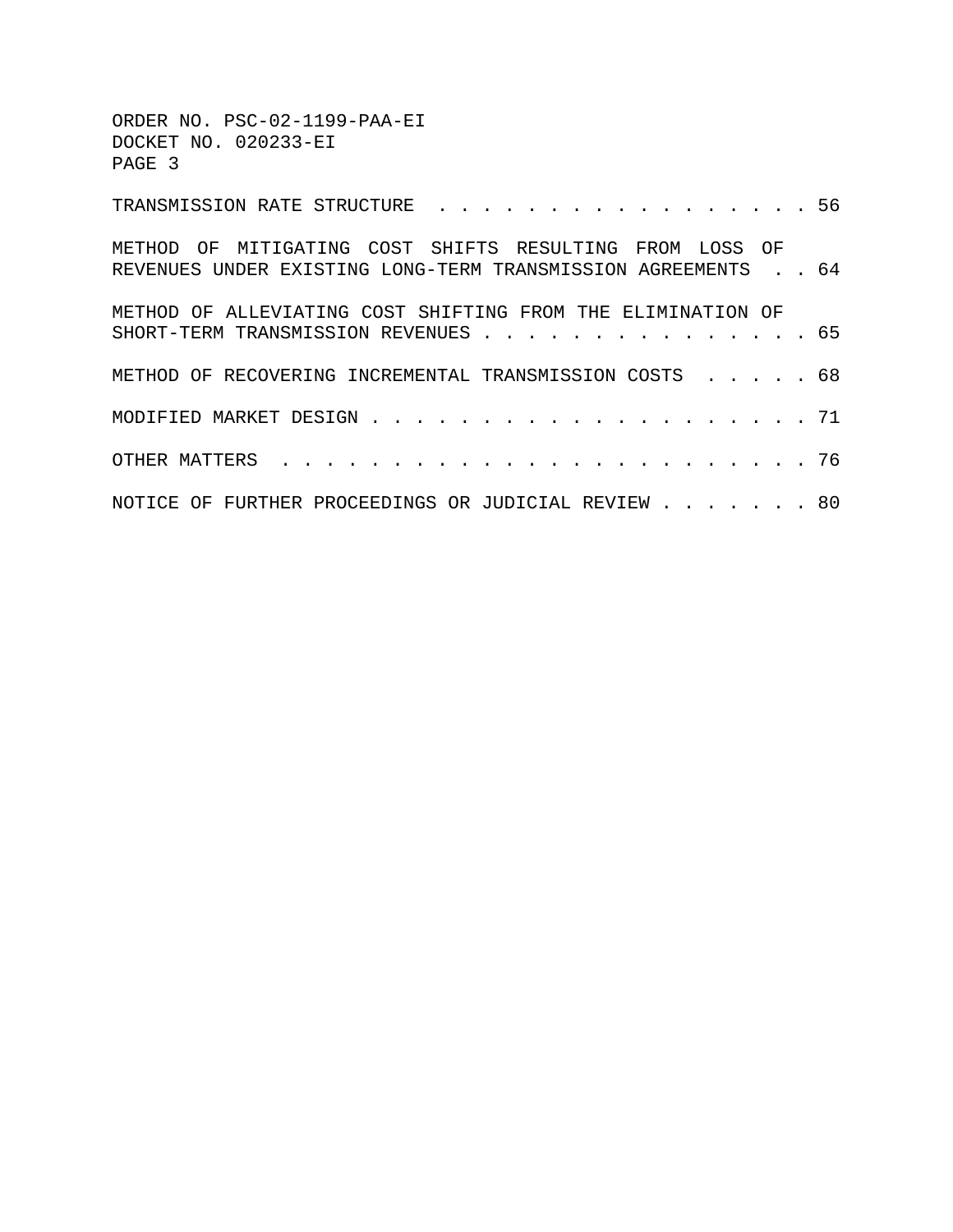#### GLOSSARY

AD - Average Demand Applicants or GridFlorida Companies - FPC, FPL and TECO ATC - Available Transmission Capacity BSC - Board Selection Committee CBM - Capacity Benefit Margin CP - Coincident Peak FERC - Federal Energy Regulatory Commission FIPUG - Florida Industrial Power Users Group FMG - Florida Municipal Group, Comprised of Lakeland Electric, Kissimmee Utility Authority, Gainesville Regional Utilities, and the City of Tallahassee, Florida FMPA - Florida Municipal Power Agency FPC - Florida Power Corporation FPL - Florida Power & Light Company FRCC - Florida Reliability Coordinating Council FTR - Financial Transmission Rights GMC - Grid Management Charge IOU - Investor-Owned Utility ISO - Independent System Operator JEA - Jacksonville Electric Authority Joint Commenters - Mirant Americas Development, Inc., Duke Energy North America, LLC, Calpine Corporation, and Reliant Energy Power Generation, Inc. LMP - Locational Marginal Pricing LSE - Load Serving Entities MISO - Midwest Independent System Operator OATT - Open Access Transmission Tariff OPC - Office of Public Counsel PO - Participating Owners PTR - Physical Transmission Rights Reedy Creek - Reedy Creek Improvement District RFP - Request for Proposals RTO or GridFlorida - GridFlorida Regional Transmission Organization SEARUC - Southeastern Association of Regulatory Utility Commissioners Seminole - Seminole Electric Cooperative, Inc. Seminole Members - Seminole Member Cooperatives TDU - Transmission Dependent Utility TECO - Tampa Electric Company Trans-Elect - Trans-Elect, Inc.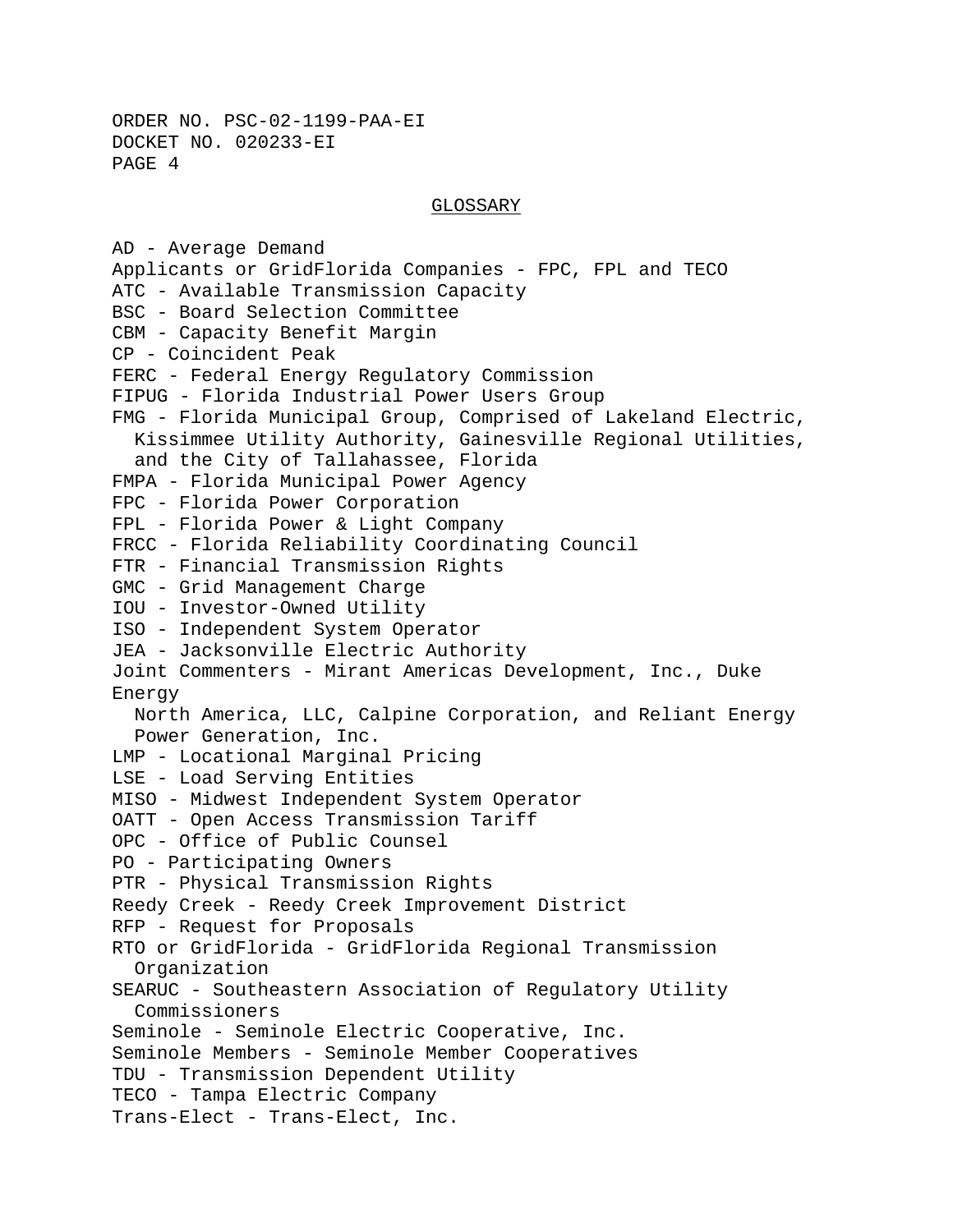## ORDER DETERMINING GRIDFLORIDA'S COMPLIANCE WITH ORDER NO. PSC-01-2489-FOF-EI AND REQUIRING EVIDENTIARY HEARING AND NOTICE OF PROPOSED AGENCY ACTION ORDER REGARDING SPECIFIC CHANGES TO THE GRIDFLORIDA COMPLIANCE FILING

BY THE COMMISSION:

NOTICE is hereby given by the Florida Public Service Commission that the action discussed herein regarding Structure and Governance, Section L, Board Committee, Subcommittee and Working Group Meetings Being Open to the Public - Additional Clarification Required; Section M, Sufficiency of the Proposed Code of Conduct - Additional Change Required; Planning and Operations, Section K, Determination of Available Transmission Capacity (ATC), Capacity Benefit Margin (CBM), and Other Line Ratings - Additional Change Required; Section M, Transmission Provider Project Rejection - Additional Change Required; Section O, Competitive Bidding Process for Transmission Construction Projects - Additional Change Required; Section R, Attachment T Cutoff Date; Method of Mitigating Cost Shifts Resulting from Loss of Revenues under Existing Longterm Transmission Agreements; Method of Alleviating Cost Shifting from the Elimination of Short-term Transmission Revenues; and Method of Recovering Incremental Transmission Costs, is preliminary in nature and will become final unless a person whose interests are substantially affected files a petition for a formal proceeding, pursuant to Rule 25-22.029, Florida Administrative Code.

#### BACKGROUND

In December 1999, the Federal Energy Regulatory Commission (FERC) issued Order No. 2000, which required all public utilities that own, operate, or control interstate transmission facilities to file by October 16, 2000, a proposal to participate in a regional transmission organization (RTO). In response to Order No. 2000, Florida Power Corporation (FPC), Florida Power & Light Company (FPL), and Tampa Electric Company (TECO) (collectively, the Applicants or GridFlorida Companies) developed a Peninsular Florida RTO proposal referred to as GridFlorida (the Transco filing).

On October 3-5, 2001, we held an evidentiary hearing in Docket Nos. 000824-EI, 001148-EI, and 010577-EI to determine the prudence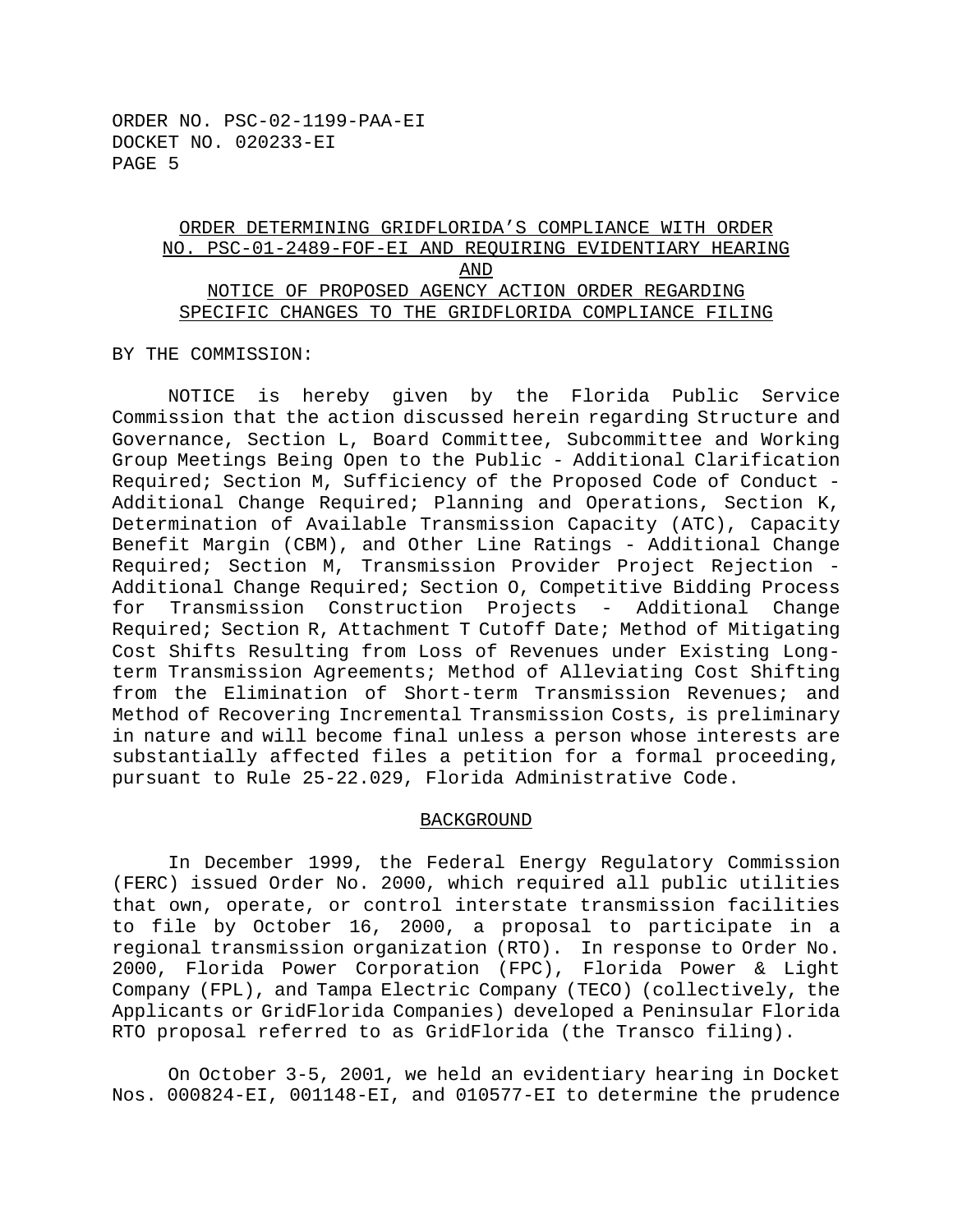of the formation of and the participation in the proposed GridFlorida RTO by the Applicants. As a result of the hearing, we issued Order No. PSC-01-2489-FOF-EI on December 20, 2001 (Order No. PSC-01-2489-FOF-EI or December 20 Order). Based on the evidence in the record, we found that a Peninsular Florida RTO was more appropriate for Florida's utilities and ratepayers than a larger, regional RTO at this time. Further, as a policy matter, we noted our support for the formation of an RTO to facilitate the development of a competitive wholesale energy market in Florida. We found, in part, that the Applicants were prudent in proactively forming GridFlorida. The Applicants were ordered to file with this Commission a modified RTO proposal that conformed the GridFlorida proposal to the findings of the Order and used an independent system operator (ISO) structure in which each utility maintains ownership of its transmission facilities. The modified proposal was due 90 days following the issuance of the Order. A new generic docket, Docket No. 020233-EI, was opened to address the modified proposal.

The Applicants filed a modified proposal (compliance filing) on March 20, 2002. We held a workshop to discuss the compliance filing on May 29, 2002. Parties to this docket were provided the opportunity to file Pre-Workshop and Post-Workshop Comments and to participate in meetings and conference calls regarding the compliance filing. As a result of comments at the workshop, the GridFlorida Companies modified certain aspects of the compliance filing. These changes (modified compliance filing) were filed with us on June 21, 2002. The following persons intervened in this docket and provided comments: Florida Municipal Group (FMG) which is comprised of Lakeland Electric, Kissimmee Utility Authority, Gainesville Regional Utilities, and the City of Tallahassee, Florida; Florida Municipal Power Agency (FMPA); JEA; Mirant Americas Development, Inc., Duke Energy North America, LLC, Calpine Corporation, and Reliant Energy Power Generation, Inc. (Joint Commenters); Reedy Creek Improvement District (Reedy Creek); Seminole Electric Cooperative, Inc. (Seminole); Seminole Member Cooperatives (Seminole Members); Trans-Elect, Inc. (Trans-Elect); Florida Industrial Power Users Group (FIPUG); and Office of Public Counsel (OPC).

We are vested with jurisdiction over the subject matter addressed herein through the provisions of Chapter 366, Florida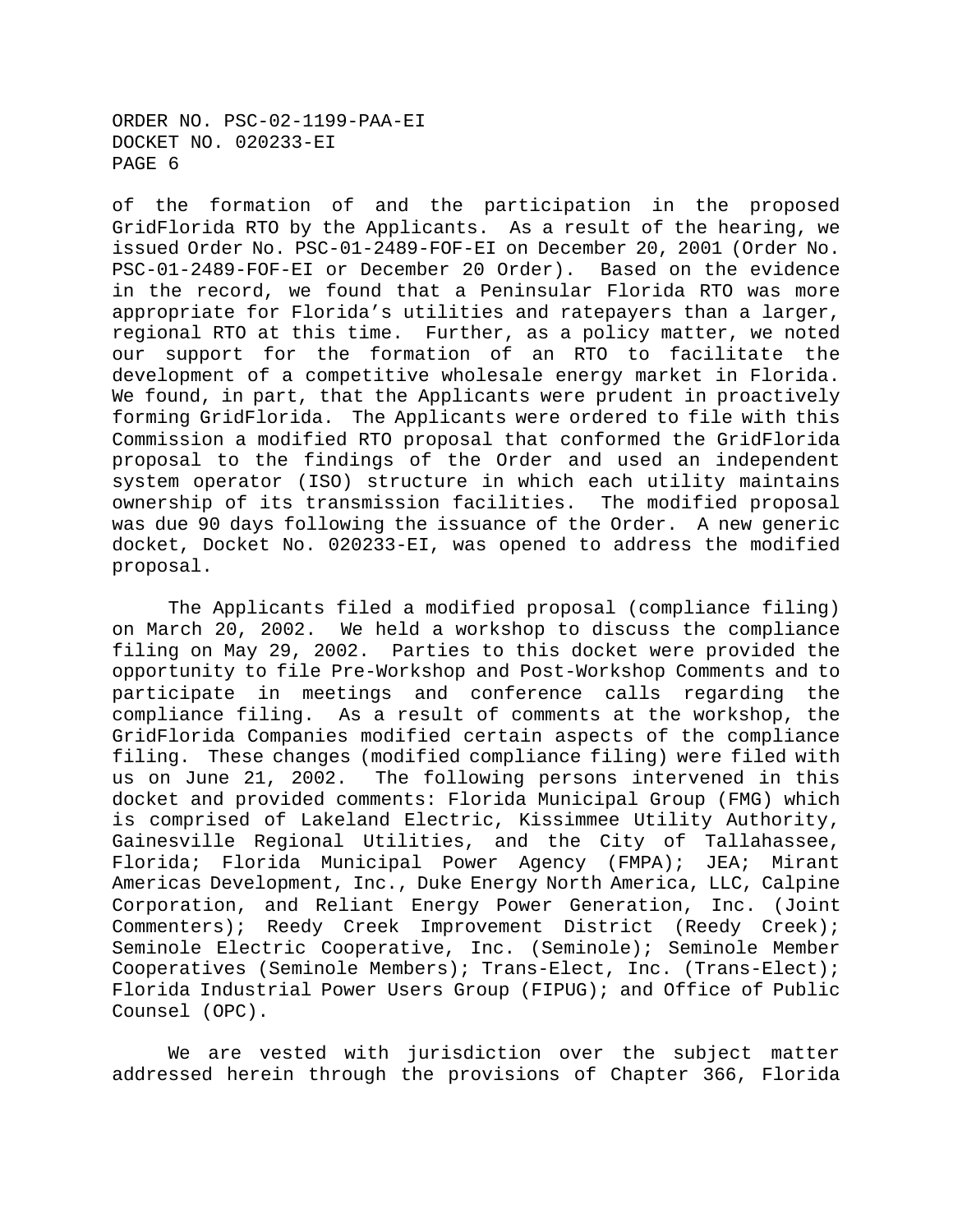Statutes, including, but not limited to, Sections 366.04, 366.05, 366.06, Florida Statutes.

#### STRUCTURE AND GOVERNANCE

#### A. Acting by Written Consent by the Board of Directors

Section 6 of the By-Laws set forth in the Transco filing allowed "actions to be taken at any meeting of the Board of Directors or any committee without a meeting, if all the members of the Board of Directors or committee, consent thereto in writing, and the writing or writings are filed with the minutes of proceedings of the Board of Directors or committee." However, once GridFlorida was restructured as a not-for-profit ISO, it became necessary to add provisions that require GridFlorida to have more accountability to the public.

Because there was some concern by FMPA, in its Pre-Workshop Comments, that this ability to act by written consent may be used to avoid the rules for open meetings, the Applicants amended the By-Laws that permitted the Board's ability to act by written consent. Section 6 was omitted in the compliance filing, so that both regular and special meetings of GridFlorida's Board are now open to the public. This change is consistent with the change to an independent system operator (ISO) structure as required by our December 20 Order, and thus we find that it is in compliance with that Order.

#### B. Participating in or Listening to Board of Directors' Conference Calls

Article III, Section 4 of the By-Laws states that Board of Directors meetings will generally be open to the public, and that such meetings may be conducted via conference call. However, FMG, in Pre-Workshop Comments, has asserted that Section 7 of the By-Laws "suggests that the only individuals that are entitled to participate in conference call meetings are members of the Board of Directors or any committee thereof." Article III, Section 7, in fact provides the following:

Members of the Board of Directors of the Corporation, or any committee thereof, may participate in a meeting of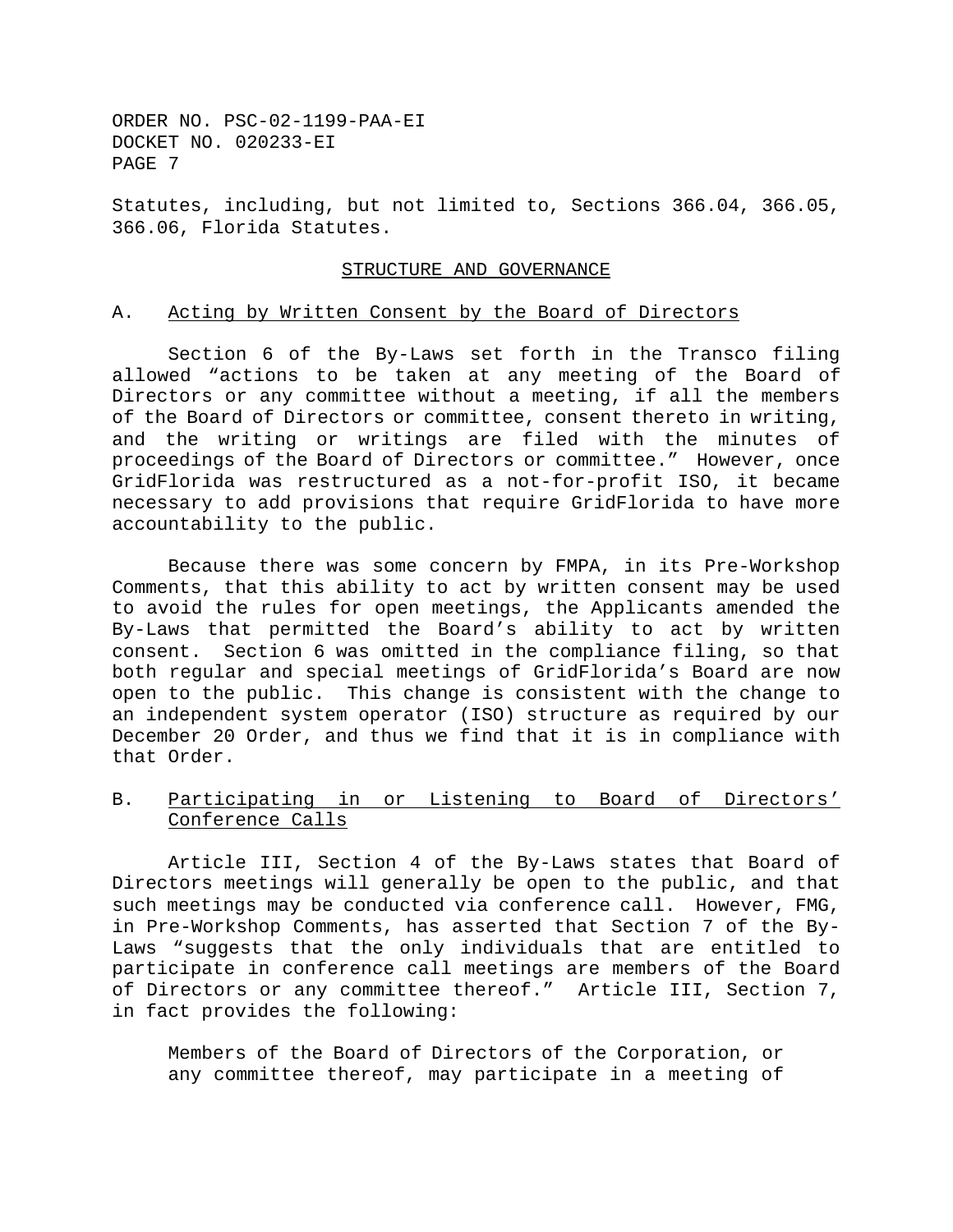> the Board of Directors or such committee by means of a conference telephone or similar communications equipment by means of which all persons participating in the meeting can hear each other, and participation in a meeting pursuant to this Section 7 shall constitute presence in person at such meeting.

Section 7 in no way limits the participants on such conference calls. In fact, Article III, Section 4 of the By-Laws specifically provides:

Except as otherwise provided herein, regular and special meetings of the Board of Directors (including regular and special meetings held by means of conference telephone) shall be open to the public and notice of such meetings, together with a proposed agenda for any such meeting, shall be posted on the Corporation's website or equivalent form of electronic posting at the same time that notice is given to each Director as contemplated in the immediately preceding sentence.

Under Article III, Section 4 of the By-Laws, the Board of Directors will give proper notice of all meetings to the public, including conference calls. Therefore, FMG's argument that meetings via conference calls can be used to skirt the open meeting requirement has been addressed.

Changes made to Article III, Sections 4 and 7 of the By-Laws were a direct result of the restructuring of GridFlorida as a notfor-profit ISO. Therefore, we find that these changes are in compliance with the December 20 Order.

## C. Quantity of Members and Composition of the Board Selection **Committee**

When originally proposed as a Transco, GridFlorida only had an eight-member Board Selection Committee (BSC). However, under the current not-for-profit ISO framework, the Applicants stated that a ninth seat was added in response to stakeholder concerns. When the Transco proposal was submitted for approval to FERC with an eightmember BSC, it was certain that the investor-owned utilities (IOUs) would have at least two seats (and the potential was there for them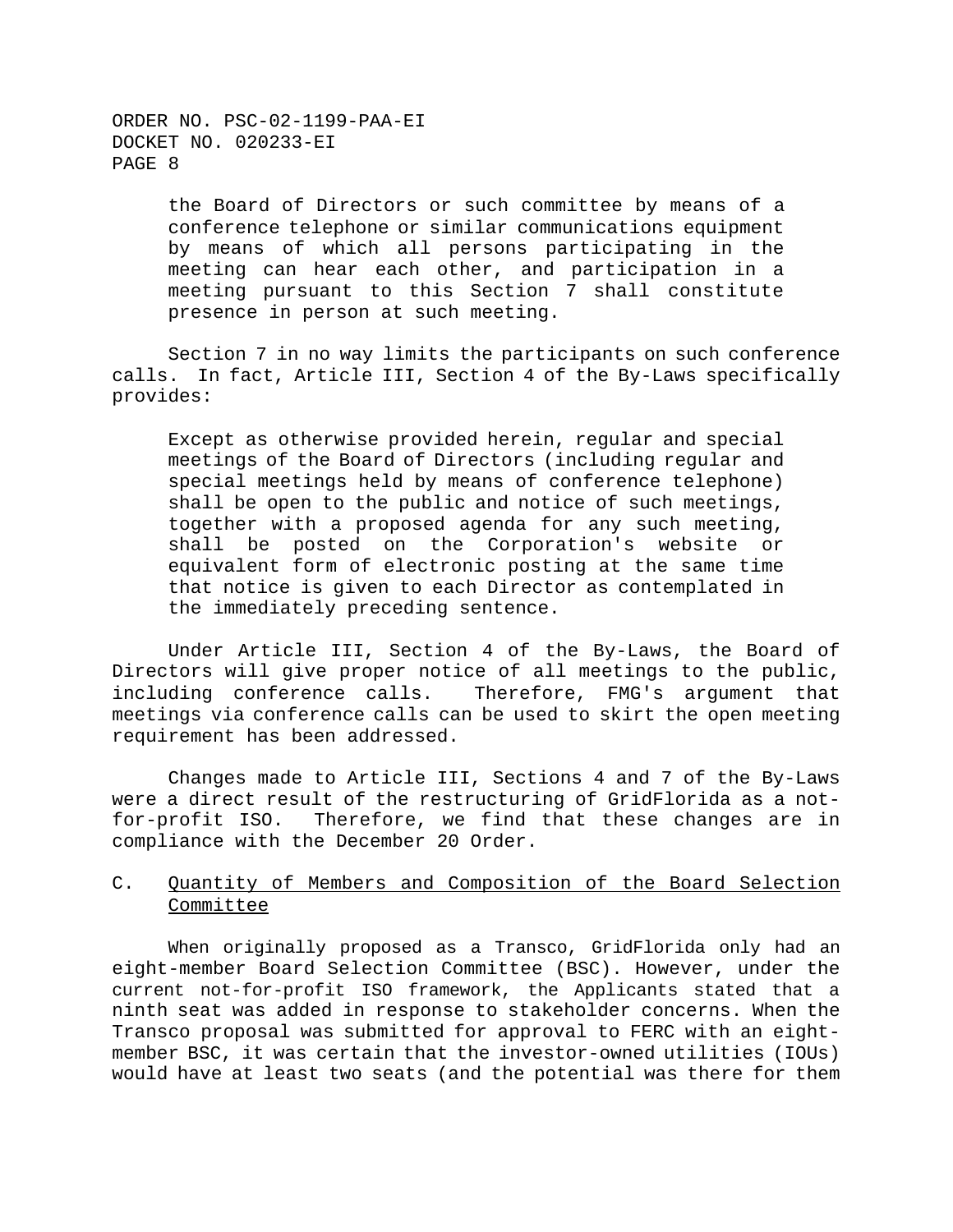to have three seats). Even considering that the IOUs could have three out of eight seats, the Federal Energy Regulatory Commission (FERC) approved the proposal. In the FERC's Order on RTO Compliance Filing, issued January 10, 2001, the FERC stated:

The Commission also disagrees with interveners that transmission owners are likely to exercise sufficient control over the selection of the initial Directors so as to threaten independence. We are satisfied that the process of determining the slate of initial Director candidates ensures a fair and non-discriminatory selection of initial Directors. The Board Selection Committee itself, which chooses the search firm that establishes the pool of candidates, reflects substantial diversity among stakeholder groups, and we agree with Applicants that it cannot be assumed that a third or fourth transmission owner that represents a non-IOU stakeholder group will share similar viewpoints or perspectives as transmission owners which represent the IOU stakeholder groups. A difference in perspective is particularly likely to be present if the representative of the former group comes from a municipally-owned or cooperative utility.

This issue appears to be one of the most controversial in the Structure Governance section. The primary controversy surrounds awarding each of the IOUs a seat on the BSC. Several of the interveners (FMPA, FMG, and JEA) have expressed the concern that by allowing the investor-owned utilities to have three out of nine votes, the latter could control the Board of Directors' selections. In its Pre-Workshop Comments, FMG states:

Specifically, while the board is to consist of seven members, each Director is to be selected by a majority vote of a nine-member committee (i.e. a vote of at least five of the committee members). As the IOUs are automatically entitled to three votes, they require only two other votes to form an absolute majority. If such a "coalition" forms and holds together, it would be able to appoint all seven board members, essentially negating participation by the four non-coalition members of the selection committee.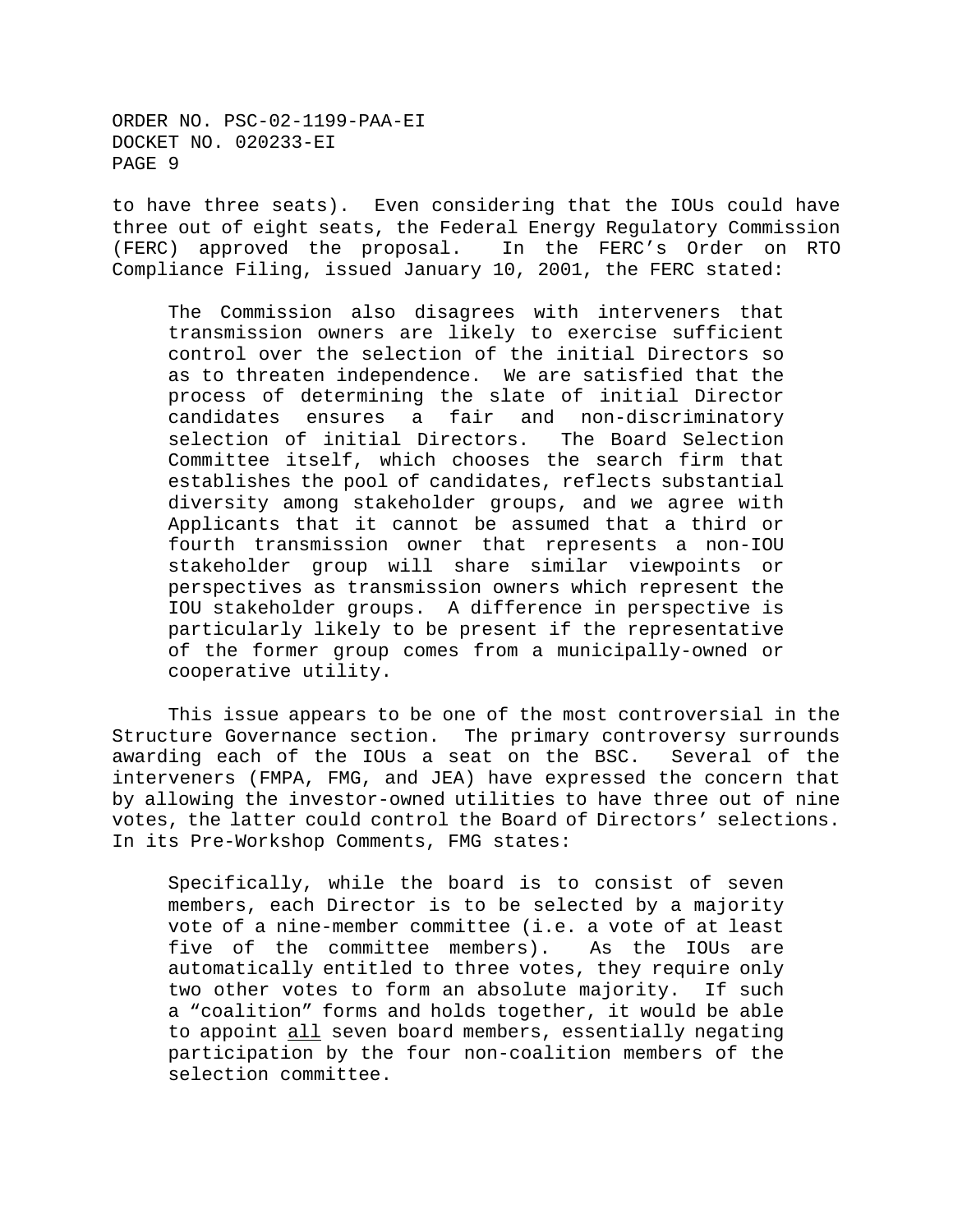In defense of the proposed composition of the Board Selection Committee, the Applicants argue in their Post-Workshop Comments that because they

. . . own the significant majority of the transmission assets (84%) that will be controlled by GridFlorida, serve the vast majority of retail customers in the GridFlorida footprint, and are the only entities currently expected to appoint representatives to the Board Selection Committee that are directly regulated by the Commission . . . that one could argue that the Applicants are under-represented.

We are persuaded that a nine-member panel, requiring five votes to seat a Director and six votes to remove a Director, is a reasonable and balanced representation of the industry. We also find that since the IOUs will be turning over control of their assets to GridFlorida, it is appropriate for the Applicants to have a large voice in selecting those Directors that will manage their assets. Since IOUs will only have three out of nine seats, which is not enough to seat or remove Directors without two or three additional votes, we do not share the concerns of FMG, FMPA, or JEA that the IOUs will be able to control the selection process. What really matters is that all other market participants on the BSC have enough votes to seat or remove a Director against the will of the IOUs. Thus, the other six members on the BSC will provide adequate checks and balances on the IOUs.

Another issue that was raised considered whether the ninth seat on the BSC should be held by this Commission, or if it should be filled by the Advisory Committee. In its Pre-Workshop Comments, FMG stated, "the Commission could assert itself into the process used to select the GridFlorida's Board of Directors, such as by requiring a Commission Staff person(s) to sit on or advise the Board Selection Committee." FMG cited the New York ISO's board selection process that contemplates that two members of the BSC will be employees of the New York State Department of Public Service.

In opposition to the proposal to have a member of this Commission sit on the BSC, JEA, in its Post-Workshop Comments, states the following: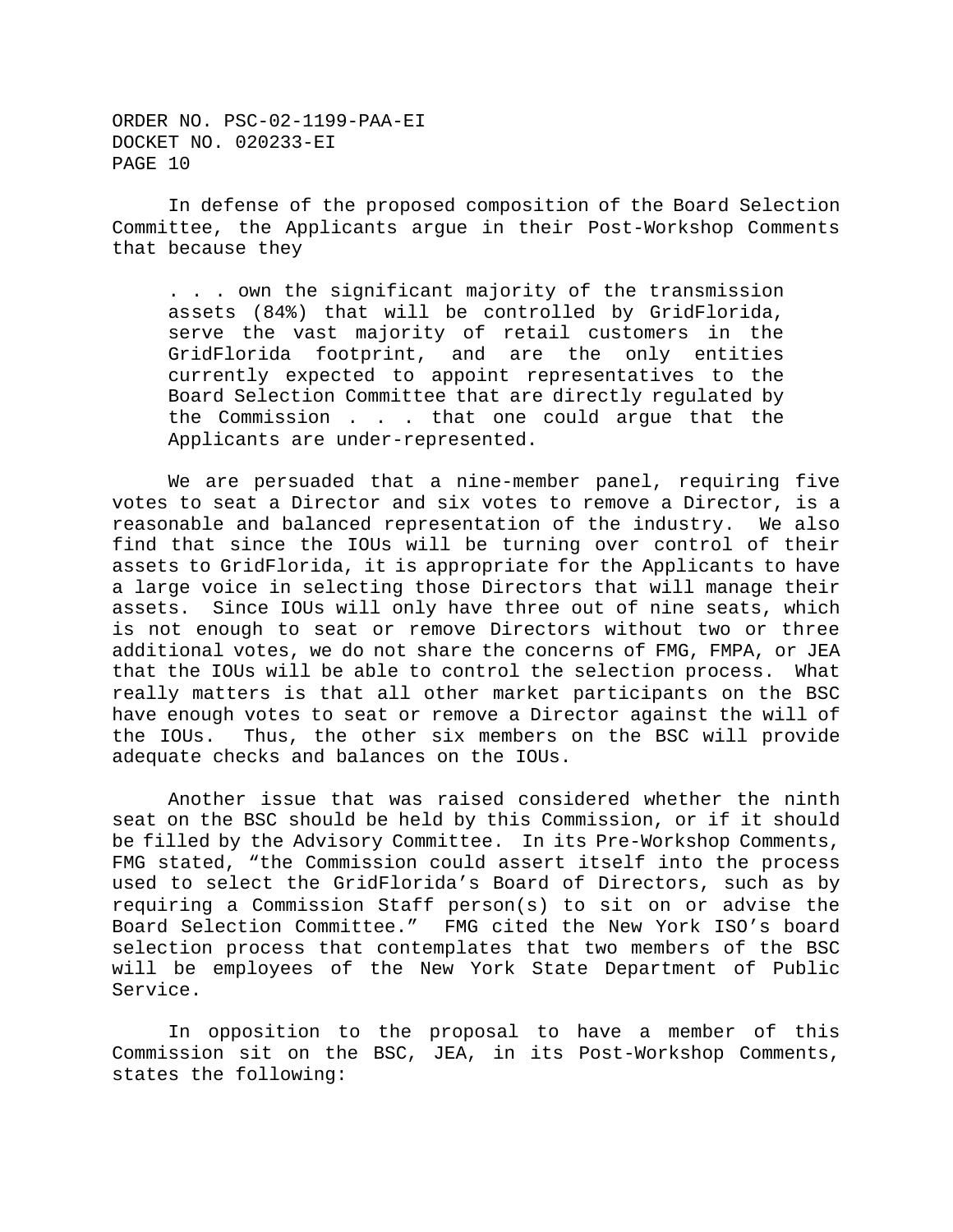> JEA is strongly opposed to allowing a member of the Commission or its staff to sit on either the BSC or the Advisory Committee. It is an inherent conflict of interest for a Commission member to sit on either committee. The Commission is statutorily required to rule on the need for any proposed GridFlorida projects and the prudence of the IOU's requests for cost recovery for those projects. To the extent that as a member of the AC a Commissioner, or a Commission staffer, was instrumental in developing the recommendations for grid expansion to be presented to the Board, neither the Commissioner nor staffer can be said to be unbiased with regard to those recommendations. The permanent exclusion of that Commissioner, and any staff who assisted the Commissioner in committee duties, from any docket involving GridFlorida projects would be necessary in order to maintain the integrity of the Commission's actions.

We agree with JEA's comments that it would be inappropriate for us to have a seat on the BSC or the Advisory Committee to GridFlorida and then serve in a quasi-judicial role in regards to GridFlorida matters. The ninth seat shall be selected by the Advisory Committee as proposed in the Applicant's compliance filing.

Based on the foregoing discussion, the GridFlorida BSC shall be approved as proposed in the compliance filing. We find that this change results from restructuring GridFlorida as a not-forprofit ISO and complies with our December 20 Order.

## D. Role of the Stakeholder Advisory Committee in Regard to the Board of Directors and the Board Selection Committee

The Stakeholder Advisory Committee is charged with advising the management and Board of Directors of GridFlorida on matters of concern or interest to the Advisory Committee. While the GridFlorida Formation documents do not describe the educational background or qualifications of stakeholder representatives, information exchanged during the workshop and other meetings indicated that the stakeholder representatives are expected to be technically-proficient engineers, accountants, economists, and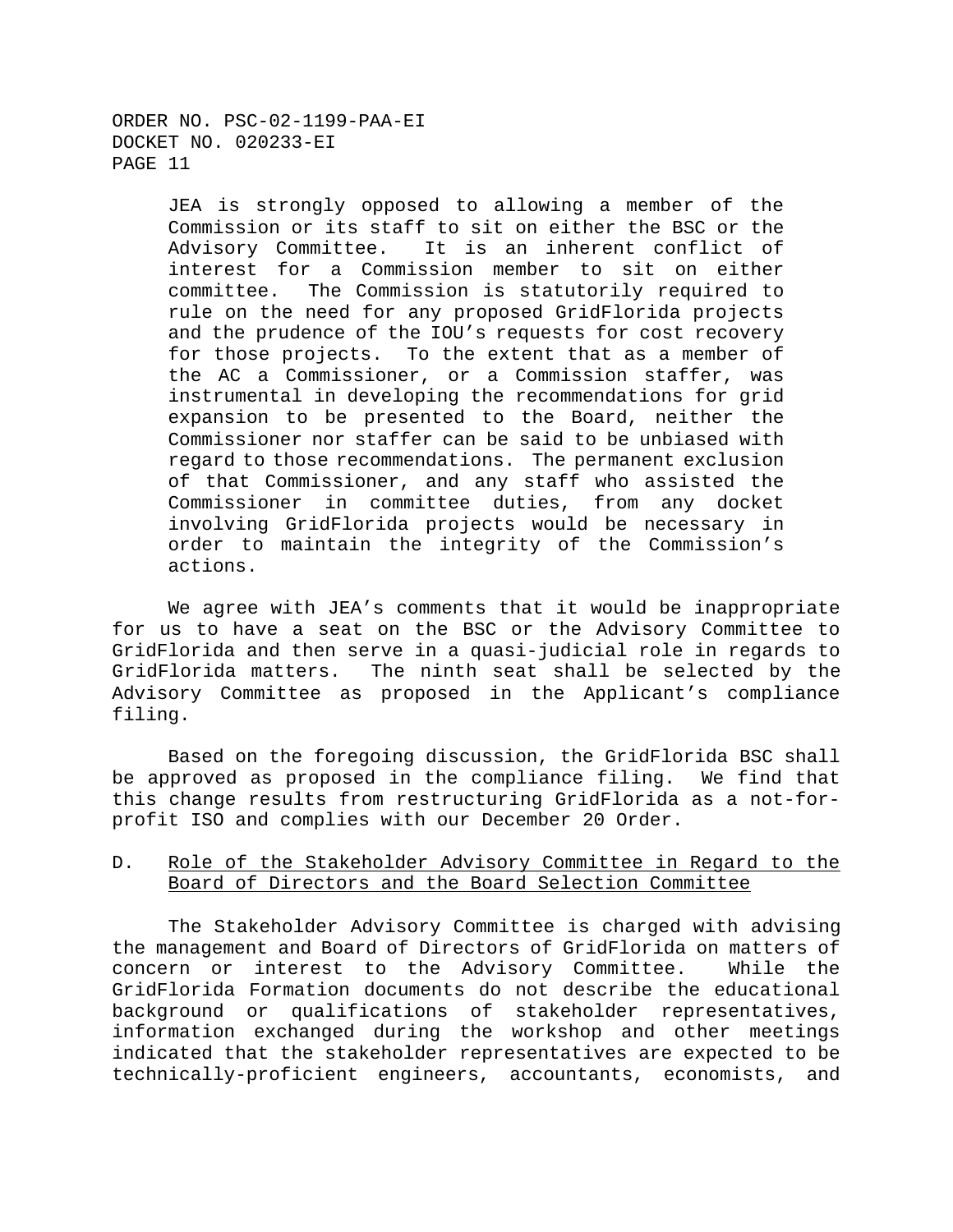system planners. These advisors are also expected to have the technical background and experience necessary to offer constructive technical advice to the newly formed RTO Board of Directors and Officers. However, the Stakeholder Advisory Committee members are neither employees of GridFlorida nor do they receive any remuneration for the time they spend assisting GridFlorida. Instead, the Stakeholder Advisory Committee members are representatives of GridFlorida's market participants.

The BSC is similar to the Stakeholder Advisory Committee in that those Committee members are neither employees of GridFlorida nor do they receive any remuneration for the time they spend performing their duties as members of the BSC. Instead, as in the case of the Stakeholder Advisory Committee, BSC members are representatives of GridFlorida's market participants. Again, the BSC member description is silent. However, during the Workshop, the BSC Members were described as the senior officers of the market participants' companies. The assumption here is that a president, CEO, or CFO of a market participant would be in the best position to recognize the leadership qualities of a candidate seeking a seat on GridFlorida's Board of Directors.

In contrast, the members of the Board of Directors will not only be paid for the service they provide to GridFlorida, but they are also ultimately responsible for managing the business and affairs of GridFlorida. The By-Laws permit the Board of Directors to delegate to officers such additional responsibility and authority as the Board of Directors deems appropriate. It is expected that these officers will comprise the management of GridFlorida and that, together with other GridFlorida employees, will be responsible for the day-to-day operations of GridFlorida under the direction and supervision of the Board of Directors. All such officers must be elected by, and are subject to removal by, the Board of Directors. The GridFlorida Formation documents clearly state that candidates being considered for the Board of Directors shall have qualifications equivalent to those of Directors of corporations with equivalent or larger revenues and assets, and shall be of a caliber that will engender credibility in the marketplace and provide GridFlorida with quality and experienced leadership.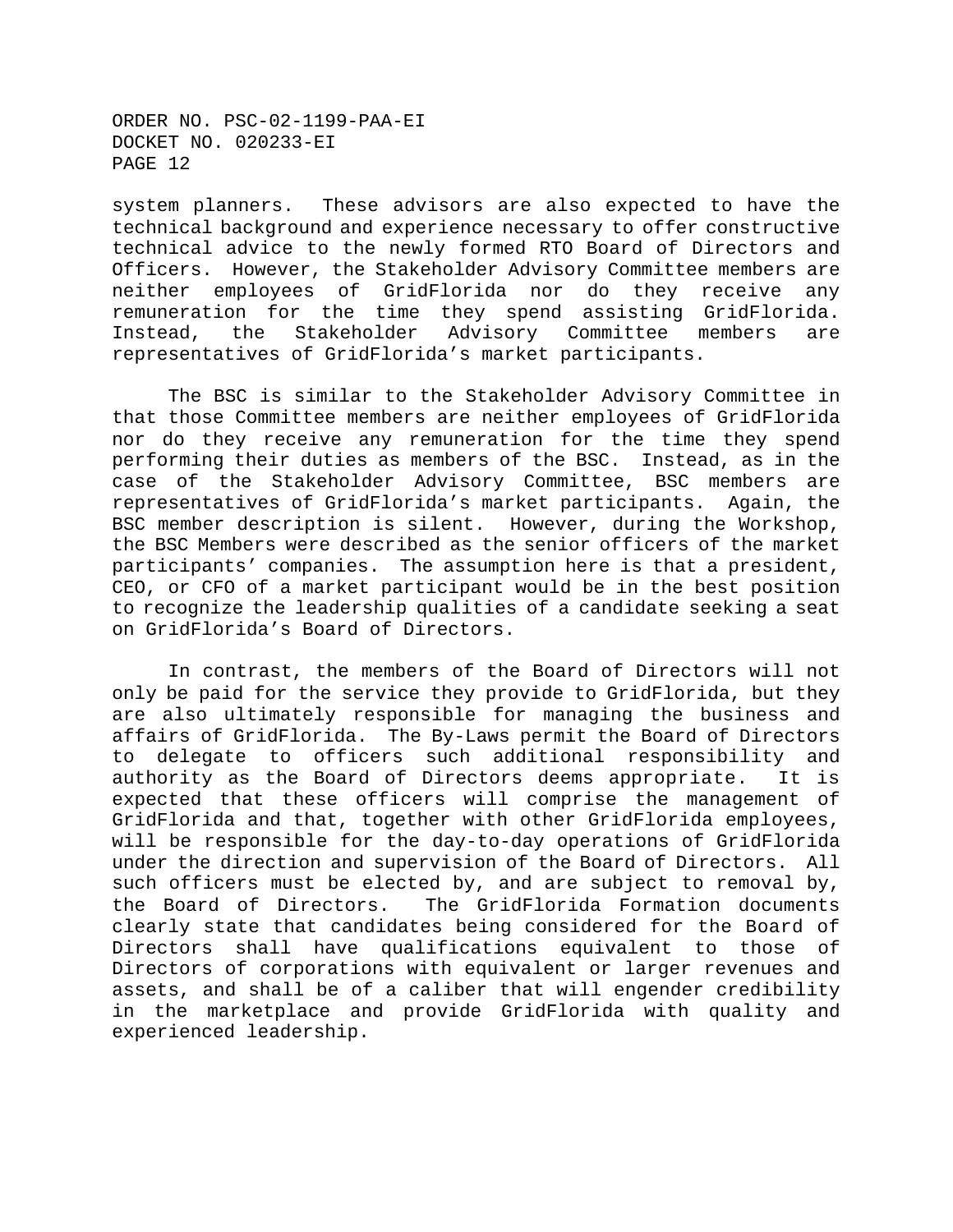FMPA and the Joint Commenters have expressed the concern that the Advisory Committee members would have their comments limited during the Board of Directors meetings to a primary opinion and one minority opinion. FMPA also states that the meetings between the Board of Directors and the Advisory Committee should afford all advisory representatives an opportunity to speak without undue procedural restrictions. In addition, FMPA believes that all proposed restrictions on the airing of minority opinions should be removed because all Advisory Committee representatives should be permitted to make presentations to the Board at their own discretion, subject to reasonable time limits and rules of order that the Board of Directors may adopt. To followup on FMPA's comments, the Joint Commenters believe that if minority views are suppressed, the Board of Directors' decision-making process would become biased and lack the full benefit of experience and expertise available on the Advisory Committee.

The Applicants point out that even though the proposed approach was already litigated before FERC, and eventually approved by FERC, they have added an additional provision as part of the compliance filing that provides the Board of Directors with the discretion to invite other members of the Advisory Committee to present additional views during Board meetings (Formation Plan, Section 4.1.). The Applicants argue that the present plan strikes an appropriate balance between providing access to the Board of Directors and permitting the Board of Directors to act in an orderly and efficient manner. They believe that hardwiring additional reports and presentations by members of the Advisory Committee into each meeting would cause the meetings to be unduly burdensome and lengthy. Further, it would allow the Advisory Committee to conduct any deliberations that have already occurred at the Advisory Committee level for the second time. Allowing second presentations to occur would essentially minimalize the role of the Advisory Committee by making the committee's deliberations virtually meaningless and reducing the impact and effectiveness of the presentations made by the majority and minority views. Finally, the Applicants note that the Advisory Committee members may send reports or recommendations to the members of the Board of Directors at any time.

We agree with the Applicants that one purpose of the Advisory Committee meetings is to combine their shared concerns and to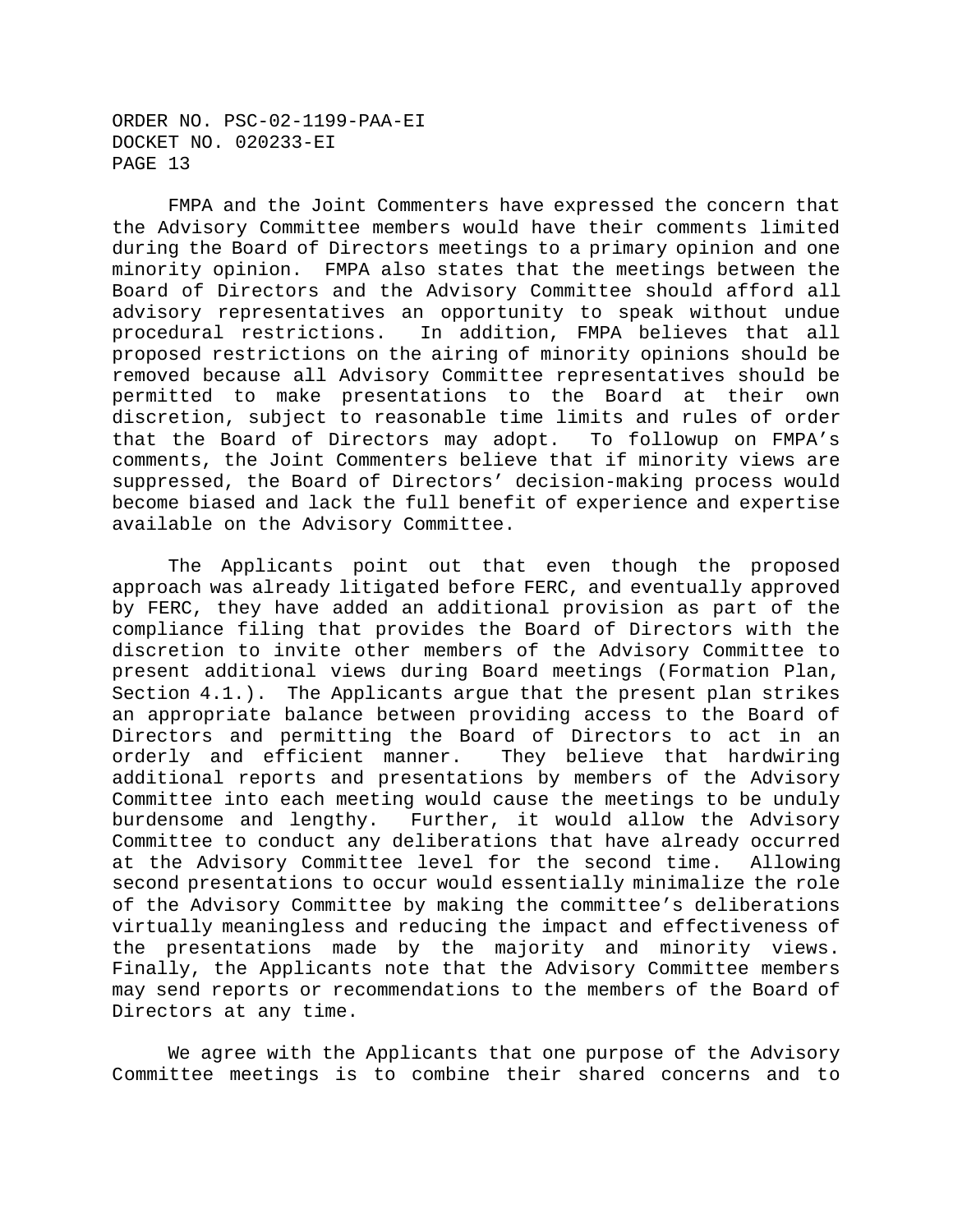present them to the Board of Directors with the full weight of the entire body supporting their comments. If all Advisory Committee members are allowed to speak at every Board of Directors meeting, the role of the Advisory Committee is negated. We also find that sufficient opportunities are being provided to the Advisory Committee members to share their ideas and concerns with the Board of Directors, and that there is no need to modify the proposal. However, FMPA made a suggestion that GridFlorida adopt a procedure similar to one found in the Midwest ISO Agreement, Article II, Section VII.A (Original Sheet No. 47) as follows:

The procedures adopted by the Board for the conduct of such meetings shall allow interested members of the public, including those stakeholders represented on the Advisory Committee, to provide oral and written comments at such meetings concerning any matter that may come before the Board, Board Committees and working groups, Advisory Committee, or Members, whichever is applicable during the open portion of such meetings.

This is a good suggestion and one that should be considered by GridFlorida in the future. By setting aside a specific time or portion of the Board of Directors' (or any other committee) meetings as open, it would allow any interested party to provide the Board as a whole with information that may be useful in its decision-making process. We also find that the Board of Directors shall monitor how long such meetings last and, should there be sufficient time to allow an open segment, they shall consider doing so.

Another modification that FMPA proposed was that more authority be given to the Stakeholder Advisory Committee and less be given to the BSC. Several suggestions proposed by FMPA include having the Advisory Committee select GridFlorida's Directors, or if the Advisory Committee rejects a proposed Director by 2/3 vote, the BSC would be required to choose another candidate. In addition FMPA proposed that the Advisory Committee should be vested with the authority to remove sitting Directors. Similarly, the Joint Commenters recommend that the Advisory Committee be allowed to discuss and vote on the issue of Director compensation. We disagree with FMPA's and the Joint Commenters' proposals and find that it is better to have two separate bodies (the Stakeholder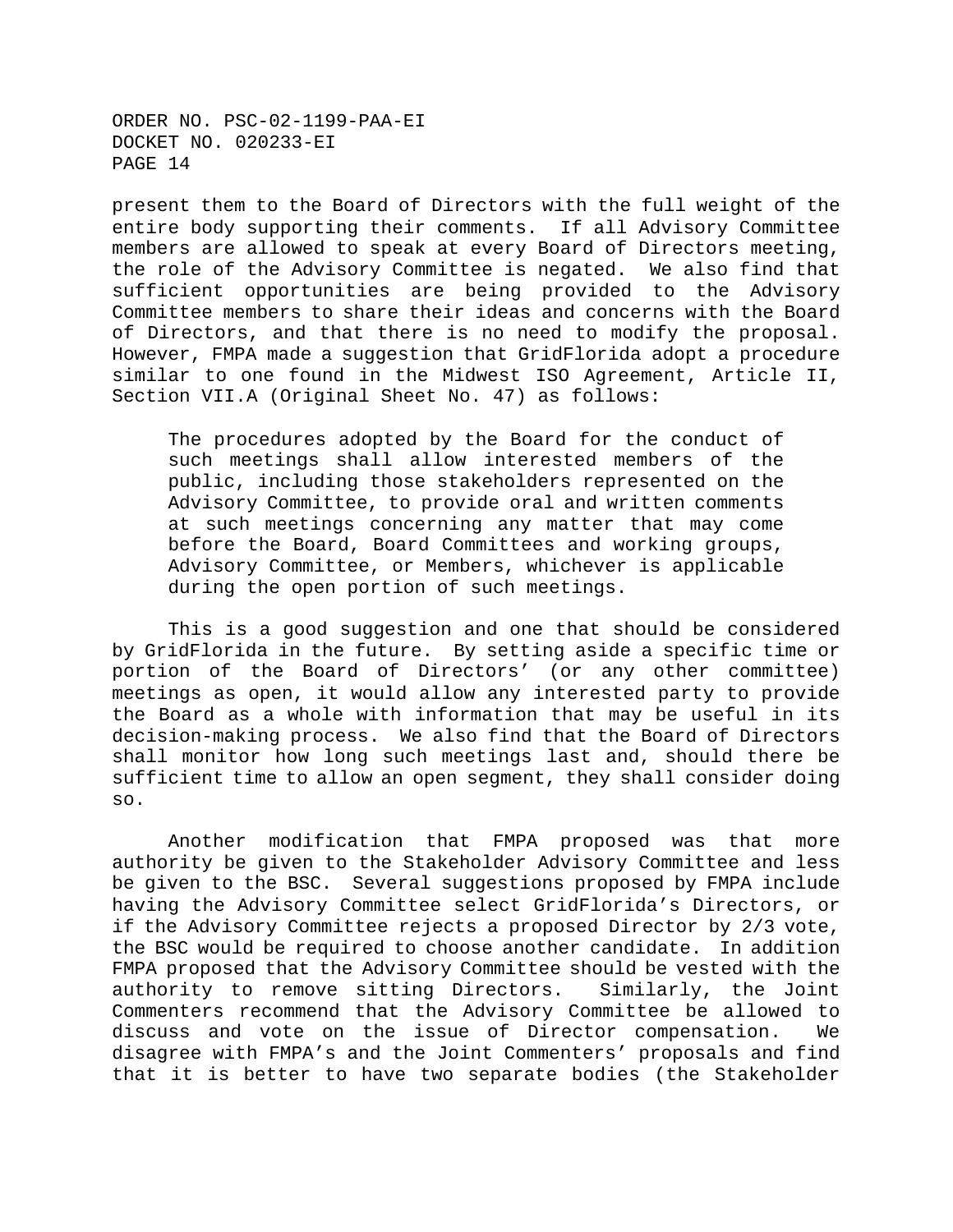Advisory Committee and the BSC) with separate and distinct functions where the lines of responsibility neither cross nor overlap. Since we visualize the Stakeholder Advisory Committee as a strong advocate (or lobbyist) for market participants' issues, it would be completely inappropriate to give the Stakeholder Advisory Committee the power and authority to directly affect the appointment, removal, or compensation for the same people that they are attempting to influence. While the BSC will be comprised of employees selected from the same pool of market participants that the Stakeholder Advisory Committee has to choose from, it will not be the same individuals lobbying one day and voting for that Director's compensation or removal the next.

As previously discussed, the role of the Stakeholder Advisory Committee in regard to the Board of Directors and the Board Selection Committee as included in the modified compliance filing results from the restructuring of GridFlorida as a not-for-profit ISO and complies with our December 20 Order.

## E. Adequacy of Information Policy to Provide Guidance on Public Versus Confidential RTO Information

The GridFlorida Information Policy describes its purpose and intent regarding the availability of public information possessed by GridFlorida, the various information classifications, and the dispute resolution mechanisms arising from this policy. The information is basically divided between that which is public information and that information which may be deemed confidential or non-public information.

It is GridFlorida's intent to post all public information on its website. This information includes: all data, documents, or other information that is required to be posted on the Open Access Same-Time Information System (OASIS); all data, documents, or other information that is required by FERC or this Commission; notices of Board and Advisory Committee meetings and any accompanying written documents; various transmission system load data including forecasts and historical aggregated data; and more. Other information that is of significant size or complexity may not be publicly posted, but is available at a charge. The charge is imposed in order to reimburse GridFlorida for any costs that it may reasonably incur while providing the information.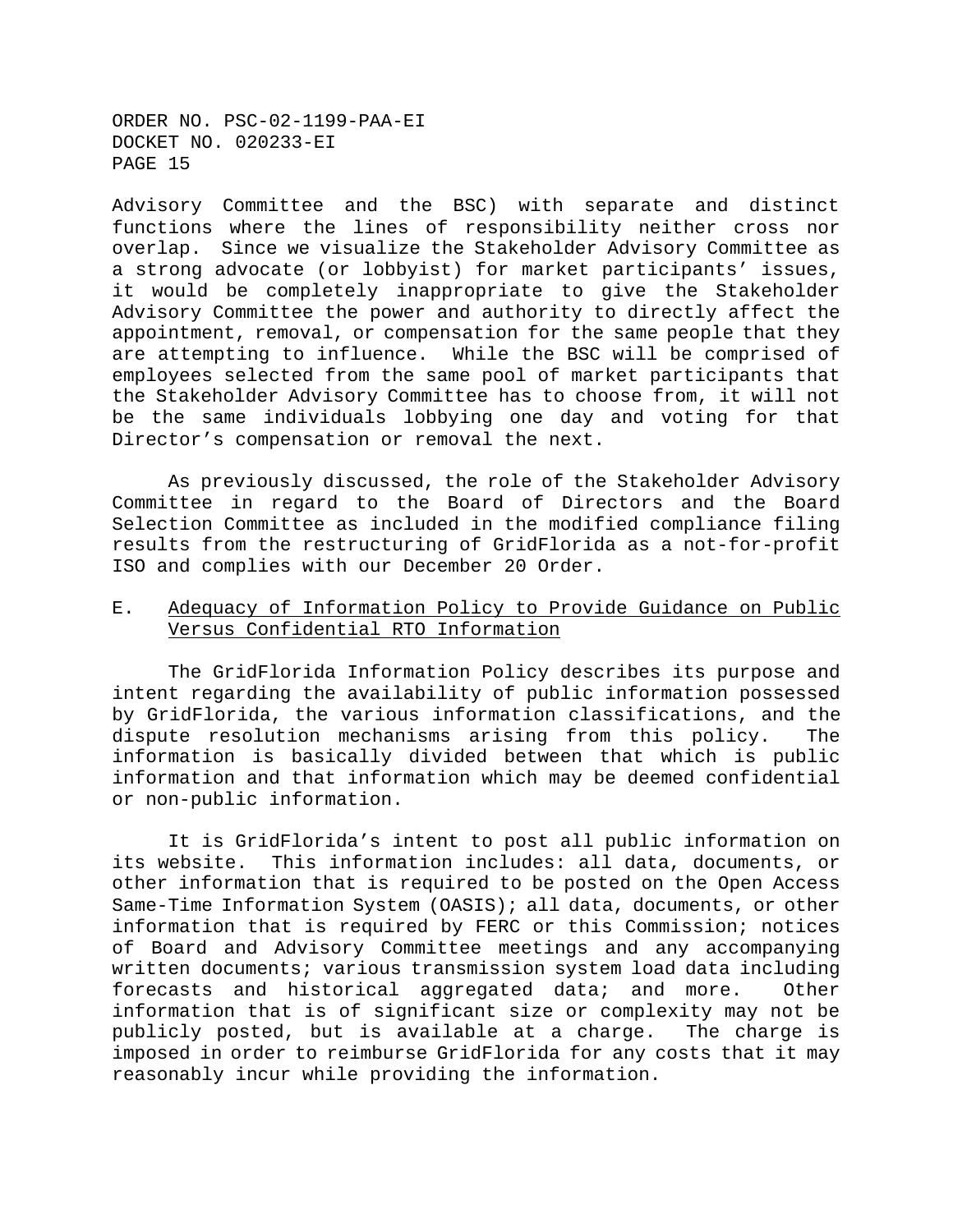The Applicants have proposed to allow the Market Monitor to determine which information will be non-public information. In order to determine what is non-public information, the Market Monitor would have to provide a written determination to GridFlorida that release of the specific information would be detrimental to the efficient operation of the market.

Built into this proposal are two checks on the Market Monitor's written recommendations that designate non-public information. The first check is that a market participant may seek recourse for any dispute arising from this policy by using the dispute resolution procedures contained in the GridFlorida Open Access Transmission Tariff (OATT). The second check is that GridFlorida, upon receipt of a written determination from the Market Monitor, must file an amendment to the Information Policy with the FERC in order to conform with the Market Monitor's recommendation. At that time, the FERC has the opportunity to verify the Market Monitor's determination and reverse it if necessary.

The proposed GridFlorida Information Policy is a good beginning to provide open and full information to its market participants. As in every other aspect of this compliance filing, we recognize that some refinement to policy may be necessary as GridFlorida becomes operational and matures.

Three interveners raise a number of issues with this section. FMPA's first of several concerns is that information proposed to be available to the public upon request should be open public information posted to the website (such as static studies, plans, and analyses). We are sympathetic to the concerns of the Applicants that not everything can be placed on the web. There are documents that are simply too large to scan (i.e., site maps), and there are data runs that are too voluminous to store on-line. We find that it is reasonable to make it known that the information is available and then charge a nominal fee for the reproduction of the materials. Thus, we do not agree with FMPA that all public information should be posted to the website. There are times when the information is simply too large or too voluminous to post.

FMPA also expresses concern that the Applicants, in their compliance filing, narrowed the scope of "Open Public Information"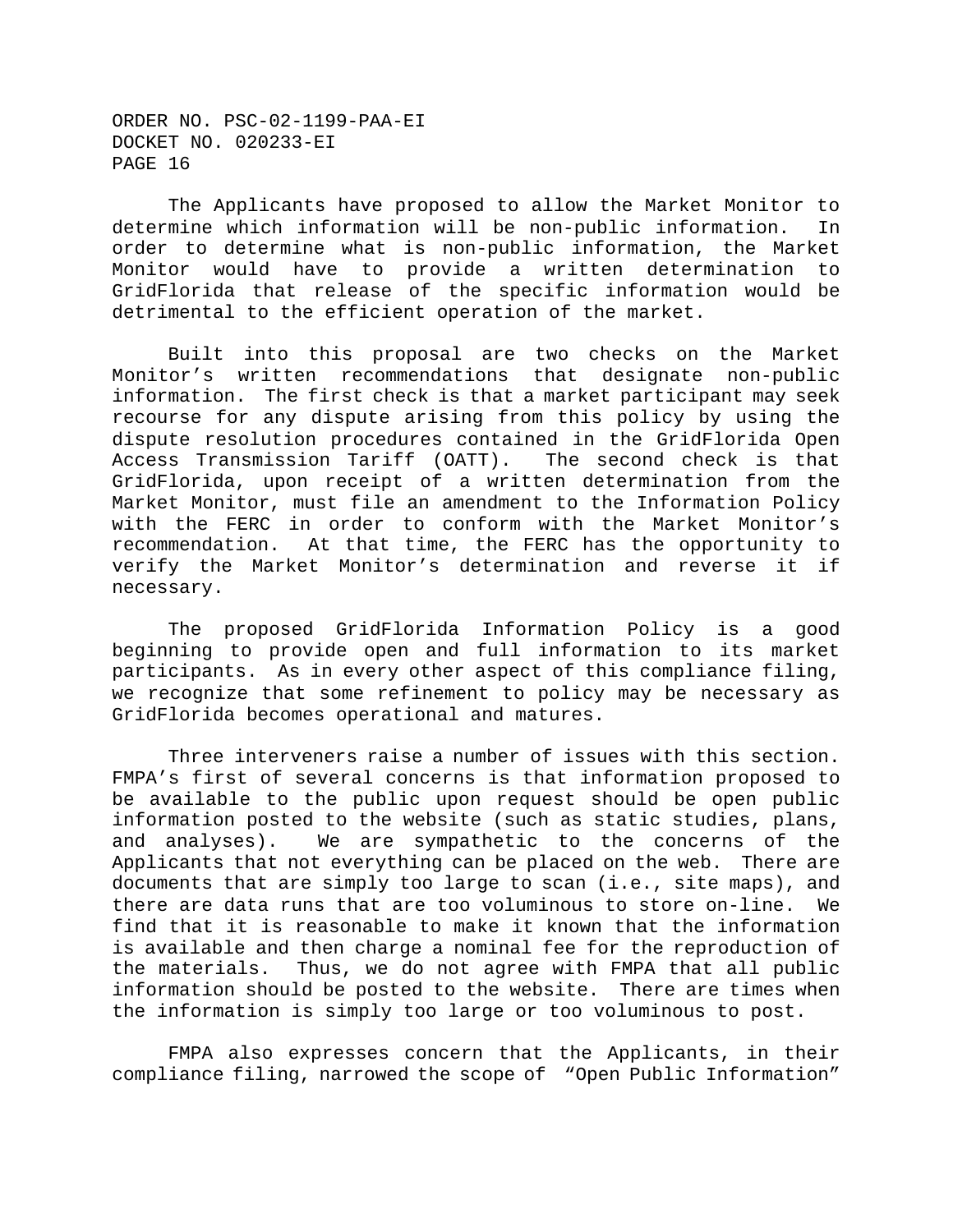by amending paragraph 2.1.1(i) of the Information Policy to require disclosure only of "significant" action taken by GridFlorida as security coordinator, and by eliminating the language requiring disclosure of actions taken as congestion manager. FMPA asserts that standards are neither provided for determining what constitutes significant action, nor are explanations given for eliminating the reference to actions taken as congestion manager. FMPA states in its Pre-Workshop Comments that while paragraph 2.1.1(g) of the Information Policy was amended to require the disclosure of "other market information related to . . . the management of congestion on GridFlorida's transmission system or the allocation of transmission rights," the phrase "other market information" is too vague to give any real indication of what information about the subject would be provided.

We agree with the Applicants' decision to narrow the posting of actions taken by GridFlorida as security coordinator. There will be actions taken by GridFlorida as security coordinator that will be common day-to-day operations not warranting noticing and posting on the website. However, anything of significance shall be noticed and posted. It is noted that once GridFlorida is operational, if the stakeholders see that GridFlorida (as security coordinator) is not posting information that is of value to them, then the stakeholders may notify GridFlorida, and GridFlorida may begin posting that information.

FMPA's second concern is that the Applicants, in their compliance filing, eliminated the language requiring disclosure of actions taken by GridFlorida as congestion manager from section (i) and moved it to section (g). We find that those changes were logical, because the type of information originally provided in (g), such as intrazonal congestion costs, were all congestionrelated types of information. It made sense to move information relating to the management of congestion all to one place. Unlike FMPA, we read section (g), which includes specific information that must be provided by the congestion manager in addition to the phrase "as well as other market information," as broadening the information that should be provided.

Finally, FMPA raises the concern that non-public information appears to be a default category. They state that all information should be public unless specifically determined to be non-public.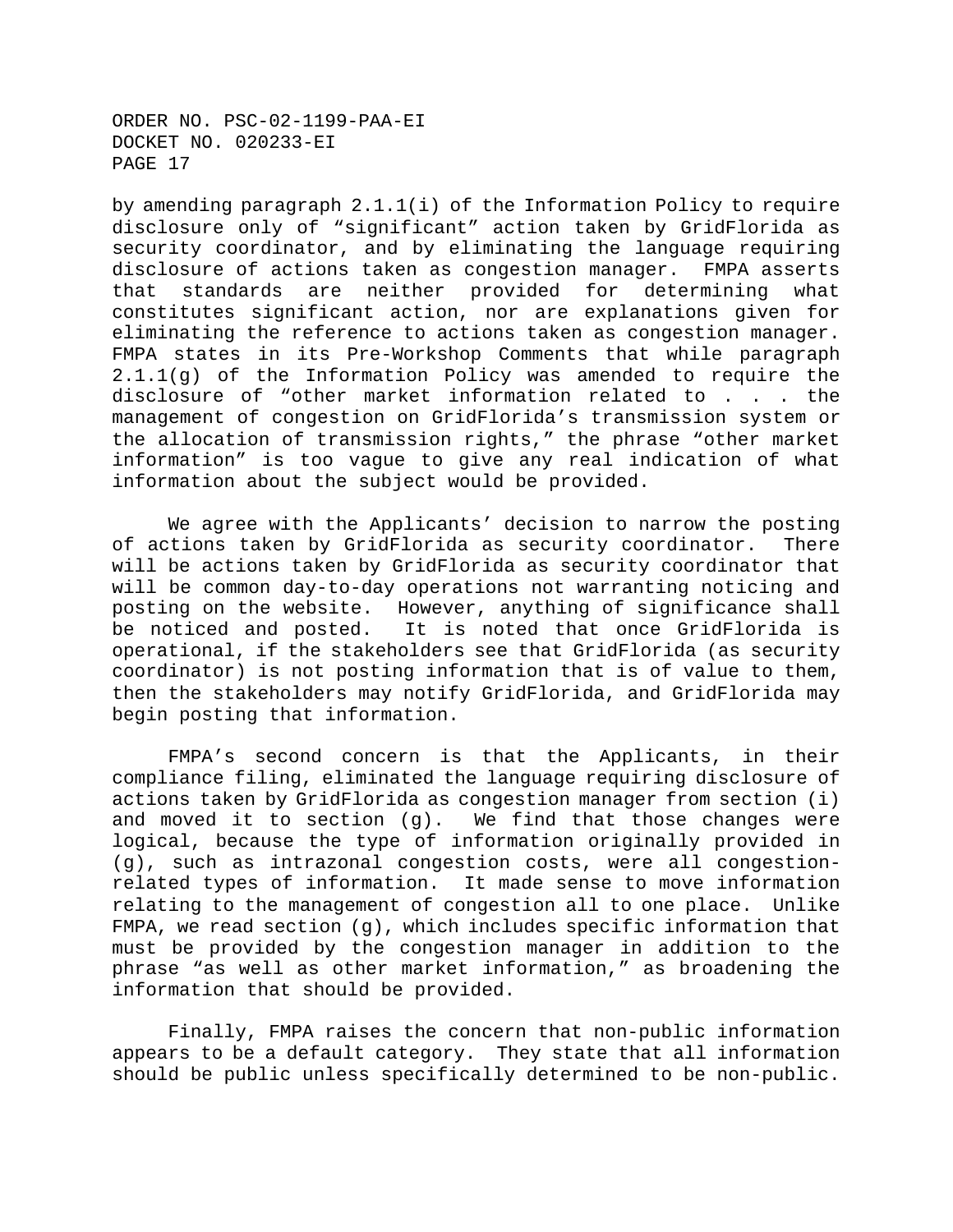In its Pre-Workshop Comments, FMPA has interpreted Section 2.2 of the Information Policy as establishing "non-public information" as the default category.

We do not agree with FMPA's interpretation. There is neither a direct reference to a default category nor is it stated that nonpublic information is the default category. Instead, we find that Section 2.3.1 of the Information Policy makes it very clear that all information is public information until and unless the Market Monitor provides a written determination to the contrary.

FMG expresses concern that Section 2.3.1 of the RTO Information Policy vests the Market Monitor with unilateral discretion to determine certain information confidential that would otherwise be open to the public. FMG objected to entrusting the Market Monitor with that much discretion. Instead, FMG recommends that the decision to withhold information from the public should be subject to our review. In the alternative, FMG suggests that a process could be developed where the Advisory Committee is provided a redacted explanation regarding the information the Market Monitor seeks to withhold, then the Advisory Committee would be given the opportunity to petition us to compel disclosure. We do not share FMG'S concern. We find that since both the dispute resolution option for market participants and FERC's review of all written recommendations appear to be vehicles providing sufficient control over the Market Monitor, no further review is necessary at this time.

We find that the changes to the GridFlorida Information Policy's guidance on public versus confidential RTO information is adequate. The changes were warranted by the restructuring of GridFlorida as a not-for-profit ISO and comply with our December 20 Order.

## F. Exclusion of the Board of Directors from the Sunshine Requirements

The GridFlorida formation documents provide a requirement for Director independence. Article III, Section 11 of the By-Laws states that no person may be considered for the Board of Directors unless he or she or his or her immediate family members have no financial interest in any of the market participants, nor may his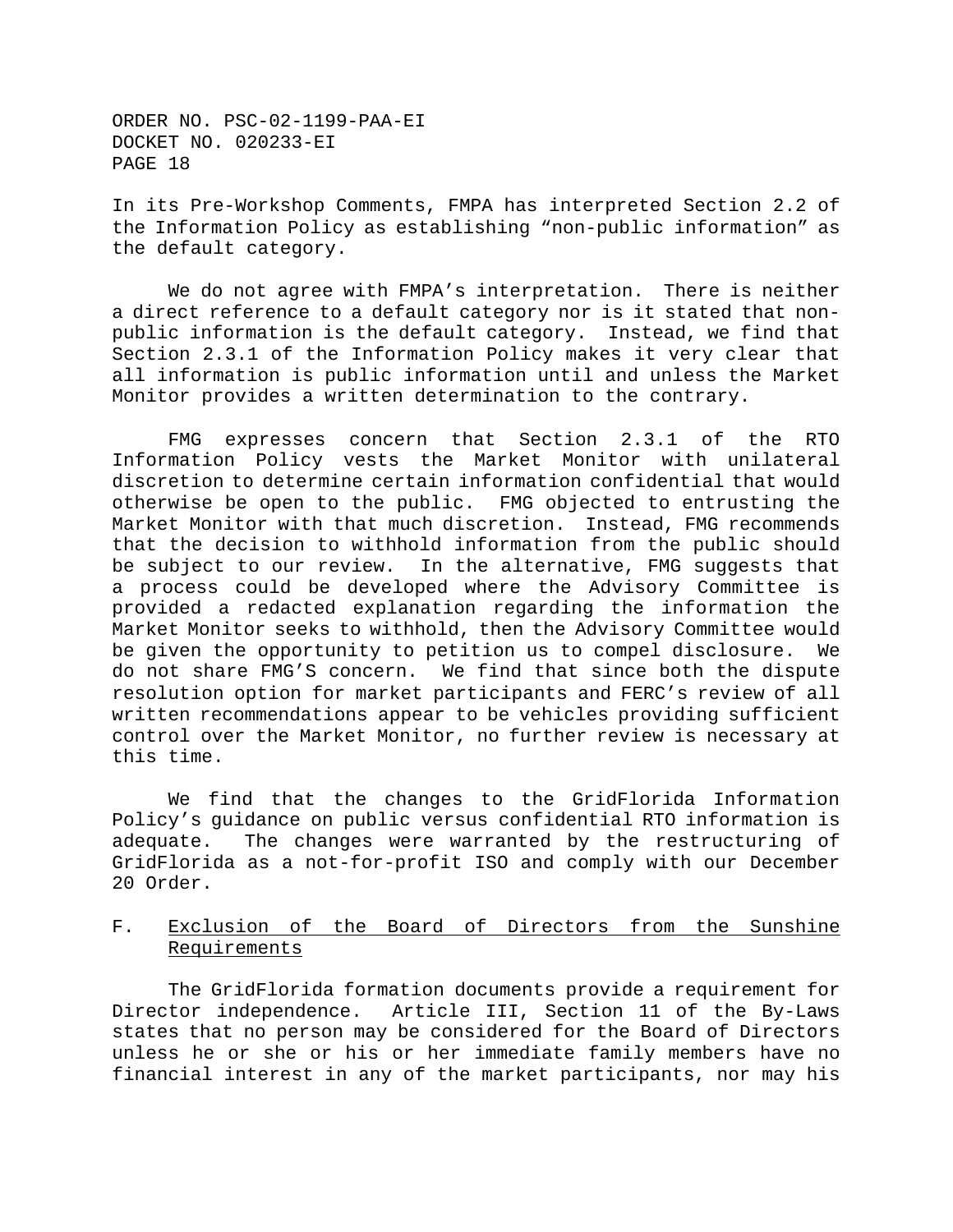or her immediate family be employed by any of the market participants (as cited in the GridFlorida, Inc. Code of Conduct, II. Standards, in addition to the GridFlorida Directors, all officers and employees of GridFlorida will have no financial interest in any market participant, including ownership of securities). In addition, to ensure each Director's independence from the market participants, the By-Laws also create a compliance auditor position to examine the Directors' independence once they are appointed.

The same requirements for the independence of Board of Directors nominees is repeated in the Articles of Incorporation, Article VII, Section H. Further, if there is any concern that a Director is not independent or impartial, the BSC can remove that Director with six votes, assuming a nine member Board Selection Committee.

Several interveners expressed a desire to see government-like restrictions placed on the Board of Directors, similar to Florida's Government in the Sunshine Law. Specifically, Reedy Creek stated that the Florida Government in the Sunshine Act should provide a suitable model for the RTO. GridFlorida, however, is not a government agency. Thus it would be inappropriate to apply government-like restrictions on GridFlorida's Board of Directors. However, the independence requirements that are placed on the nominees for Director should provide some level of assurance.

Seminole and FMPA express concern that if the Board of Directors has no ex-parte restrictions then it would provide them carte blanche to discuss anything at any time. This would allow the Directors to discuss with each other, or with various market participants, critical issues and make their decisions prior to a public meeting. Then, in the public meeting, the Directors could take action on critical issues without full public discussion and consideration. We share this concern. However, the market participants, through the Board Selection Committee, have the power to remove those Directors that engage in such behavior.

Finally, FMPA expresses concern that if the Board of Directors has no ex-parte restrictions, then, to preserve the integrity and independence of GridFlorida's decision-making, the Directors should be required to maintain publicly-available logs of all contacts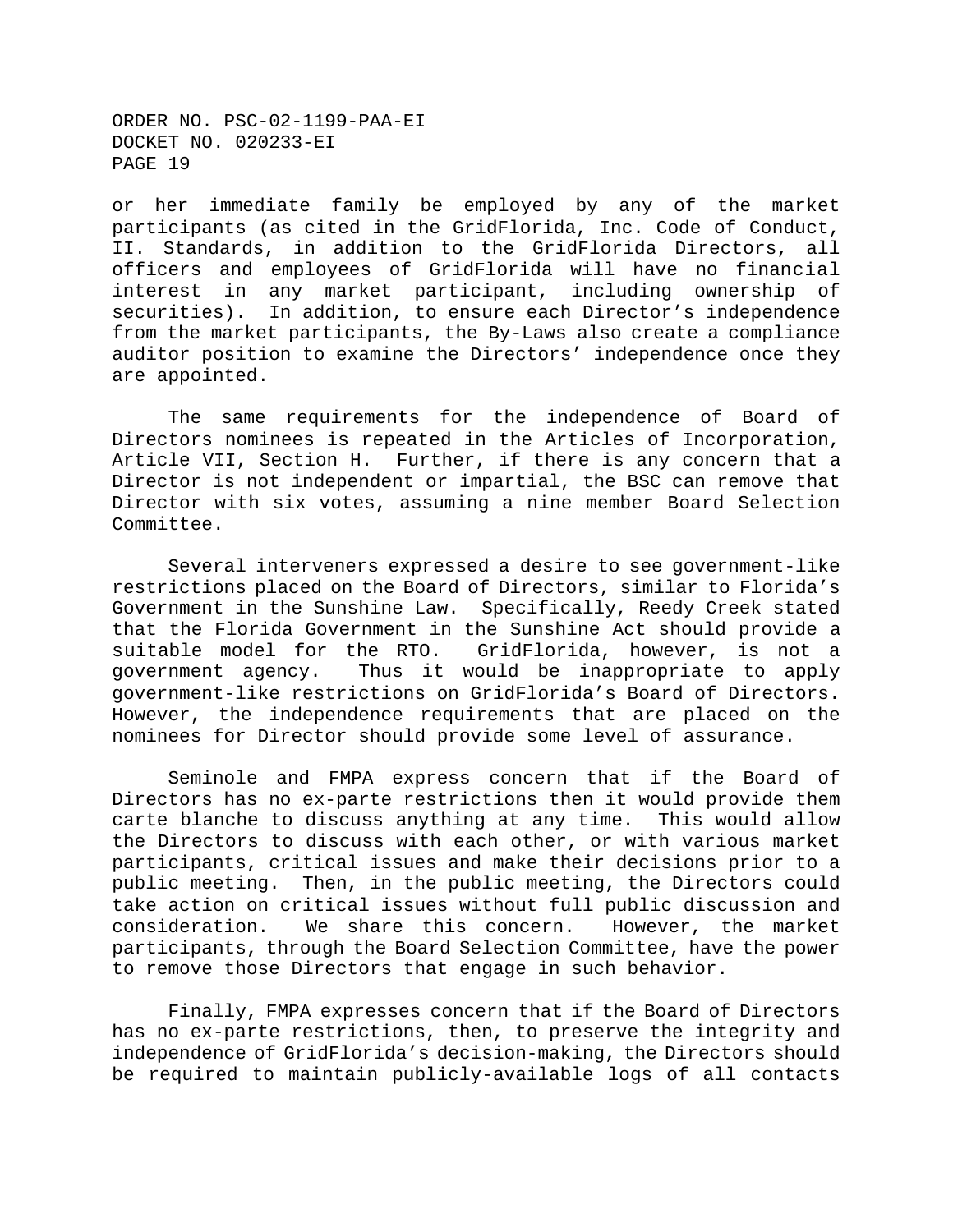each Board member has with stakeholders outside of formal Board meetings. We are not convinced that having a publicly-available log of all the contacts of each Board member will help to preserve the integrity and independence of the decision-making process. Such a list would provide only the identity of those who called, wrote, or visited the Board member. The list would not reflect the amount of time spent, how well the information was received, or whether the Board member bothered to read or listen to the information provided. This once again attempts to inappropriately place a government-like restriction on a nongovernmental body.

Based on the previous discussion, we find that no change shall be made. The exclusion of the Board of Directors from the Government in the Sunshine Requirements is appropriate, consistent with the restructuring of GridFlorida as a not-for-profit ISO, and in compliance with our December 20 Order.

## G. Applicants "Causing" Candidates for the Board of Directors to Become Directors

As proposed, the selection of GridFlorida's initial Directors, the removal of Directors, and the filling of Board vacancies all would be performed by the BSC. Article III, Section 3.5 of the RTO Formation Plan, Election of Directors and Initial Meeting, specifically provides that immediately following the declaration of a slate of candidates by the BSC, the Applicants would cause the slate of candidates to be elected or named as initial Directors of GridFlorida, and the classes of Directors would be designated.

In their Pre-Workshop Comments, the Joint Commenters submit that there is no reason why the Applicants alone should elect Directors and determine the classes of Directors. Rather, they believe that the BSC should make those decisions based on a majority vote of the Committee so that input from all Market Participants is received. In addition, Seminole asserts in its Pre-Workshop Comments that GridFlorida should be established by independent incorporators, and thereafter the input of the Applicants should cease, except, like all other stakeholders, as members of the Advisory Committee.

The GridFlorida RTO Formation Plan regarding the appointed Directors clearly states that the BSC will declare the slate of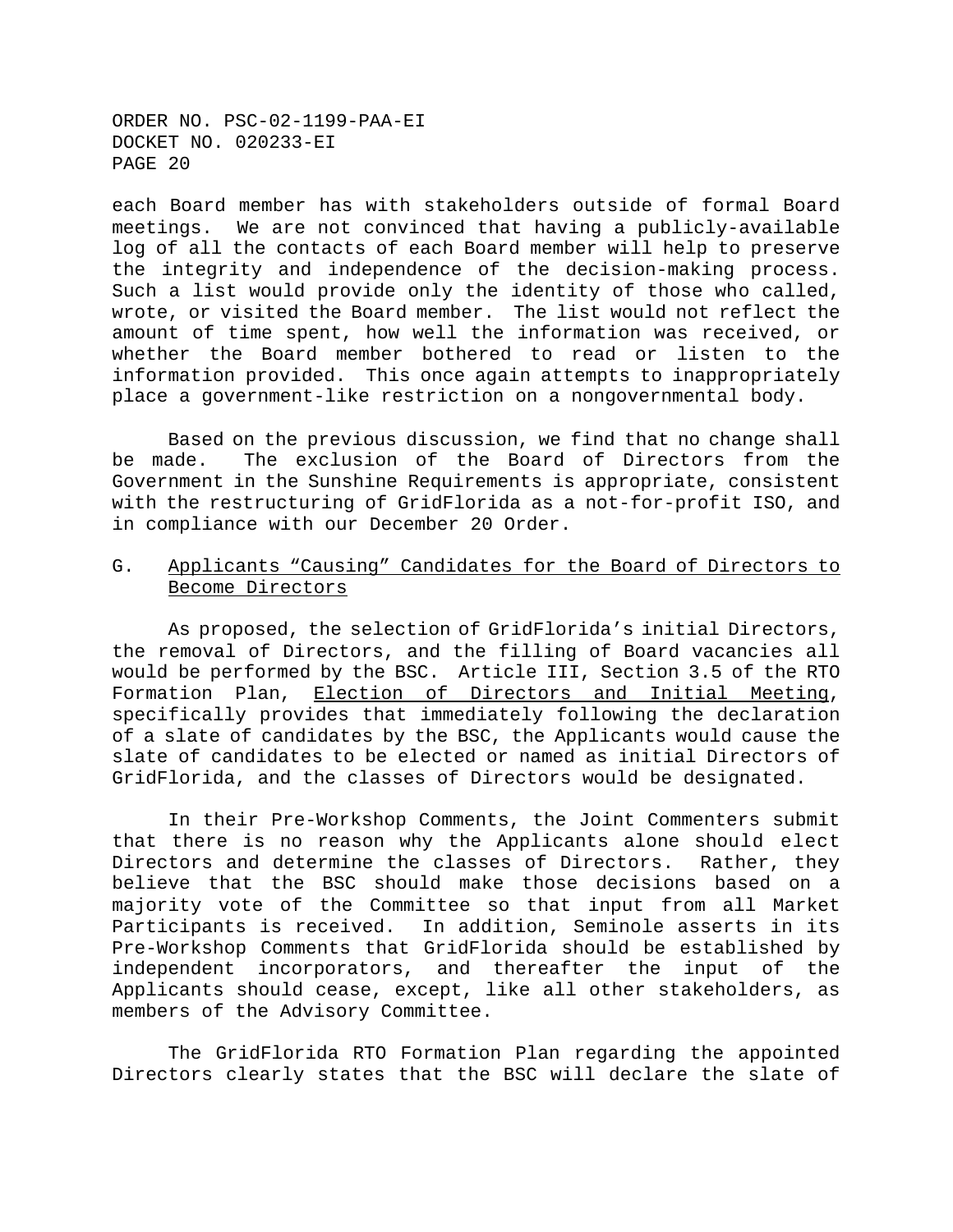candidates to serve as initial Directors of GridFlorida, select one candidate to serve as initial Chairman, and determine the class of Directors in which each candidate will serve.

Once the BSC has selected the initial slate of Directors and designated the classes in which they will serve, the names and classes of such Directors are to be inserted into the Articles of Incorporation, as approved by FERC. These organizational documents also require that the Articles of Incorporation must be filed with the Secretary of State, without alteration (Formation Plan, Section 2.2). Since the Applicants have prepared all other GridFlorida documents, it is logical that they complete the process by simply submitting the results of the BSC vote, thus "causing" the candidates to become Directors.

Requiring another process to incorporate GridFlorida with an independent incorporator rather than what the Applicants propose is unnecessary. The current process proposed by the Applicants in which the BSC selects the Board of Directors, including the name and classes of Directors as selected by the BSC, seems appropriate and acceptable. Moreover, the Applicants have no discretion as to the content of the filing with the Secretary of State. Quite simply, the Applicants are obligated to make the ministerial filing once the Board has been selected and classified.

Accordingly, we find that the proposed method of causing candidates for the Board of Directors to become Directors is appropriate, consistent with the restructuring of GridFlorida as a not-for-profit ISO, and in compliance with our December 20 Order.

## H. Guidelines to Determine Discretionary Closed Meetings of the Board of Directors

Article III, Section 4 of the GridFlorida By-Laws addresses meetings of the Board of Directors. This section provides that all actions of the Board must be taken at a regular or special meeting. It further provides that all meetings shall be open to the public and notice of such meetings shall be posted on GridFlorida's website.

The section also includes a provision for closing meetings to the public when confidential information is to be discussed. A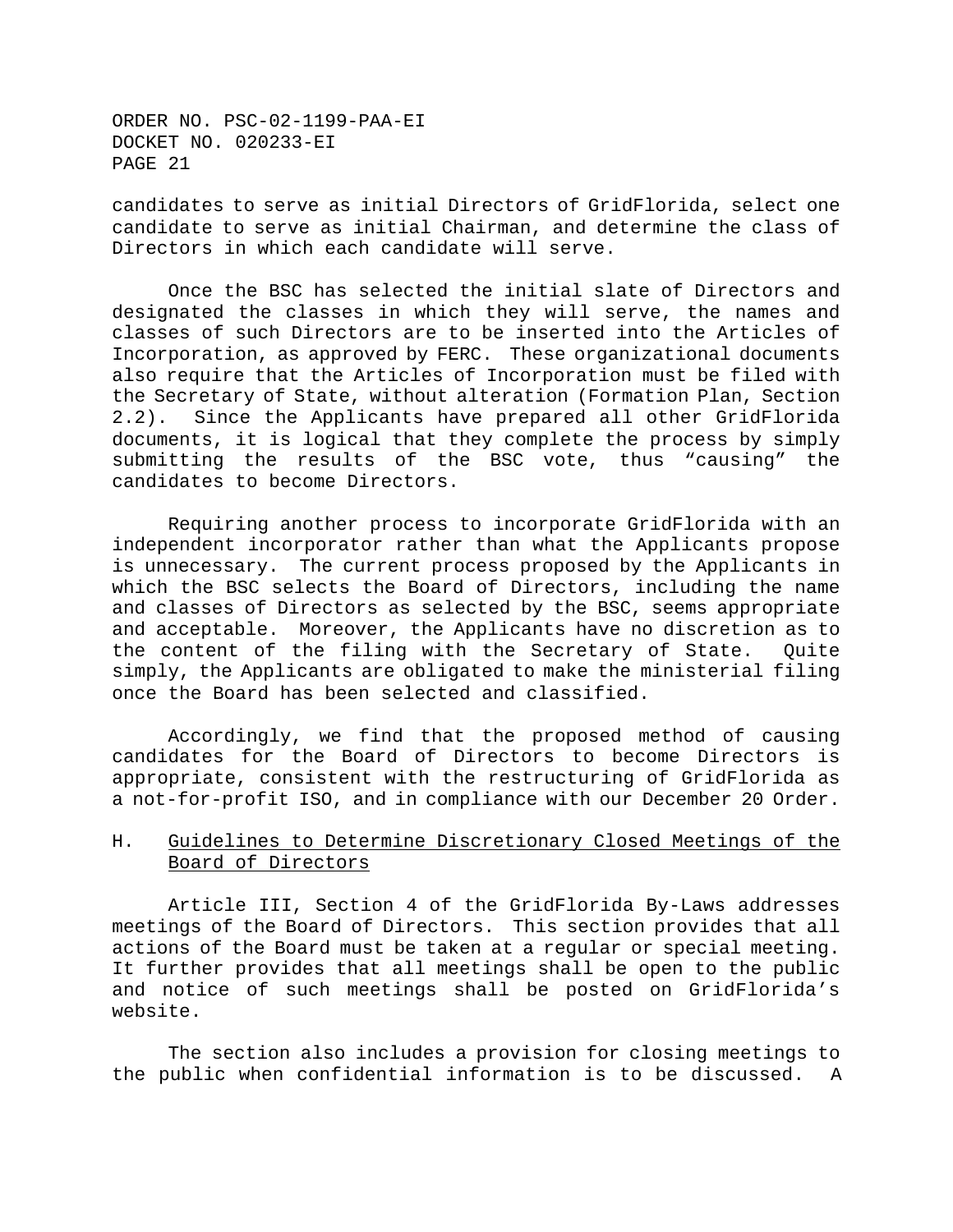list of subjects considered to be confidential is included. The compliance filing contained a list of confidential subjects including a "catch-all" category that allowed the Chairman of the Board or a majority of the Board to designate matters confidential.

The Joint Commenters and FMPA assert that the specific list of confidential subjects appears to be suitably comprehensive and that the catch-all provision should be eliminated. These interveners further assert that this catch-all provision could be used frequently, and perhaps improperly to avoid the open meeting requirement. The Applicants agreed to amend the By-Laws to remove the catch-all provision, leaving only the list of the types of confidential matters for the Board to consider in closed meetings.

The Joint Commenters also expressed concern that meetings of committees designated by the Board of Directors were not subject to the requirements of being noticed or open to the public. The Applicants have amended Article III, Section 8 to provide that any action taken on behalf of GridFlorida by a committee shall be decided at a meeting of the committee that is open to the public and subject to both notice and posting requirements.

In its Post-Workshop Comments, FMPA expressed concern that there is no mechanism to review the Board's determination whether a matter is confidential, or at least a mechanism for determining after-the-fact whether minutes of closed sessions should be treated confidentially or made public. FMPA suggests giving the public advance notice of topics to be considered in closed session and allow parties an opportunity to challenge the designation ahead of time. The Applicants have included in the By-Laws a detailed, exhaustive list of matters that would be considered confidential. We find that it is not necessary to provide for challenges of items designated as confidential. If the item is not on the list, then it would not be considered confidential. As to FMPA's suggestion that there be a way to determine after-the-fact whether minutes of closed sessions should be treated confidentially, we are unsure how such a mechanism would work or who would make such a determination. We do not find that such a mechanism is necessary since the actions or the basis for actions taken by the Board of Directors or by Board designated committees will continually be subject to public scrutiny.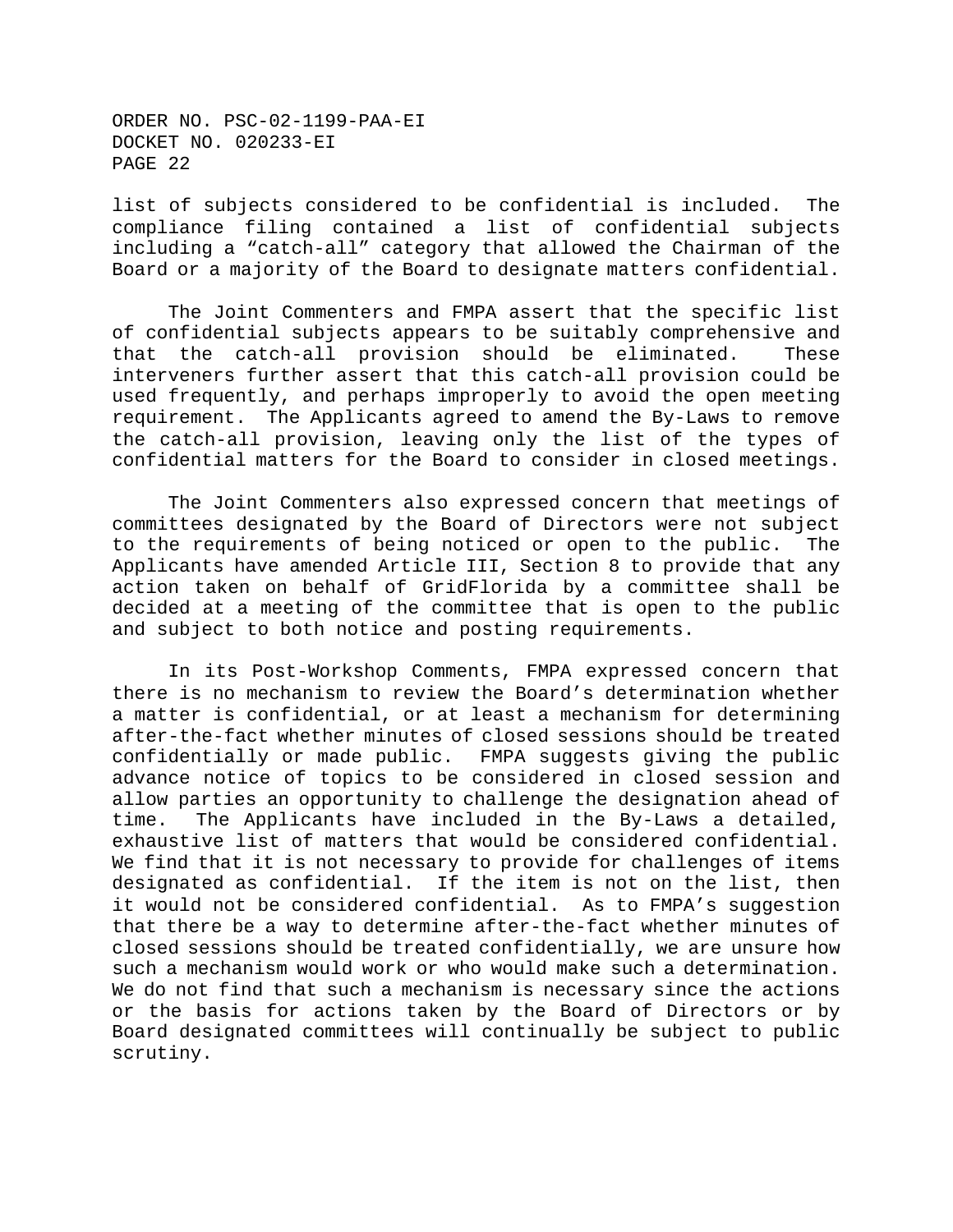The changes to Article III, Section 4, of the By-Laws were necessitated by the restructuring of GridFlorida as a not-forprofit ISO. As all meetings of the Board of Directors are open to the public, the subject of how confidential matters would be discussed needed to be addressed. That has been accomplished in the change discussed here. We find that the guidelines to determine discretionary closed meetings of the Board of Directors are appropriate, consistent with the restructuring of GridFlorida as a not-for-profit ISO, and in compliance with our December 20 Order.

#### I. Elimination of "Planning Bill of Rights"

The Joint Commenters, in their Pre-Workshop Comments, express concern regarding the absence of the "Planning Bill of Rights," which was incorporated in the RTO Formation Plan of the Transco filing. The "Planning Bill of Rights," which was originally included in the Formation Plan, has been moved to Attachment N, Planning Protocol, of the OATT. The Applicants initially inserted this item in the Formation Plan only because the RTO proposal was filed with FERC before that level of detail was included in the transmission tariff. FMPA continues to express concern regarding the extent of the incorporation. While the transfer of the language of the "Planning Bill of Rights" may not have been verbatim, the words omitted do not change the requirement of GridFlorida to provide "timely, regular and complete public disclosure" of its planning process.

Since this change essentially involves moving the "Planning Bill of Rights" from the RTO Formation Plan to the OATT, there has been no overall impact on the GridFlorida proposal. Therefore, we find that even though the "Planning Bill of Rights" was moved, this portion of the GridFlorida proposal continues to comply with our December 20 Order.

## J. Board Committee, Subcommittee and Working Group Meetings Being Open to the Public

In the revised By-Laws contained in the modified compliance filing, the Applicants have explicitly stated that all Board of Directors meetings, with the exception of those discussions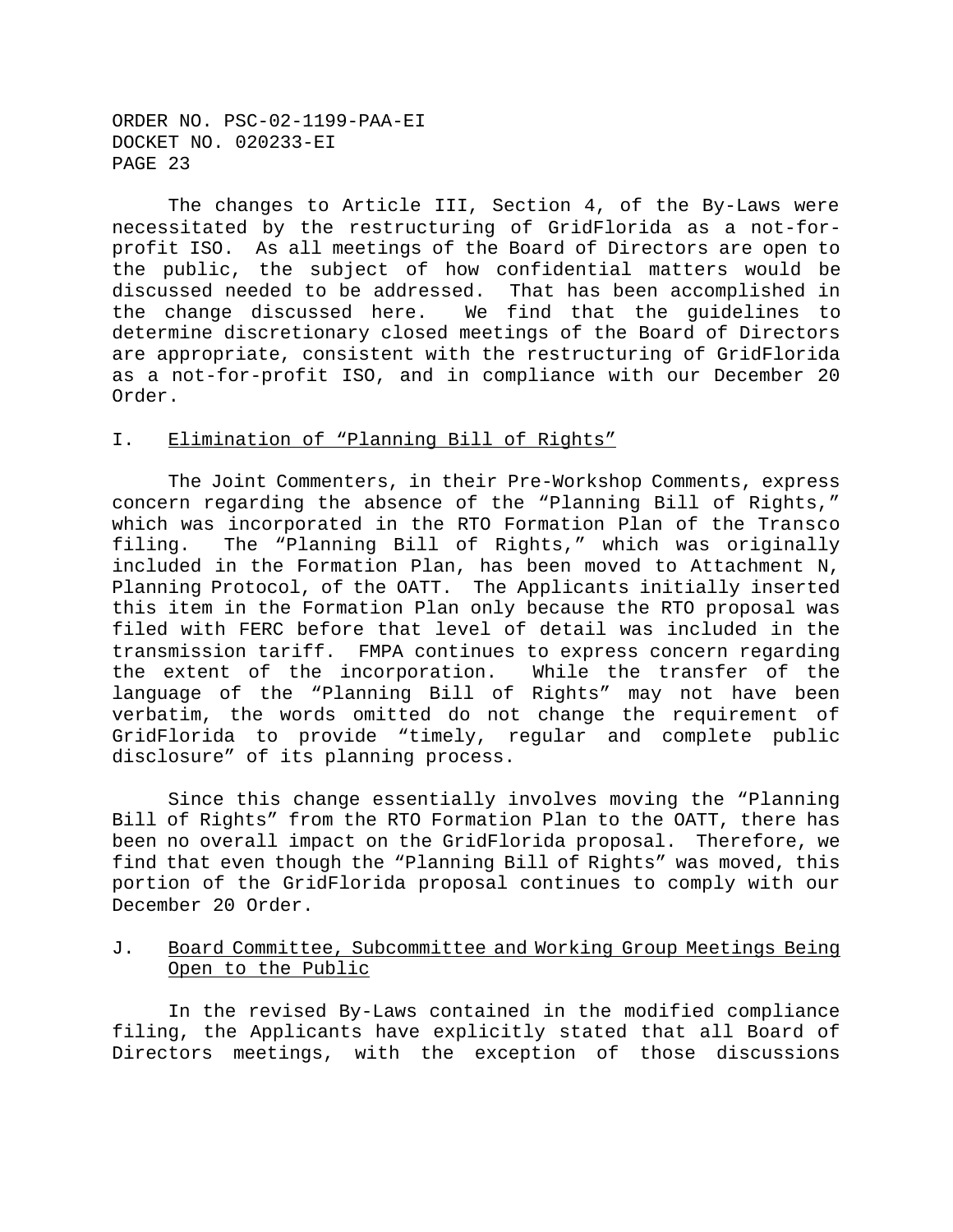containing confidential information, will be noticed and open to the public. Article III, Section 4 of the By-Laws provides:

Except as otherwise provided herein, regular and special meetings of the Board of Directors (including regular and special meetings held by means of conference telephone) shall be open to the public and notice of such meetings, together with a proposed agenda for any such meeting, shall be posted on the Corporation's website or equivalent form of electronic posting at the same time that notice is given to each Director as contemplated in the immediately preceding sentence.

In addition, the Applicants have also explicitly stated that any subcommittees or working groups formed by the Board of Directors that take action on behalf of the Board of Directors should also have such meetings noticed and open to the public. Article III, Section 8 of the By-Laws states:

[p]rovided, however, that to the extent any committee of the Board of Directors is authorized to take any action on behalf of the Corporation, any such action shall be taken only at a meeting of such committee that is open to the public and subject to the provisions of Section 4 of this Article III relating to public meetings, including notice and posting requirements, executive sessions and Confidential Information, that are otherwise applicable to a regular or special meetings of the Board of Directors.

However, the By-Laws are silent as to whether subcommittee or working group meetings that do not take action on behalf of the Board of Directors are subject to noticing and open meeting requirements. In regard to Advisory Committee meetings covered in the amended Formation Plan (under Article IV Advisory Committee, Section 4.4 Meetings of the Advisory Committee and 4.5 Conduct of Business), there is no mention of whether the Advisory Committee meetings are open to the public or should be noticed in advance.

Several of the interveners expressed concern that not all GridFlorida meetings are open to the public. In its Pre-Workshop Comments, FIPUG stated the following: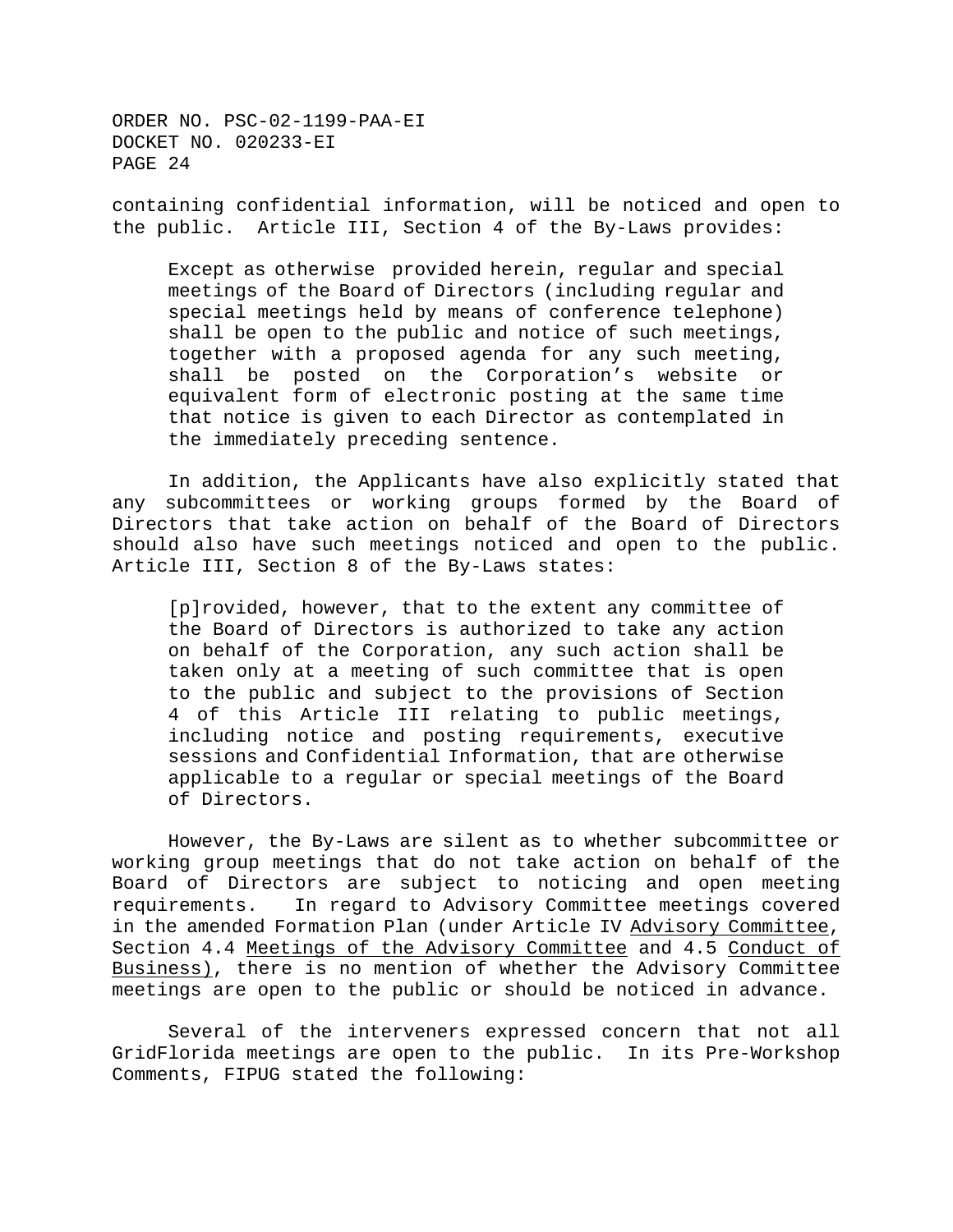> All meetings of the GridFlorida, including working groups and subcommittees, should be held in the sunshine. Ratepayers must have confidence that the activities of GridFlorida are open and above board. The only way they can have that assurance is if they are able fully to monitor the meetings and activities of GridFlorida.

FIPUG stated in its Post-Workshop Comments that maintaining meetings open to the public is a necessity at all levels of operation.

Finally, the Joint Commenters stated the following in their Pre-Workshop Comments:

There is no requirement in this section (Article III, Section 8) that the meetings of the committees be open or that the meeting be noticed. To the extent that the actions of the committees are the actions of the full Board of Directors, the same procedural requirements should apply. Otherwise, the committee provisions create a black box of governance against which there is no recourse by market participants, customers of the RTO or the Public Service Commission. This section should be amended to conform with the notice and open meeting requirements set forth in Article III, Section 4.

We find that the proposed provisions for open meetings as contained in the modified compliance filing are consistent with the restructuring of GridFlorida as an ISO and therefore are in compliance with our December 20 Order.

#### K. Sufficiency of the Proposed Code of Conduct

In general, the purpose of a Code of Conduct for a business is to place in writing the established business ethics expected of its Directors, officers, employees, and agents. A written Code of Conduct is considered to be an internal control mechanism to manage risk. It is completely appropriate that the Applicants would propose to have a Code of Conduct for GridFlorida and that it would apply to its agents, Directors, officers, and employees.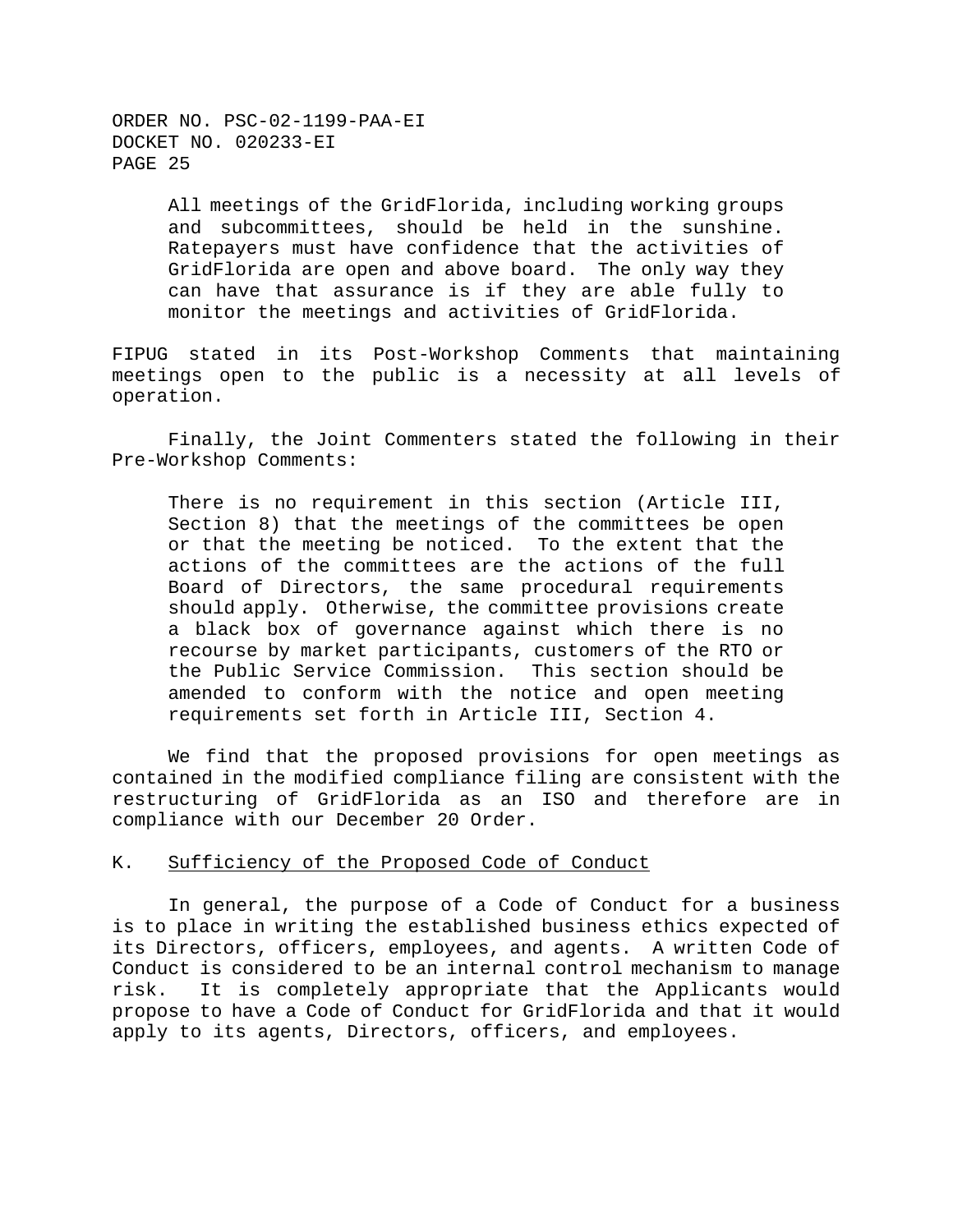Reedy Creek suggests that the Code of Conduct should also apply to the Stakeholder Advisory Committee and the BSC. In response, the Applicants stated that the BSC is a distinct group of stakeholder representatives charged with the limited purpose of selecting individuals to serve on the Board of Directors of GridFlorida. Similarly, the Stakeholder Advisory Committee advises the management and Board of Directors of GridFlorida. Neither committee controls nor operates the transmission system, and neither is given access to any non-public information regarding the transmission system. Thus, the GridFlorida Companies argue it would be unnecessary to have a code of conduct for the BSC.

We agree with the Applicants that the GridFlorida Code of Conduct should not apply to the BSC or the Advisory Committee. Neither the BSC or the Advisory Committee will have members employed by GridFlorida. Neither committee will have access to non-public information, nor will they have any operational or other controls over GridFlorida.

The Joint Commenters express concern with the Code of Conduct. The Joint Commenters note that Section II.A. of the Transco filing contains a provision that requires GridFlorida to seek competitive bids for goods and service. The Joint Commenters believe that this provision offers important protections against self-dealing by market participants. They state that the deletion of this provision is not justified by the required change to an ISO. Further, the Applicants substituted the competitive bid requirement language with the phrase "without adverse distinction or preference to any Market Participant," which does not cure the flaw, according to the Joint Commenters.

We do not share the Joint Commenters' concern that every item purchased by GridFlorida should be acquired only through a competitive bid. It could require extensive resources to bid out many small or inexpensive items. We find that the proposed language, in combination with Section II.O., will provide adequate safeguards to protect against self-dealing. Section II.O. establishes a complaint procedure for alleged violations of the Code of Conduct. We consider it important that this complaint procedure be in place in order to allow all market participants to provide an adequate check and balance over GridFlorida's purchasing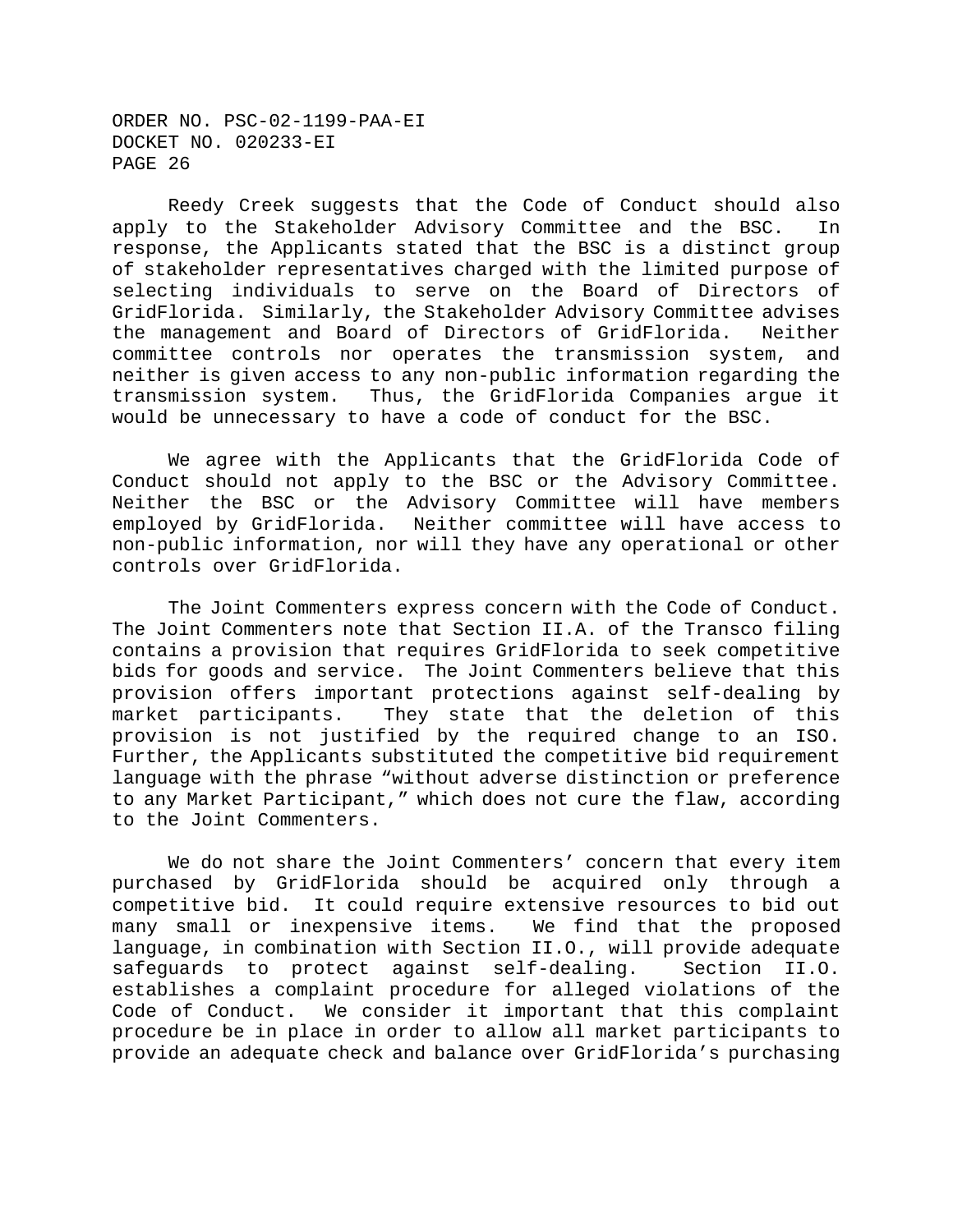practices. In addition, we find that this language is consistent with the restructuring of GridFlorida as a not-for-profit ISO.

The proposed changes to the Code of Conduct as contained in the compliance filing result from the restructuring of GridFlorida as a not-for-profit ISO. Accordingly, we find that the changes comply with our December 20 Order.

### L. Board Committee, Subcommittee and Working Group Meetings Being Open to the Public - Additional Clarification Required

We are in agreement with the interveners that all GridFlorida meetings should be noticed and open to the public. Requiring all GridFlorida meetings to be open to the public allows interested participants that are unable to acquire a seat on any committee the opportunity to stay fully informed of the issues before GridFlorida. As such, the participant may listen to all discussions in person and can gain a better understanding about the issues before GridFlorida and the importance each issue is allotted.

For example, someday there may be a dozen independent power producers actively participating in GridFlorida, yet only two would have seats on the Advisory Committee and one would have a seat on the BSC. The remaining independent power producers would have to rely on the other three for detailed information about the meetings, assuming that there was full participation in every subcommittee or working group event. The limitation is that the quality of the information passed along would be entirely dependent on the effort of the representative present, and this representative would not be elected, but would rather be assigned on a rotational basis. While the independent power producers have a common interest in experiencing a desired set of results from the RTO, these owners are also competitors and the information revealed in a planning subcommittee may prove valuable in siting and developing their next generating plant. Given this consideration, and in the interest of providing a fully transparent market, we find that the best course of action would be to allow that all meetings be open to the public and that the applicants modify the planning documents to indicate such.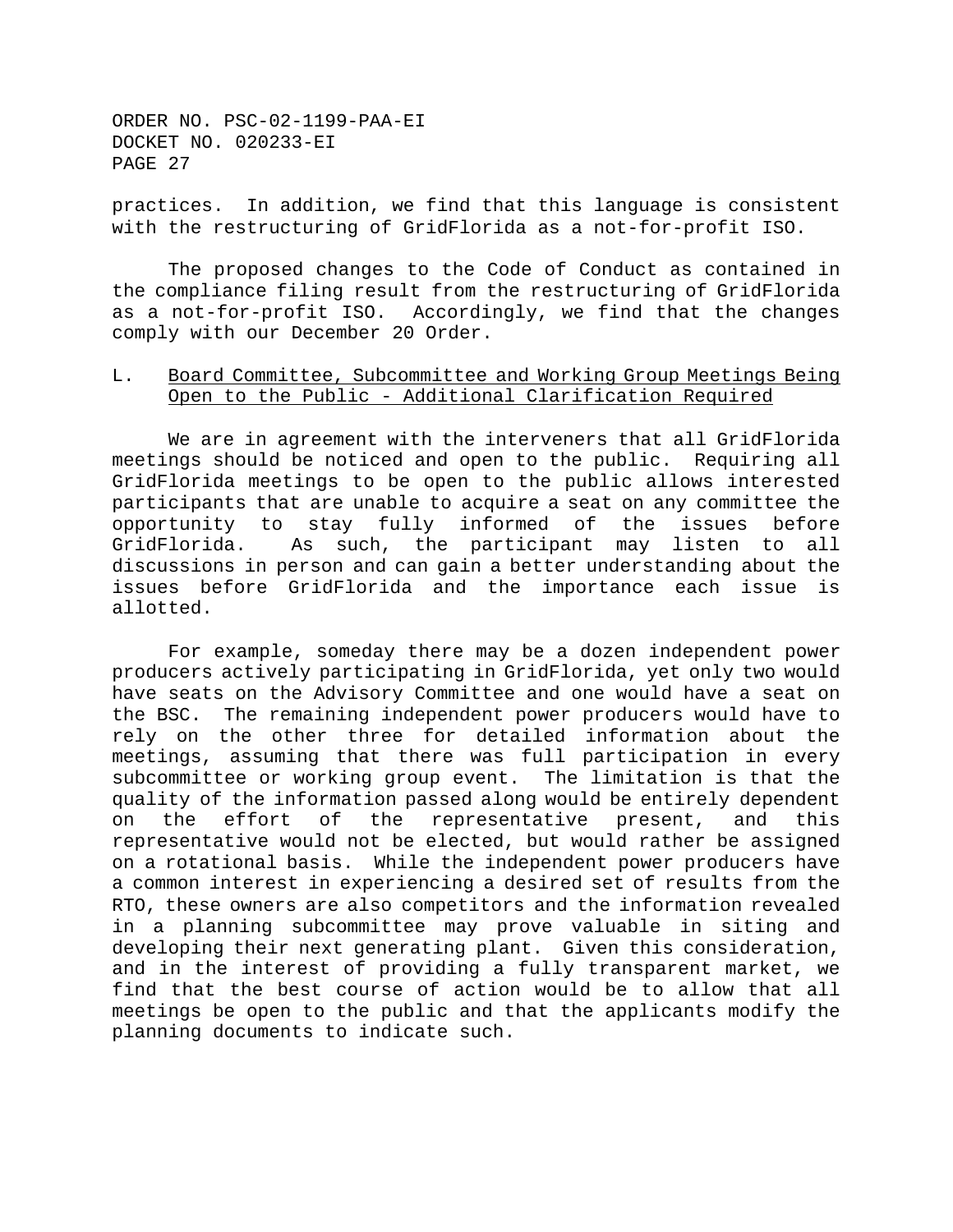Accordingly, providing that all meetings be held open to the public should assist in developing a RTO that provides full disclosures of publicly-available information to all participants from day one and beyond. We find that the GridFlorida Companies shall clarify that all meetings of the Advisory Committee, subcommittees and working groups are noticed and open to the public.

## M. Sufficiency of the Proposed Code of Conduct - Additional Change Required

We find it appropriate that a change be made to the current Code of Conduct. Under Section K, page 8, it states:

Directors, officers, employees and agents of GridFlorida shall strictly enforce all Transmission Tariff provisions established by GridFlorida. In the event any Director, officer, employee or agent of GridFlorida may exercise his or her discretion, or is allowed by the Transmission Tariff to exercise his or her discretion, with respect to transactions or actions covered by the Transmission Tariff, then such discretion shall be exercised fairly and impartially, and such event shall be logged and available for FERC audit.

We find that since GridFlorida has established an Independent Compliance Auditor, the above-mentioned discretionary log shall also be made available to GridFlorida's Independent Compliance Auditor. The words "and GridFlorida's Independent Compliance Auditor to" shall therefore be inserted at the end of the sentence between "FERC" and "audit."

The Joint Commenters express concern regarding Section II.D.1 of the Code of Conduct which addresses officers', Directors', or employees' participation in a pre-existing pension plan with interests in a market participant. The section states:

If the prospective Director, officer, or employee has the opportunity to transfer his or her pension account to another unrelated plan and can do so without adverse financial consequences in the opinion of the Board of Directors of GridFlorida, such transfer will be required.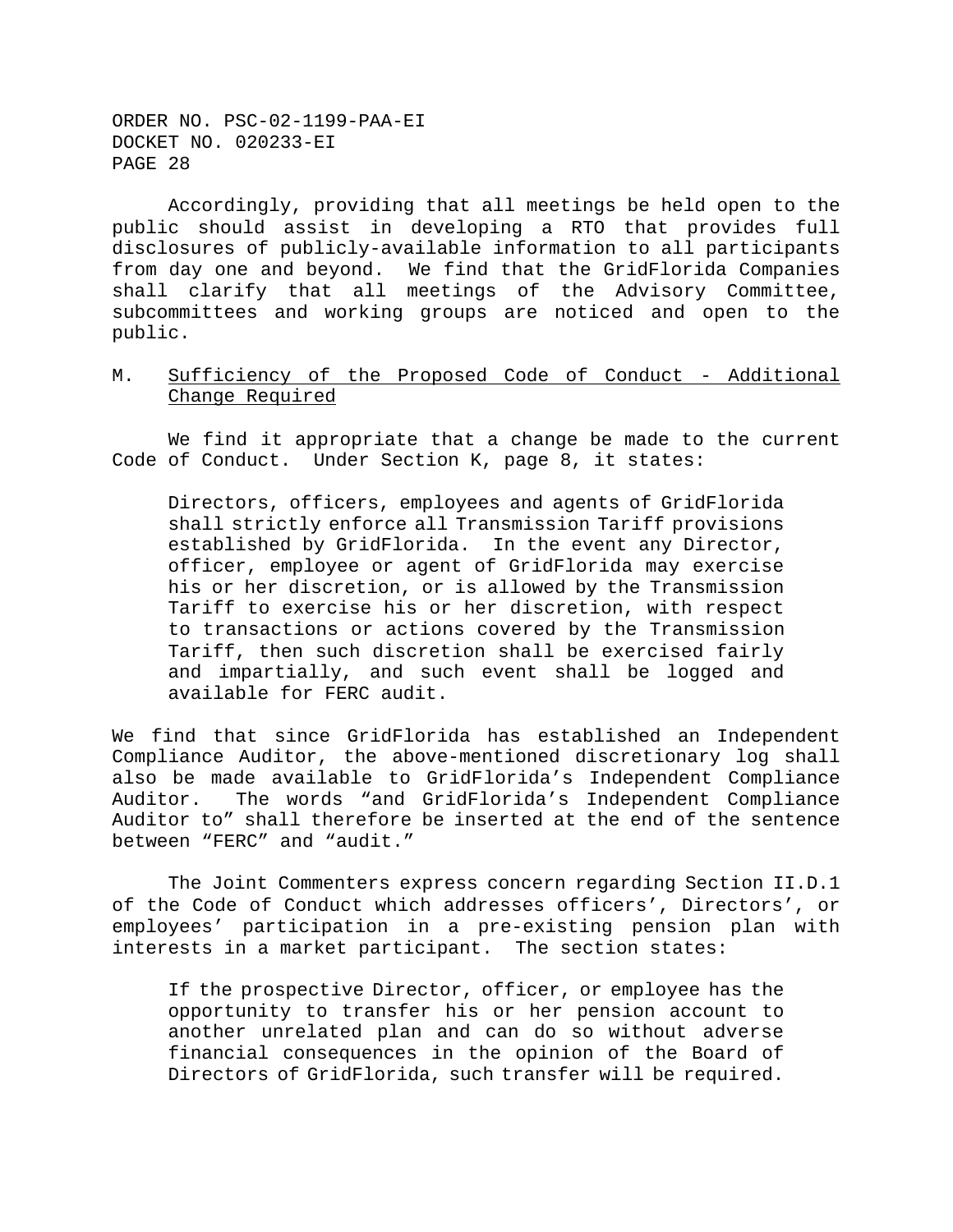The Joint Commenters believe that there should be a provision for an independent review of the adverse consequences, perhaps by the Independent Compliance Auditor. They state that the Board of Directors is not likely to have the expertise to make this determination and may suffer from conflicts of a similar nature. We agree with the Joint Commenters and find that the end of that sentence shall be changed to read, "in the opinion of the GridFlorida Independent Compliance Auditor, such transfer will be required."

While clarification is not necessary to comply with our December 20 Order, we find that the Code of Conduct would be strengthened with the following clarifications: 1) make the discretionary log also available to the Independent Compliance Auditor; and 2) replace the Board of Directors with the Independent Compliance Auditor when reviewing Director, officer, or employee pension account transfers.

#### PLANNING AND OPERATIONS

A. Midwest Independent System Operator (MISO) and GridFlorida Planning Protocol

In the compliance filing of March 20, 2002, the Applicants stated on page 7 of Volume 1, Tab 1:

The GridFlorida Planning Protocol is included in Attachment N to the GridFlorida transmission tariff. The Planning Protocol currently on file with FERC reflects the RTO structure contemplated at the time the protocol was prepared, i.e., GridFlorida as a Transco that would own a significant portion of the transmission assets in the Florida Reliability Coordinating Council.

As part of the transformation of GridFlorida to a nonprofit ISO, the Applicants compared the transco Planning Protocol in Attachment N (including how it would need to be changed to apply to an ISO structure) to other Planning Protocols prepared specifically for ISOs. The Applicants determined that the Planning Protocol adopted by the Midwest Independent System Operator, which has been approved by FERC, Midwest Indep. Trans. System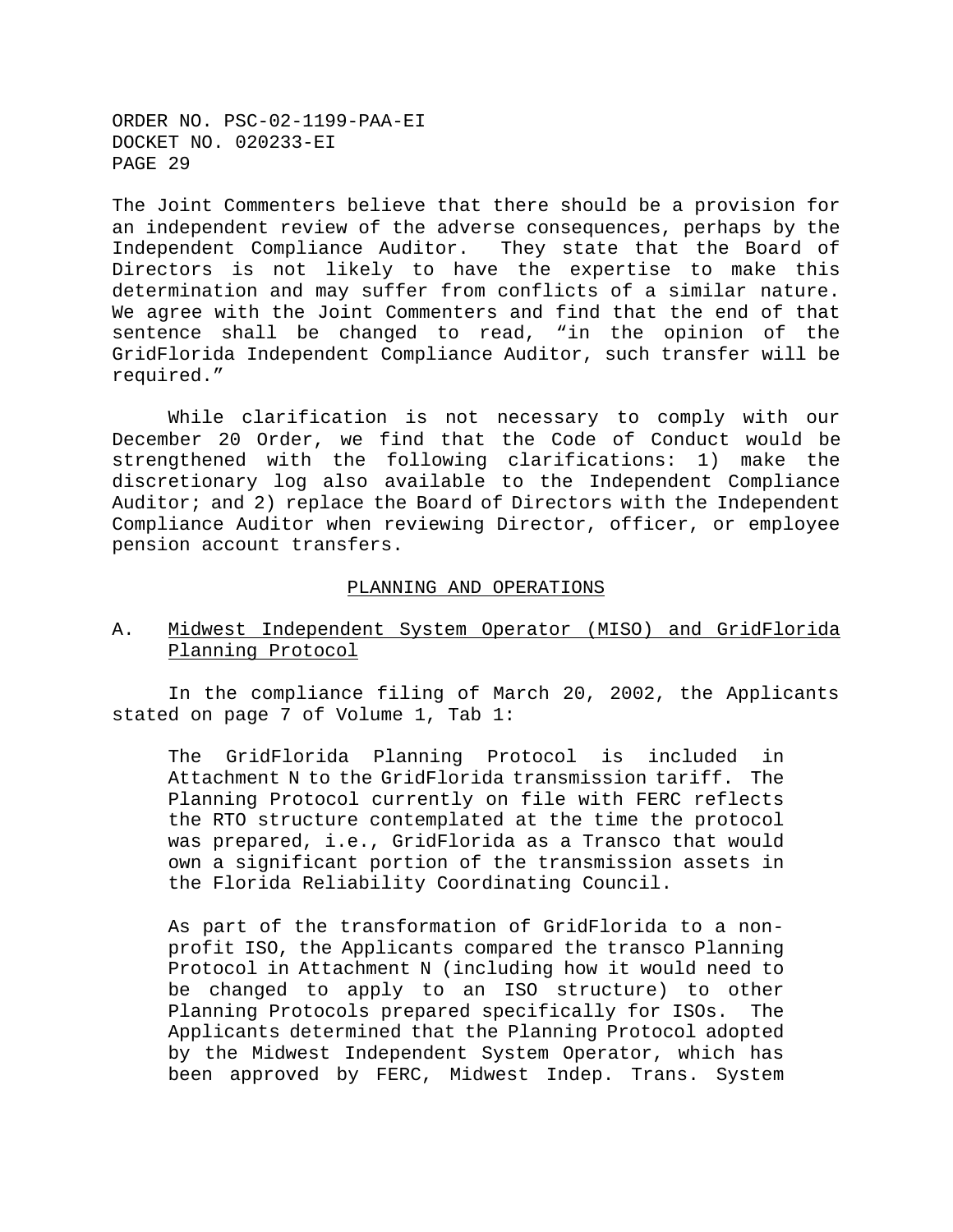> Operator, Inc., 97 FERC ¶ 61,326 (2001), provided the best platform for preparing a GridFlorida ISO Planning Protocol. That Planning Protocol provides for more of a collaborative process among the ISO, transmission owners, and other market participants, allowing the ISO to better utilize the expertise of the transmission owners and other market participants for planning. It thus will better allow for an expedited and more efficient transition to a GridFlorida ISO structure, better allow the ISO to plan for all users of the transmission system, and better maintain high levels of reliability.

FMG expresses general support for the new Planning Protocol in its Post-Workshop Comments. FMG notes that even though the new protocol relies on greater coordination with participating owners (POs), such coordination is appropriate because the RTO (as a notfor-profit ISO) lacks the authority to step in and construct facilities when an individual PO declines to construct. FMG's view of the protocol is that it produces benefits in the areas of increased cooperation and a greater opportunity for this Commission to retain our existing authority with regard to transmission planning.

In its Post-Workshop Comments, FMPA expressed its dissatisfaction with the proposed Planning Protocol by filing a suggested marked-up version of the original Planning Protocol (filed by the Applicants when GridFlorida was contemplated to be a for-profit Transco) with its Post-Workshop Comments. However, FMPA did not ask that we rule on the specifics of the changes identified. FMPA asserts that because Attachment N is a FERC-filed tariff, FERC should make a determination as to the appropriateness of the changes in the compliance filing. According to FMPA, we should refrain from blessing the Applicants' Attachment N changes.

FMPA goes on to state that to the extent that we address the specifics of Attachment N, we should find that the Applicants' proposed reconstruction goes far beyond what was necessary to effectuate compliance with the change to an ISO, and makes it less likely that GridFlorida would achieve the benefits of marketindependent regional planning contemplated by our orders. FMPA concludes by requesting in the alternative that we make clear we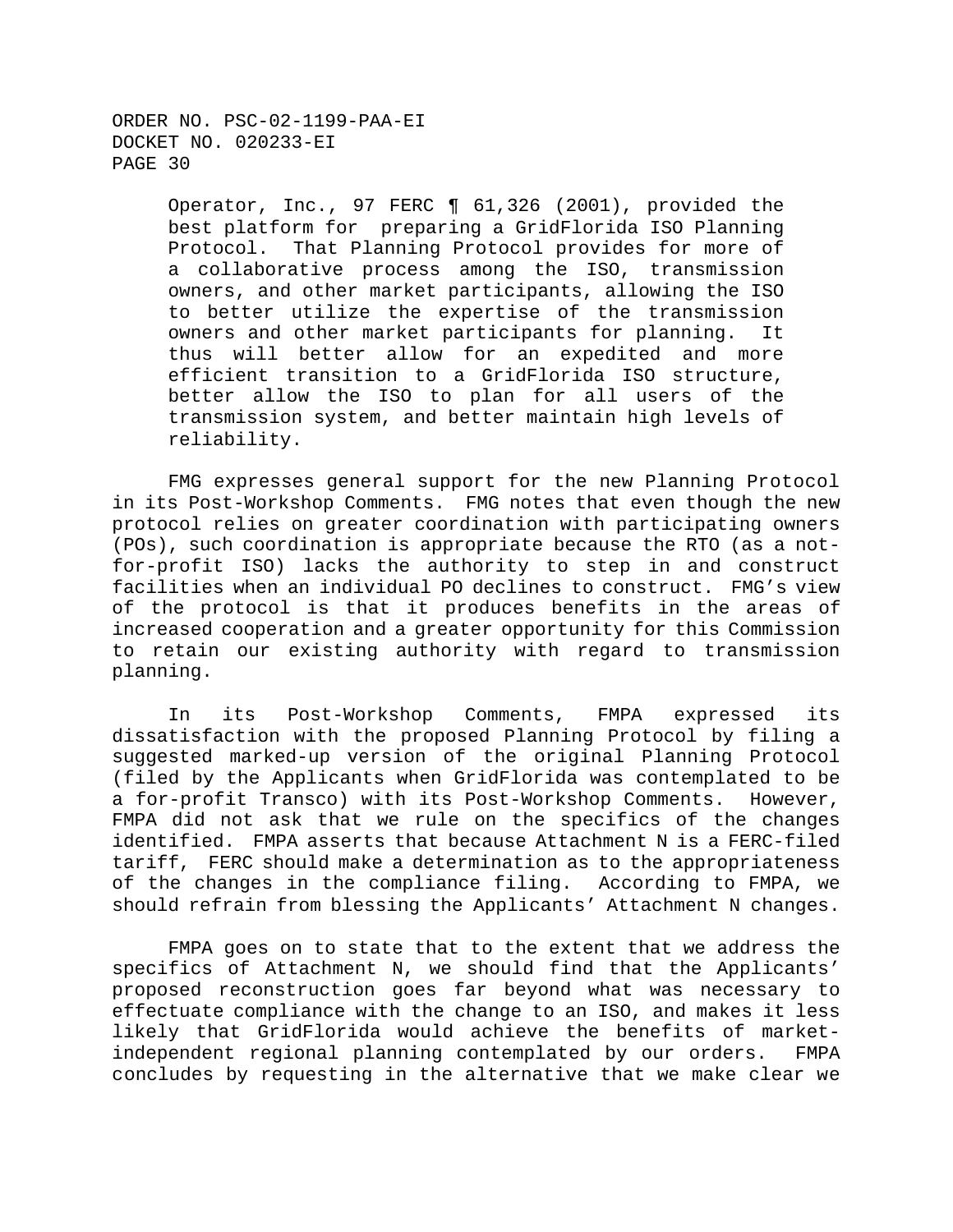are not evaluating whether the Applicants' proposed Attachment N changes were necessary or appropriate.

In their collective comments, Seminole and Seminole Members express their agreement with FMPA that the Planning Protocol filed with the compliance filing should revert to the FERC-filed Planning Protocol.

The relevant question is whether this portion of the Applicants' filing is in compliance with our December 20 Order. Our December 20 Order required the Applicants to file a modified proposal that conforms the GridFlorida proposal to the findings of the Order and uses an ISO structure in which each utility maintains ownership of its transmission facilities. Given this directive, it was reasonable for the Applicants to use the MISO's protocol as a starting point. First, the protocol had already been approved by FERC for use by an ISO. Secondly, the interveners' extensive and constructive criticism of the GridFlorida Planning Protocol filing provides ample justification to conclude that the GridFlorida protocol is, in fact, able to accommodate legitimate modifications. Therefore, we find that the Applicant's use of the MISO's Planning Protocol as the basis for GridFlorida's protocol is consistent with our December 20 Order to restructure GridFlorida as an ISO, and therefore complies with that Order.

#### B. Eminent Domain

The issue of eminent domain is addressed in Exhibit C, Attachment N, Section VIII, page 13, of the Applicants' Post-Workshop Comments, wherein it states:

The Transmission Provider shall notify each designated PO of the PO's initial designation as the entity responsible to own and construct facilities under the GridFlorida Plan. If the designated PO notifies the Transmission Provider that it does not wish to own and construct such facilities, alternate arrangements shall be identified by the Transmission Provider. Depending on the specific circumstances, such alternate arrangements shall include solicitation of other POs or others to take on financial and/or construction responsibilities. Notwithstanding the above, the Transmission Provider may require a PO, to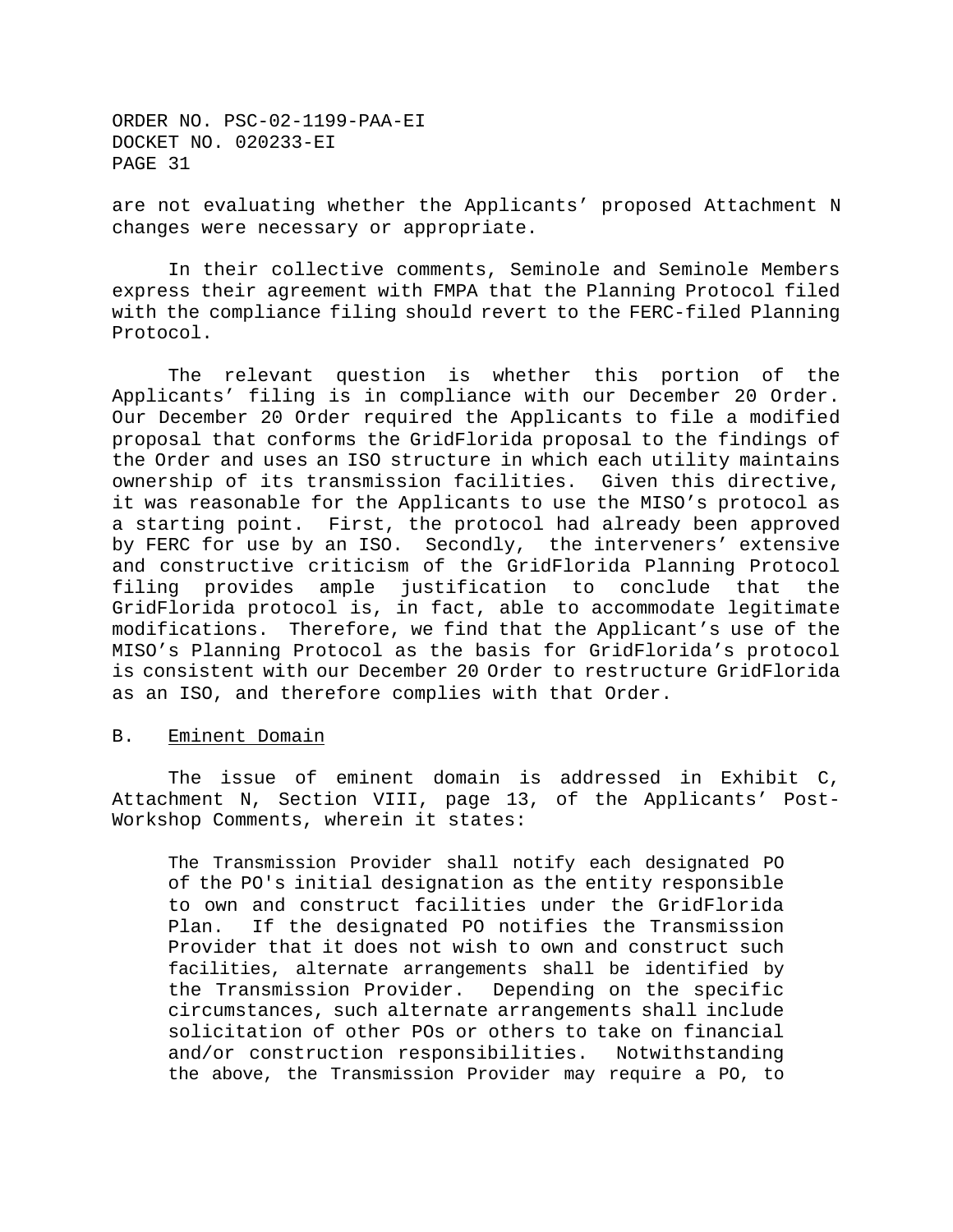> the extent necessary, to apply for all necessary certificates of public convenience and necessity and permits for the construction of transmission facilities that will become part of the Transmission System, and to use its power of eminent domain, including rights of way, for the construction of such transmission facilities.

FMG addresses the eminent domain issue in its Pre-Workshop Comments regarding the above language. FMG states that the concern we expressed with regard to the GridFlorida transco's eminent domain authority appears to be more pronounced under an ISO structure, because there are no divesting owners to "transfer" their eminent domain authority to the RTO, as suggested by FERC.

While conceding that this language clarifies how the RTO may indirectly exert eminent domain authority, FMG questions whether it is a lawful or appropriate clarification. The concern is that a Florida utility may be obligated to support a proposed facility in a condemnation proceeding, even when the facility is not designed to benefit the utility's own customers or the utility simply does not support the project. FMG points to an inherent conflict in requiring a utility to defend in court an RTO-mandated taking that the utility may not support.

One solution mentioned by FMG is to ensure that a third party acquires eminent domain authority when it commits to build a facility deemed necessary by the RTO. FMG asserts that this is the solution proposed by the Governor's Energy 2020 Commission, adjusted to reflect the ISO construct. FMG goes on to recommend that we determine what stand-alone statutory revisions are needed and proceed to have them proposed to the Florida legislature. FMG recommends that, in the meantime, we should require the RTO to pursue interim steps including coming to us for a determination of whether contested facility additions are in fact required to correct an inadequacy of the grid.

We have considered FMG's comments. First, the question to be answered herein is whether the filing complies with our December 20 Order. In that regard, it was appropriate for the Applicants to modify their Transco filing to address the issue of eminent domain in the context of an ISO. Secondly, as to the question of whether the language is lawful or appropriate, we note that any entity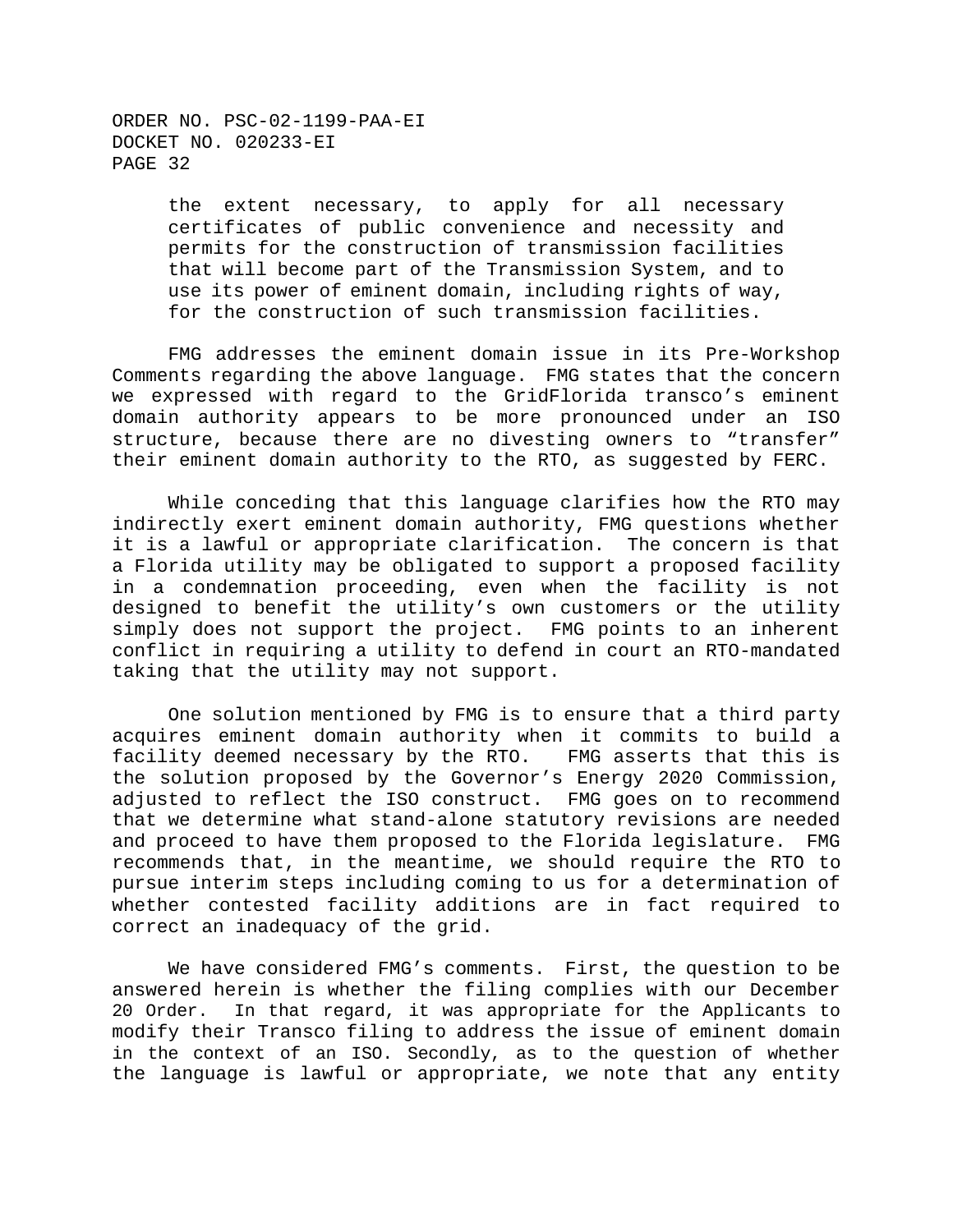joining the RTO does so at its own discretion. In addition, FMG has not established that it would be in our jurisdiction to determine whether the proposed language is lawful. Thirdly, FMG is able to come to its own conclusions regarding what revisions would be needed in the law and put them before the Legislature itself. Finally, we do not believe it is necessary at this time to overlay the administrative interim steps suggested. If the difficulties contemplated should arise, it should be possible for the POs to request that the conflict be addressed under the GridFlorida tariff's dispute resolution procedures which contemplate the possibility of using an external arbitrator.

In summary, we find that the manner in which the Applicants addressed eminent domain in their compliance filing is consistent with our December 20 Order to structure GridFlorida as an ISO, and is therefore in compliance with that Order.

## C. Initial Adoption of Participating Owners' Existing Ten Year Site Plans

Exhibit N.2 to the Planning Protocol, Attachment N, addresses the development of the initial GridFlorida Plan. The basis for developing the plan will be the most recent Ten Year Site Plans as filed with us prior to the commencement of the first GridFlorida Annual Planning Process.

The Joint Commenters', in their Pre-Workshop Comments, question why the Participating Owners' existing Ten Year Site Plans should be adopted immediately by the RTO. The Joint Commenters state that the RTO should have the flexibility to evaluate projects outside the four to ten year lead time.

We agree with the Applicants' position, as stated in their Post-Workshop Comments, that Attachment N.2 of the Planning Protocol clearly gives flexibility to the RTO to modify projects included in the Ten Year Site Plans. The plans are to be adopted only as a transition mechanism. (See Section VII of the Amended Planning Protocol). Moreover, to the extent that there are disagreements with any element of the GridFlorida plan, the dispute may be resolved through GridFlorida dispute resolution procedures.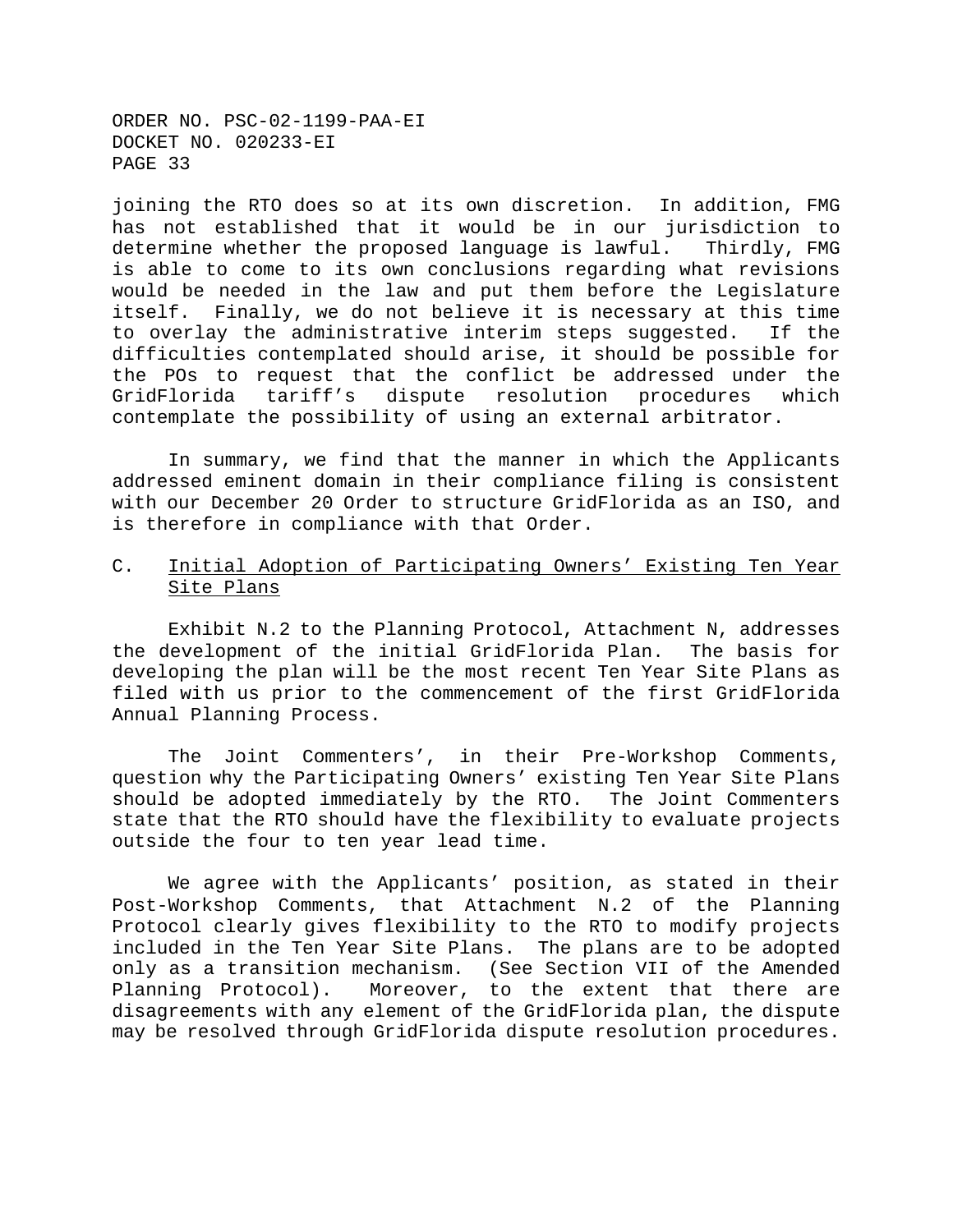We therefore find that the changes in the Planning Protocol addressing the procedure for initial adoption of the POs' existing Ten Year Site Plans is consistent with our December 20 Order, and is therefore in compliance with that Order.

# D. Requirement to Evaluate Generation and Demand Side Management Alternatives

The Pre-Workshop Comments of the Joint Commenters suggested that GridFlorida's Planning Protocol should be revised to include a bidding process for transmission facility construction. This process involves a determination of whether transmission or generation is the least-cost alternative. In its Pre-Workshop Comments, Reedy Creek encouraged the consideration of both demandside and generation alternatives in GridFlorida's planning process. No specific suggestions are provided by the Joint Commenters or Reedy Creek regarding how GridFlorida's Planning Protocol should be revised to address these concerns.

We find that the language contained in the Planning Protocol contains numerous provisions for the consideration of generation alternatives as part of GridFlorida's planning process. For example, Section VII of the Planning Protocol states:

The GridFlorida Plan will give full consideration to the transmission needs of all market participants, and identify expansions needed to support competition in bulk power markets and in maintaining reliability taking into consideration demand side options and generation alternatives to transmission expansion.

We further note that GridFlorida's planning process will not be performed in a vacuum. The Planning Protocol provides for the input of various interested market participants with the expertise needed to propose cost effective generation alternatives. As stated in Attachment N, Section III of the Planning Protocol:

The process for carrying out the planning of the Transmission Provider shall be collaborative with the POs, load serving entities (LSEs), generators, Transmission Customers, the Florida Reliability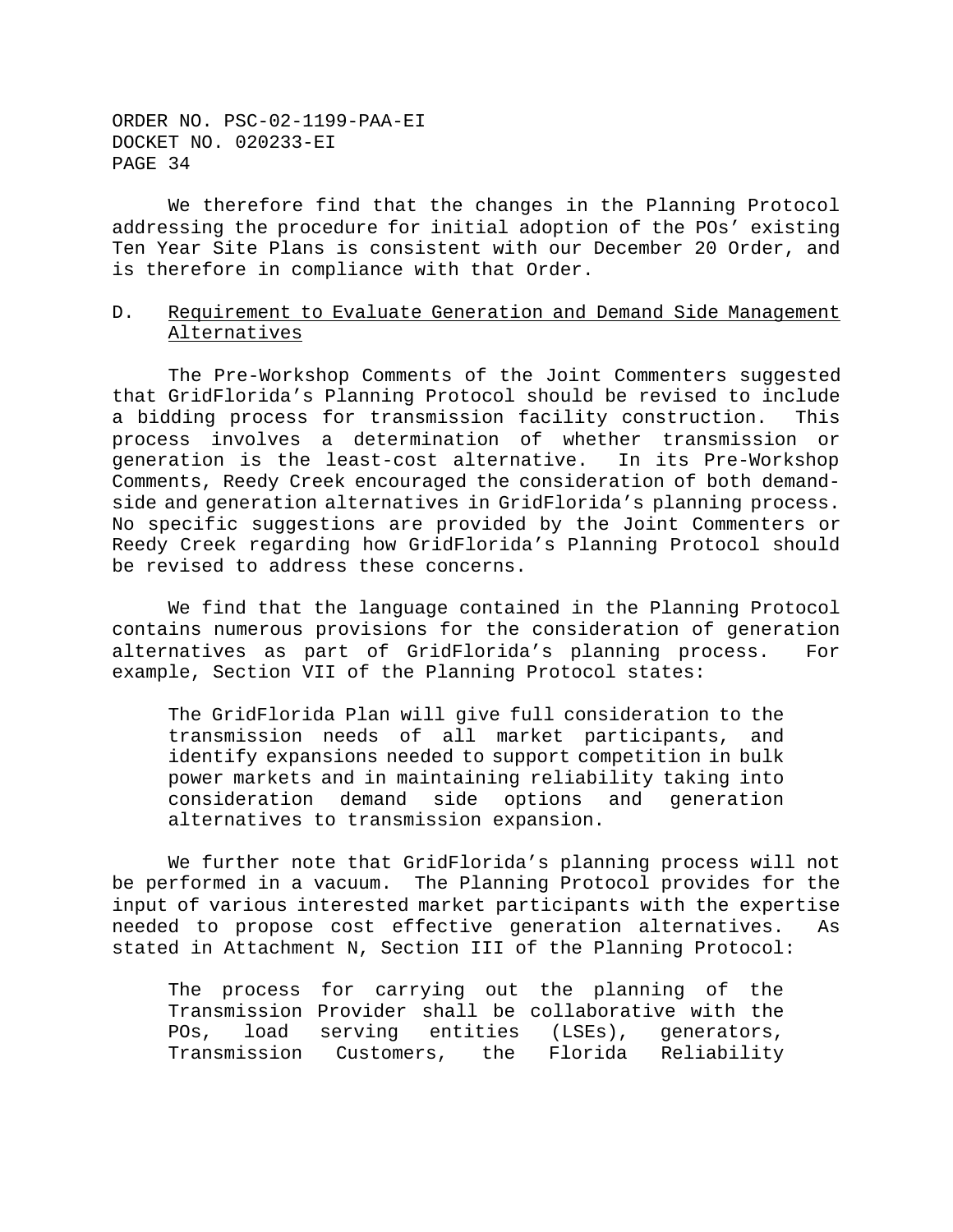ORDER NO. PSC-02-1199-PAA-EI DOCKET NO. 020233-EI PAGE 35 Coordinating Council (FRCC), and other market

We find that the Planning Protocol provides adequate opportunity for the input of interested parties to ensure that generation alternatives are considered in the planning process. POs, as customers of GridFlorida, will have the incentive and expertise needed to inform GridFlorida of potential cost-effective generation alternatives. Accordingly, we agree with the Applicants that no changes to the Planning Protocol regarding the consideration of generation alternatives is warranted at this time.

We find that the changes in the Planning Protocol regarding the evaluation of generation and demand side management alternatives are consistent with our December 20 Order, and are therefore in compliance with our Order.

# E. Quality and Quantity of Public Information

participants.

In their respective Pre-Workshop Comments, the Joint Commenters and FMPA express concern that the Planning Protocol did not make reports, assumptions, data, and analysis available in sufficient detail and in a transparent manner. The Joint Commenters also suggest that documents explaining the analysis and studies should be available in addition to supporting assumptions.

In its Post-Workshop Comments, FMPA indicates that the more general disclosure requirements of the most recent changes to the Planning Protocol appear to address their concerns. The second paragraph of Section II of the Planning Protocol included in the modified compliance filing reads:

This process shall encourage and provide opportunities for meaningful, in-depth participation by all users of the Transmission System, the FPSC and other interested parties. In order that proposed generation and transmission projects are effectively coordinated so as to ensure reliability and efficient congestion management, for each planning period, the GridFlorida planning process shall include, at a minimum, timely, regular and complete public disclosure, consistent with confidentiality requirements and information disclosure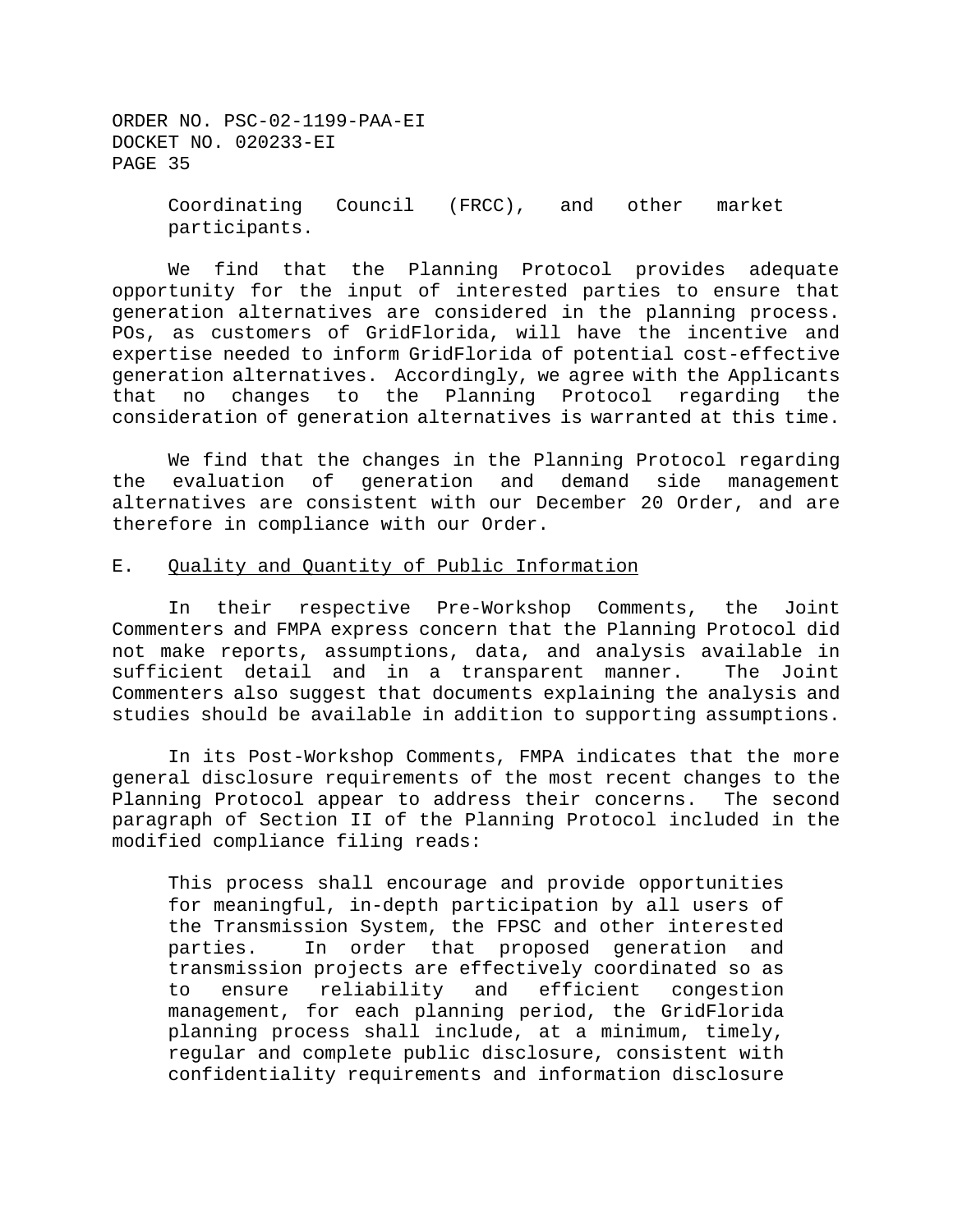> policies, of transmission projects proposed or endorsed; the underlying assumptions and data on which the proposal is based; analysis relied upon by the Transmission Provider concerning its proposed transmission plan or proposed generation alternatives offered by users of the Transmission System; and documents supporting assumptions underlying the proposed transmission expansion plan that are challenged by users of the Transmission System in the GridFlorida planning process.

We agree with FMPA that this paragraph now requires disclosure of the appropriate level of detail.

In their Pre-Workshop Comments, the Joint Commenters' state that "clarification should be added to the effect that documents explaining the analysis and the study itself should be available, not just the supporting assumptions." Language has been added by the Applicants to Section VII of the Planning Protocol that requires the Transmission Provider to "post on the OASIS final reports and planning studies consistent with Commission policy." The Joint Commenters made no further comment in their Post-Workshop Comments regarding quality and quantity of information in the Planning Protocol. We find that the quality and quantity of planning information, as now stated in the Planning Protocol, is adequate and reasonable.

We find that the changes to the Planning Protocol regarding the quality and quantity of public information are consistent with our requirement to restructure GridFlorida as an ISO and therefore comply with our December 20 Order.

### F. Ad Hoc Working Groups

In the compliance filing, the Applicants added verbiage to Attachment N, Planning Protocol, that addresses the prescribed procedure for resolving transmission constraints. In Section V, Original Sheet 215 of Volume III, the Transmission Provider is directed to:

form, chair, and direct the activities of an Ad Hoc Working Group that includes representatives of all affected POs. The Ad Hoc Working Group shall develop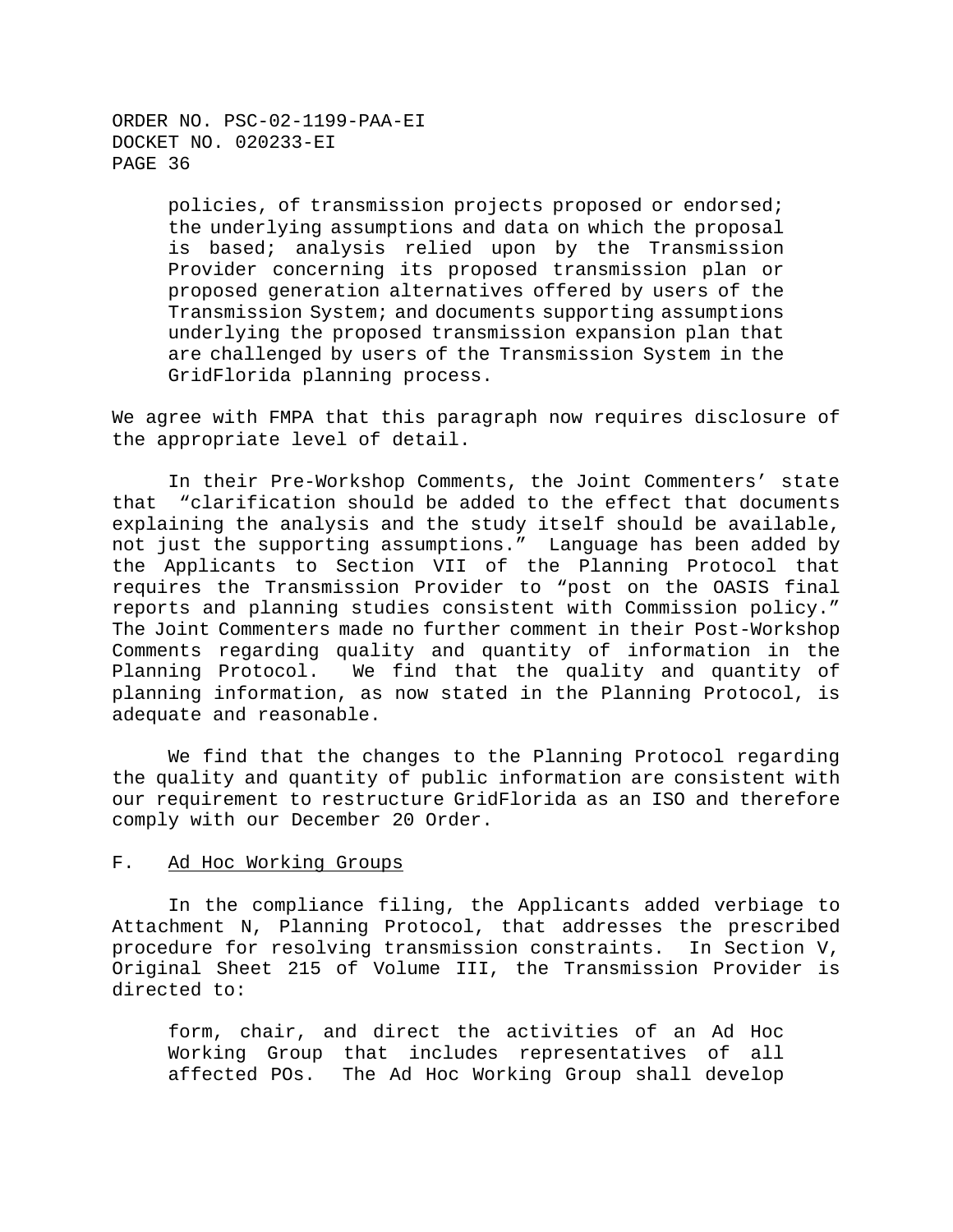> expansion alternatives, perform the described studies, and develop the resulting options and costs, which shall be provided to the Transmission Customer by the Transmission Provider.

FMPA, the Joint Commenters, and Seminole discuss this language in their comments. In general, these interveners believe that GridFlorida should be responsible for performing all studies and developing all options. Further, these commenters assert that even if GridFlorida were to seek and evaluate advice from an ad hoc group, GridFlorida should remain the active planner. In that context, it was considered objectionable that the working group was limited to representatives of affected POs. The logic was that under such a paradigm, GridFlorida would merely be a conduit to the Transmission Customer and that the working group, not GridFlorida, would be the decision making body. Seminole stressed that GridFlorida must have discretion to determine how best to proceed to resolve transmission constraints and the formation of Ad Hoc Working Groups should not be required.

The Applicants responded to intervener concerns in their Post-Workshop Comments. The Applicants struck the original language contained in Section V and added language to a new section entitled "Coordination Between the Transmission Provider and POs, and Obligation of POs to Support the Transmission Provider." This language, which is contained on page 15 of Exhibit C (Attachment N) of the Post-Workshop Comments, states:

GridFlorida shall be responsible for and have ultimate authority for performing the planning function, and developing a comprehensive and integrated GridFloridawide transmission plan. In performing these functions, the Transmission Provider shall reasonably consult and coordinate with POs whose facilities are affected and other affected market participants, including forming, chairing, and directing the activities of Ad Hoc Working Groups to support the planning function and to develop a comprehensive and integrated GridFlorida-wide transmission plan. The Ad Hoc Working Groups shall include affected POs and market participants, and any other party the Transmission Provider deems appropriate.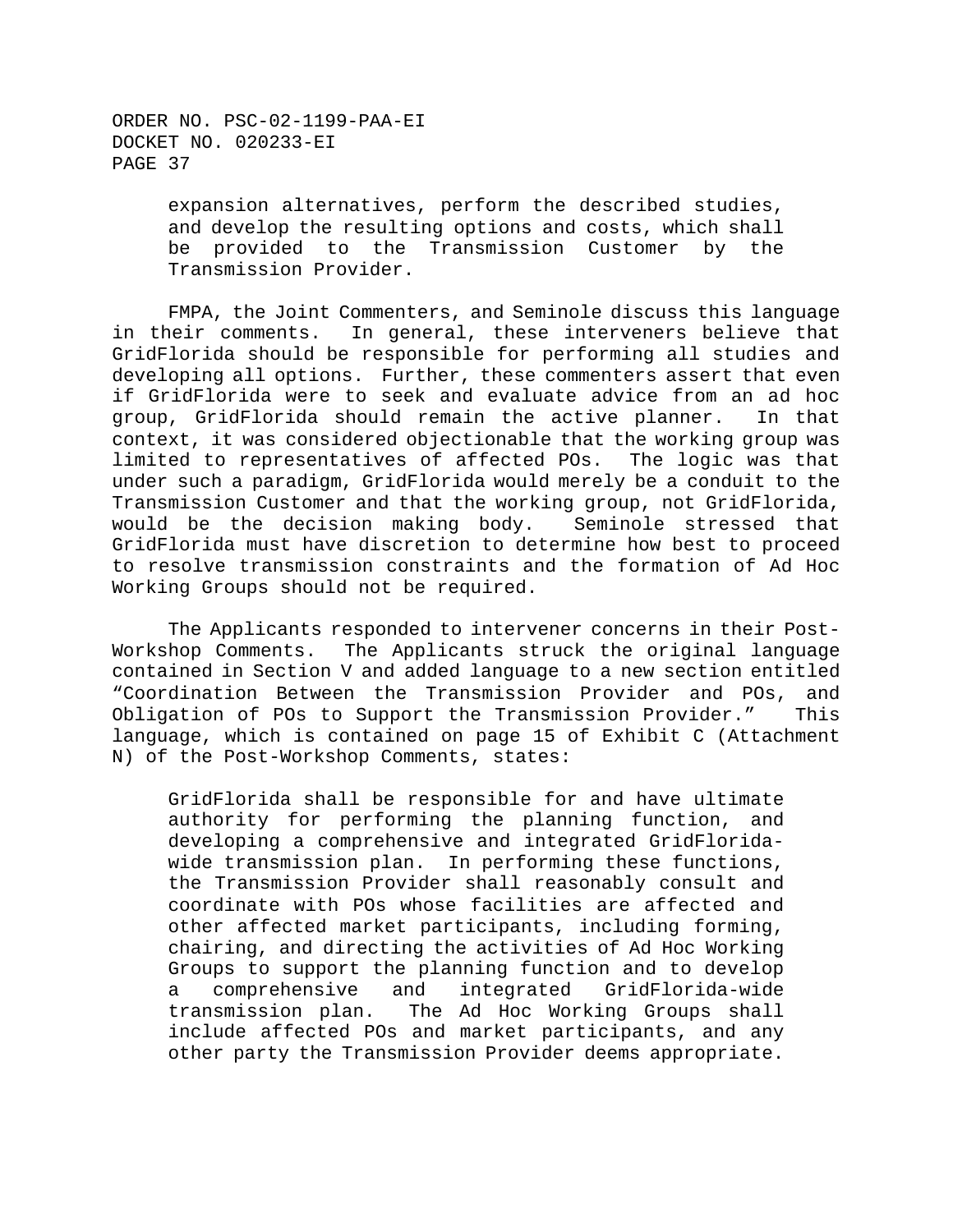Changing from a for-profit Transco to a not-for-profit ISO can reasonably be expected to affect the appropriate role of GridFlorida in the planning process. Therefore, it was reasonable for the Applicants to readdress the role of GridFlorida, as an ISO, in the planning process. The Applicants' modification of its compliance filing adequately addresses the interveners' concerns regarding the inclusion of other market participants in Ad Hoc Working Groups.

In addition, we do not share Seminole's opposition to GridFlorida being required to form working groups to address transmission constraints, perform studies, and otherwise support the planning function. The newly proffered language contained in the Applicants' Post-Workshop Comments requires GridFlorida to receive input from all affected participants while it affords GridFlorida enough latitude to give the information the appropriate level of consideration.

In summary, we find that the change contained in Exhibit C (Attachment N) of the Applicants' Post-Workshop Comments concerning the formation of Ad Hoc Working Groups is consistent with the requirement in our December 20 Order to adopt an ISO structure, and is thus in compliance with our Order.

## G. The FRCC and NERC Roles in the RTO

In their joint Pre-Workshop Comments, the Joint Commenters take issue with the role stated for the FRCC and NERC in the Planning Protocol. Specifically, they say that "the FRCC should provide input into the plans and reliability assessment of the RTO but that it should not be an independent reviewer of those standards."

We disagree with the Joint Commenters. As stated in the FERC's Order 2000, open access transmission is the foundation for competitive wholesale power markets. Order 2000 states that the creation of RTOs is a further step to remove existing impediments to competition and will benefit consumers through lower electricity rates resulting from a wider choice of services and service providers. (See Final Rule, Introduction and Summary, page 4). We concur with the Applicants that there should be an independent body, not concerned with promotion of commerce, that will review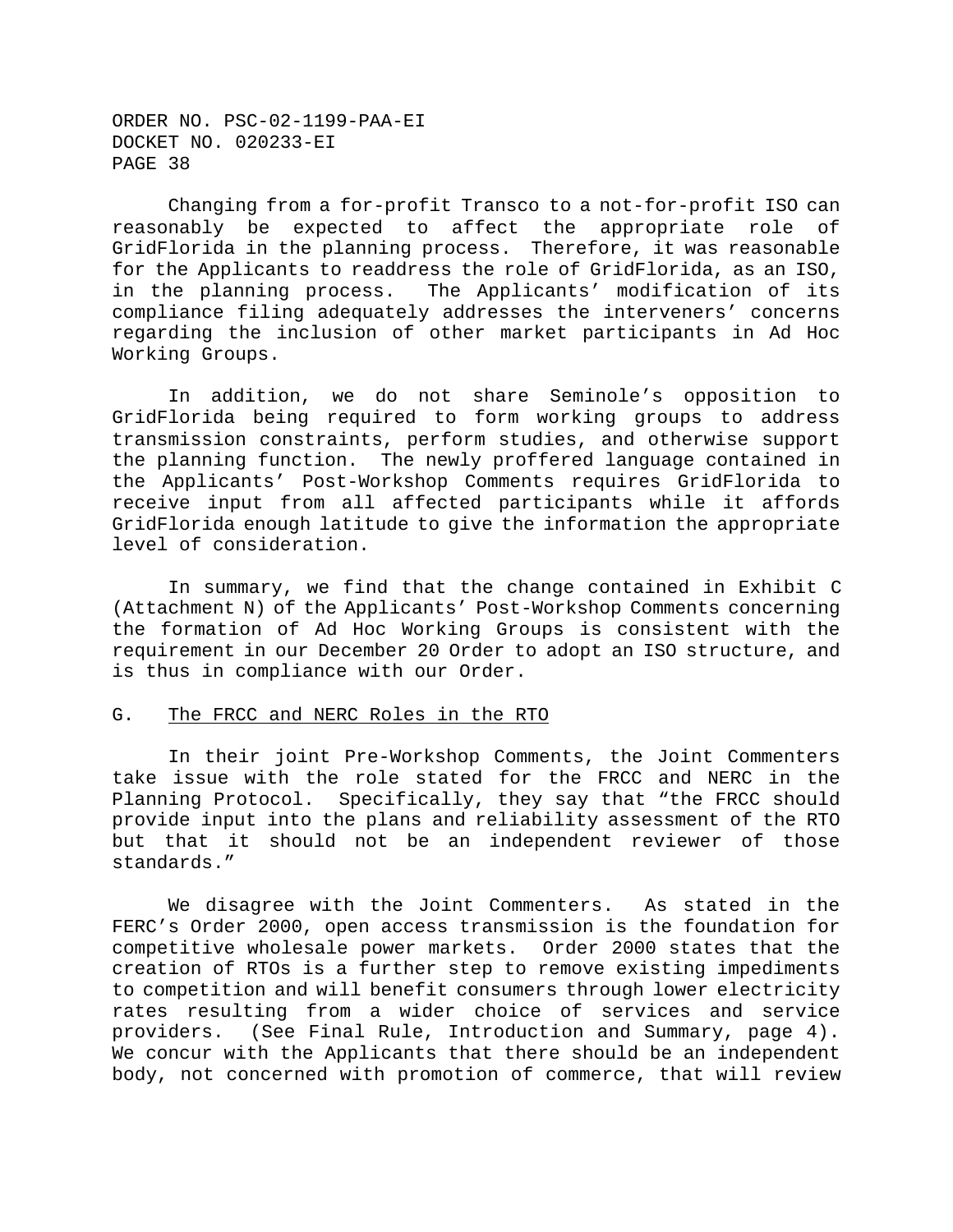and assess the plans of the Transmission Provider and, in coordination with NERC, develop reliability standards and monitor and ensure compliance with such standards. This is precisely the role that the Planning Protocol has specified for the FRCC. (See the Planning Protocol, Section III, The Transmission Provider, The Transmission Planning Committee and the FRCC).

We find that the role of the FRCC and NERC in the RTO as described in the compliance filing is consistent with the requirement in our December 20 Order to adopt an ISO structure, and thus is in compliance with our Order.

## H. Exemption from Certain Operating Requirements

As currently filed, the Operating Protocol requires POs to obtain the approval of the Transmission Provider before taking controlled facilities out of or into service, except in cases where public or employee safety is at imminent risk. Reedy Creek proposes to add language to the Operating Protocol that would allow owners to take facilities in or out of service "if such action would not materially affect the reliability of the Transmission System and the PO notifies the Transmission Provider of such action."

The Operating Protocol also states that the Transmission Provider must review and approve the proposed maintenance schedules of the POs and any changes to those approved maintenance schedules. Reedy Creek proposes to add language that would exempt owners from such review and approval "for maintenance schedules that would not materially affect the reliability of the Transmission System and the PO notifies the Transmission Provider of such schedules."

The GridFlorida Applicants did not respond to these suggested changes in their Post-Workshop Comments. Although there may be administrative efficiencies to be gained by the concept proposed by Reedy Creek, we find that it would be unwise to add the suggested language because the phrase "would not materially affect the reliability" is at best subjective. The prudent course to take is to initially require ISO approval but allow flexibility as operational experience is gained over time. As operational experience is gained, it may be possible for the ISO to allow certain facilities to be taken in or out of service, or to allow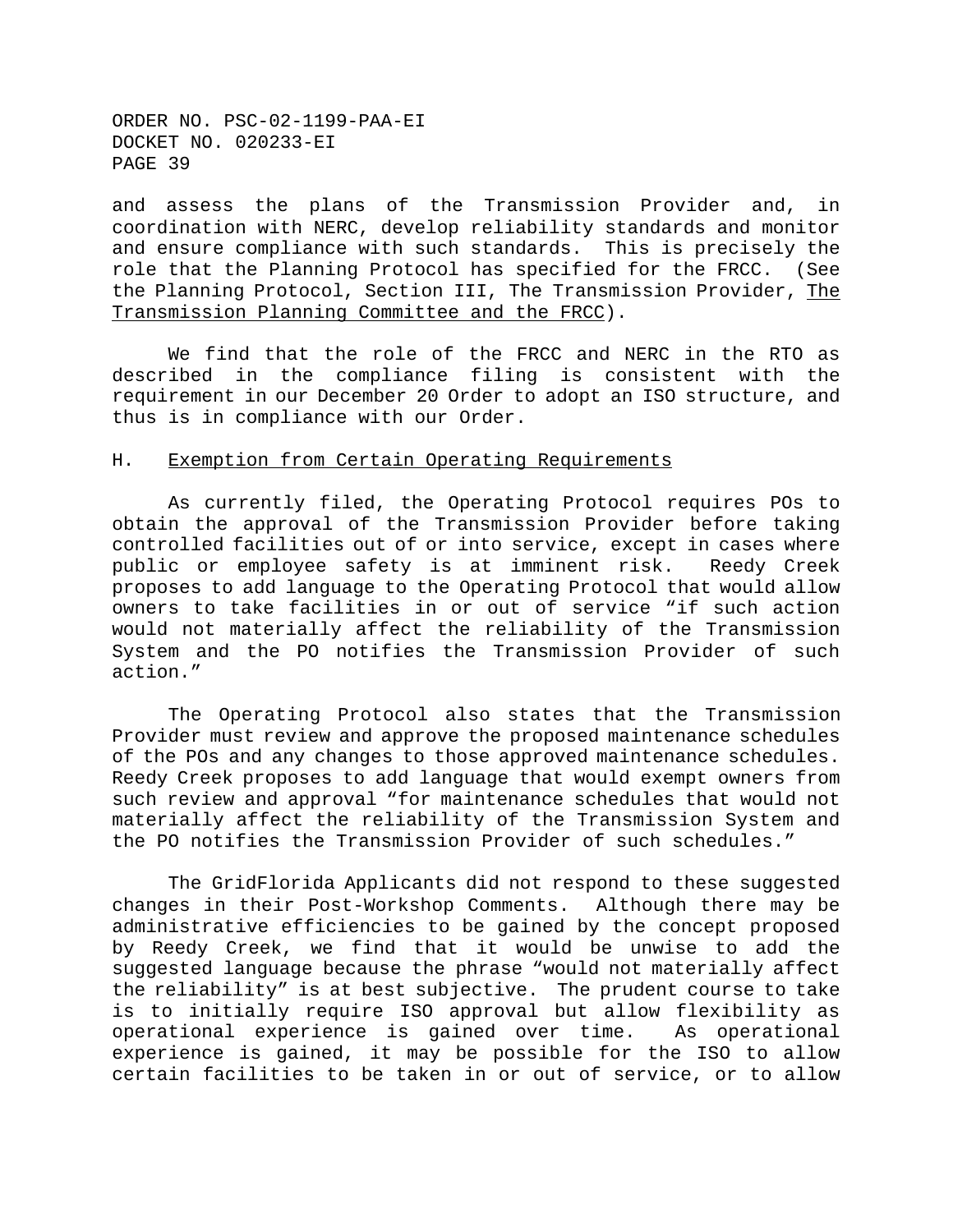certain maintenance schedules to be changed, without prior approval from the Transmission Provider. It is premature to allow such flexibility at this stage of RTO development.

We find that retaining the current language in the Operating Protocol is consistent with the requirement in our December 20 Order to adopt an ISO structure, and thus is in compliance with that Order.

### I. 69kV Demarcation Point

On page 18 of the December 20 Order, the demarcation point for transmission facilities is addressed:

The GridFlorida collaborative effort established the transmission facilities demarcation at 69kV and above. According to the testimony of the Panel, there were four factors considered by the GridFlorida Companies in determining the demarcation point. These factors are: (1) historically, facilities 69kV and above have been considered to be transmission facilities, from a planning/operations and rate making perspective; (2) stakeholders in the collaborative process generally expressed the need for open access to all 69kV and above transmission facilities in Florida; (3) classification of radial facilities as distribution instead of transmission would make access to transmission more complicated than it needs to be; and (4) the rate structure proposed for GridFlorida would result in subsidies across utilities if each utility chose a different demarcation point for facilities to turn over to the RTO. The GridFlorida Companies contend that "a uniform demarcation point is a reasonable approach to achieve fairness and equal access to the transmission system of the RTO."

We agree that a uniform demarcation point is necessary to ensure equal access for all participating companies and to ensure that subsidies resulting from different demarcation points do not occur. There is no evidence in the record suggesting that the demarcation point should be something other than 69kV. In addition, this demarcation point has been consistently used by this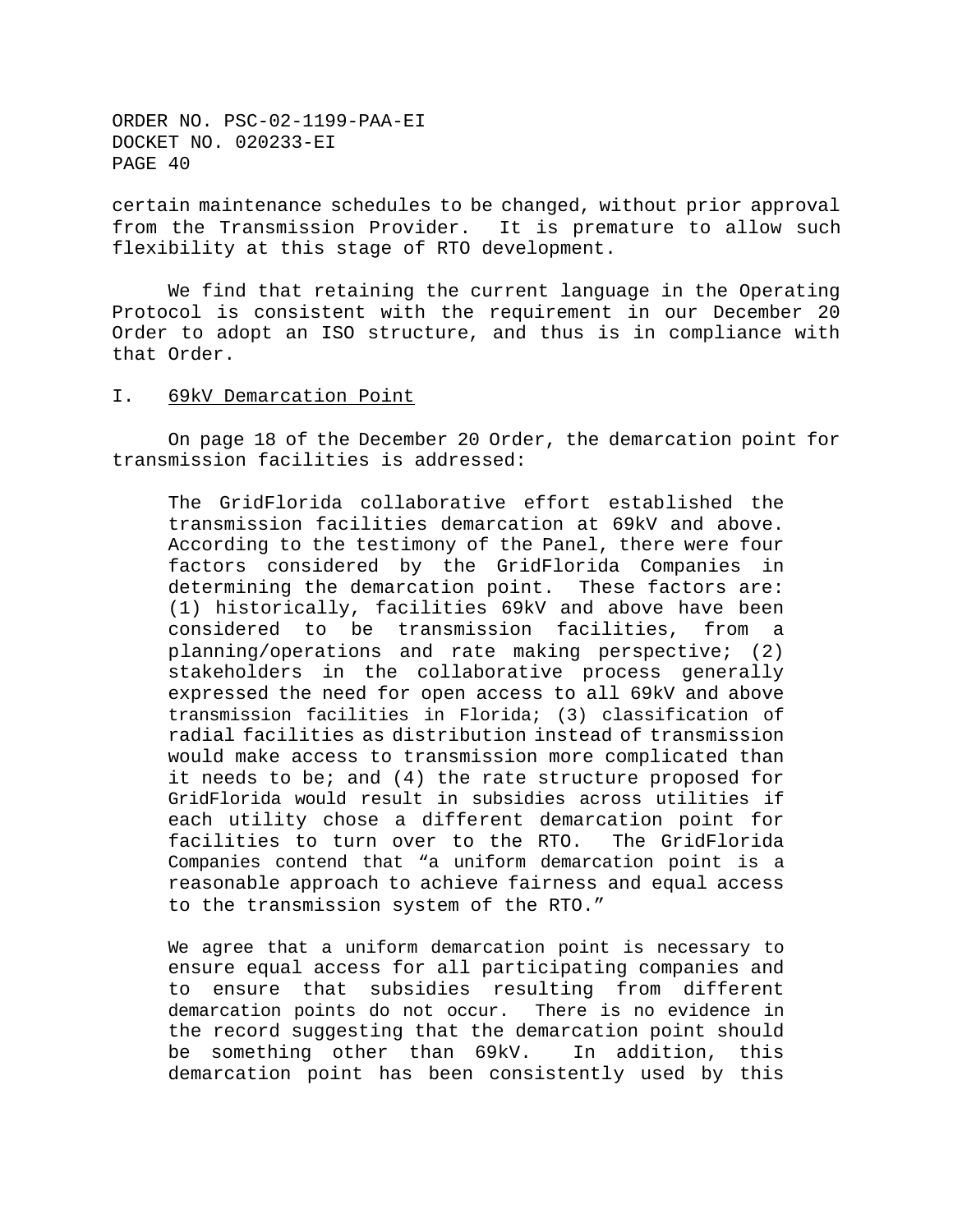> Commission when determining appropriate cost allocations to distribution, transmission, and generation facilities.

In response to our requirement that GridFlorida establish a transmission facilities demarcation at 69kV, the Applicants changed the language in Section 2.5 of the POMA as follows:

2.5 2.5 Controlled Facility or Controlled Facilities Means all of the 69kV and above electric transmission facility or facilities owned or leased by GridFlorida or facilities in the FRCC region, owned or leased by a PO and over which Operational Control has been transferred to, as provided in Attachment Q of the GridFlorida pursuant to this Agreement OATT. A list of initial Controlled Facilities for each PO is found at attached to this Agreement as Exhibits  $A - \frac{1}{2}$  attached hereto-. GridFlorida shall make current lists of Controlled Facilities publicly available.

In addressing the 69kV demarcation point issue, Reedy Creek questions whether the Applicants' proposal is required by our December 20 Order. Reedy Creek objects to the omission of the word "transmission" in the revised definition. In addition, Reedy Creek asserts, in its Pre-Workshop Comments, that the section is not consistent with applicable federal law because the FERC has never used "such a mechanistic approach; rather FERC uses a functional approach to determining the appropriate classification of a facility."

In our December 20 Order, we noted that the GridFlorida Companies had considered that facilities 69kV and above have historically been considered to be transmission facilities. We also referenced that the GridFlorida Companies had discussed whether to classify radial facilities as distribution instead of transmission. We gave recognition to the GridFlorida Companies' conclusion that to do so would make access to transmission more complicated than it needs to be. Finally, we concluded that, among other things, a uniform demarcation point is necessary to ensure equal access for all participating companies.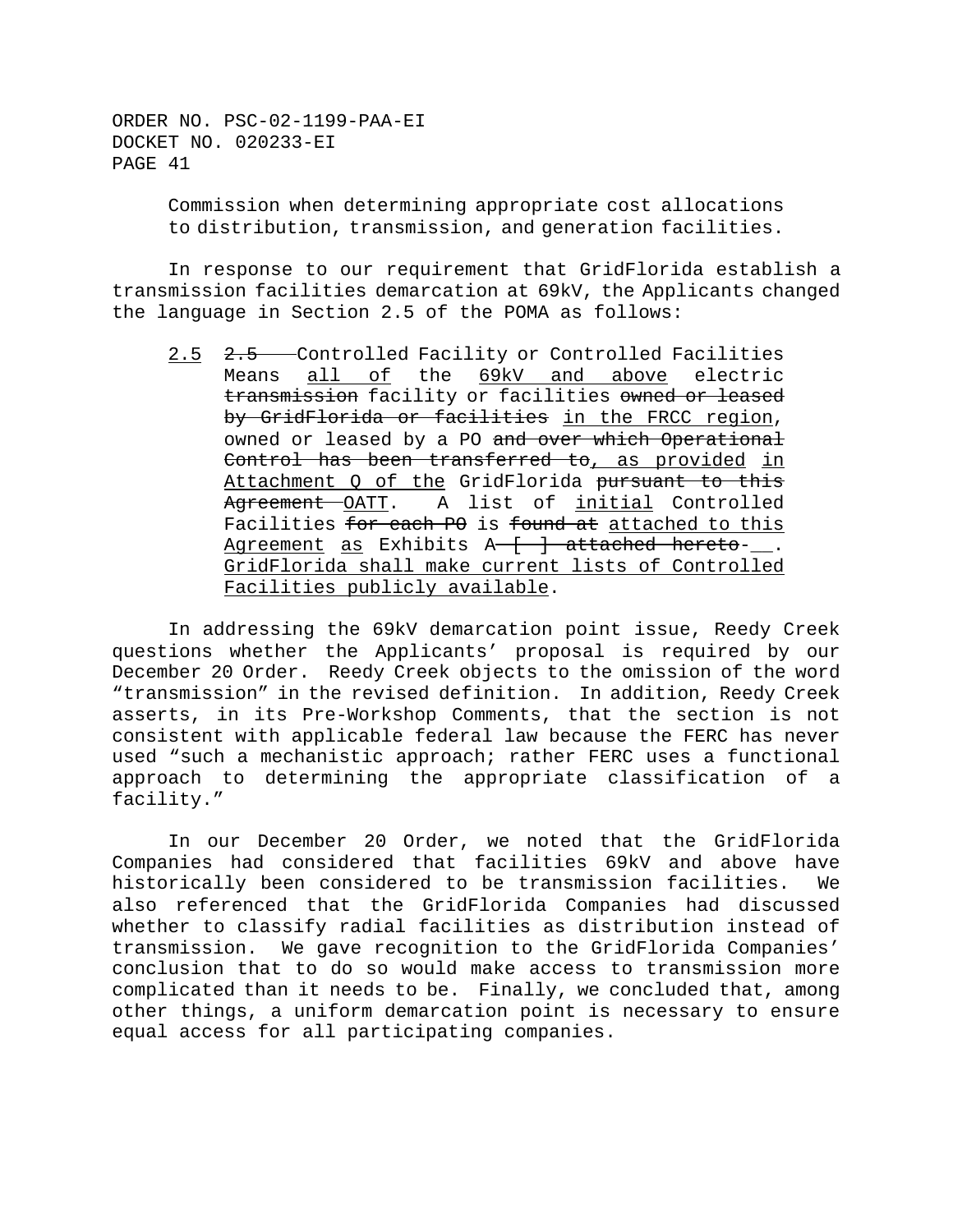It is useful to consider FMG's comments at our workshop when analyzing whether the section is consistent with applicable federal law. FMG's preference for the opportunity to demonstrate that some 69kV facilities are local distribution was discussed. FMG stated the following about the FERC's approach to this issue (See Volume II of the Transcript, page 106):

The Commission, the FERC, has never really spoken to that. It was part of the filing that was made by the company, the companies, but in its orders in March, the FERC really rowed by that. It was never really specifically addressed. It's on rehearing before the Commission. And bottom line here is there is no record supporting that I believe has been embraced by any agency, and I would ask you folks just to be aware of that as we go along and perhaps to understand where we're coming from in choosing, if we can, to operate on a functional basis in deciding what goes in and not on a bright line basis.

Given that it is uncontested that the FERC has not yet directly addressed the question of 69kV as a bright line demarcation, we conclude that there is no reason to believe that our ruling in Order No. PSC-01-2489-FOF-EI is inconsistent with federal law.

In conclusion, we find that the changes made to Section 2.5 of the POMA comply with our December 20 Order. Retaining the 69kV demarcation point as a "bright line" clearly complies with our December 20 Order, and the changes to the POMA are consistent with the Order's requirement to adopt an ISO structure.

# J. Determination of Available Transmission Capacity (ATC), Capacity Benefit Margin (CBM), and Other Line Ratings

In their Pre-Workshop Comments, FMPA, the Joint Commenters, and Reedy Creek express concerns about the increased role of the POs in transmission planning and the calculation of Available Transmission Capacity (ATC) under the proposed ISO structure compared to that under the Transco structure. For example, the Joint Commenters stated that the POs should "provide input as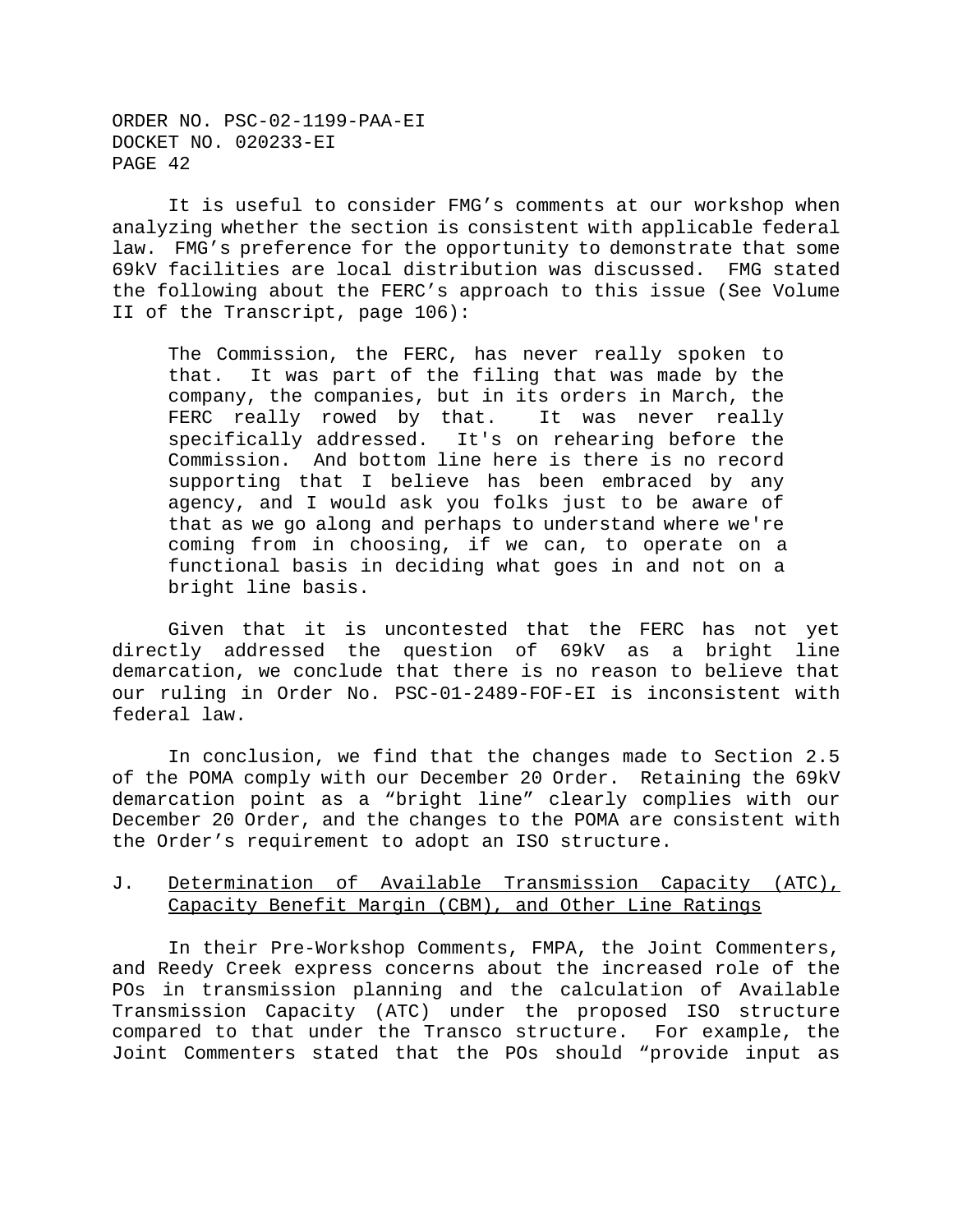needed, but not collaborate with the RTO." Reedy Creek stated that "the RTO should have ultimate authority over determination of ATC."

The Applicants have revised the Planning Protocol in an effort to address these concerns. The Planning Protocol now states that "GridFlorida shall be responsible for and have ultimate authority for performing the planning function, and developing a comprehensive and integrated GridFlorida-wide transmission plan." The Planning Protocol also now states that "[t]he Transmission Provider shall be responsible for calculating ATC for the Transmission System." This language clearly gives GridFlorida ultimate responsibility for the planning functions, including the calculation of ATC.

FMPA, Seminole, and Seminole Members take issue with how the GridFlorida Planning Protocol handles disputes about line ratings and other planning, design, or construction criteria. Seminole and Seminole Members state that, in the case of a dispute between the Transmission Provider and the PO, the views of the Transmission Provider should prevail, pending the outcome of dispute resolution. FMPA states that GridFlorida's stronger role as spelled out in the FERC-filed version of the Planning Protocol should be retained. The Joint Commenters also state that the changes to the Planning Protocol create an over-reliance on the POs.

We agree with the argument contained in the Applicants' Post-Workshop Comments. They point out that under the ISO structure, the owner of facilities placed under the control of GridFlorida would retain liability for those facilities. This is a sound argument for leaving the initial determinations of line ratings in the hands of the participating owners. If the determinations made by the participating owners are not appropriate, they may be overturned by the results of the dispute resolution process.

FMPA makes the argument that, under the previous Transco model filed at the FERC, FPC was to retain ownership of its facilities and, therefore, the FERC-filed planning regimen is already designed to work in areas where GridFlorida lacks assets and plays the role of a non-asset-owning ISO. This argument is not persuasive. Under the Transco model that was previously filed, the RTO would have owned a significant share of the total transmission assets of peninsular Florida because FPL and TECO proposed to divest their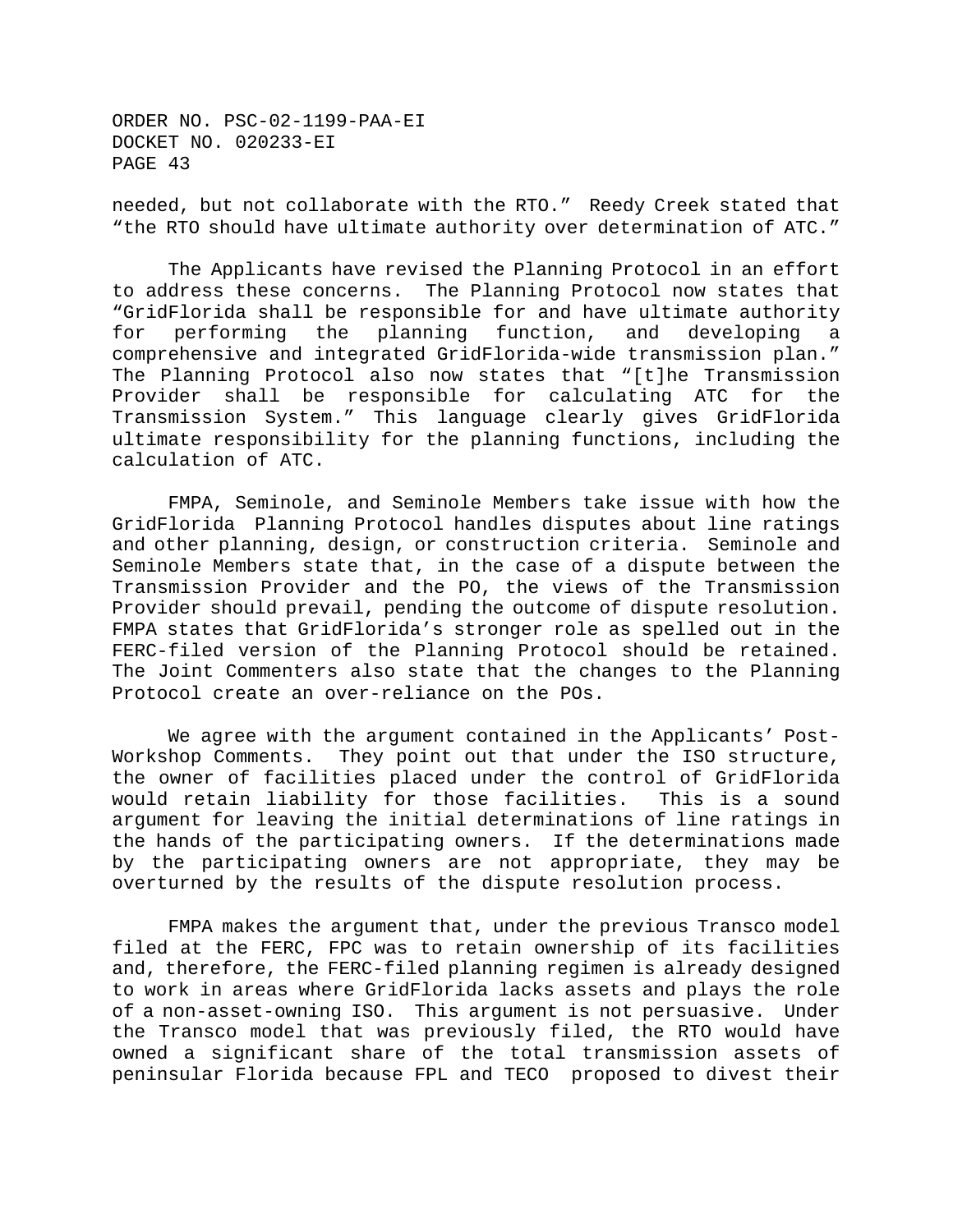assets to the RTO. Under that scheme, one could reasonably infer that the Transco would be liable for its own assets and arguably, either directly or indirectly liable for assets that it had operational control over. While there is no specific evidence before us one way or the other on that point, we find that the Applicants were prudent in taking the more conservative approach because of the liability exposure.

We find that the changes regarding the determination of ATC, CBM, and other line ratings contained in the compliance filing are consistent with our December 20 Order requirement to use an ISO structure, and therefore comply with that Order.

# K. Determination of Available Transmission Capacity (ATC), Capacity Benefit Margin (CBM), and Other Line Ratings - Additional Change Required

In its Post-Workshop Comments, JEA requested clarification that Capacity Benefit Margin (CBM) be taken into account in calculating the ATC used by GridFlorida. We see merit in JEA's suggestion that Attachment O, Section II (1) of the OATT, should be revised to read:

The Transmission Provider shall have the sole authority to determine the ATC and TTC of all commercially viable pathways for the Transmission System facilities, taking into account transmission reservations, capacity benefit margins, and scheduled maintenance of generation and transmission facilities, and in accordance with the FRCC ATC Coordination Procedures and NERC standards.

As pointed out by JEA in its Post-Workshop Comments, it appears that the intent of GridFlorida is to take CBM into account since it references an FRCC definition of ATC that explicitly accounts for CBM. Although JEA's suggested clarification does not appear necessary in order to comply with our December 20 Order, it may help to mitigate concerns that JEA has in joining GridFlorida.

Therefore, we find that the Applicants shall include language that clarifies that CBM is taken into account when calculating the ATC used by GridFlorida.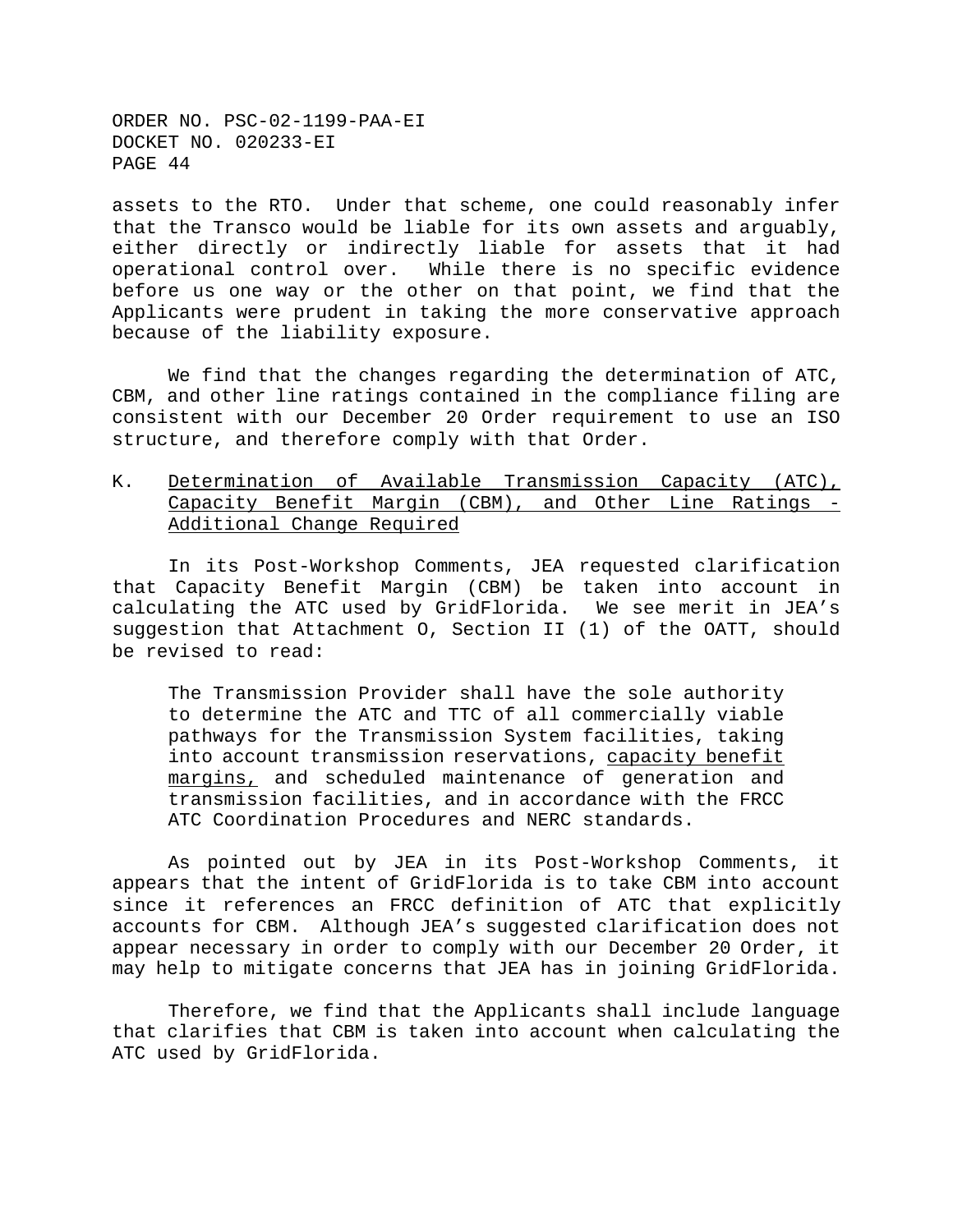# L. Transmission Provider Project Rejection

Attachment N of the Applicants' Transco filing, contained language directing GridFlorida to make a final determination as to the best available transmission construction alternative with participation from and coordination with any affected PO or non-PO (See Volume III, Original Sheet 230 and 232). GridFlorida was to consider numerous factors in making a final determination, including the feasibility of the entity constructing the facilities obtaining all necessary permits for construction.

In the compliance filing of March 20, 2002, this language was stricken and language addressing similar issues was included (See Volume II, Original Sheet 205):

The GridFlorida Plan shall have as one of its goals the satisfaction of all regulatory requirements. That is, the Transmission Provider shall not require that projects be undertaken where it is reasonably expected that the necessary regulatory approvals for construction and cost recovery will not be obtained.

Our December 20 Order required the GridFlorida Companies to file a modified RTO proposal that conforms the GridFlorida proposal to the findings of the order and uses an ISO structure in which each utility maintains ownership of its transmission facilities. The original filing simply addressed the consideration of the feasibility to obtain the necessary permits for construction. Changing from a for-profit Transco to a not-for-profit ISO where the utilities maintain ownership of the transmission facilities raises the importance of achieving regulatory approvals and cost recovery. Recognizing that no party took issue as to whether this was a necessary change, We find that this change complies with Order No. PSC-01-2489-FOF-EI.

In conclusion, we find that the changes regarding transmission provider project rejection contained in the compliance filing are consistent with our December 20 Order requirement to use an ISO structure, and therefore comply with our Order.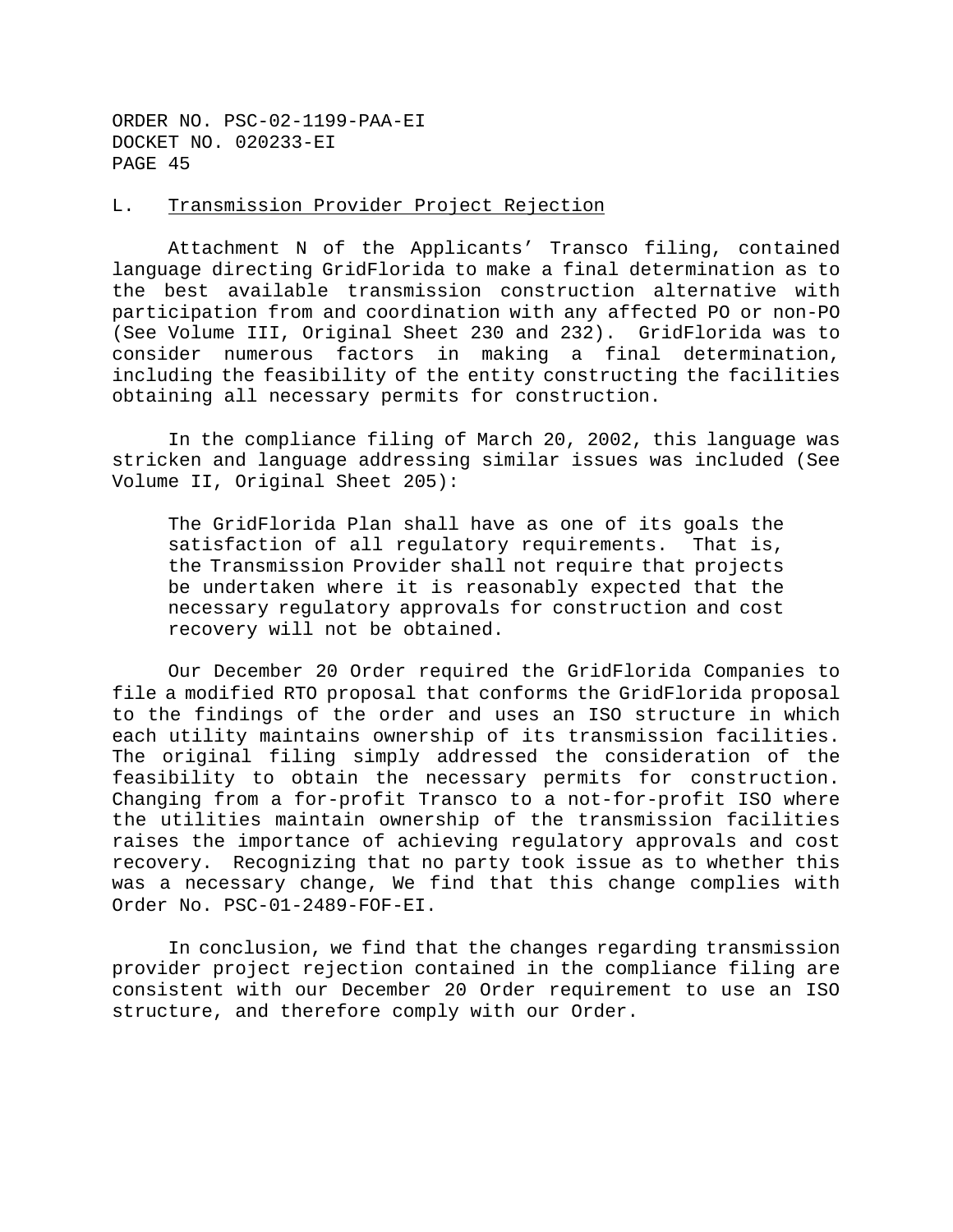# M. Transmission Provider Project Rejection - Additional Change Required

FMPA in both its Pre-Workshop and Post-Workshop Comments requests that certain language be clarified. FMPA states on page 23 of its Pre-Workshop Comments:

That provision might be acceptable, as long as it clarified that GridFlorida is the entity that determines whether regulatory approval and cost recovery may be "reasonably expected." However, as the provision is currently drafted, there is a significant risk that POs will use it to subvert GridFlorida's authority to direct the expansion of facilities. Whenever they are asked to build facilities that they do not want to build, POs may claim that they have no reasonable expectation of obtaining regulatory approval or cost recovery. In effect, POs may place GridFlorida in the position of having to obtain advance regulatory guarantees of cost recovery before it may require POs to construct needed facilities.

The Applicants responded to FMPA in their Post-Workshop Comments stating that the clarification is not necessary and that if there is a dispute, it would be resolved through the tariff's dispute resolution procedures. The Applicants further asserted that until the dispute is resolved, construction should not commence, as it could result in unnecessary expenditures that harm retail customers.

We consider FMPA's concern to be legitimate with regard to the possible abuse by a PO. The language seems to provide an opportunity to obstruct the construction of facilities. At the same time, we read the language to mean that GridFlorida would be the entity that determines whether regulatory approval and cost recovery may be "reasonably expected." In addition, the Applicants are claiming that no clarification is necessary, implying that GridFlorida would, in fact, be the determining entity. Therefore, we conclude that there is no harm in adding clarifying language. Given that the tariff defines the transmission provider as GridFlorida, we find that the following modified language shall be substituted into Attachment N in the appropriate place: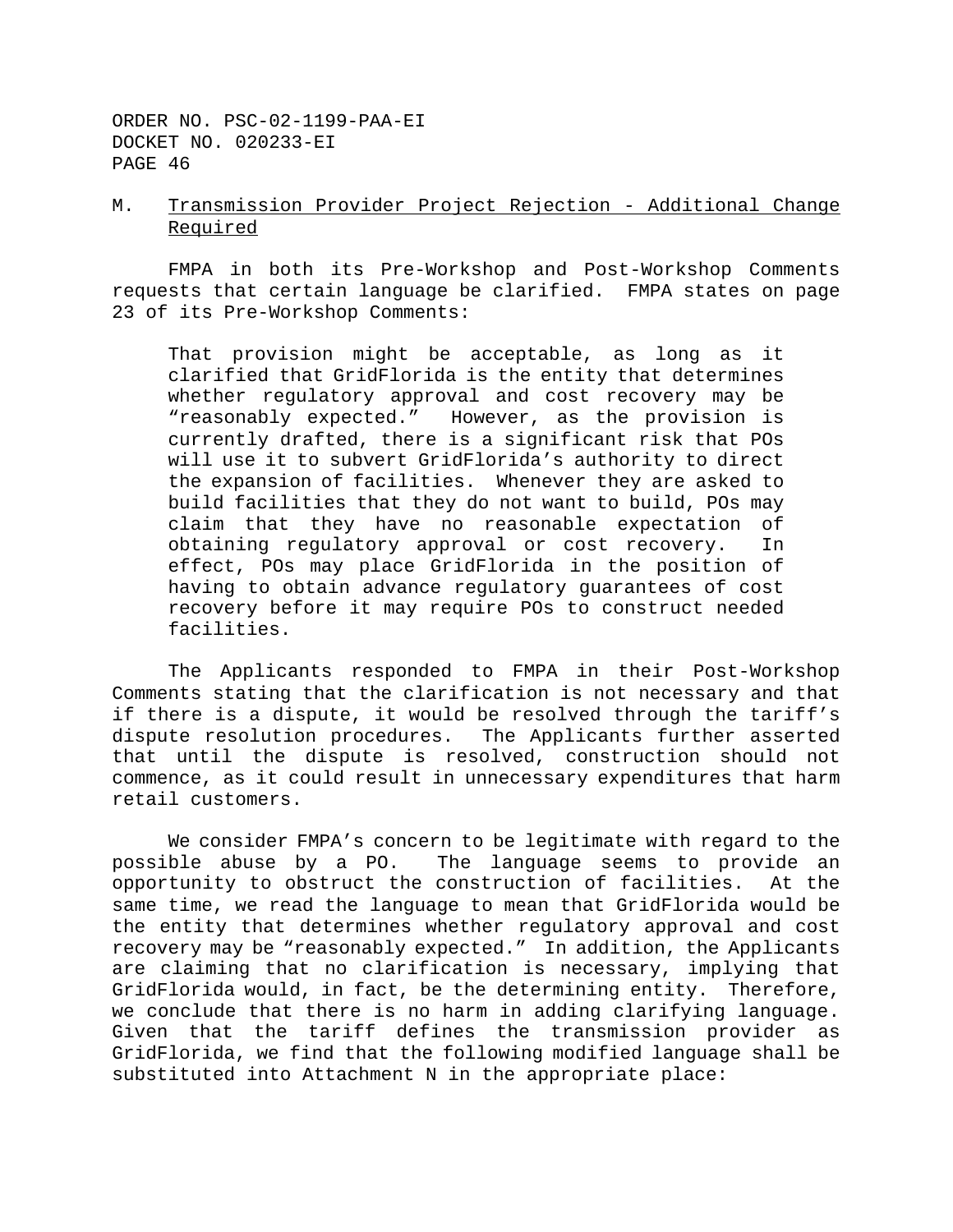> The GridFlorida Plan shall have as one of its goals the satisfaction of all regulatory requirements. That is, the Transmission Provider shall not require that projects be undertaken where the Transmission Provider concludes that it is reasonabley to expected that the necessary regulatory approvals for construction and cost recovery will not be obtained.

Therefore, the Applicants shall include clarifying language that confers upon the transmission provider the requirement to reject projects where it is reasonably expected that the necessary regulatory approvals and cost recovery will not be obtained.

# N. Competitive Bidding Process for Transmission Construction Projects

Section VIII of the Planning Protocol as filed in the Applicant's March 20, 2002, compliance filing requires that the construction of any new major transmission facilities be competitively bid by the entity responsible for owning such facilities. This competitive bidding requirement provides the PO with a right of first refusal to match the lowest bid and elect to self-build the transmission addition.

In its Pre-Workshop Comments, Seminole asserts that the right of first refusal unduly favors the POs and would "serve to undermine the bidding process, since bidders would know that the POs have only to match the lowest bid." The Joint Commenters objected in their Pre-Workshop Comments to the POs' right of first refusal, if self-selection by POs is not evaluated by an independent third party. The Joint Commenters suggested a two-step bidding process for transmission facility construction. The first step of this process is a determination of whether transmission is the least-cost alternative. The second step requires the RTO to develop a request for proposals (RFP) and select a neutral third party to score the proposals. Copies of the RFP package and the selection of the third party evaluator would then be supplied to this Commission. Potential bidders may then request a hearing before us in which to object to the RFP criteria or third party evaluator selected. The third party evaluator would then rank all bids received and select the entity to construct the needed transmission facilities.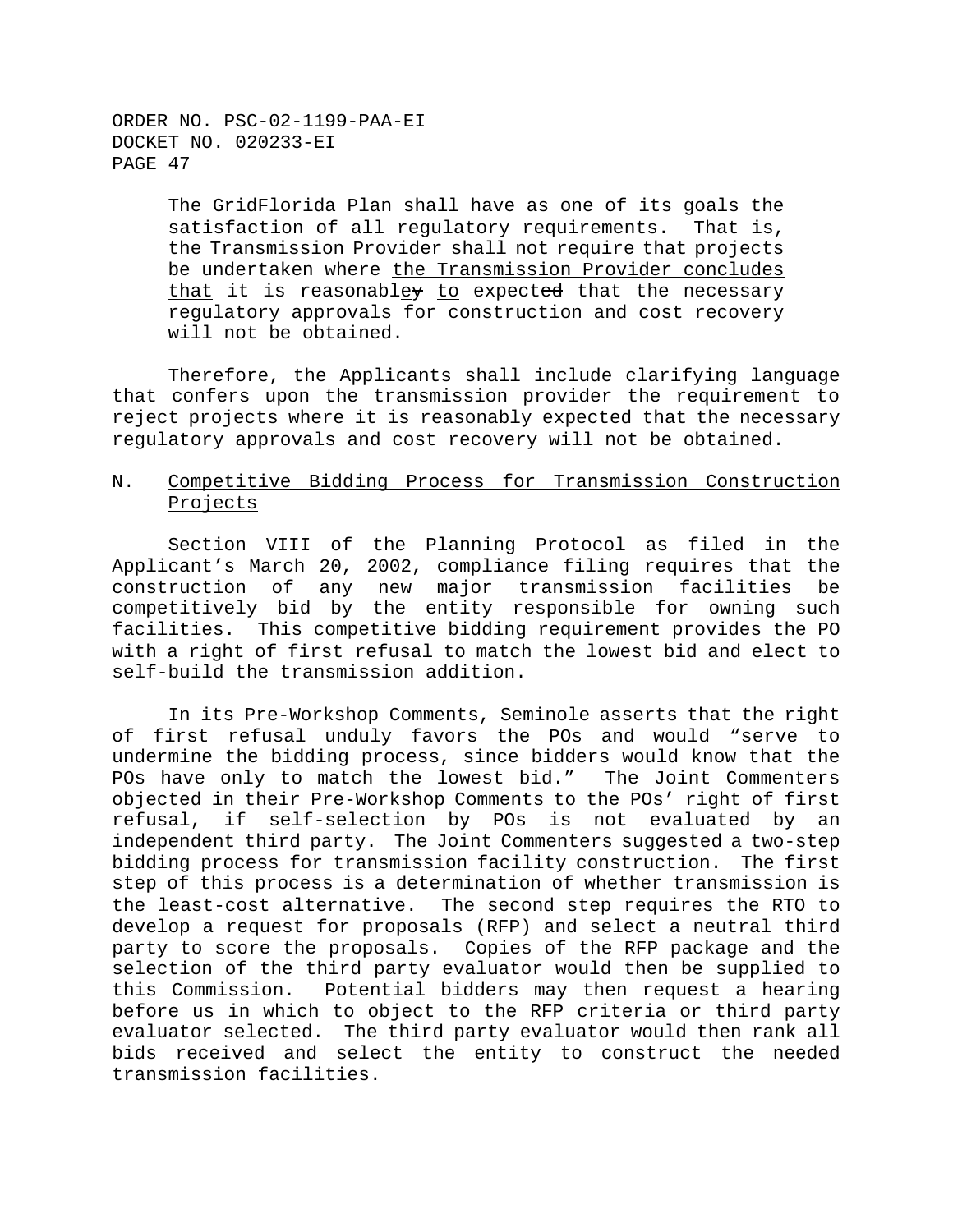The Applicants stated in their Post-Workshop Comments that Seminole's concerns were addressed in the revised Planning Protocol as filed June 21, 2002, by a clarification of the RTO's role in the bidding process "to ensure adequate oversight and review." Section VIII of the Planning Protocol now states that the RTO has the right to participate in the RFP process, including the review and selection of bids, and the costs and construction schedules associated with the construction of any major new transmission facilities. Any unresolved disputes between the RTO and the PO would be submitted to the dispute resolution process for resolution. Seminole did not specifically address these revisions in the Planning Protocol in its Post-Workshop Comments. The Joint Commenters indicated in their Post-Workshop Comments that their concerns have not been addressed by the revisions to the Planning Protocol discussed previously.

We agree with the argument posed by the Applicants in their Post-Workshop Comments, i.e., that it is reasonable to allow an entity that will own a facility to construct that facility as long as the lowest bid is matched. We find that the revisions made to Section VIII of the Planning Protocol highlight the role of the RTO as an independent third party with the right to participate in the RFP process and evaluate construction costs and schedules. This mitigates the concern that the right of first refusal would bias the bidding process towards the PO.

Therefore, we find that the changes regarding the competitive bidding process for transmission construction projects contained in the compliance filing are consistent with our December 20 Order requirement to use an ISO structure, and therefore comply with that Order.

# O. Competitive Bidding Process for Transmission Construction Projects - Additional Change Required

As discussed previously, Seminole and the Joint Commenters express concern regarding the right of first refusal by the PO and the potential to bias the bidding process towards the PO. To address these concerns, we find that a mechanism must also be in place which reduces the incentive for POs to underestimate expected costs in order to self-build.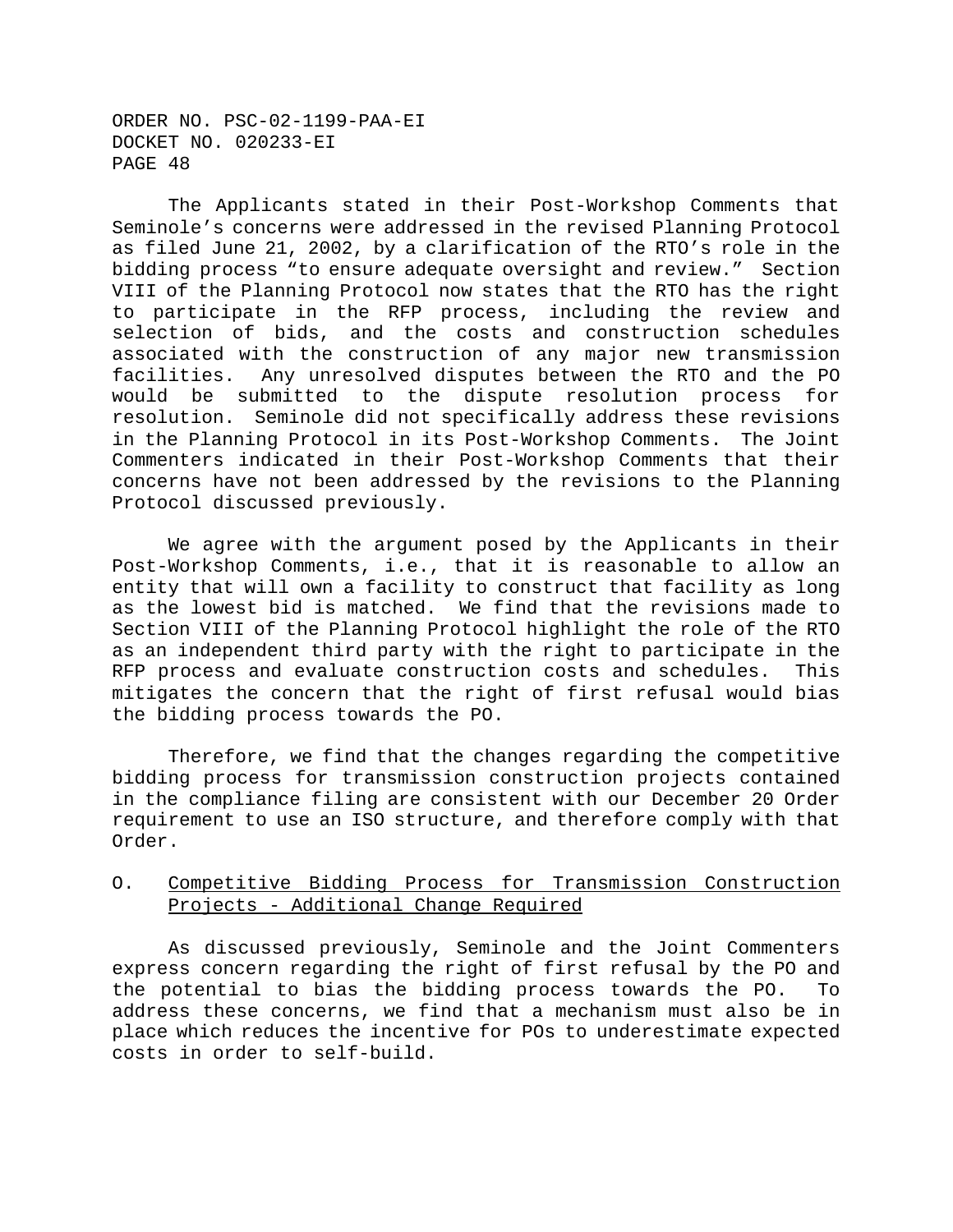Thus, Section VIII of the Planning Protocol shall be further clarified to indicate that if a PO chooses to self-build, the RTO has the right to compare actual construction costs to a PO's final bid. The appropriate regulatory body shall also require any entity which elects to self-build to provide its initial bid and any matched bid, as well as justifications for cost overruns, during any cost recovery proceeding.

# P. Comparability of Service to All LSEs

Seminole and its Members, both in their separate Pre-Workshop Comments and in their joint Post-Workshop Comments, have expressed concerns regarding comparability of service to all load serving entities. These concerns center around Section I.D., Reliability Agreement, of the Operating Protocol and Attachment R, Terms and Conditions of Service Applicable to Points of Delivery, of the OATT.

In their Pre-Workshop Comments, Seminole Members state that "[t]he transmission service to our systems is substantially inferior to that provided to the investor-owned utilities' own retail load. We have chronicled the facts supporting this conclusion in testimony filed with the FERC." The Pre-Workshop Comments of Seminole were similar in nature, adding that "the FERC turned a deaf ear on this very pressing issue, for reasons that fail analysis."

We have reviewed the changes made to Section I.D., Reliability Agreement, of the Operating Protocol. We find that these changes are in compliance with the December 20 Order because no substantive changes have been made to this section of the Operating Protocol. The changes that were made to the remaining portions of the Operating Protocol were necessary because of the change in going from a for-profit Transco to a not-for-profit ISO, consistent with our Order.

Seminole and FMPA, in their Pre-Workshop Comments, took issue with the Applicants' removal of Attachment R from the OATT. (Attachment R specifies delivery point interconnection standards.) However, in their most recent Post-Workshop Comments, the Applicants have re-inserted Attachment R, revised to reflect the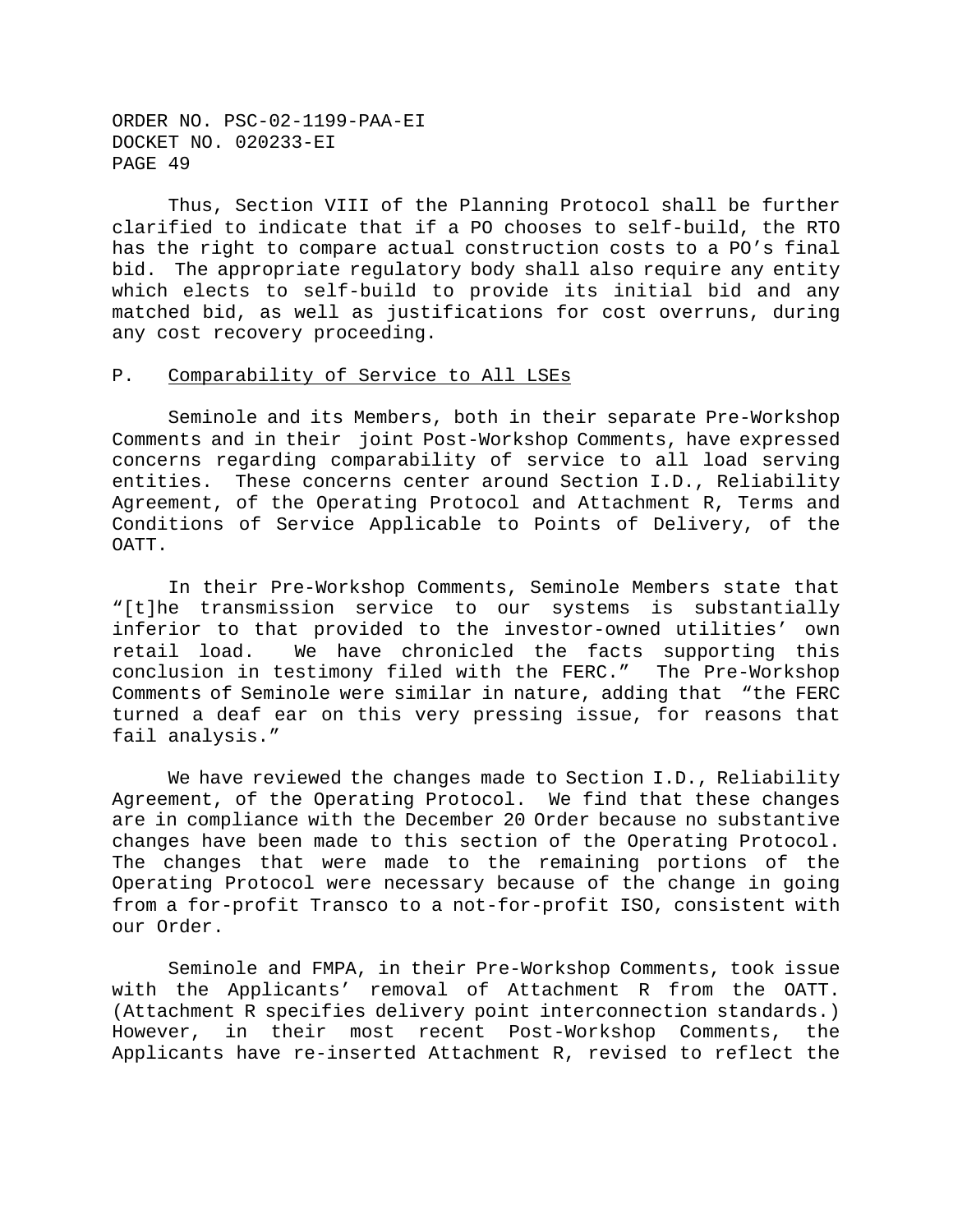ISO structure. Seminole and Seminole's Members Post-Workshop Comments state:

Seminole's preliminary review of Attachment R indicates that the Applicants made the changes necessary to reflect the conversion from a Transco to an ISO, which is what Seminole had urged in its Pre-Workshop Comments (at 29- 31).

We agree with Seminole's assessment. FMPA did not make further comments on Attachment R in its Post-Workshop Comments.

Based on the above analysis, we find that the changes made to the Operating Protocol and Attachment R were necessary to comply with our December 20 Order requiring GridFlorida to be restructured as a not-for-profit ISO.

#### Q. POs and Third Party Agreements

Sections 2.31 and 6.16 of the POMA are additions regarding Third Party Agreements that were included in the compliance filing. FMPA, the Joint Commenters, and Seminole addressed these additions.

These commenters perceived these sections of the POMA as threatening to undermine GridFlorida's operational authority. The section in the preamble to the POMA stating that "each PO has rights and obligations with respect to third parties pursuant to Third Party Agreements that relate to Controlled Facilities" was identified as being problematic by FMPA in their Pre-Workshop Comments. FMPA also criticized the definition of Third Party Agreements as being extremely broad. FMPA further asserts that in the event of an inconsistency between a Third Party Agreement and the POMA, it is not satisfactory to simply subordinate the POMA to the Third Party Agreement. Finally, Section 6.16.2, which reads as follows, was deemed unacceptable by Seminole in its Pre-Workshop Comments: "No PO shall enter into any new Third Party Agreements after its Transfer Date that materially impairs GridFlorida's ability to perform its obligations under this Agreement."

The Applicants responded in their modified compliance filing by: (1) eliminating the section in the preamble that discussed PO's rights and obligations with respect to Third Party Agreements; (2)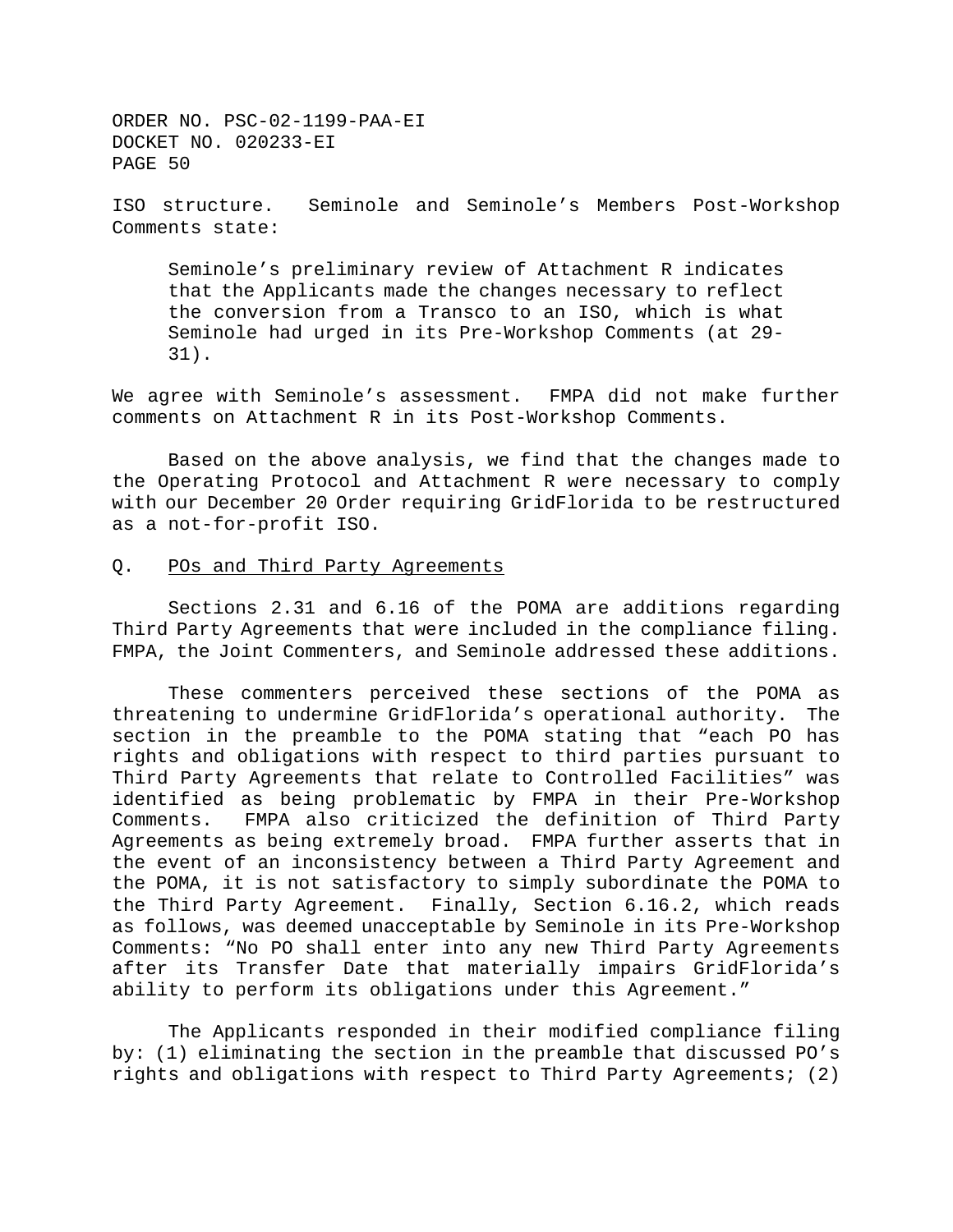eliminating the definition of Third Party Agreement; (3) modifying the section on how to deal with inconsistencies between a Third Party Agreement and the POMA; and (4) eliminating Section 6.16.2.

The modification of the section on dealing with inconsistencies between a Third Party Agreement and the POMA appears reasonable. Rather than merely subverting the POMA to a Third Party Agreement, any unresolved disputes are set to be dealt with in accordance with the GridFlorida dispute resolution procedures. However, a caveat is included: "Except to the extent necessary to fulfill its role as security coordinator, GridFlorida shall not take any action, and a mediator or arbitrator shall not issue any decision, that would interfere with a PO's ability to fulfill its obligations under such a third party agreement."

We understand the need for the POMA to be clear and enforceable. The changes contained in the Applicants' Post-Workshop Comments are a reasonable compromise between this interest and the importance of carrying out the obligations contained in the Third Party Agreements.

We conclude that the changes made to the POMA regarding Third Party Agreements contained in the Applicants Post-Workshop Comments are necessitated by changing from a for-profit Transco to a notfor-profit ISO in that they address the relationship of Third Party Agreements to the POMA. We find that the changes are reasonable and necessary, and are in compliance with our December 20 Order.

## R. Attachment T Cutoff Date

In their compliance filing, the Applicants modified language in Attachment T concerning the demarcation date for new facilities. The new language, in pertinent part, changes the demarcation date from "after December 15, 2000" to "on or after January 1 of the year the Transmission Provider begins commercial operation."

Specifically, the modification of the language contained in Attachment T, Original Sheet 377 of Volume III is as follows: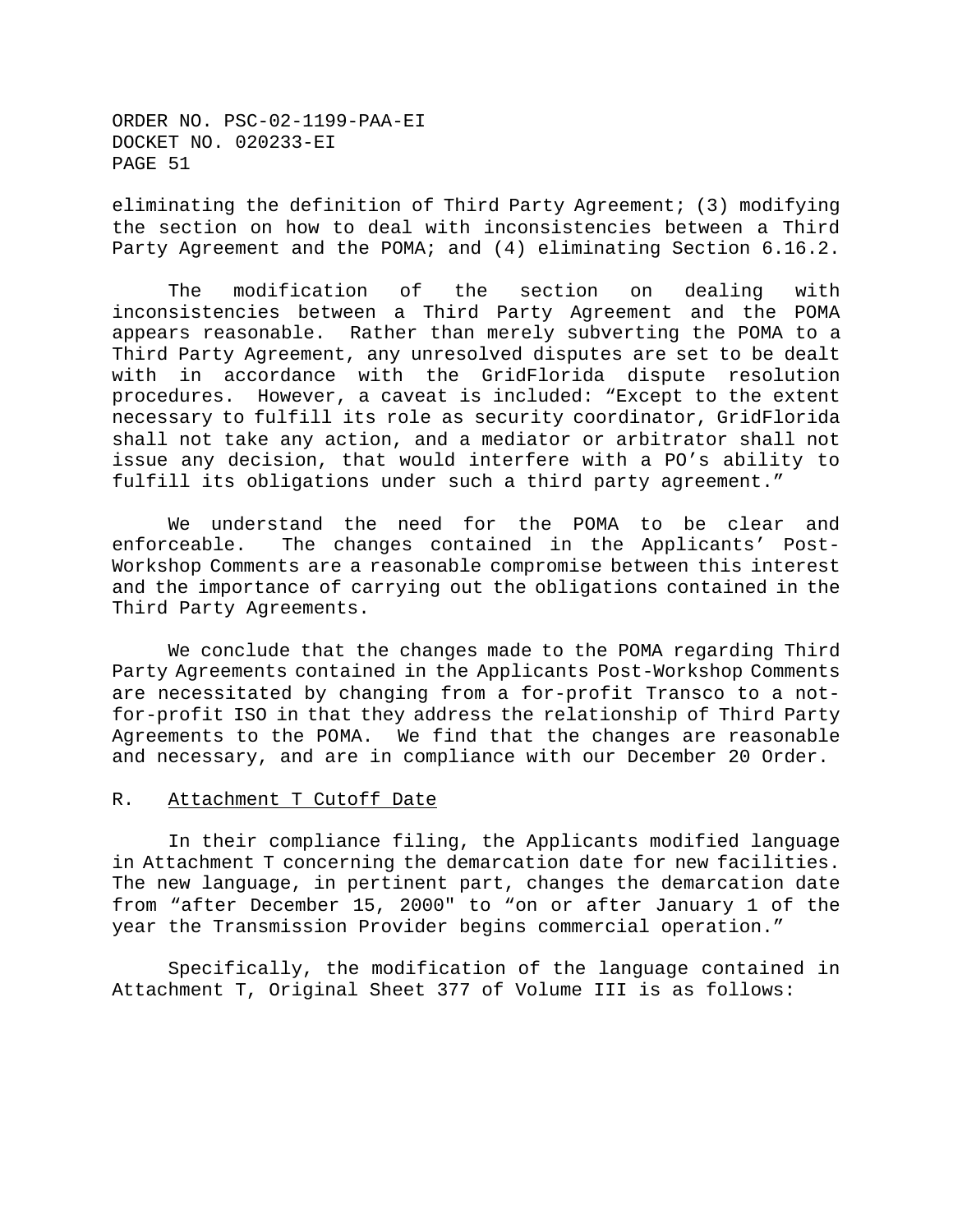> 9.0 8.0 Rules Applicable to Service Entered Into After December 15, 2000

9.1 Long Term Agreements

If, after December 15, 2000, on or after January 1 of the year the Transmission Provider begins commercial operations, a PO or Divesting Owner enters into any new ETA, or agrees to purchase or provide longterm transmission service under an ETA executed prior to that date, the new service provided under such ETA shall be converted to Transmission Provider service upon the commencement of Transmission Provider operations . . . .

Seminole and the Joint Commenters request that we find that the Applicants' change of the demarcation date for new facilities is in excess of that which is necessary to comply with our December 20 Order, and find that the change be withdrawn.

Seminole points out that the proposed change violates the terms of the OATT Attachment T approved by the FERC and exacerbates the ongoing problem of the treatment of grandfathered contracts. For example, this proposed change causes particular concern for Seminole since the company entered into a contract with an independent power producer (Calpine) in anticipation of an RTO being in place before service commences (June 2004). Under the original language, any pancaking of transmission charges would be removed. According to Seminole, the Applicants' proposal would subject the Seminole/Calpine arrangement to pancaked rates.

FMG supports Seminole's position and recommends that we order the GridFlorida Companies to retain the December 15, 2000, cutoff date. According to FMG, the marketplace anticipated that GridFlorida would be up and running by December 15, 2000, as instructed by FERC's Order No. 2000. FMG asserts market participants should not now be penalized for delays beyond their control or reasonable expectations. FMG states retaining the December 15, 2000, cutoff date would preserve the contractual bargains struck by Florida transmission customers and ensure that contracts executed after that date are not subject to unanticipated rate pancaking.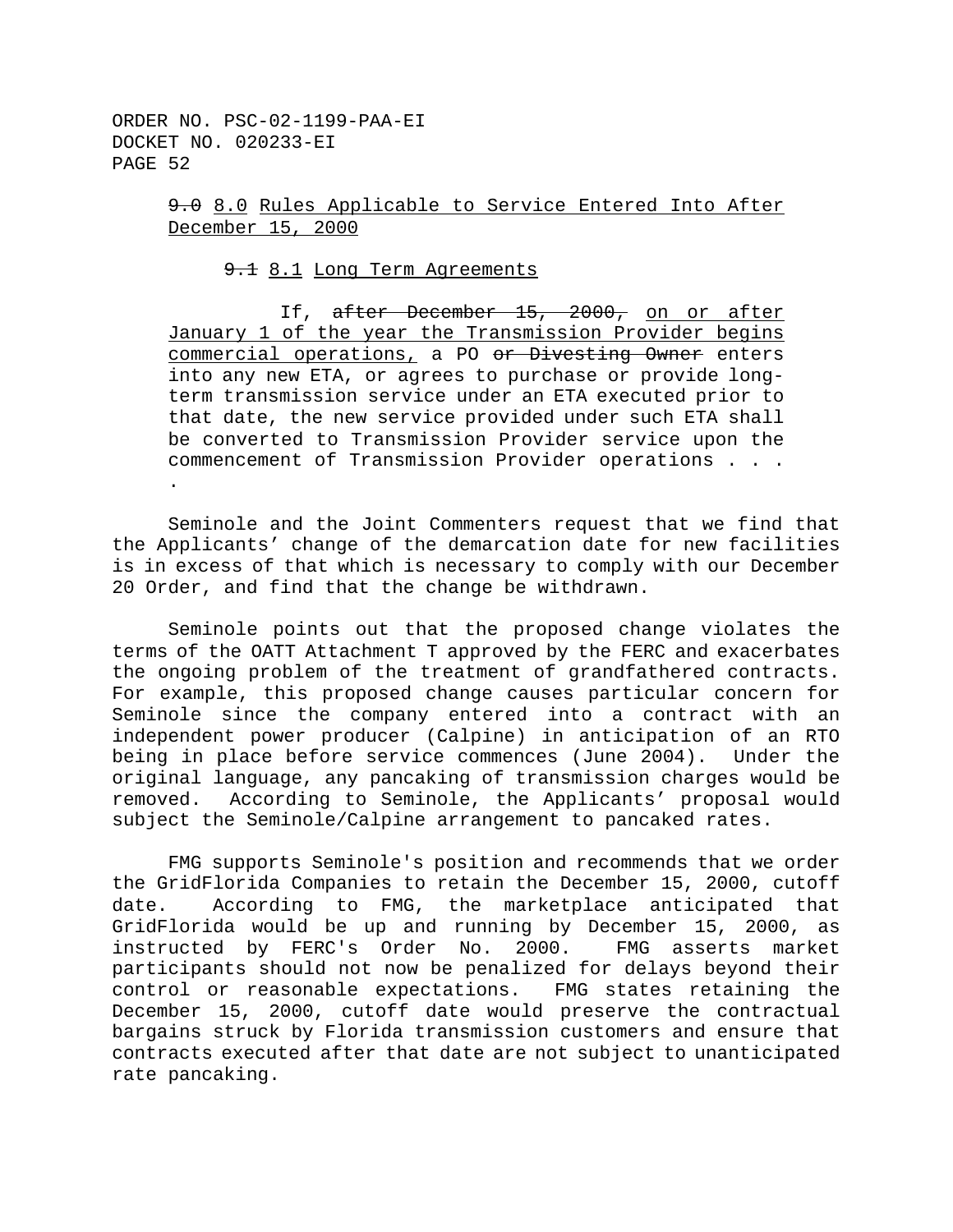The Applicants discussed the demarcation date issue at the workshop. They explained that the expected date of operation of the RTO was substantially delayed by virtue of the process before this Commission. For that reason, according to the Applicants, the date that was originally targeted was no longer applicable, and a new date that more closely ties with the actual implementation date was inserted.

The Applicants continued their argument in their Post-Workshop Comments. They claimed that the key dates are interrelated, and were clustered as part of the GridFlorida Companies' plan for transition from individual utility service to RTO service within the time frame originally required by FERC's Order 2000. The Applicants state:

This tight pattern of dates supported the GridFlorida Companies' objective of minimizing cost shifts among RTO customers, as the limited time frame would preclude an accumulation of pre-implementation new transmission investment to be rolled into the system-wide rates upon RTO implementation. Events during the past year that were completely beyond the GridFlorida Companies' control have resulted in deferral of the RTO implementation date to the indefinite future and thereby destroyed the synchronism, or reasonable contemporaneity, of transition dates that is essential to an effective scheme for mitigating cost shifts among RTO customers. The only way to restore such synchronism was to reestablish the temporal link between the RTO implementation date, the cut-off date defining Existing Facilities, and the cutoff date beyond which existing contracts would automatically be converted to service under the GridFlorida tariff.

The main argument is a prediction that if the threshold date for including new transmission facilities in the system-wide RTO rate is not moved up, there would be more pre-implementation facilities and new contracts whose costs would be included in the system-wide RTO rate, thereby exacerbating cost shifts among RTO customers.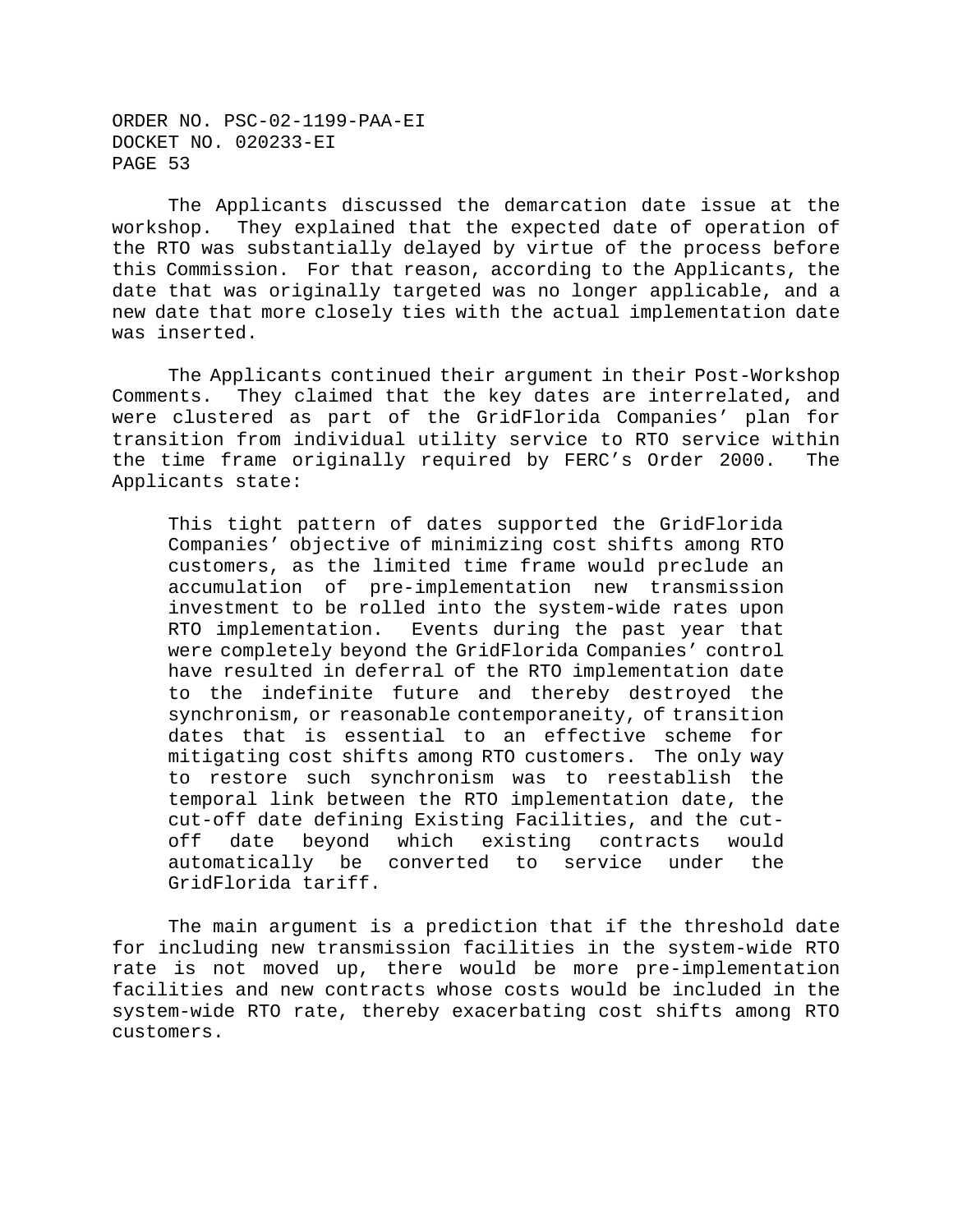Seminole addresses the same issue in its Post-Workshop Comments. It stated that the Applicants made no suggestion in their FERC filings that there was any linkage between the December 20, 2000, date in Attachment T and the hoped-for December 15, 2001, RTO implementation date. According to Seminole, the Applicants's justification of the selection of the date was because it prevented gaming prior to the date GridFlorida commences operation, i.e., to prevent entities from entering into ETAs prior to GridFlorida operations for the sole purpose of obtaining ETA status. According to Seminole, at the time of the May 29, 2001, compliance filing at FERC containing the key language to preclude pancaking, it was clear that GridFlorida would not be commercially functioning by December 15, 2001, and the Applicants made no attempt to modify the date.

We perceive the critical question to be whether the change in the date was necessitated by Order No. PSC-01-2489-FOF-EI and the change from a for-profit Transco to a not-for-profit ISO. The Applicants have not argued this to be the case even though interveners have taken the position that it was not necessary. The main argument made by the Applicants, i.e., that the relationship in time of the commercial date and the demarcation date should be maintained, is not persuasive. First, as Seminole noted, there were opportunities in the past where the Applicants could either have discussed or made a filing which was consistent with this precept, and notably, they did not. Secondly, the argument made by the Applicants regarding the possible exacerbation of cost shifting is likewise not persuasive. All else being equal, if the RTO had come into being when originally expected, the costs now referred to as "extra" would be the same as if the demarcation date were held to the December 15, 2000, date.

For all these reasons, we find that the change in the Attachment T cutoff date is not in compliance with our December 20 Order, and that the new date shall be changed.

## S. POMA Termination Provision

The following language is contained in the POMA filed by the Applicants in Exhibit E of the Post-Workshop Comments. Section 4.3 references Section 5.6, and these sections read as follows: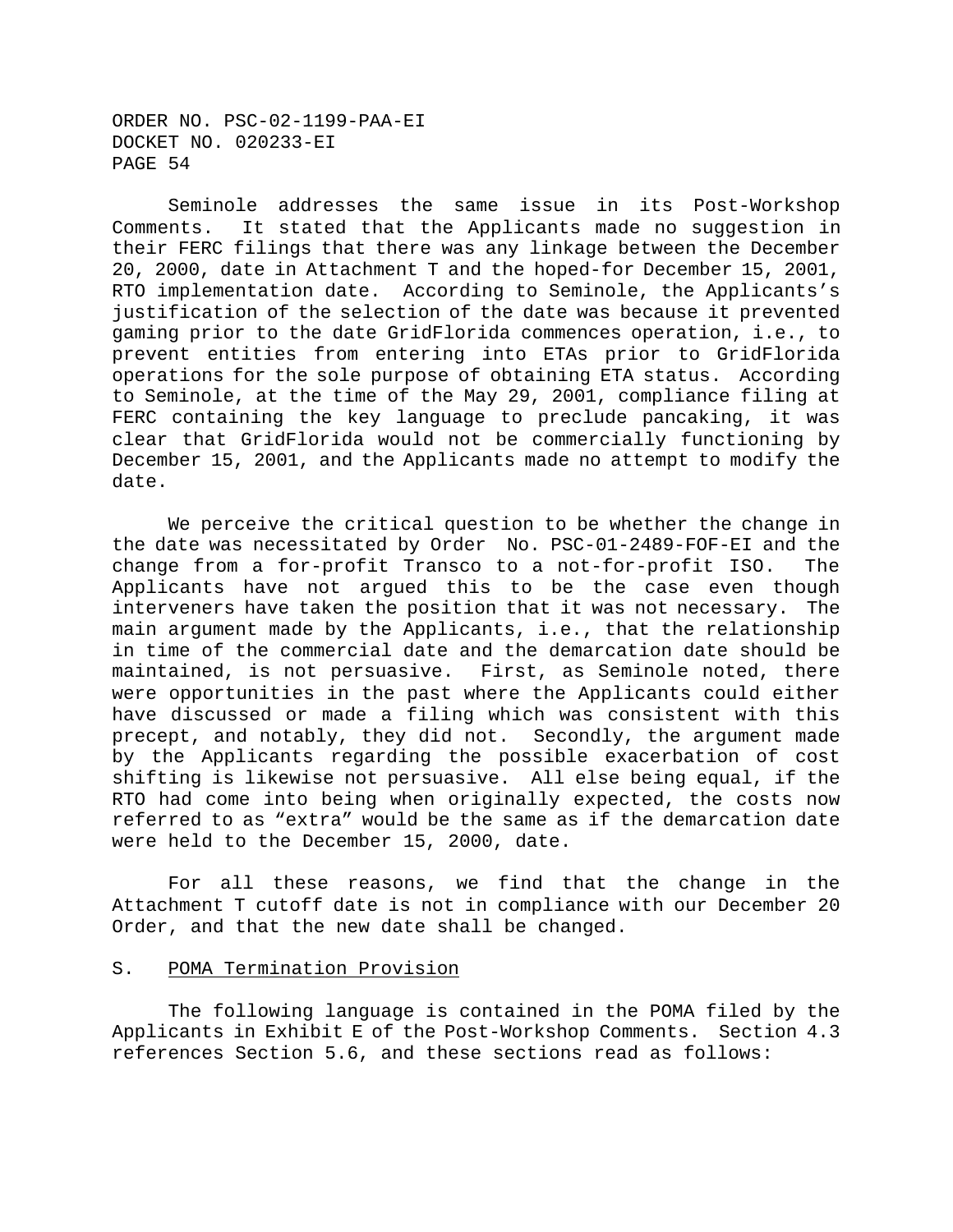- 4.3 A PO that has executed and delivered this Agreement within the first six months of its term, may terminate this Agreement if GridFlorida shall not have met the condition set forth in Section 5.6 of this Agreement on or before the date that is six months following the commencement of the term of this Agreement. Termination rights under this Section 4.3 may only be exercised within 60 days of the date that is six months following the commencement of the term of this Agreement. The provisions of Section 9 shall not apply to termination under this Section 4.3.
- 5.6 GridFlorida shall have obtained and closed on financing in an amount sufficient to repay Start-Up Costs that have been submitted to GridFlorida prior to the date that is six months following the commencement of the term of this Agreement, repay loans that have been made by a PO to GridFlorida (or its predecessor in interest) prior to such date, and extinguish any financial guaranties that have been made by a PO to or for the benefit of GridFlorida (or its predecessor in interest) prior to such date.

Seminole claims that these two sections are examples of where proposed changes to the POMA fall outside of the ambit of the December 20 Order and are objectionable on the merits. Seminole goes on to argue that these revised sections have the effect of permitting POs to not be subject to the POMA if GridFlorida, within six months following the commencement of the term of the Agreement, has not "obtained and closed on financing in an amount sufficient to repay Start-Up Costs that have been submitted to GridFlorida." Seminole points to Section 8.5, Reimbursement of Start-up Costs, as satisfactorily protecting POs' financial interests. Seminole requests that the language in Sections 4.3 and 5.6 be stricken.

Although Seminole effectively argues that these sections are unnecessary and fall outside of the ambit of the December 20 Order, Seminole does not directly address the harm of their inclusion. On the other hand, we are unable to locate where the Applicants have addressed Seminole's arguments on this point. Therefore, we have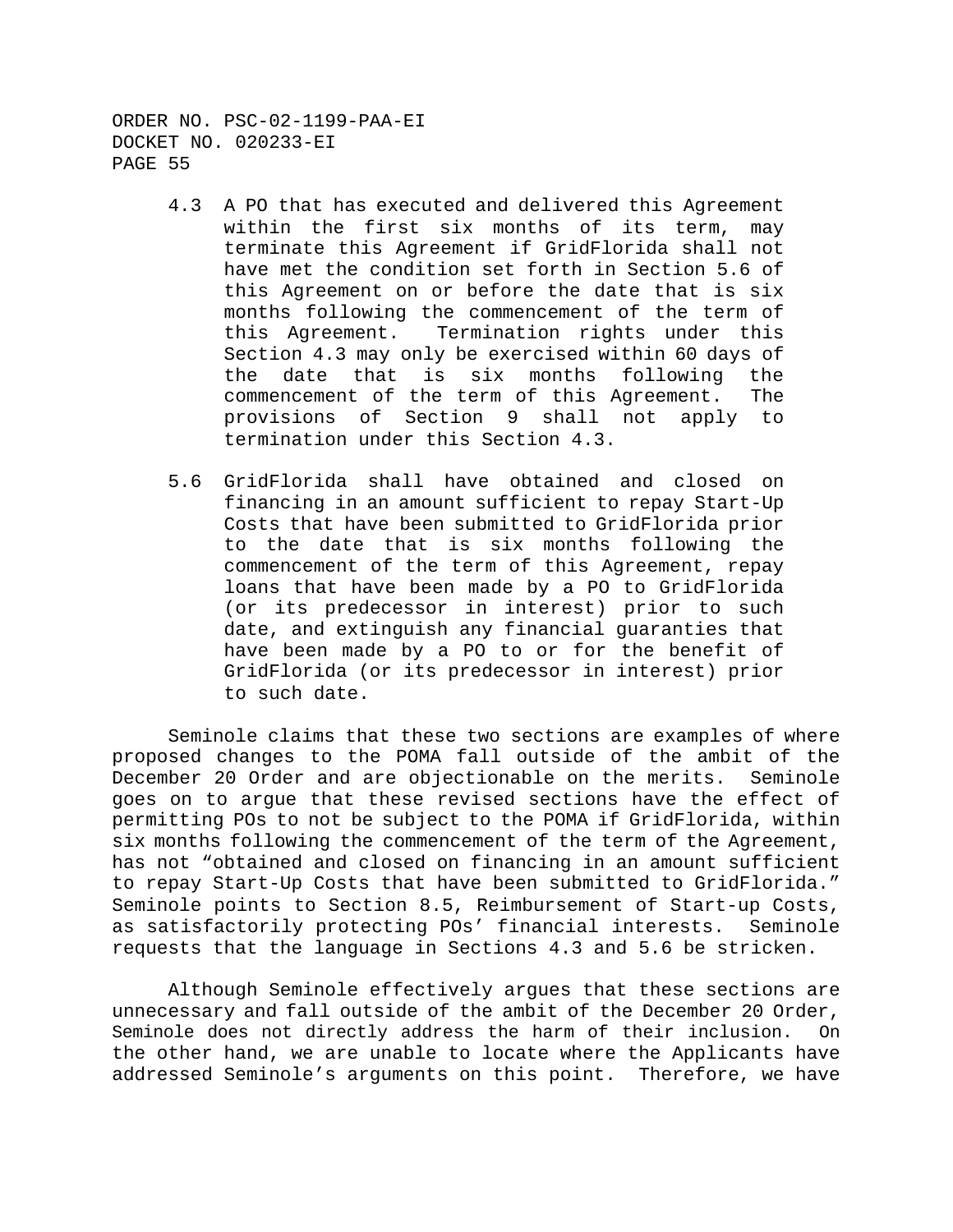not seen any arguments as to why the inclusion of this language would be necessarily precipitated by a move from a for-profit Transco to a not-for-profit ISO.

For these reasons, we find that Sections 4.3 and 5.6 of the POMA are not in compliance with the Commission's December 20 Order and shall be stricken.

# TRANSMISSION RATE STRUCTURE

In response to our concerns stated in the December 20 Order regarding the retention of our jurisdiction over bundled retail transmission rates, the Applicants modified the pricing protocol previously filed under the Transco model. Under the modified proposal, transmission customers can optionally exempt their retail customers' bundled load from the payment of Zonal Rates for the first five years of RTO operation. The Applicants have indicated that they would exercise this option.

Beginning in year six, transmission customers would pay the RTO rates for all transmission service, including transmission service required to serve retail customers. From the beginning of RTO operations, the Applicants would still pay the Grid Management and System Rate charges attributable to their retail load, as well as a "TDU adder" that would recover the costs of existing transmission dependent utility (TDU) facilities that are included in the Zonal Rates. These rate components are more fully described below.

### Transco Proposal

In the Applicants' Transco filing, all transmission customers were required to pay the tariffed rates of the RTO (including Zonal Rates) for all of their load, including their bundled retail load. In addition, retail load was responsible for its load ratio share of the Grid Management Charge and the System Charge.

Zonal Rates - In its initial five years of operation, the RTO would have used Zonal Rates to recover the costs of existing transmission facilities. Existing facilities were defined as those which were in service prior to January 1, 2001. In years six through nine, Zonal Rates would have been phased out at the rate of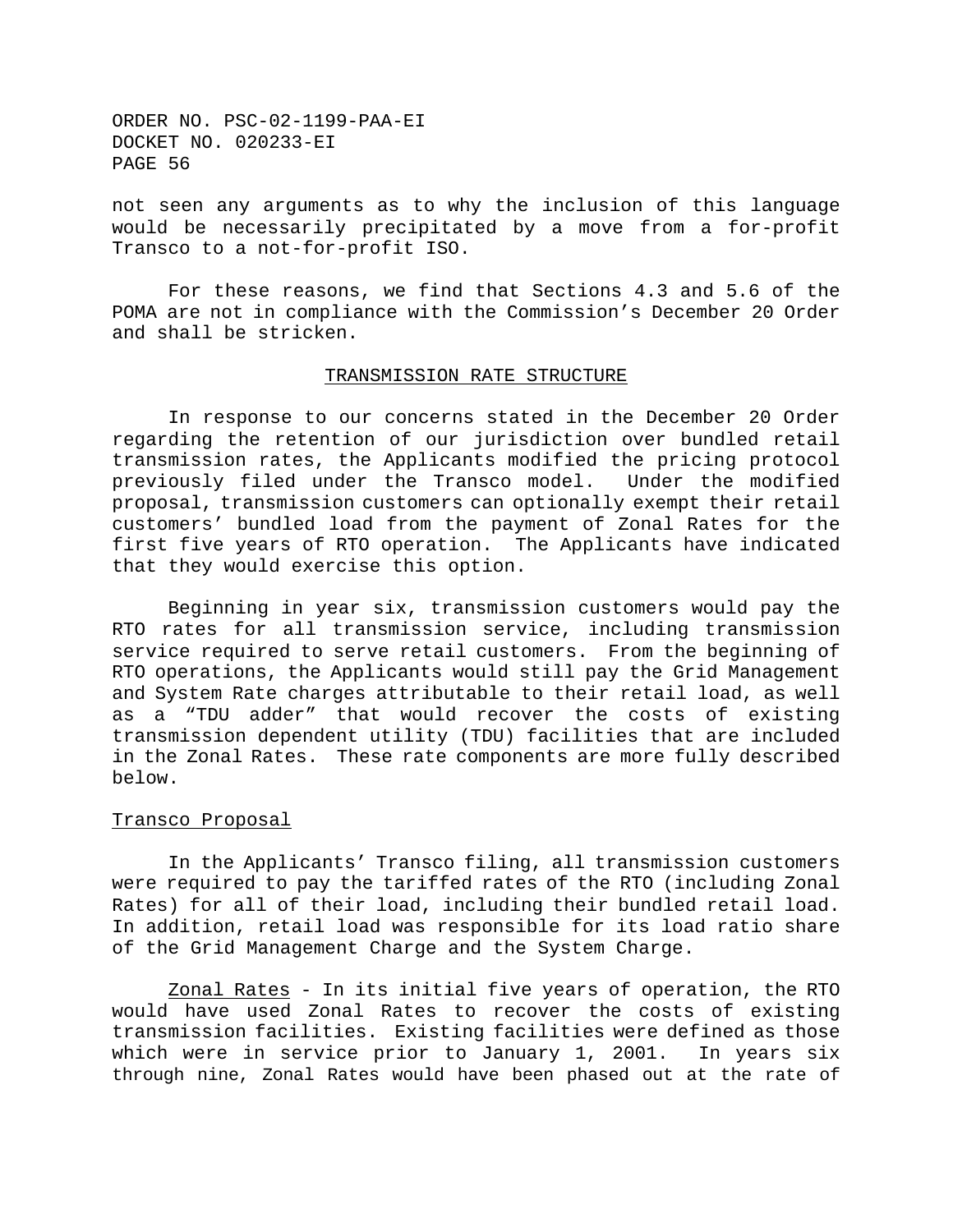20% of the revenue requirement per year, so that beginning in year ten, all transmission customers would have paid a systemwide average rate for service. The purpose of Zonal Rates is to mitigate the cost shifting that would occur if the RTO were to immediately implement a systemwide rate. These cost shifts would have resulted because of differences in the embedded costs of the existing transmission systems in peninsular Florida.

Any transmission owning utility, with the exception of TDUs, could form its own separate zone. Each zone would submit a revenue requirement for its existing facilities to the RTO. The revenue requirement would be subject to FERC approval. The proposed OATT listed fourteen zones (See Attachment V to the OATT), although only the three applicants had committed to joining the RTO.

Zonal Rates were determined using the revenue requirements for the facilities located in the zone and the monthly peak loads for the zone. The Zonal Rate would be paid based on the location of the load served, and not on the location of the generator. For example, if the system consisted of Zones 1 and 2, and a customer was using the transmission system to serve load in Zone 1 from their generator located in Zone 2, the customer would pay the Zonal Rate for Zone 1 only.

System Rate - The System Rate was designed to recover the costs of all new transmission facilities, which were defined as those facilities that went into service on or after January 1, 2001. Beginning in year six, the System Rate would also begin to recover the costs of existing facilities which were recovered entirely through Zonal Rates in years one through five. Each year in years six through ten, 20% of the Zonal revenue requirements would be transferred to the System Rate, so that beginning in year ten, Zonal Rates would cease to exist, and the revenue requirements of all RTO transmission facilities would be recovered through the System Rate.

The System Rate was determined using the revenue requirements of the transmission facilities and the monthly peak loads for the entire system. This differed from Zonal Rates, which were based on revenue requirements for only a single zone, and on the peak loads of the zone. The System Rate would be set by the RTO and would be subject to FERC approval.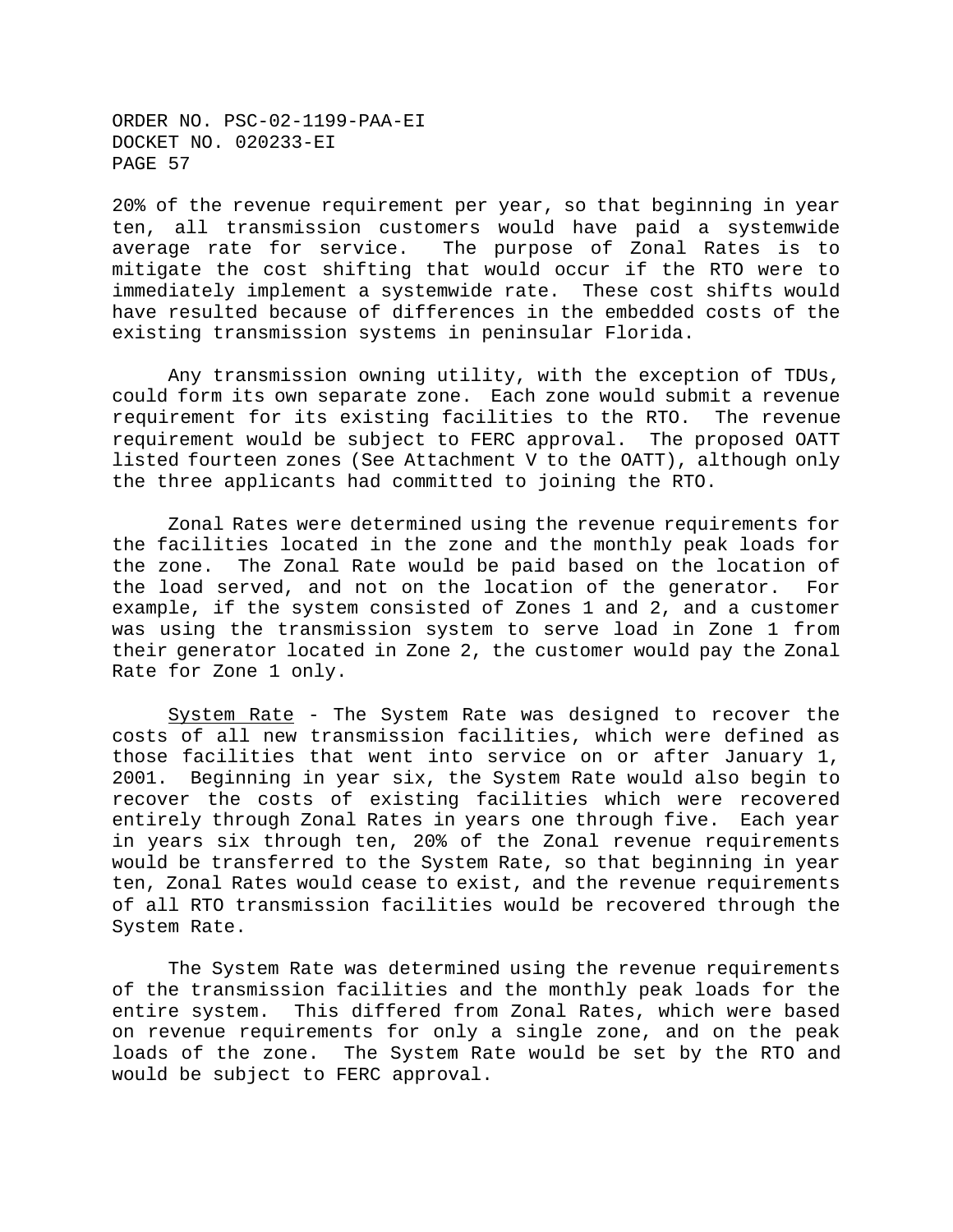Grid Management Charge - The Grid Management Charge (GMC) was a systemwide charge that would be applicable to all transmission customers' service from the outset, including service for bundled retail load. The GMC was designed to recover the RTO's own revenue requirements, including start-up costs (amortized over five years), grid operations and administrative costs, and the costs of market monitoring. The revenue requirement would be set by the RTO, subject to FERC approval.

Cost Recovery - The Applicants sought recovery through an adjustment clause of the incremental costs of transmission service, which they defined as those costs that were not currently being recovered in retail base rate charges. FPL's suggested methodology for recovery of incremental transmission costs included a calculation of the level of transmission costs currently embedded in base rates (expressed in cents per kWh), based on a recent cost of service study. This cost was to be applied to the projected kWh sales for the relevant recovery year to determine the current level of transmission costs recovered in base rate charges. The charges billed to the utility by the Transco in excess of this amount were deemed to be the incremental costs of transmission, and would be recovered from retail ratepayers through the Capacity Cost Recovery Clause.

## ISO Compliance Filing

While retaining most aspects of the original pricing proposal, the Applicants amended the OATT to provide that, at a transmission customer's option, the customer's bundled retail load would be exempted from Zonal Rates for the first five years of RTO operation. The Applicants indicated that they would exercise this option. The costs of retail transmission service would be recovered directly from the retail ratepayers through their payment of base rate charges, and no revenues would flow through the RTO. Thus, for the first five years of operation, FPL, FPC, and TECO would pay Zonal Rates only for their wholesale use of the transmission system. They would, however, pay the Grid Management Charge, System Rate, and the TDU Adder applicable to their retail load during the initial five years. These are considered by the Applicants to be "incremental" costs subject to recovery from a retail load. Beginning in year six, the Applicants would be required to pay for and receive transmission service for all loads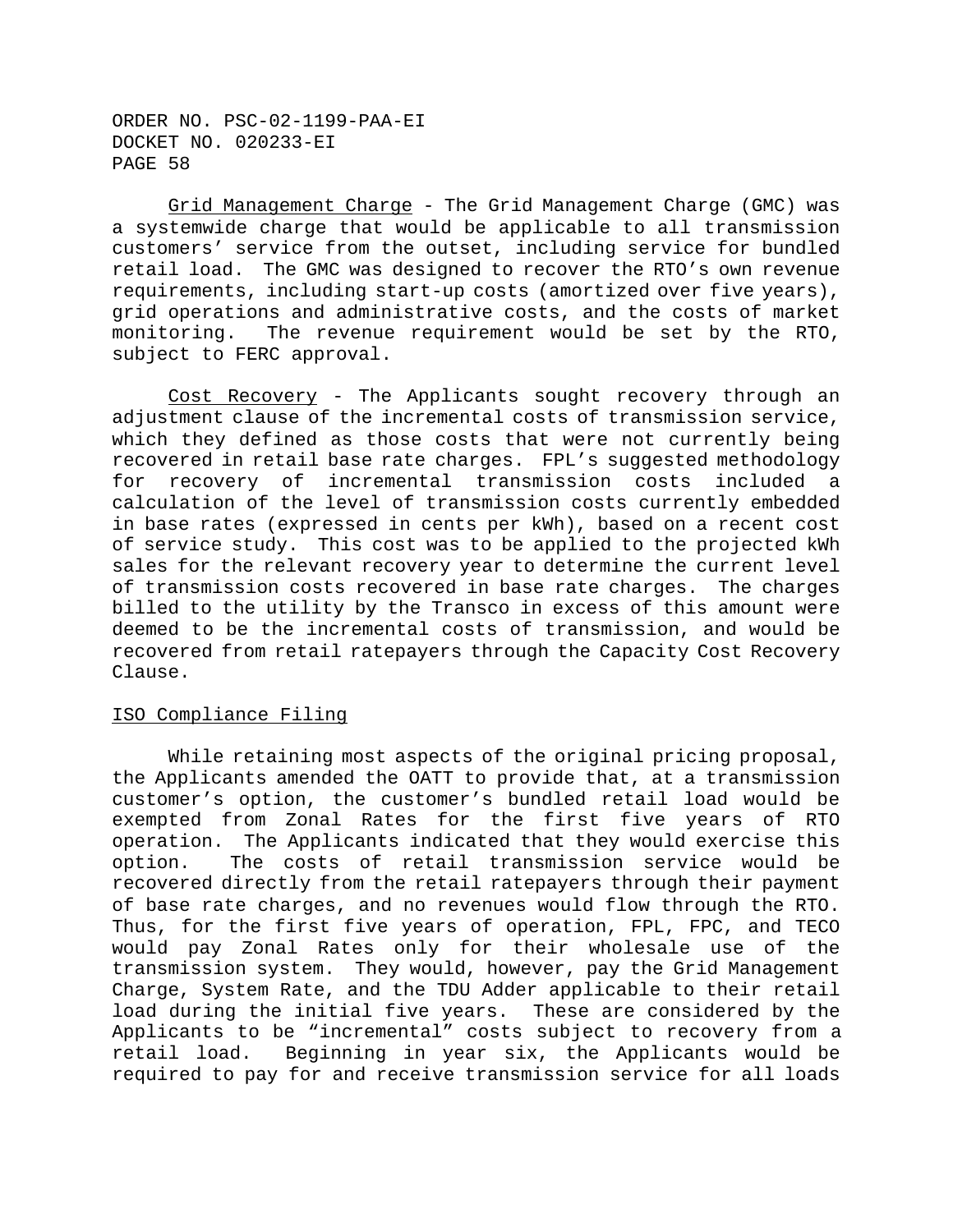(both retail and wholesale) pursuant to the OATT, just as any other transmission customer.

The ISO OATT also changed the definition of new facilities, which are now defined as those facilities put into service on or after January 1 of the first year of RTO operations, rather than January 1, 2001.

The Applicants state in the Executive Summary of their compliance filing that their proposal to exempt bundled retail load from Zonal Rates during a transition period has been adopted in other ISOs. Specifically, the Applicants state that "this approach has been adopted in other ISOs to address concerns over state jurisdiction." See Southwest Power Pool, 89 FERC, 61,284 at 61,889 (1999), and FERC's recent reaffirmation that it finds such an approach acceptable, Midwest Index. Trans. System Operator, Inc., 98 FERC, 61,141 at 61,413 (2002). In the MISO order, the FERC concluded that "because the existing agreements already provide for recovery of the costs of serving bundled retail and grand fathered customers, these transmission-owning members will be exempt, during the transition period, from rates under the Midwest ISO Tariff for services provided pursuant to the existing agreements. . . ." Id. at p. 10.

Mr. Naeve, speaking on behalf of the Applicants, explained at our workshop, that at the time of the original filing the companies believed that it was a FERC requirement under Order 2000 to charge retail load pursuant to an RTO tariff. Mr. Naeve expanded by stating that "more recently, however, FERC has clarified what they intended in Order 2000, and in a Midwest ISO order FERC approved a phased-in approach in which bundled retail load initially would not be under the RTO tariff."

TDU Adder - The decision to exempt retail load from zonal charges resulted in the addition of a new charge to the OATT, the TDU Adder. A TDU is a utility that relies upon another utility's transmission system to integrate its generation and load. According to the Applicants, in peninsular Florida there are two TDUs, Seminole and FMPA.

Seminole is a generation and transmission cooperative that provides wholesale power to its ten member retail cooperatives.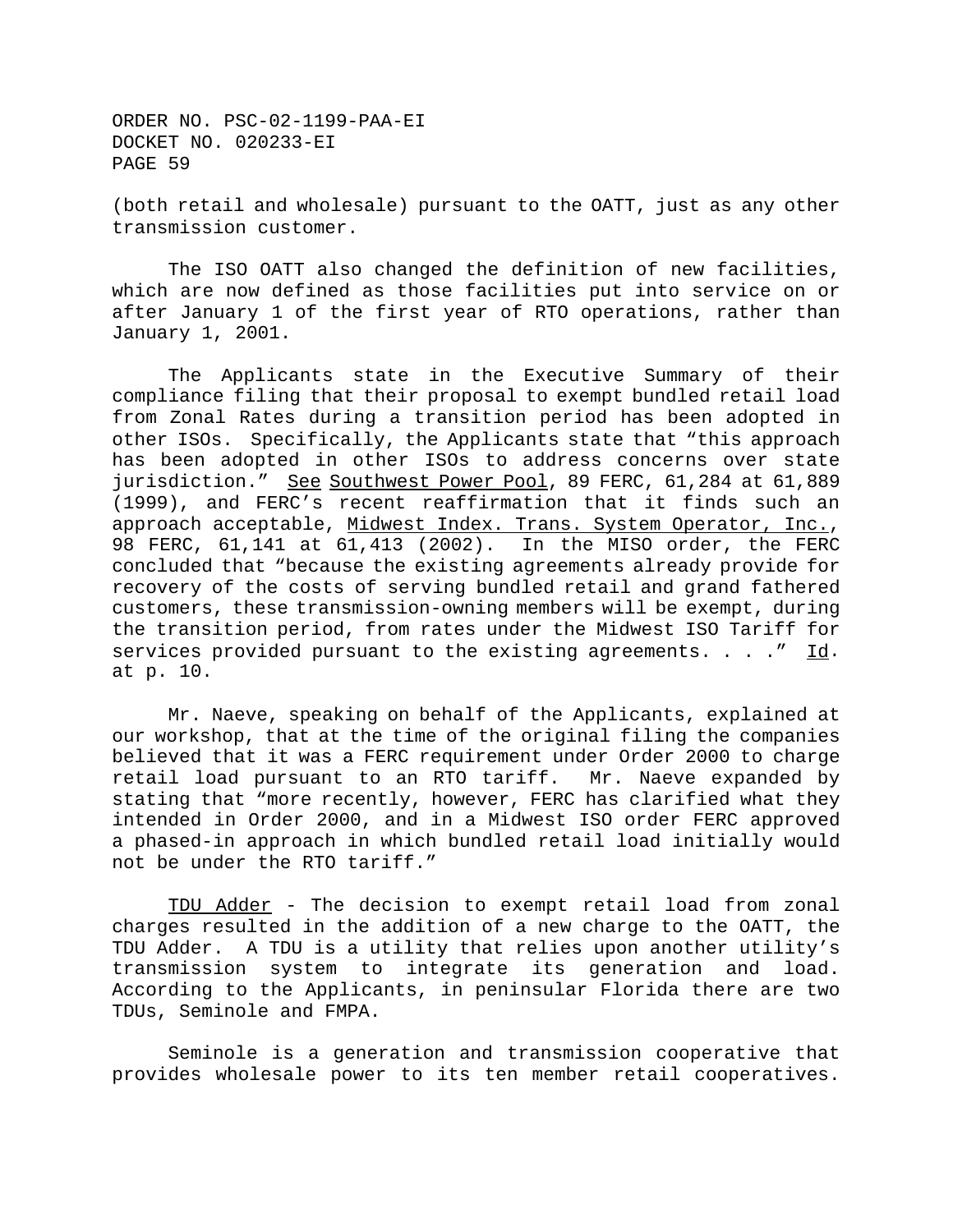Seminole uses the transmission systems of FPL and FPC to transmit power from its generation facilities to its members. Seminole also owns 270 miles of 230kV transmission lines and 140 miles of 69kV transmission lines.

FMPA is a wholesale joint action agency which supplies wholesale power and other project services to its municipal electric utility members. FMPA supplies the full requirements of 13 member municipal utilities and uses the transmission systems of FPC and FPL to serve this load from their generation resources. FMPA also owns approximately 350 miles of 230kV, 138kV, and 69kV transmission lines.

A significant area of dispute with regard to the formation of the RTO has been the manner and timing with which the transmission facilities of TDUs will be included for recovery through the rates of the RTO. The TDUs have contended that the costs of all their existing transmission facilities should be included for recovery in the Zonal Rates of the RTO from the outset. The timing of the recovery of these TDU costs is currently a subject of litigation at FERC.

The OATT offers TDUs two options with regard to cost recovery of their existing transmission facilities through the RTO rates. The choice is a one-time election that must be made at the time the TDU joins the RTO. Under the first option, the TDU's existing facilities costs can be recovered through the Zonal Rates if they can demonstrate to FERC that the facilities: (1) are integrated with the RTO transmission system; (2) provide additional benefits to the system in terms of capability and reliability; and (3) can be relied upon for the coordinated operation of the system. Any facilities that FERC deems to have met these standards are included in the Zonal revenue requirement at the time FERC issues its order. Any facilities that do not meet the standard will not be included in the Zonal Rates.

Under the second option, TDUs can elect to phase in their entire existing facilities costs into the Zonal Rates over the first five years of operation of the RTO, at the rate of 20% per year, without any demonstration that they are an integrated part of the transmission system.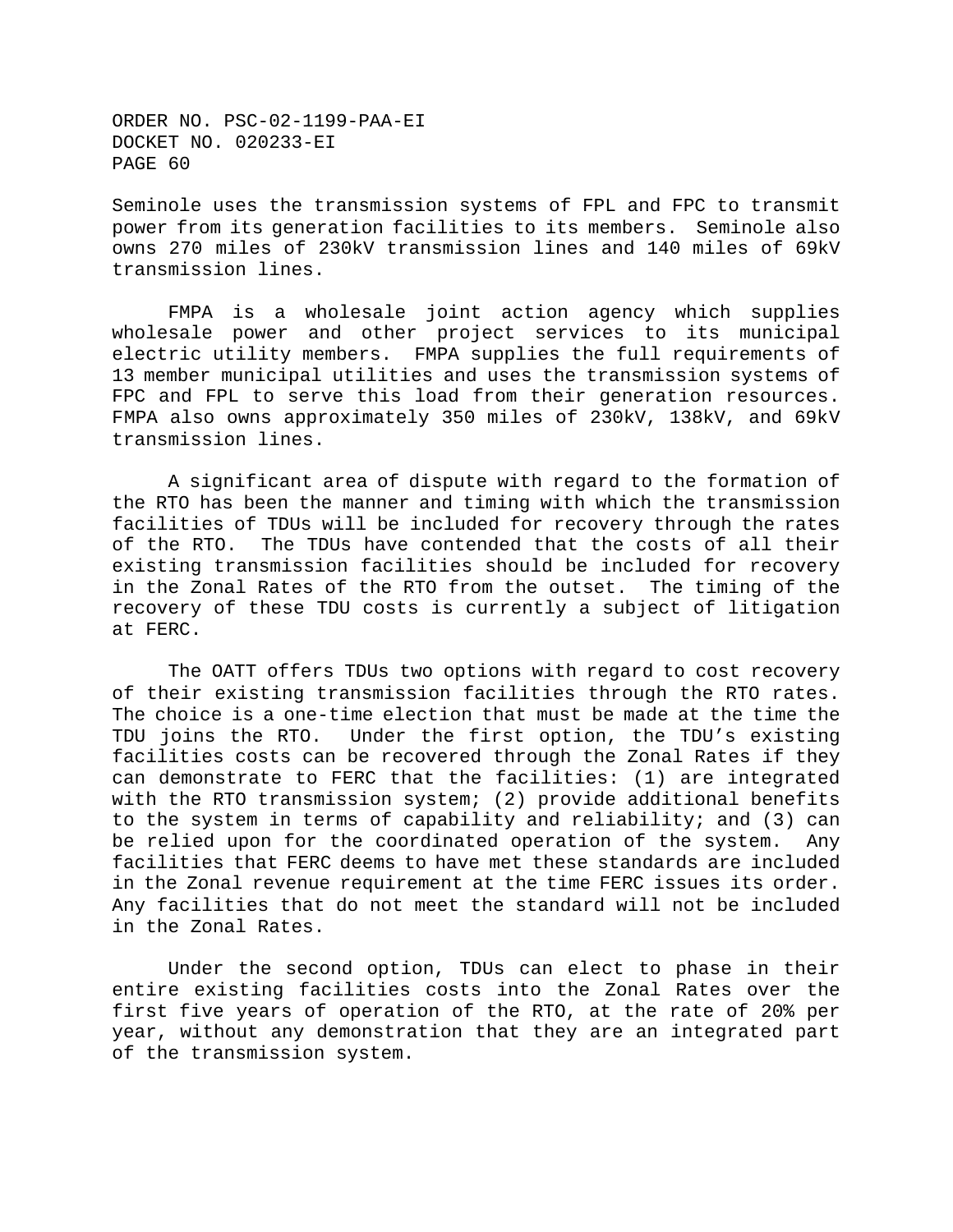As noted above, for the first five years of RTO operation, the Applicants indicated that they would exempt their retail load from the payment of Zonal Rates. Because exempted retail load would not pay Zonal Rates, the RTO would not recover the full revenue requirement of the included TDU facilities. In order to remedy this problem, the Applicants have proposed a TDU Adder in the OATT that would be assessed on the exempted retail load (as well as the load of certain grandfathered contracts) for the first five years of operation to recover the retail load's share of the TDU facilities' costs. Beginning with year six of operations, the TDU adder would no longer be necessary because the retail load would then be required to pay Zonal Rates.

Cost Recovery - In its petition, the Applicants are seeking our explicit approval for recovery of the GMC, the System Rate, and the TDU Adder costs attributable to their retail load through our existing Capacity Cost Recovery Clause mechanism, beginning with year one of the RTO operations. The Applicants deem these costs to be incremental transmission costs that are not currently being recovered through base rate charges. The Applicants indicate that because these charges are incurred pursuant to a FERC-approved tariff, we do not have the authority to deny their recovery.

Unlike the proposal contained in the Transco filing, the compliance filing contains no provision for determining the level of transmission costs that are being recovered through base rate charges. Thus, any growth in sales that occurs would serve to increase the level of recovery through base rates of transmission costs, even though the cost of new transmission facilities would be recovered through the System Charge, which the Applicants have proposed to recover through a cost recovery clause.

#### Interveners' Comments

FMPA, in its Pre-Workshop Comments, states that "although FMPA preferred Applicants' original approach of placing all load under GridFlorida's rates, we do not object to the proposed rate exemption unless it becomes a platform for discriminating against the wholesale component of transmission." FMPA reiterated its position at the workshop and added that it is important that certain RTO costs be shared by the Applicant's retail customers.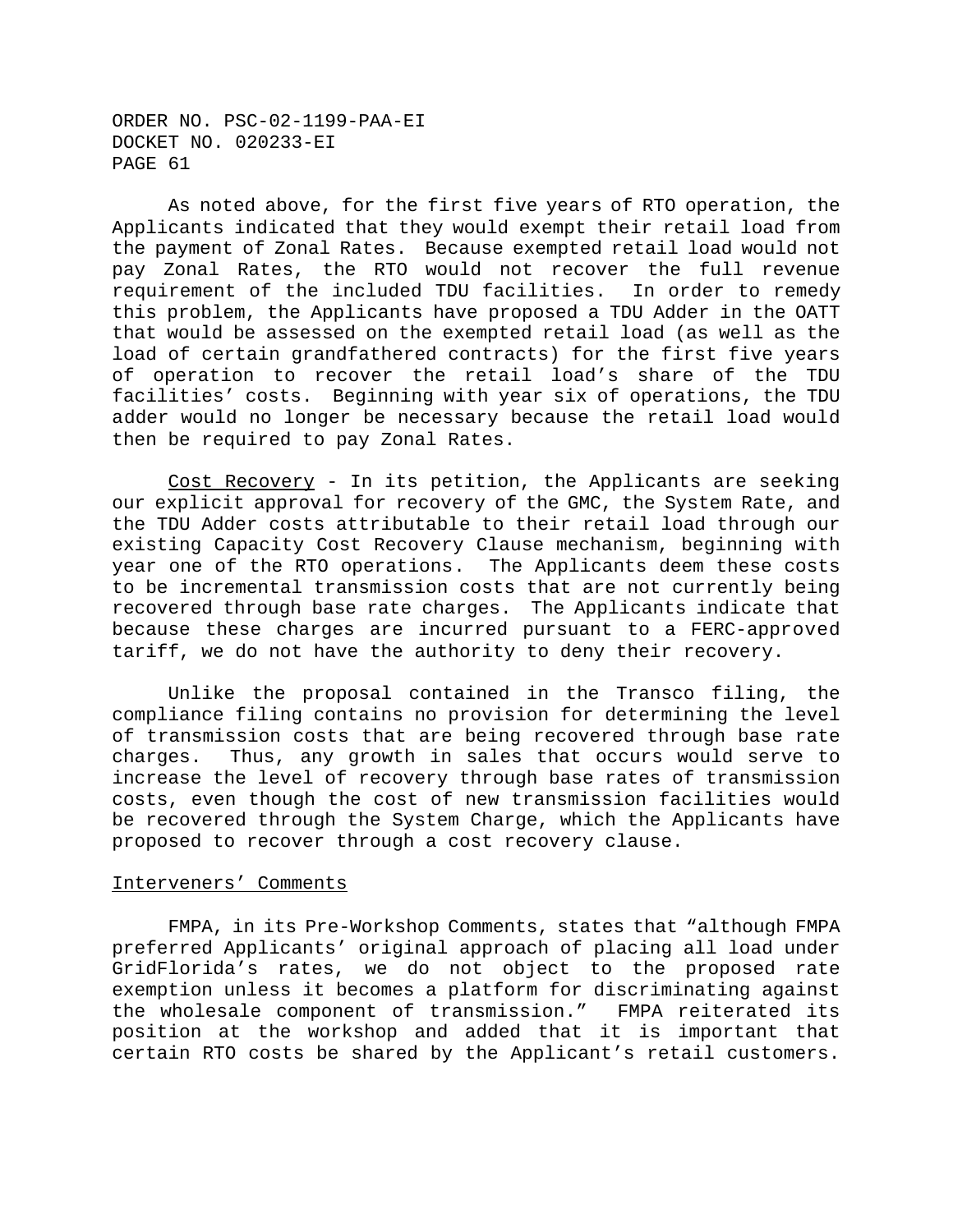At our workshop, FMG supported the proposal to exempt retail load from zonal rates.

OPC strongly objects to the Applicants' compliance filing, stating in its Post-Workshop Comments that:

Acceptance of the compliance filing would mean that the Commission would only regulate the revenue requirement associated with the transmission component of bundled retail sales as it related to existing transmission facilities for five more years. Jurisdiction over the revenue requirement for new transmission assets would be ceded to FERC immediately. Today's Commission would diminish its own present range of authority and decide for another Commission five years in the future (and for the Legislature) that additional, more substantial elements of its statutory jurisdiction had come to an end. Thereafter, FERC alone would set the revenue requirement for the transmission component of bundled retail sales.

OPC further states in its Post-Workshop Comments that:

The Applicants' attempt to alter this regulatory regime and transfer jurisdiction to FERC must be rejected because the Commission cannot permit utilities over whom it exercises total retail authority to decide through voluntary action to lessen the Commission's jurisdiction over them.

Seminole, in its Pre-Workshop Comments, expresses concern about the Applicants' proposal to exempt retail load from zonal pricing. Seminole states that "the effect of this new position by the Applicants is to renege on their commitment in their GridFlorida filing at the FERC 'to take (and pay for) transmission service under the GridFlorida transmission tariff for all of its load (both retail and wholesale).'"

FIPUG does not believe that recovery of any transmission costs should be allowed through a cost recovery mechanism. They assert that such costs should remain in base rates, and be considered just as any other base rate cost component.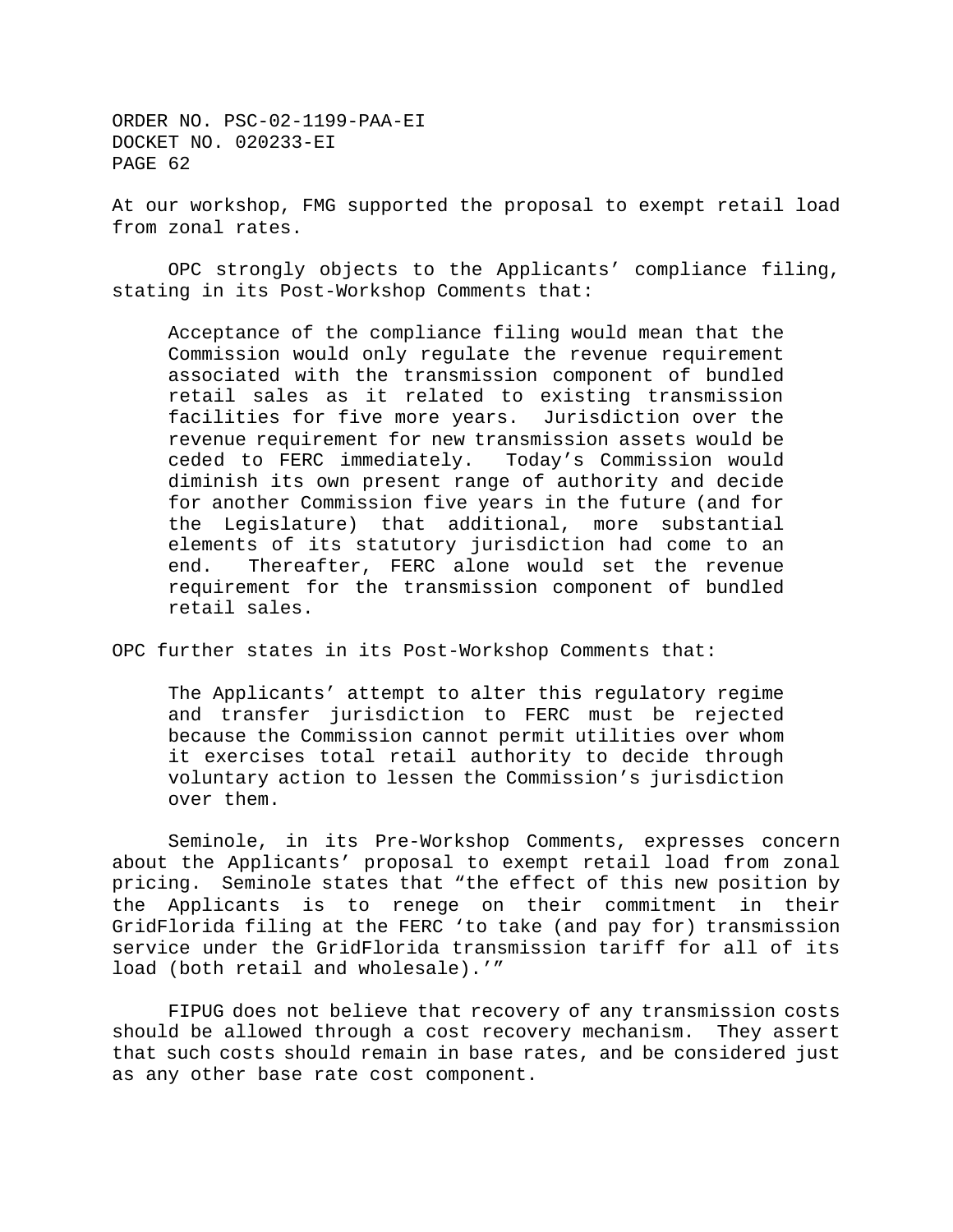### Commission Oversight

In Order No. PSC-01-2489-EI, page 14, we stated that "under an ISO model, where the ownership of transmission assets is retained by the individual retail-serving utilities, we believe this Commission would continue to set the revenue requirements needed to support retail transmission service and retain oversight over cost control and cost recovery." By exempting the retail load from Zonal Rates for the first five years of operation, the Applicants assert that we will "have authority during the transition period to set each of the GridFlorida Company's revenue requirements for existing transmission facilities to support retail transmission service." The Applicants have not articulated how our jurisdiction would be exercised.

#### Conclusion

While the Applicants' OATT allows us to retain jurisdiction over the costs of the existing transmission system for a five-year period, the costs to the retail jurisdiction of any new transmission facilities (the System Charge), as well as the TDU Adder and the GMC, would be determined by FERC from the outset. Beginning in year six, FERC would have exclusive control over all charges for both retail and wholesale transmission service. We find that it is premature at this time to decide whether the Applicants' proposal to phase in systemwide charges after year five of the RTO operation is appropriate. We agree with FMG, who at the workshop supported a "wait-and-see" approach. FMG stated that "there is no reason that if we get to the end of a four- or fiveyear period and find that there needs to be a change, that it can't be, can't be sought at that point  $\ldots$ ...

Based on the preceding analysis, we find that the modified compliance filing does not provide for preservation of our jurisdiction over retail transmission rates and, therefore, does not comply with our December 20 Order. The Applicants are directed to modify the GridFlorida compliance filing to recognize our continuing jurisdiction over the total cost of transmission service to retail customers. At the end of the initial five-year operation of the RTO, we shall review the transmission rate structure, given the operation of the RTO and the competitive market conditions in Florida.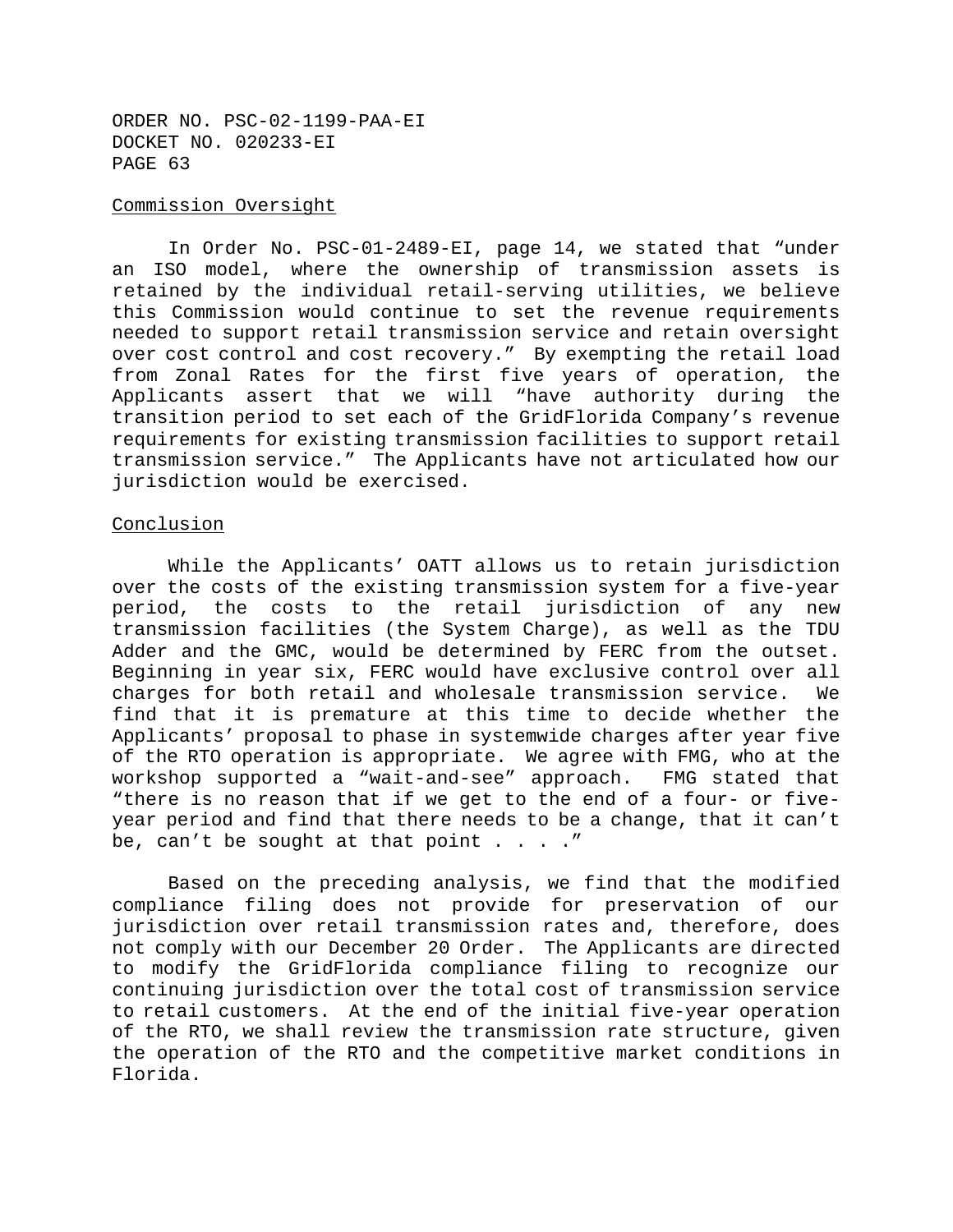# METHOD OF MITIGATING COST SHIFTS RESULTING FROM LOSS OF REVENUES UNDER EXISTING LONG-TERM TRANSMISSION AGREEMENTS

Under the existing transmission regime in peninsular Florida, a transmission system customer may pay charges to two or more transmission systems, depending on the location of the customer's generator and load. The application of these multiple charges is often called "rate pancaking," since charges are "stacked" when moving electricity from the generator to the load across more than one transmission system.

Elimination of these rate pancakes was a stated goal of FERC as articulated in its Order 2000, which states:

We believe that it is critically important for RTOs to develop rate making practices that: eliminate regional rate pancaking; manage congestion; internalize parallel path flows; deal effectively and fairly with transmission owning utilities that choose not to participate in RTOs; and provide incentives for transmission owning utilities to efficiently operate and invest in their systems.

(Order 2000, Docket RM99-2-000, p. 505).

Under the proposed OATT Zonal Rates, the RTO customer (a utility) pays only a single charge for service within the RTO. This charge is based on the zonal rate in effect for the zone in which the customer's load is located. The Applicants were concerned about the impact on transmission owners of the loss of revenues from existing long-term transmission service agreements containing pancaked rates that would result if these agreements were immediately converted to RTO service. The Applicants have proposed a treatment for these agreements to mitigate this impact.

This treatment is described in Attachment T to the RTO OATT, and is applicable to contracts that were entered into prior to January 1 of the year in which RTO operations begin. Any agreements entered into after that date would be subject to the RTO OATT. We note that this cutoff date was changed from the date contained in the Transco filing. In that filing, the cutoff date was December 15, 2000. That change has been addressed previously.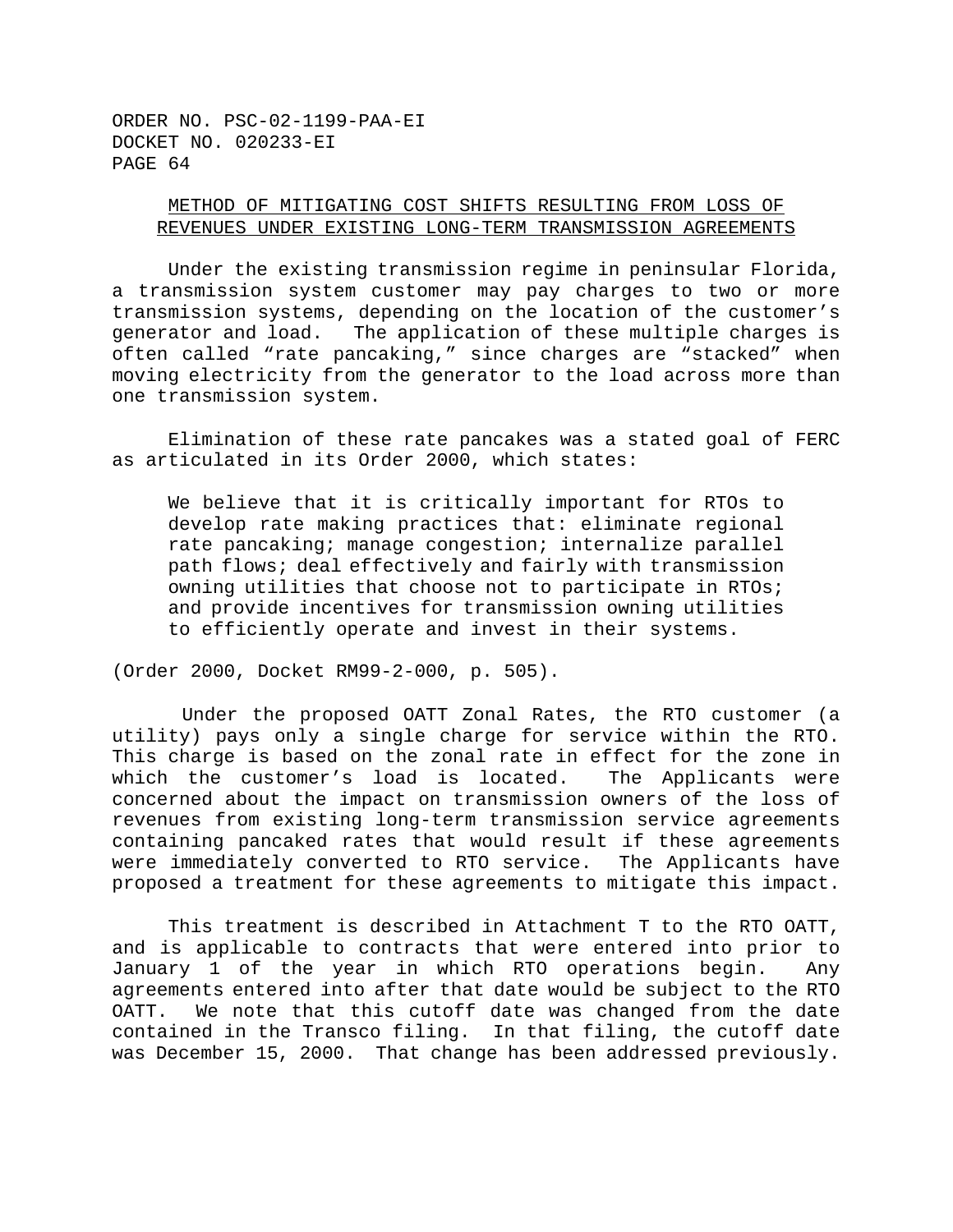Paragraph 7 of Attachment T addresses the treatment of existing long-term agreements for transmission service that involve service between two zones of the RTO, where a single transmission customer pays transmission charges on both systems (i.e., pancaked transactions). Such agreements would not be subject to any of the RTO rates. Instead, the transmission owners would continue to collect charges under the agreements for the first five years of operation of the RTO. These revenues would serve to reduce the owners' zonal revenue requirements.

The Applicants propose to phase out long-term transmission charges under these existing agreements during years six through ten of commercial operation of the RTO. Specifically, Attachment T to the OATT states:

The transmission charges levied under the ETA [Existing Transmission Agreement] shall remain in effect during Tariff Years 1-5 of Transmission Provider operations and shall be phased out in equal increments (20% per year) over Tariff Years 6-10 of Transmission Provider operations to the extent the contract remains in effect as of those dates.

Thus, beginning in year 10, the transmission owner would no longer receive any of the revenues associated with these existing longterm transmission service agreements.

We find that the Applicants' proposed phase-out of the longterm transmission revenues under existing transmission contracts is an appropriate mechanism to mitigate the cost shifting that would result from the immediate transition to zonal rates. However, this issue shall be revisited after the initial five-year period of RTO operations in order to reassess the impact of phasing out the revenues under these existing contracts. At that time, sufficient data should be available to make an accurate assessment of the appropriate treatment of any remaining existing contracts.

# METHOD OF ALLEVIATING COST SHIFTING FROM THE ELIMINATION OF SHORT-TERM TRANSMISSION REVENUES

The approach to phase out short-term transmission charges in the first five years, and to phase out long-term transmission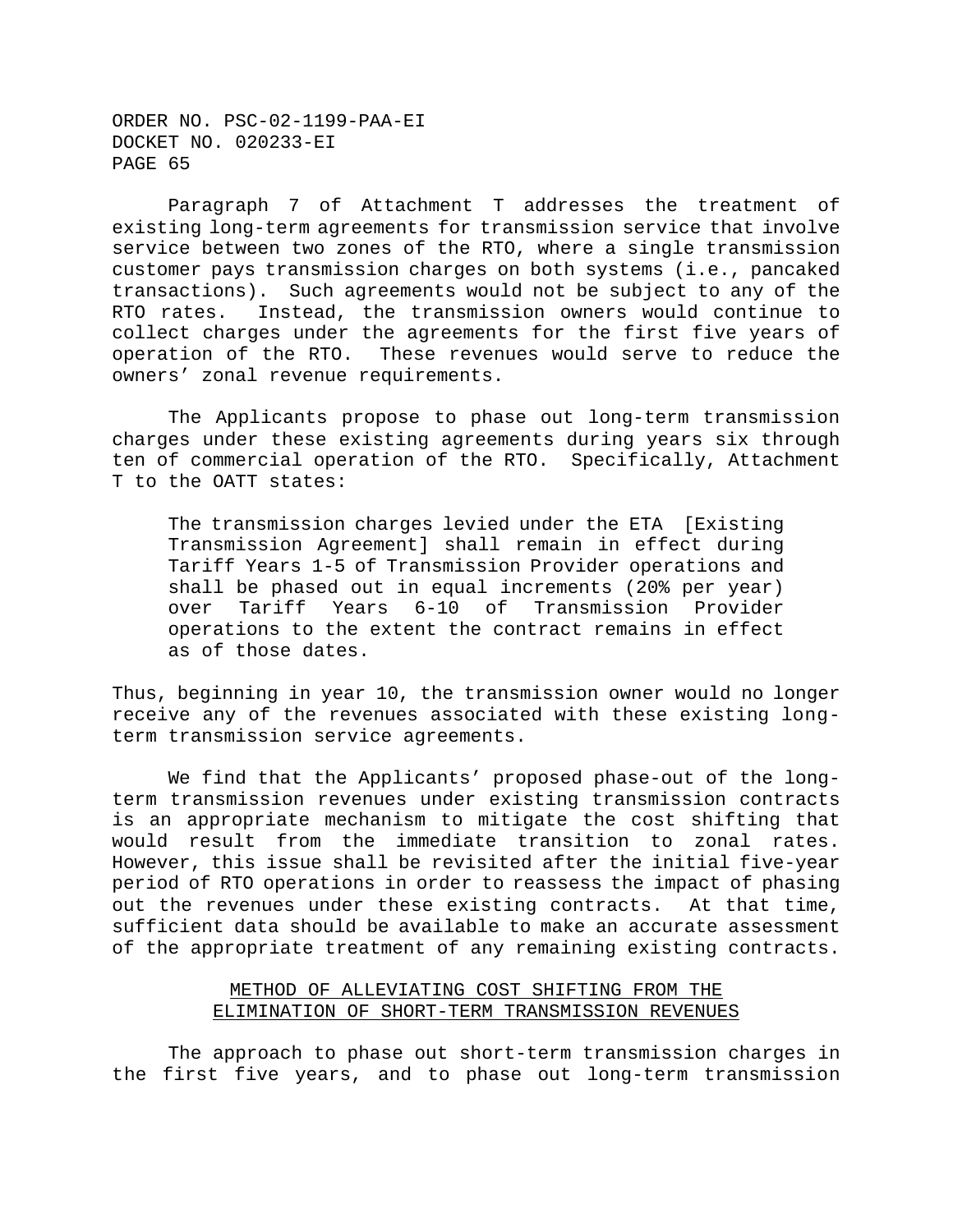contracts in the second five years was designed to avoid an abrupt reduction in revenues to utilities whose transmission facilities provided a conduit for such transactions. Delaying phase-out of long-term transmission transactions until year six allows utilities to adjust to the loss of short-term revenue before dealing with the potentially larger problem of loss of revenues associated with long-term transmission contracts.

The Applicants stated in the Pricing Proposal filed with FERC in their October 16, 2000 filing that the "proposal is intended to minimize the cost shifts associated with combining transmission systems with differing rate levels, thereby maximizing RTO participation and is consistent with the approach taken by every ISO to date." (Order 2000 Compliance Filing by Florida Power & Light, Florida Power Corporation and Tampa Electric Company Volume II in Docket No. RT01-67, page 91)

As compensation for the loss of short-term transmission revenue, Attachment T of the proposed tariff states that:

Participating Owners that lose short-term wheeling revenue due to the elimination of pancaked rates shall be compensated for such loss through payments by the Transmission Provider out of revenues received by the Transmission Provider for short-term Firm and Non-Firm Point-to-Point Transmission service. The loss of revenue for each Participating Owner shall be calculated using a base year amount of revenues from short-term Inter-Zonal service. The base year shall be the year prior to January of the year the Transmission Provider begins commercial operations. The Transmission Provider shall make payments to each Participating Owner for its base year amount in declining increments (by 20 percent per year) over the first five Tariff Years. If such revenues are insufficient in any Tariff Year to make such payments, the unfunded amounts shall be carried over and paid out of revenues in subsequent Tariff Years (but not to exceed Tariff Year 5).

Paragraph 7.2, Tariff Sheet 307.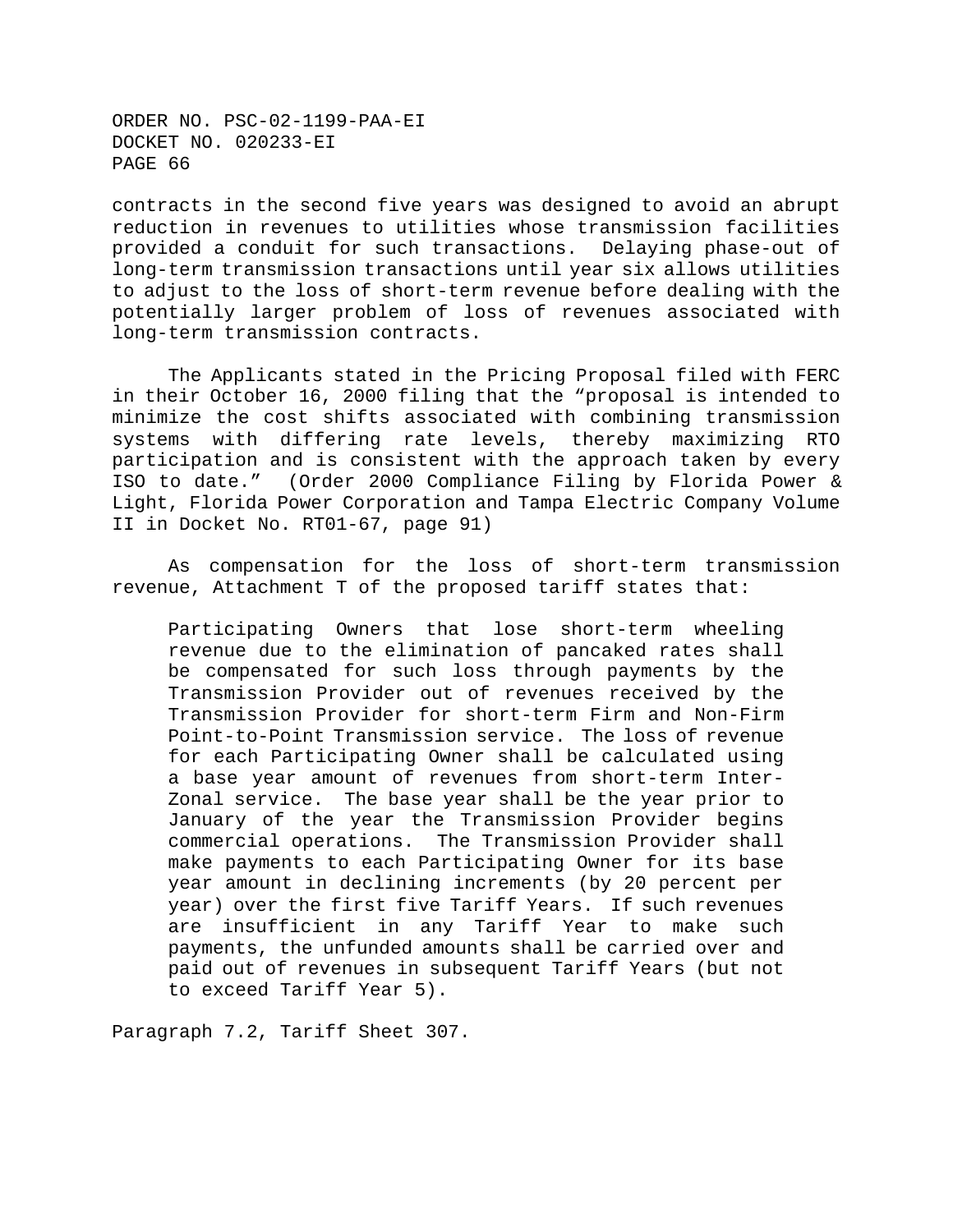It is our understanding that the revenue used to compensate owners described in this section refers to revenue received from transporting power through or out of the RTO as opposed to serving load within the RTO.

JEA is the only utility which stated an objection to the phase-out of short-term wheeling revenues, although all utilities that currently wheel power through their territories will be affected, and other utilities may also experience losses. The revenues of concern to JEA are generated by the sale of non-firm wheeling, pursuant to JEA's FERC Transmission tariff, over JEA's portion of the 500 kV lines comprising the Florida/Georgia interface. In its Post-Workshop Comments, JEA indicated that it could lose approximately \$10 million per year, or more than \$0.90/mWh, under the current proposal, compared to the estimated loss to the Applicants of \$8.1 million, or less than \$0.06/mWh. This may be mitigated by reimbursements from transmission revenues arising from short-term firm and non-firm transmission revenues realized by the RTO, but there is no information available to determine the amount of these revenues that will be available for reimbursement.

Cost to transmission owners - While JEA is correct that the cost shift is a result of the current planning process for transmission, this is no more true for JEA than it is for any other utility which may lose transmission revenues under the proposal. Seminole, in its Pre-Workshop Comments, states that we should view our role as the protector of the well-being and equitable treatment of all retail consumers in the state. While this comment referred specifically to the treatment of TDU facilities, it is equally applicable to the elimination of short-term wheeling. In addition, the RTO is not expected to begin operations until at least 2004. With the phase-out period, JEA will have close to an additional 10 years to plan for alternatives to this revenue source. In the meantime, all citizens of Florida can benefit from lower cost power by the elimination of the short-term wheeling arrangements.

Benefits of the Phase Out - FERC has been very clear about the desire for removing multiple transmission charges. To delay or eliminate this first step may be interpreted as obstructing FERC's intent in establishing RTOs. It is also important that the municipal and cooperative utilities see a short-term benefit from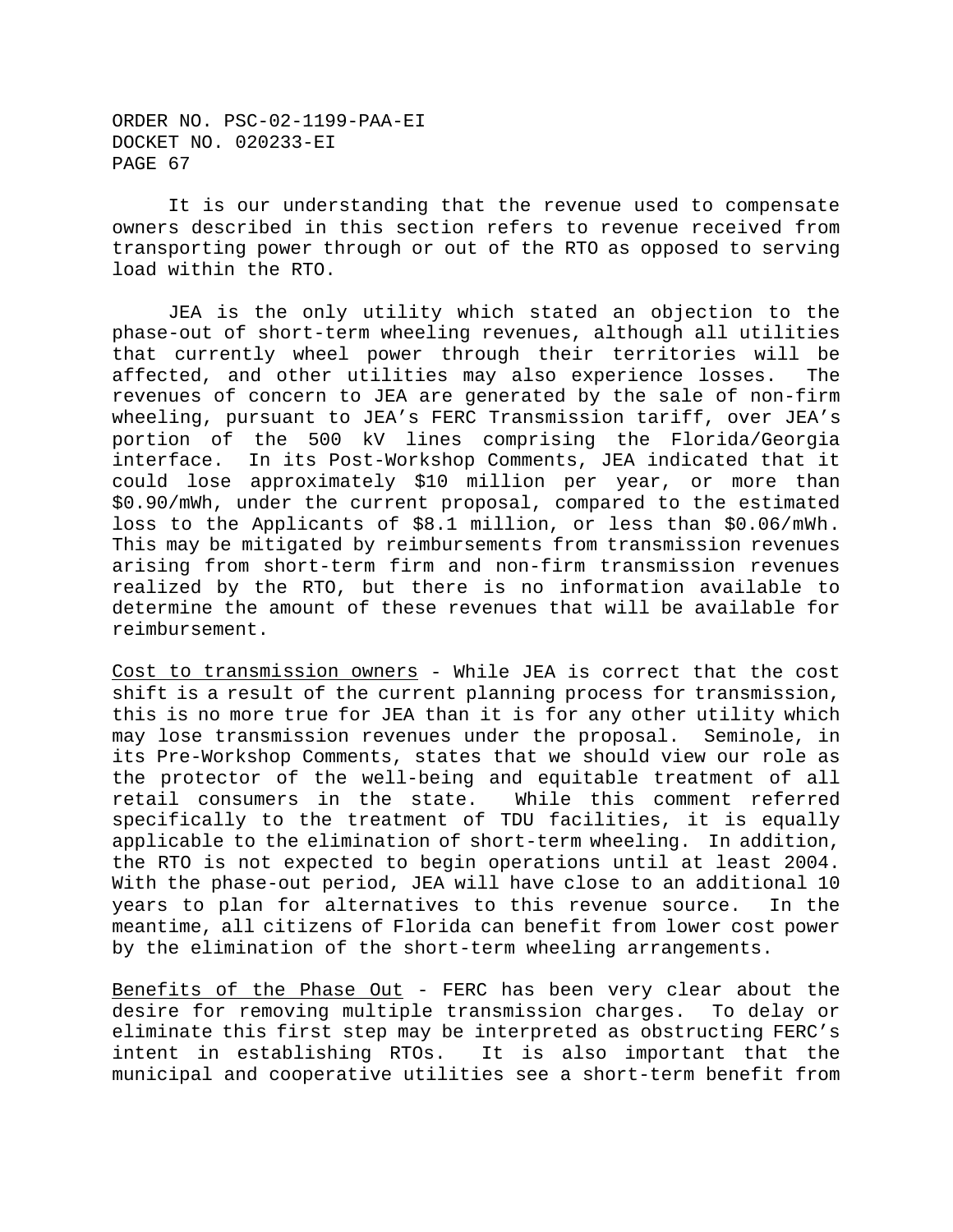participation in the RTO, in order to encourage them to join. If membership brings no relief from pancaked wheeling charges and carries only the additional cost of operation of the RTO, few utilities would likely find participation attractive. If the decision is made to go forward with an RTO, it is in the best interest of all ratepayers to maximize participation in the RTO to realize the joint planning and operation benefits. Finally, as noted above, the cost of power to many Florida ratepayers would be reduced as a result of this phase-out.

JEA would be placed in the same situation as any transmission owner weighing the perceived benefits from being a participant in the RTO against the cost of not participating. We therefore approve the phase out of short-term revenue as proposed by the Joint Applicants.

#### METHOD OF RECOVERING INCREMENTAL TRANSMISSION COSTS

The Applicants have stated that we should allow recovery of incremental transmission costs, which include a systemwide charge, a grid management charge, and a TDU adder through a cost recovery mechanism for the reasons described below. First, a cost recovery mechanism would allow the Applicants to timely recover their costs without continually resetting their base rates. Second, because these incremental costs are outside the Applicants' control, the Applicants could not minimize these costs. Third, a cost recovery mechanism would avoid overrecoveries and underrecoveries of costs and facilitate review of the level and basis for future transmission costs. Fourth, we could easily implement a cost recovery mechanism because these costs are distinct and easily measurable.

FMPA supports the Applicants' proposal to recover these incremental costs through a cost recovery mechanism.

OPC states that the Applicants could avoid these incremental costs without any degradation of service if the Applicants just chose not to participate in an RTO. OPC states that the Applicants seek recovery of unquantified costs voluntarily incurred in support of a federal endeavor which divests us of its jurisdiction. Thus, OPC questions the logic, as well as the prudence, of the Applicants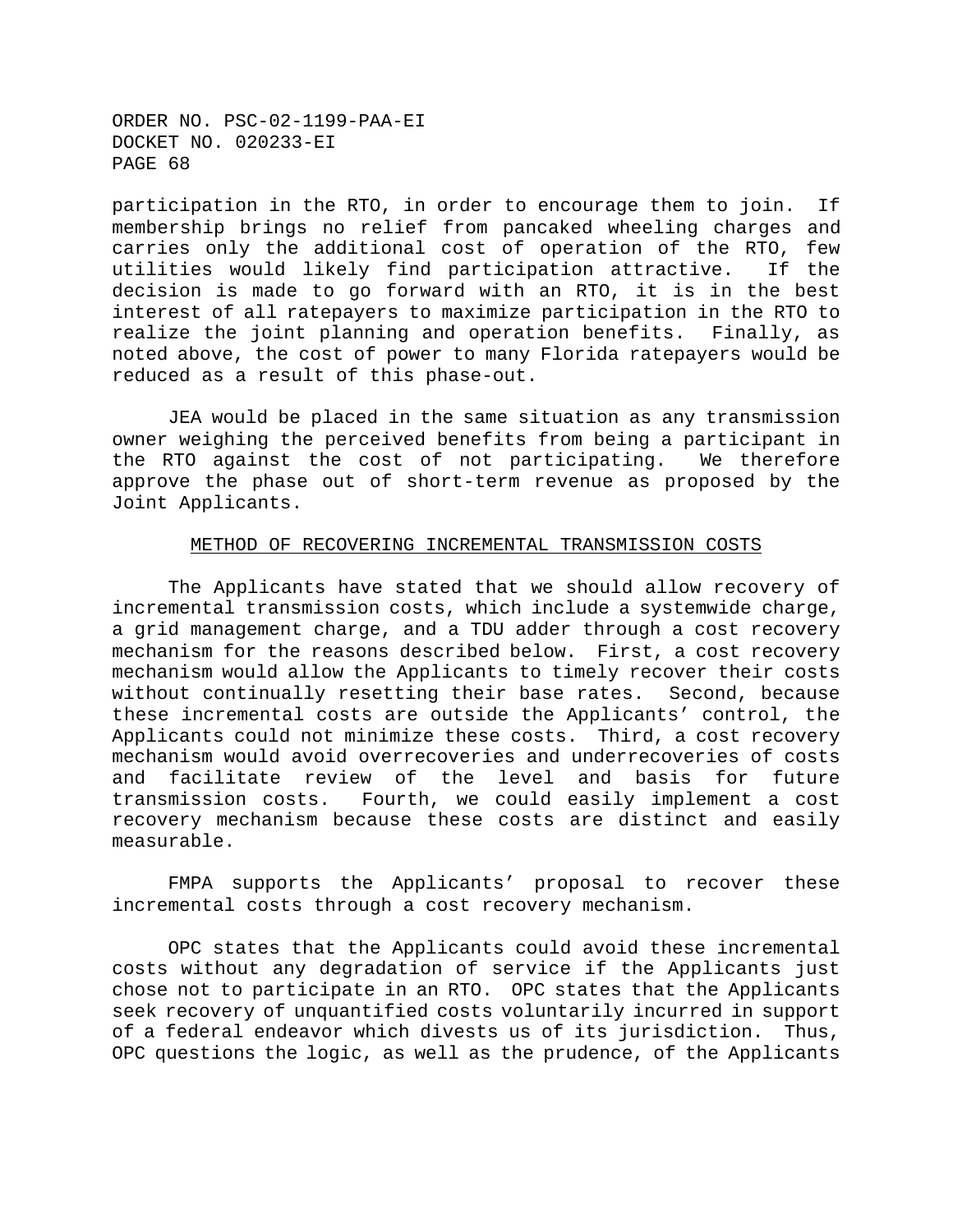seeking to recover these incremental costs through a cost recovery mechanism.

While concurring with OPC's comments, FIPUG states that we should authorize the Applicants to recover any RTO-related costs through base rates. FIPUG asserts that recovery through base rates provides the Applicants an incentive to minimize these incremental costs, but a cost recovery mechanism would not. Also, FIPUG states that we should put a mechanism in place to ensure that any incremental costs are prudent, reasonable, and further the RTO's goal. Finally, FIPUG believes that any cost recovery mechanism should consider whether each Applicant's net operating income is sufficient to recover these incremental costs, instead of an automatic cost recovery mechanism.

The Applicants propose to recover incremental transmission costs as a new component of the capacity cost recovery clause. The Applicants would allocate these incremental costs to their rate classes on a 12 Coincident Peak (CP),  $1/13<sup>th</sup>$  Average Demand (AD) basis. Hence, each Applicant would allocate  $12/13^{\text{ths}}$  of these costs to each customer class based upon the contribution of each class to the 12 monthly system peaks. Each Applicant would allocate the remaining  $1/13<sup>th</sup>$  of these costs based upon the contribution of each class to total energy sales. This is the same method used to allocate transmission costs in setting base rate charges. The following table illustrates the preliminary projected costs that each applicant anticipates seeking recovery of through the capacity clause for 2004 through 2008.

| Preliminary Projections of<br>Future Incremental Transmission Costs |      |       |       |       |       |
|---------------------------------------------------------------------|------|-------|-------|-------|-------|
| (\$ million)                                                        | 2004 | 2005  | 2006  | 2007  | 2008  |
| Florida Power &<br>Light                                            | \$75 | \$113 | \$143 | \$171 | \$202 |
| Florida Power                                                       | \$29 | \$43  | \$53  | \$63  | \$74  |
| Tampa Electric                                                      | \$18 | \$26  | \$32  | \$37  | \$44  |

As discussed above, OPC asserts that any incremental costs, i.e., costs beyond those reflected in base rates, associated with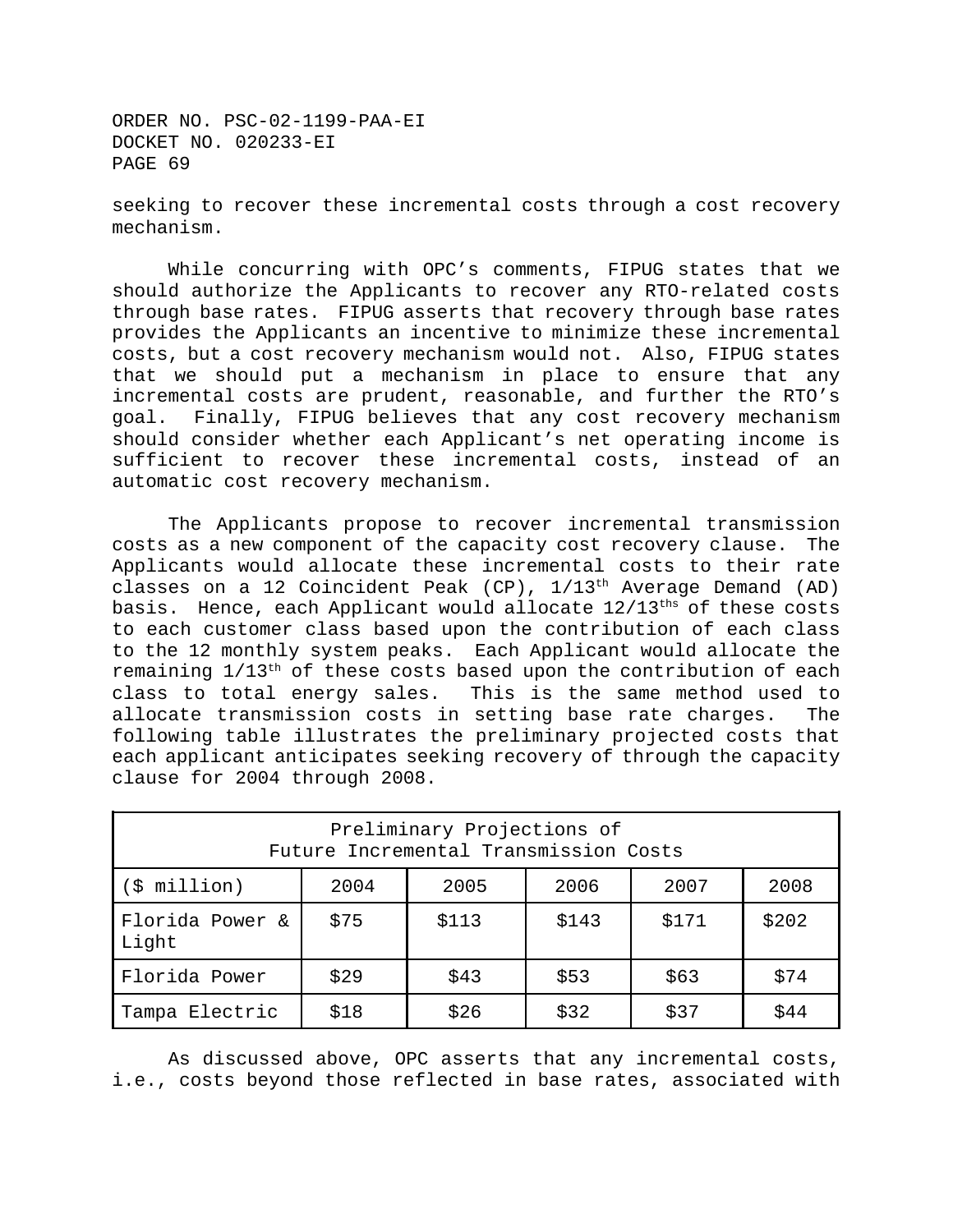charges paid by the Applicants to GridFlorida, cannot be considered prudent for purposes of cost recovery because the Applicants voluntarily incurred these costs by choosing to form and participate in an RTO. We note that our December 20 Order directly addressed the issues of whether the Applicant's formation of GridFlorida was truly voluntary and whether formation of GridFlorida was prudent. At page 7 of the Order, we stated:

We find that the GridFlorida Companies were prudent in forming an RTO in response to FERC's Order No. 2000. Although participation in an RTO is voluntary under Order No. 2000, FERC has acknowledged that it may use its regulatory authority in other areas to compel RTO participation. Further, formation of an RTO should provide benefits for Peninsular Florida and its ratepayers, most importantly by facilitating an improved wholesale electricity market, encouraging competition by removing access impediments and restrictions.

In reaching these conclusions, we noted that the GridFlorida Companies, by proactively forming an RTO, avoided forced participation in an RTO in which they would have had no opportunity to be involved in structure and policy decisions. Accordingly, OPC's arguments appear to represent an untimely challenge to our December 20 Order.

We agree with FIPUG that recovery of incremental transmission costs through base rates would provide the Applicants an incentive to minimize these incremental costs. However, as the table above indicates, the Applicants have projected that these incremental costs would change substantially during the first five years of the RTO. We would retain jurisdiction to review all charges proposed for recovery, just as is currently done. By authorizing recovery through the capacity clause, we would ascertain that each applicant is fairly compensated for prudent transmission costs incurred to provide its ratepayers with safe, reliable electric service. Also, we would scrutinize these incremental transmission costs to the same degree of any other cost recovered through a recovery clause to determine whether any incremental costs are prudent, reasonable, and consistent with the RTO's goal. Finally, we historically have not considered a utility's earnings as relevant to a utility's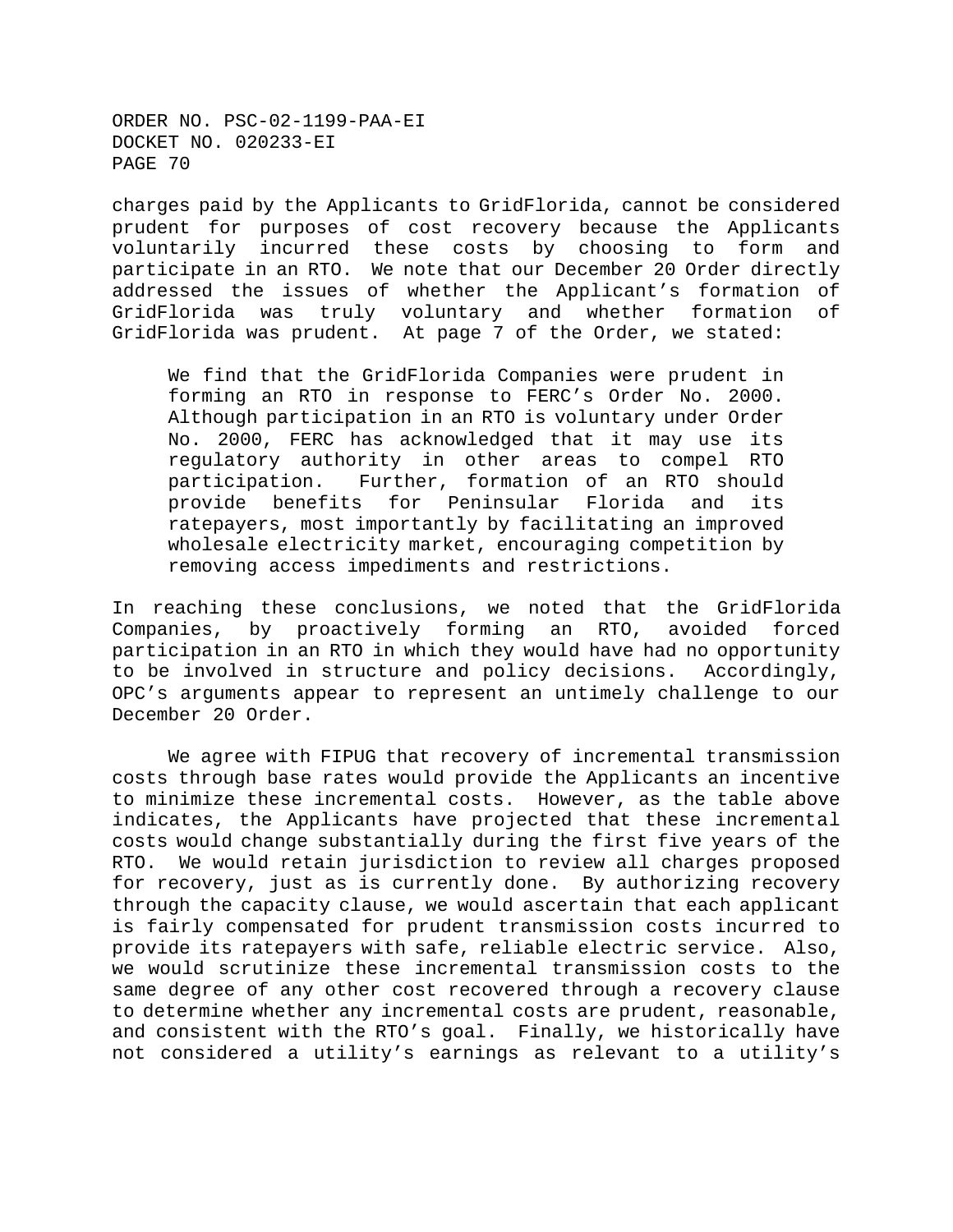ability to recover an otherwise acceptable cost through the cost recovery clause. We shall not do so in the instant case.

Each Applicant shall be authorized to recover any incremental transmission costs approved by this Commission through the capacity cost recovery clause. The costs incurred to provide transmission shall be subject to the same review and discovery as any other cost which is proposed for recovery. Each Applicant shall allocate these incremental transmission costs among its customer classes on a 12CP,  $1/13^{th}$  AD basis. We will not consider an Applicant's earnings as relevant to whether the Applicant should recover these incremental transmission cost through a cost recovery clause.

### MODIFIED MARKET DESIGN

Pursuant to Order No. PSC-01-2489-FOF-EI, we agreed with the GridFlorida Companies that the use of balanced schedules and physical transmission rights (PTRs) were an appropriate foundation for an RTO and would allow a gradual transition to a more competitive generation market. However, we disagreed with the use of a market clearing price mechanism for the energy balancing market and congestion management. Instead, we required the use of a get-what-you-bid approach to these markets. On January 4, 2002, the Joint Commenters requested that we reconsider these findings concerning the GridFlorida market design and other issues associated with the GridFlorida filing. Pursuant to Order No. PSC-02-0350-FOF-EI, issued March 14, 2002, we denied the joint request for reconsideration but did not preclude the Joint Commenters from pursuing such issues as part of our compliance filing review. As part of the March 20, 2002, Compliance Filing, the Applicants complied with the market design requirements of the Order, with changes noted in Attachment P of the OATT. At the workshop, the majority of the interveners suggested that market design issues, such as PTRs, market power, and market clearing prices, should be addressed by the FERC.

On July 2, 2002, the GridFlorida Companies filed supplemental Post-Workshop Comments addressing market design. In that filing, the GridFlorida Companies propose to revise the market design filed on March 20, 2002, with the following changes: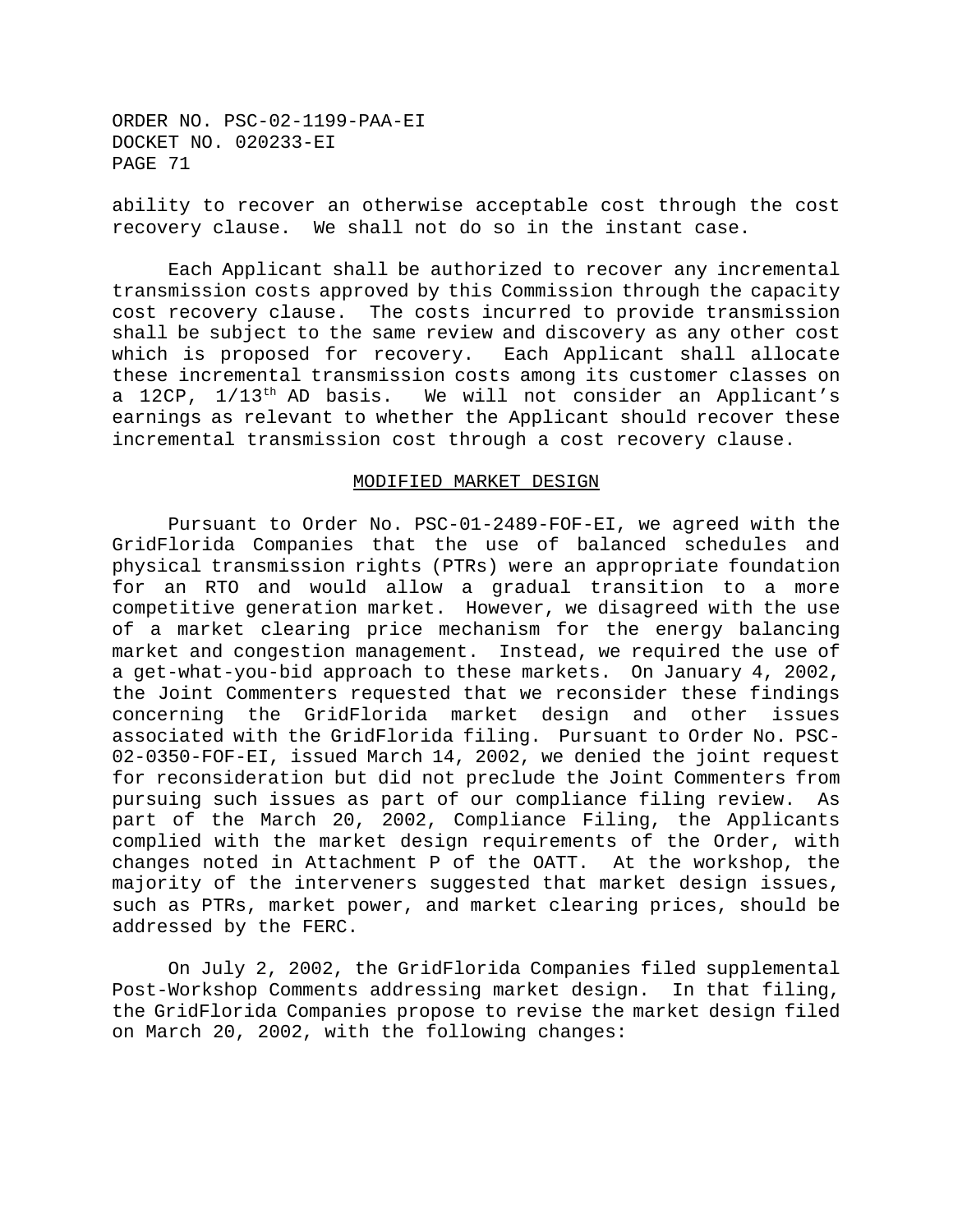- 1. A Financial Transmission Rights (FTRs) model with Locational Marginal Pricing (LMP);
- 2. A two-settlement system with a voluntary day-ahead market and a real-time market with unbalanced schedules; and
- 3. Market clearing prices to be calculated and paid to generators for energy balancing and congestion management with any gains from sales in the real-time market allocated to customers and a portion allocated to the IOU as an incentive for participation in the market.

The July 2, 2002, filing also states that other aspects of market design would not change including the following: (1) the annual allocation of transmission rights to load serving entities (LSEs) based on their use of the GridFlorida transmission system; (2) LSE specific capacity requirements through the Installed Capacity and Energy market; and (3) penalties for imbalances in the real-time market that exceed specified imbalance levels.

The GridFlorida Companies contend that adoption of an LMP structure coupled with a two-settlement system would better serve our goal of a Florida-specific RTO, as concerns about seams issues with neighboring RTOs would be eliminated or minimized. It is also argued that the revised market design would be easier to implement and evolve over time as a result of multiple RTOs utilizing such a system. The GridFlorida Companies also state that the revised market design would enhance customer protection by limiting gaming by providing price transparency through the posting of nodal prices.

The GridFlorida Companies believe that retail ratepayers would be harmed by the get-what-you-bid method of determining prices for energy balancing and congestion management. They argue that a supplier would bid its estimate of the price at which the market will clear as opposed to bidding its cost and this effect would produce an inefficient mix of resources used to serve load. The companies believe that the method for determining these prices should be separated from the concerns of market power because market power mitigation measures are to be adopted regardless of the system utilized.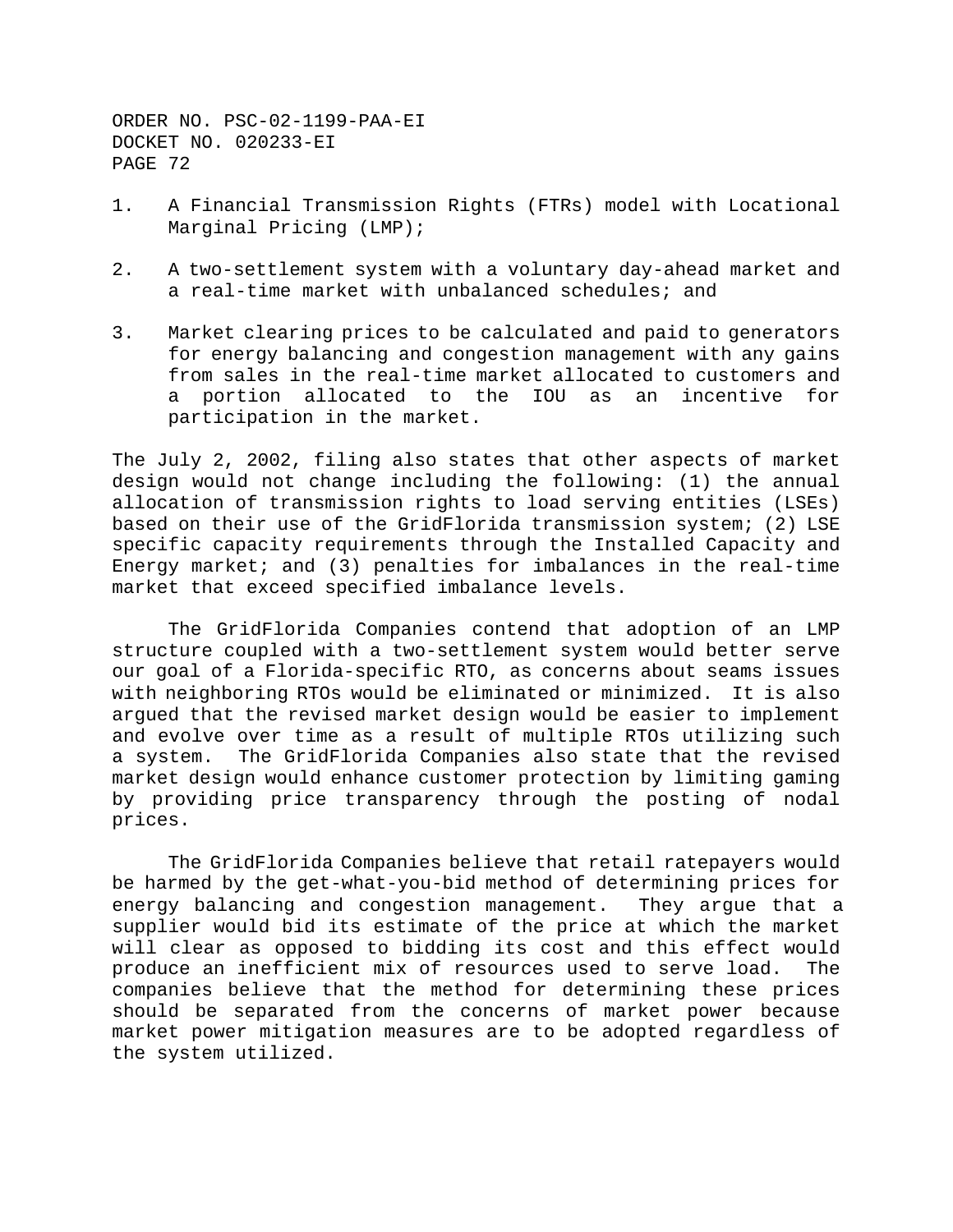On July 12, 2002, interveners filed supplemental comments responsive to the proposed market design amendments. These comments demonstrate a range of opinion as to the proposed amendments and the procedural options we should consider. The proposed amendments are supported in concept by Mirant and Calpine, but both recommend that we retain jurisdiction as to specific details. JEA generally supports the proposed amendments but requests a hearing before this Commission to ultimately resolve the proposed amendments. Reliant supports the proposed amendments as well. Seminole requests that we deny the proposed amendments and defer consideration of the issues until after issuance of FERC's SMD rule. FMPA supports allowing the GridFlorida Companies to move forward at FERC with an SMD-consistent market design. FMG proposes deferral of ruling on market design pending completion of FERC's SMD rulemaking or deferring action on GridFlorida entirely pending the outcome of both FERC's SMD rulemaking and the Southeastern Association of Regulatory Utility Commissioners' (SEARUC) RTO cost/benefit study. Reedy Creek states that regardless of the implementation of an FTR or PTR system, transmission rights should be allocated to existing users of the system and reallocated to the load serving entity upon expiration of existing agreements.

It is clear that the proposed amendments are not in compliance with Order No. PSC-01-2489-FOF-EI. That Order is based on a fully developed record of evidence. Reversal of our direction on market design in that order, based on the arguments in a nineteen page filing, is not appropriate at this time. The GridFlorida Companies have not petitioned us for approval of these changes, as suggested by Order No. PSC-01-2489-FOF-EI, nor have they filed with us an amended OATT including the changed market design to allow a thorough review in this docket.

In addressing balanced schedules, we stated in Order No. PSC-01-2489-FOF-EI:

In an effort to transition to a more competitive generation market, any RTO should start with balanced schedules as a foundation. As experience is gained and market participation increases, the RTO can evolve to accommodate such changes. In addition, however, the GridFlorida Companies shall be required to seek this Commission's approval before changing from the proposed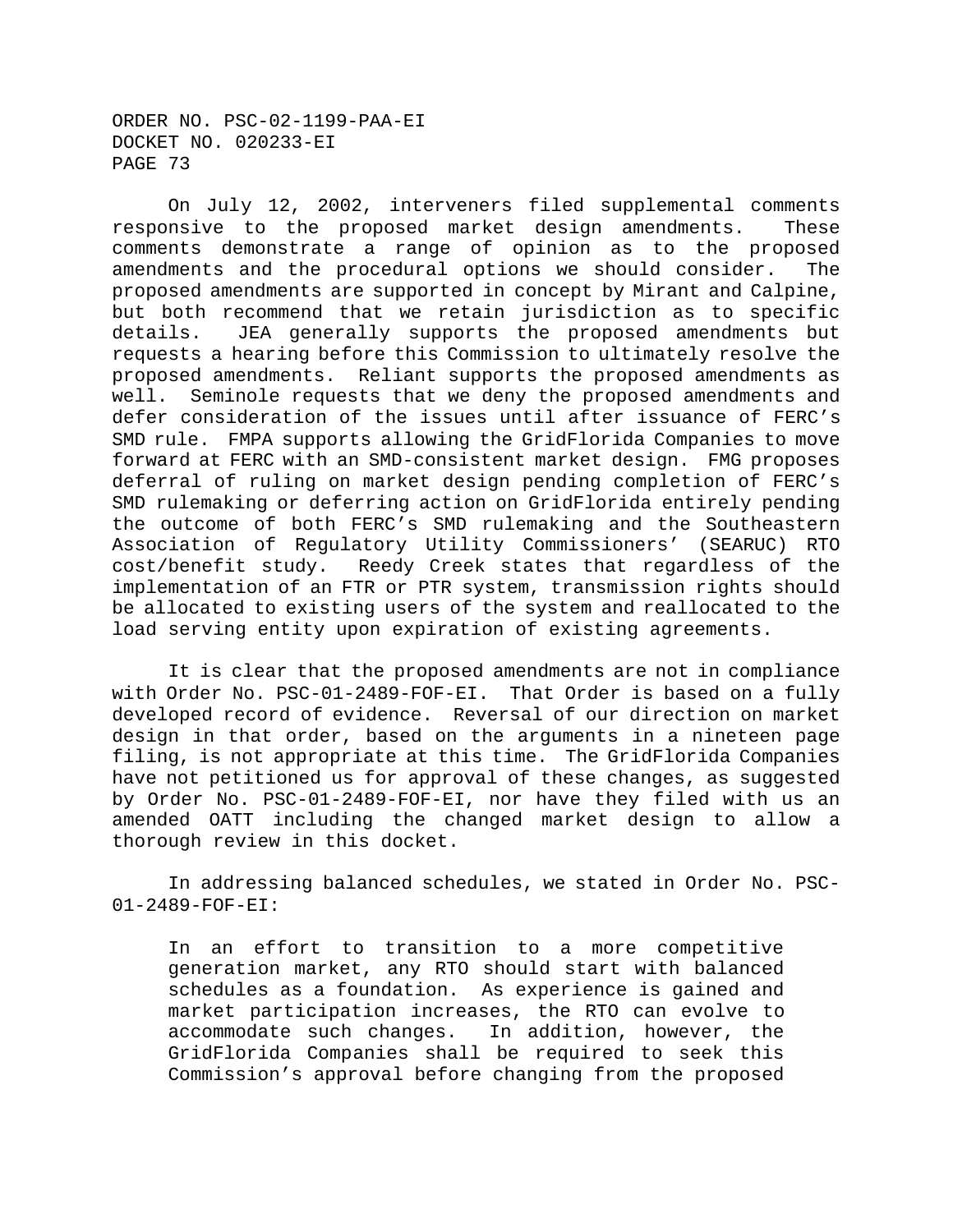> balanced schedule approach in order to ensure that retail ratepayers are not adversely affected.

We clearly recognized that change may be appropriate in the future. The changes proposed by the GridFlorida Companies may be beneficial to retail ratepayers and to the efficient operation of the RTO. However, the Order required the GridFlorida Companies to explicitly seek our approval of a departure from balanced schedules so we could assure that such a departure not adversely impact retail ratepayers. The July 2, 2002, filing does not meet these requirements. Instead, the GridFlorida Companies rely on a yet-tobe-determined penalty for over-reliance on the real-time market to bring discipline to the market.

In addressing the balancing energy market and congestion management, we stated in Order No. PSC-01-2489-FOF-EI:

In keeping with the step-by-step approach that we are taking in this Order, we think that the "get what you bid" alternative is preferable for all transactions until the GridFlorida Companies can demonstrate that sufficient participants exist and that localized market power has been adequately addressed. The modified GridFlorida proposal to be filed pursuant to this Order shall utilize this alternative.

The market clearing price mechanism proposed is contrary to the Order. We emphasized our concern regarding market power as stated above. The get-what-you-bid approach was deemed preferable, particularly while the RTO is in its formative stages. Exposing retail ratepayers to the vagaries of a market-based balancing energy market without the establishment of a strong market monitor is not appropriate. Material changes to the approach we approved may be appropriate when the GridFlorida Companies can demonstrate that a strong market monitor will be in place.

The GridFlorida Companies also support an incentive to be received on gains from sales in the real-time market. They state that a substantial portion should be allocated to retail customers, but provide no further detail. We have already established a mechanism whereby Florida electric investor-owned electric utilities, including the Applicants, can earn a shareholder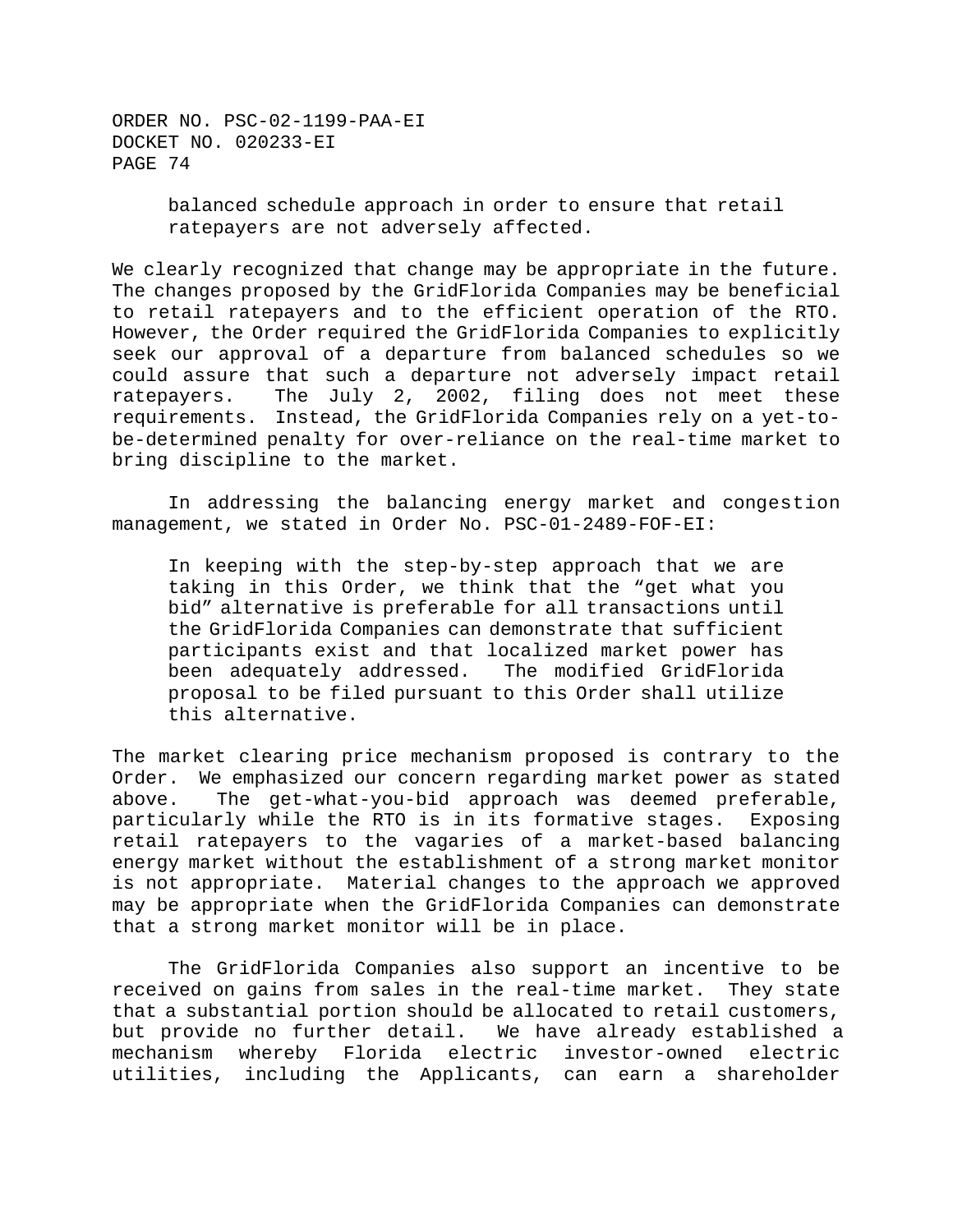incentive for gains on non-separated wholesale sales if a threeyear rolling average of such gains is bettered. More information is needed to better understand the intent of the Applicants with this proposal, i.e., how the proposal is intended to relate to the current incentive mechanism. It is our understanding that this concept was rejected by the FERC in the initial GridFlorida filing.

The GridFlorida Companies have not met the requirements of our December 20 Order to demonstrate that localized market power has been adequately addressed. In the revised market design filing, the GridFlorida Companies simply state "that market clearing prices should be established and paid to suppliers, and that narrowly tailored market power mitigation mechanisms should be developed to address market power concerns."

In addressing transmission rights, we stated a preference for PTRs, and gave the following direction in Order No. PSC-01-2489- FOF-EI: "We find that the approach of using PTRs shall remain fixed until such time that GridFlorida petitions this Commission and justifies a different approach." Again, the July 2, 2002, filing by the GridFlorida Companies does not meet the requirements of our December 20 Order. The revised market design, as proposed, may be of benefit to retail ratepayers. It is not appropriate, however, to reverse our Order without a more substantive examination of the issue. For example, there are questions about how FTRs will be allocated and valued and how the revenues derived from the sale of FTRs will be treated. In addition, it is unclear how the revised market design will mitigate market manipulation and at what cost.

On July 30, 2002, the GridFlorida Companies and the interveners filed consensus language that stated the following: (1) the congestion management system for GridFlorida should not be a PTR system, and the Commission should remove its prior requirement for GridFlorida to adopt a PTR system; (2) a hearing is not needed to move away from a PTR system or for the Commission to remove its prior requirement to implement a physical rights system; and (3) these consensus views should not be construed as prejudicing a party's position on any other issue, as such positions and any related requests regarding Commission action have been previously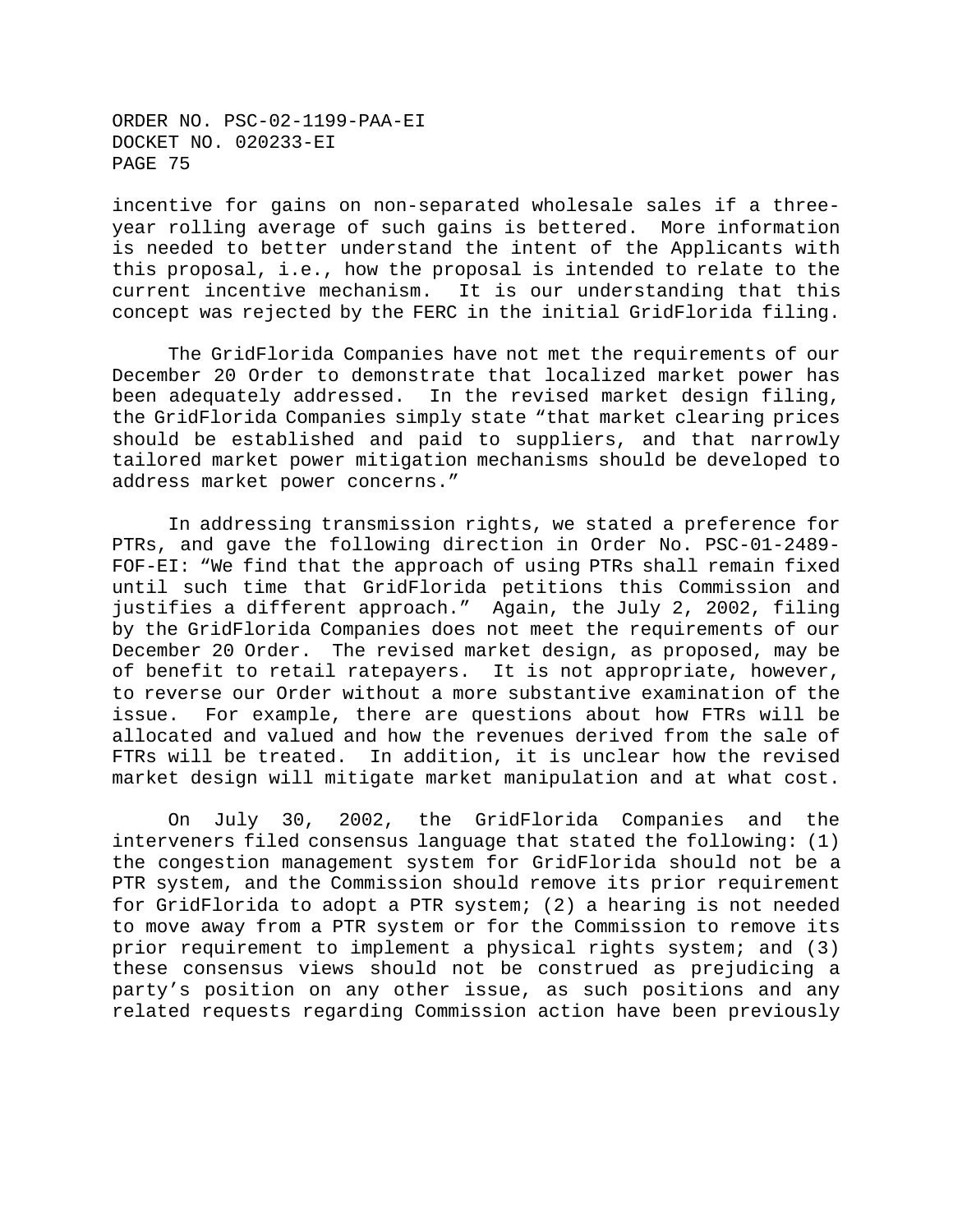expressed.<sup>1</sup> While the consensus language indicates that a hearing is not necessary for us to move away from using a physical rights system, there is no consensus language addressing how we should proceed to adopt an alternative market design.

In order for the GridFlorida Companies to adequately justify the new market design provisions, including: (1) financial transmission rights for transmission capacity allocation; (2) unbalanced schedules with a voluntary day-ahead market; (3) market clearing prices for balancing energy and congestion management; and (4) sharing of gains on real-time energy sales, the GridFlorida Companies are directed to file petitions and testimony addressing these changes no later than 30 days from the date of our vote at the August 20, 2002, Agenda Conference. Such a filing will allow us to conduct an expedited evidentiary hearing. A hearing will allow us and the parties to fully understand the proposed changes and address those changes in a timely manner. The parties are encouraged to identify areas for consensus and advise Commission staff of areas for stipulation to allow a vote on this matter as quickly as possible. Additionally, any protested PAA issues will be rolled into this proceeding.

### OTHER MATTERS

The modifications and clarifications that we have required in this Order as proposed agency action beyond those found necessary to comply with our December 20 Order, shall be filed for administrative approval within 30 days of the issuance of the Order in this docket.

<sup>&</sup>lt;sup>1</sup>According to the July 30, 2002, filing, those parties that have expressed their support for this consensus language are: Calpine Corporation, Duke Energy North America, Florida Municipal Power Agency, Florida Power Corporation, Florida Power & Light Company, the City of Gainesville d/b/a Gainesville Regional Utilities, Kissimmee Utility Authority, the City of Lakeland, Florida d/b/a Lakeland Electric, Mirant Americas Development, Inc., Reliant Energy Power Generation, Inc., Seminole Electric Cooperative, Inc., the City of Tallahassee, Florida, Tampa Electric Company. Reedy Creek Improvement District has stated that it does not oppose the consensus language. JEA does not agree with the consensus language. While JEA agrees with an LMP model as a general principle, the lack of detail regarding the revised market design proposal prevents JEA from supporting it at this time. JEA believes that a hearing would facilitate the development of the details necessary for both JEA and the Commission to adequately review the revised market design proposal.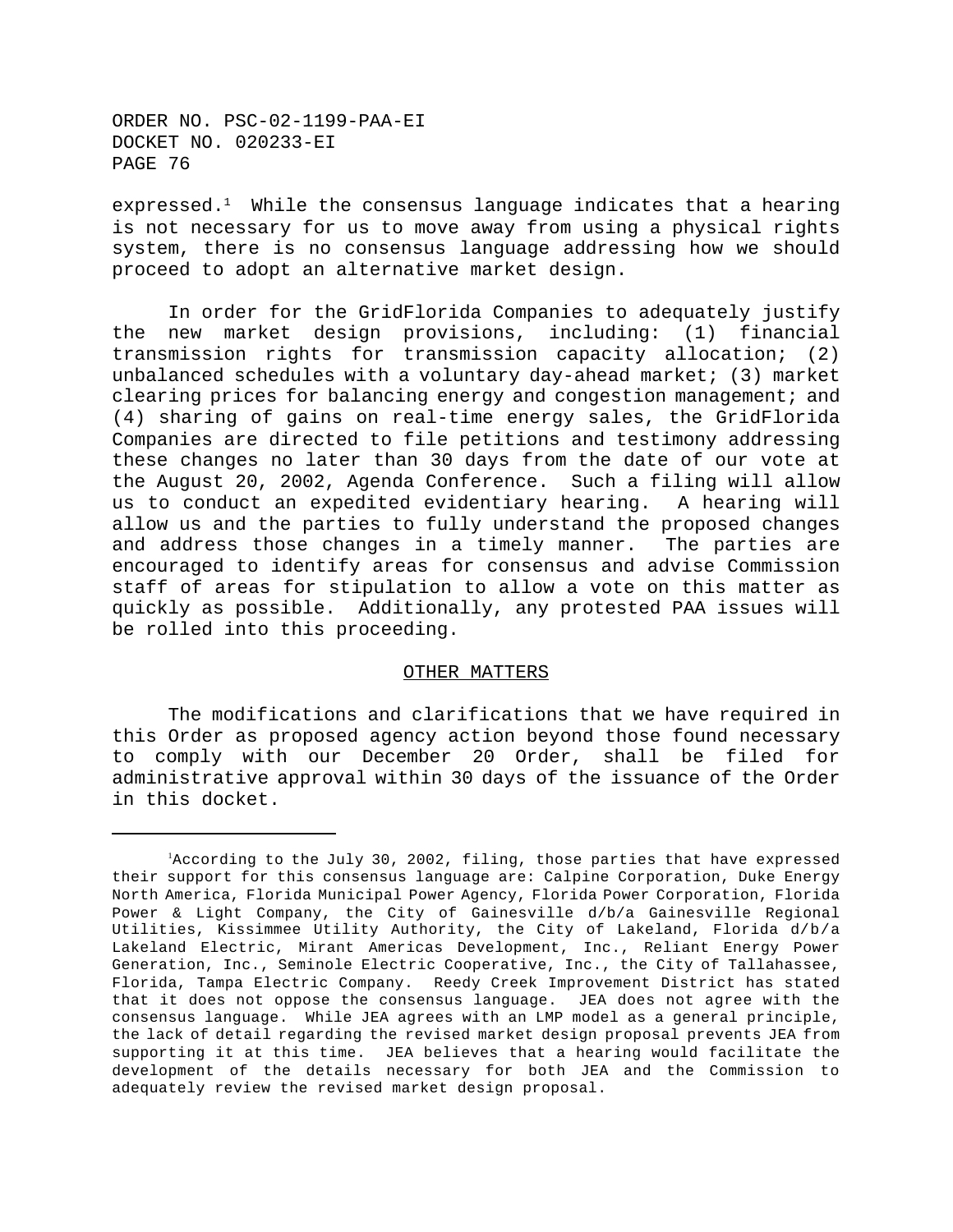We note herein that GridFlorida will be subject to our jurisdiction under Chapter 366, Florida Statutes. As such, GridFlorida and its management will be held responsible for the prudence of the actions they take that impact our jurisdiction. One of our principal concerns is that if we approve the formation of GridFlorida, and the modifications approved herein, that the board should not be able to take unilateral action to change the organizational structure or operation of GridFlorida without this Commission's prior review regarding prudence and public impact.

While we generally concur with these inclusions, it should be made clear that the inclusions in no way bind this Commission in the exercise of its jurisdiction. Those sections of Chapter 366, Florida Statutes, that comprise the Grid Bill, provides this Commission with jurisdiction over, among other things, the planning, development, and maintenance of a coordinated electric power grid throughout Florida. As such, this Commission, as guided by the Florida Legislature, will determine how it will discharge its regulatory responsibilities over a new wholesale provider just as we have for the existing wholesale providers in Florida, such as Seminole Electric Cooperative and the Florida Municipal Power Authority. While we generally agree with the processes that provide for our input into the planning and reliability aspects of GridFlorida, this in no way affects our ability to regulate GridFlorida in a manner consistent with Florida law.

Based on the foregoing, it is

ORDERED by the Florida Public Service Commission that each of the findings contained in the body of this Order is hereby approved in every respect. It is further

ORDERED that the changes made to the structure and governance of the GridFlorida proposal, as set forth in the body of this Order, are in compliance with Order No. PSC-01-2489-FOF-EI. It is further

ORDERED that GridFlorida shall clarify that all meetings of the Advisory Committee, subcommittees and working groups are noticed and open to the public. It is further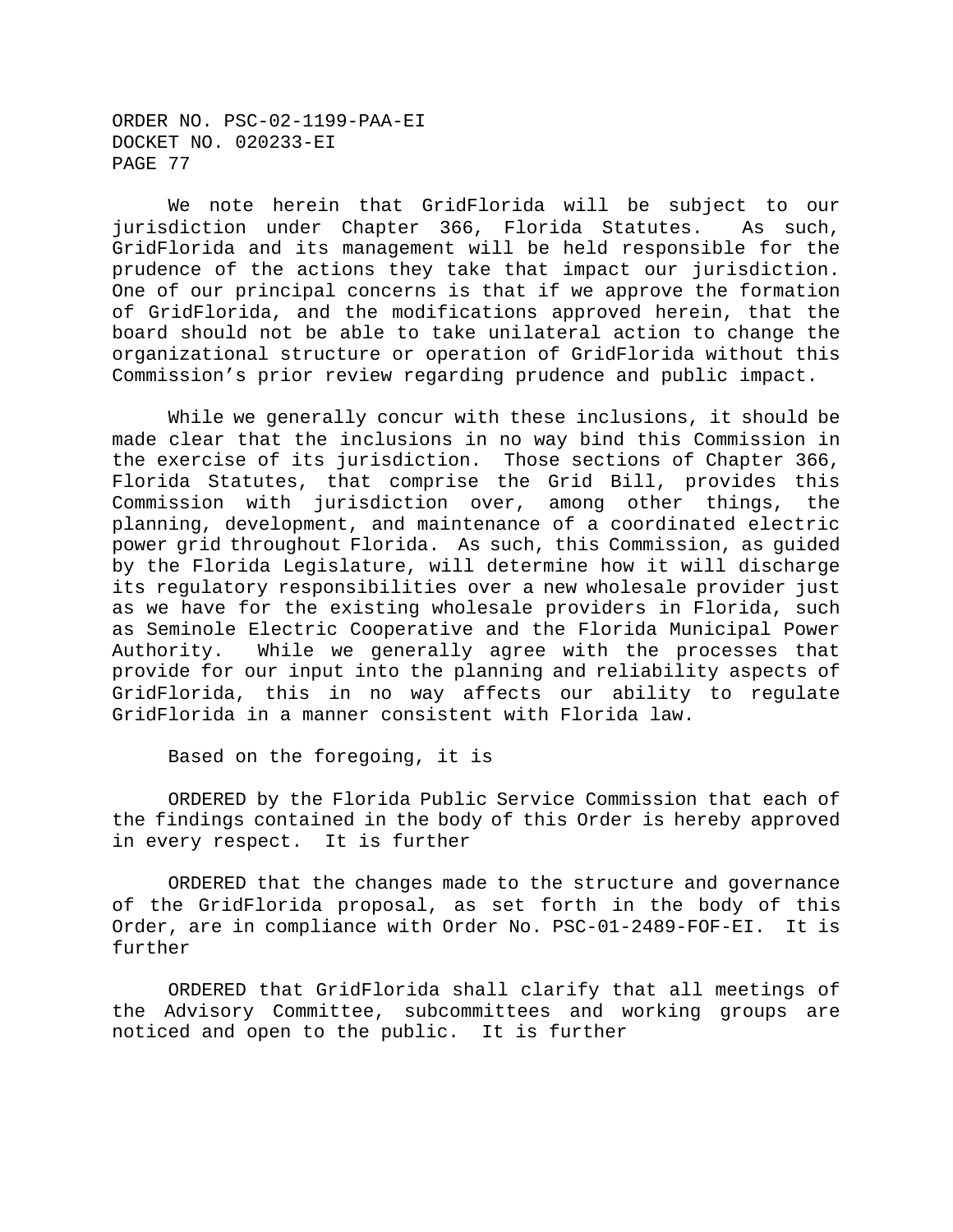ORDERED that GridFlorida shall clarify the Code of Conduct by inserting, on page 8, Section K, the words "and GridFlorida's Independent Compliance Auditor to" at the end of the sentence between "FRC" and "audit"; and in Section II.D.1, the words "GridFlorida Independent Compliance Auditor" shall replace the words "Board of Directors of GridFlorida." It is further

ORDERED that the changes made to the planning and operations aspects of the GridFlorida RTO proposal, as set forth in the body of this Order, are in compliance with Order No. PSC-01-2489-FOF-EI. It is further

ORDERED that GridFlorida shall adopt the language identified in the body of this Order to clarify: that CBM is taken into account when calculating the ATC used by GridFlorida; that the requirement to reject projects is clearly conferred upon the transmission provider; and that the bidding process is not biased towards POs. It is further

ORDERED that the original language in Attachment T was appropriate in setting December 15, 2000, as the demarcation date and that the new language shall be stricken. It is further

ORDERED that Sections 4.3 and 5.6 of the POMA shall be eliminated. It is further

ORDERED that the GridFlorida compliance filing shall be modified to recognize this Commission's continuing jurisdiction over the total cost of transmission service to retail customers. It is further

ORDERED that at the end of the initial five-year operation of the RTO, this Commission will review the transmission rate structure, in light of the operational experience of the RTO and the competitive market conditions in Florida. It is further

ORDERED that this Commission will reexamine the potential impact of the phase-out of existing long-term contract revenues at the end of the initial five-year period of RTO operations. It is further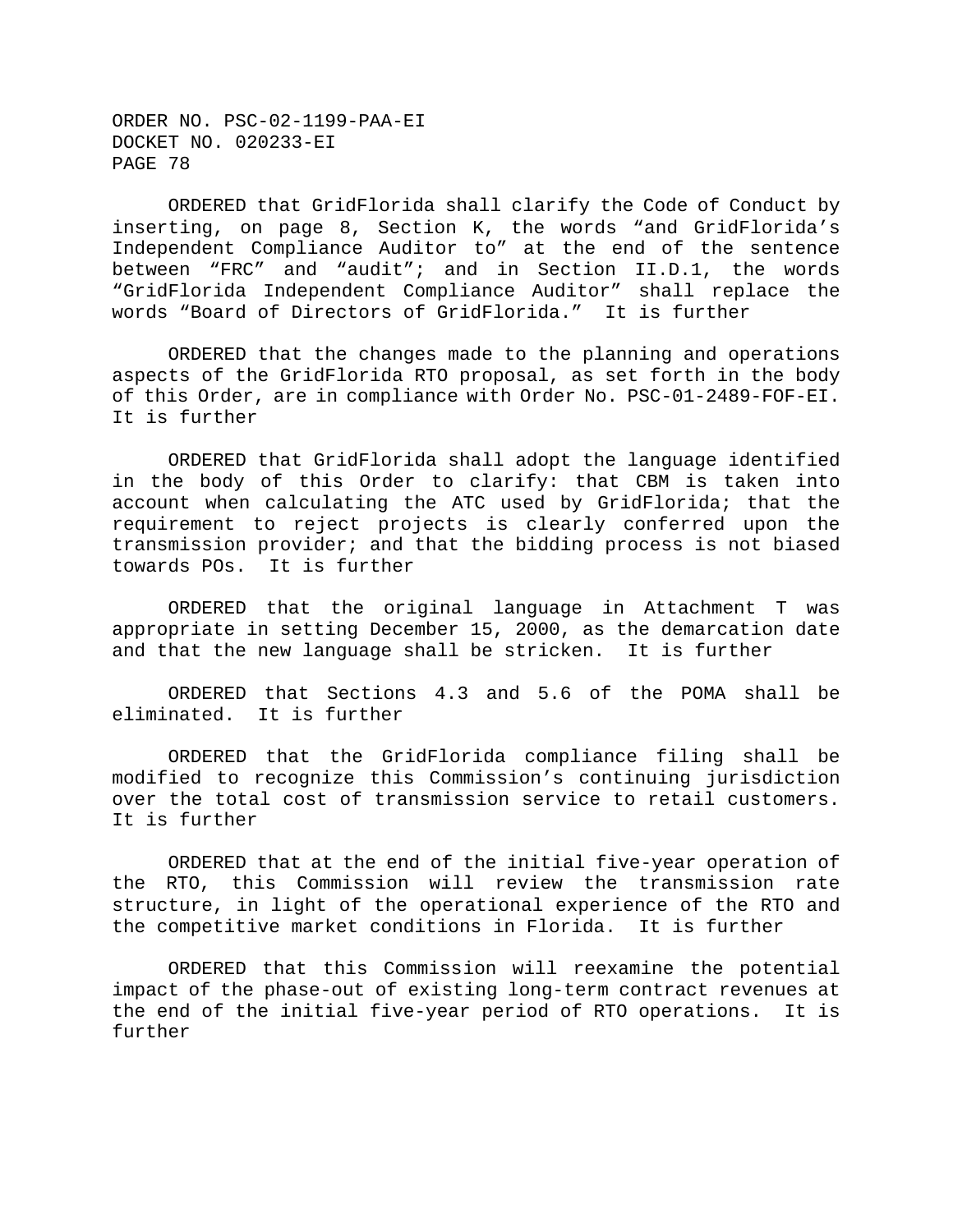ORDERED that the proposed method for alleviating cost shifting from the elimination of short-term transmission revenues, as set forth in this Order, is approved and shall be implemented. It is further

ORDERED that each Applicant is hereby authorized to recover its incremental transmission costs approved by this Commission through the capacity cost recovery clause. It is further

ORDERED that the revised GridFlorida market design is not in compliance with Commission Order No. PSC-01-2489-FOF-EI. It is further

ORDERED that an expedited evidentiary hearing will be conducted in this docket on the merits of the revised market design proposal. It is further

ORDERED that the GridFlorida Companies are directed to file petitions and testimony addressing market design no later than 30 days from the date of our vote at the August 20, 2002, Agenda Conference. The parties are encouraged to identify areas for consensus and advise Commission staff of areas for stipulation to allow a vote on this matter as quickly as possible. It is further

ORDERED that any protested PAA issues will be incorporated into the evidentiary proceeding ordered herein. It is further

ORDERED that to the extent this Order requires, as proposed agency action, any modifications to GridFlorida beyond those found necessary to comply with Order No. PSC-01-2489-FOF-EI, such modifications shall be filed for administrative approval within 30 days of the issuance of this Order. It is further

ORDERED that the provisions of this Order issued as proposed agency action shall become final and effective upon the issuance of a Consummating Order unless an appropriate petition, in the form provided by Rule 28-106.201, Florida Administrative Code, is received by the Director, Division of the Commission Clerk and Administrative Services, 2540 Shumard Oak Boulevard, Tallahassee, Florida 32399-0850, by the close of business on the date set forth in the "Notice of Further Proceedings" attached hereto. It is further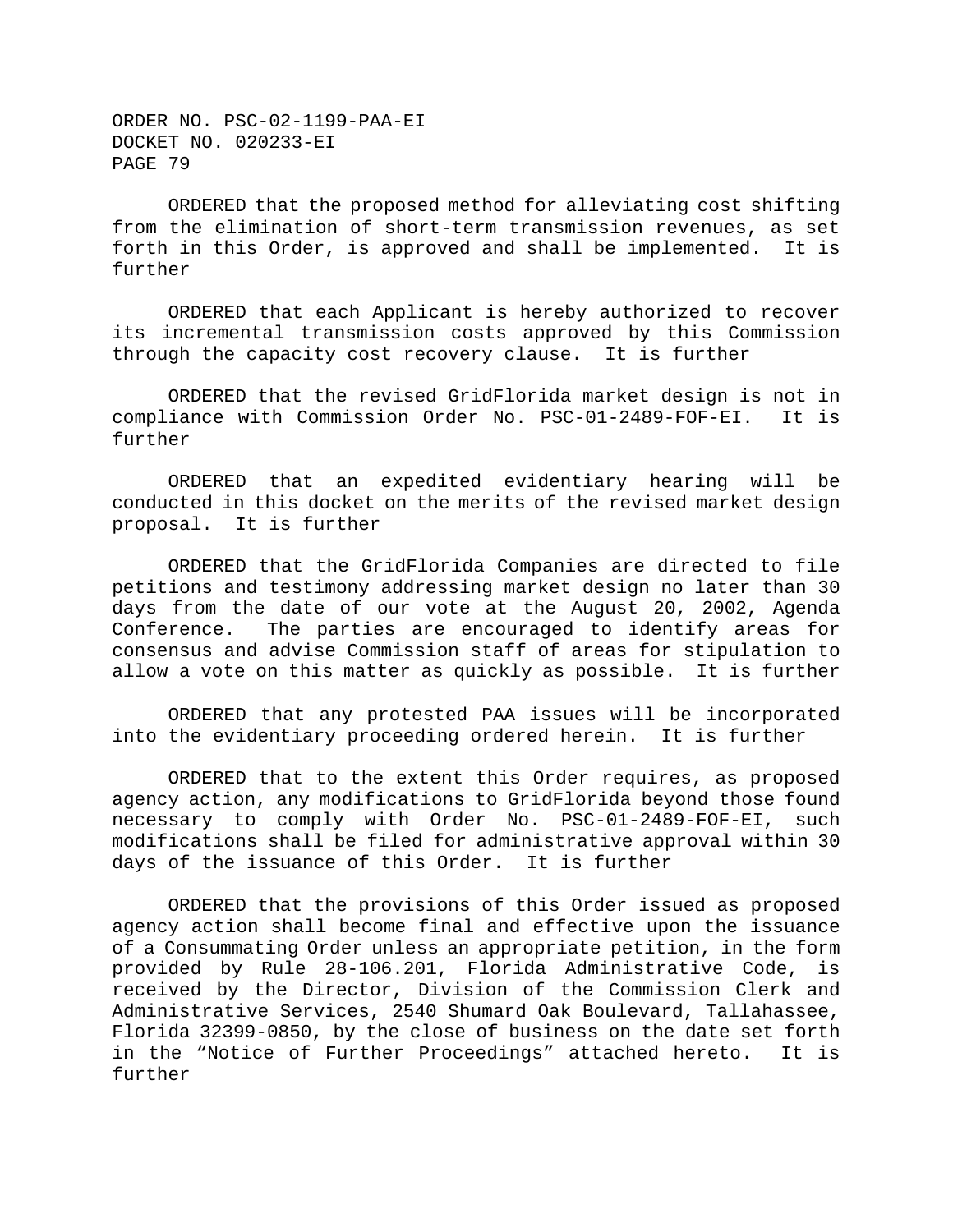ORDERED that this docket shall remain open pending completion of the hearing on the revised GridFlorida market design proposal.

By ORDER of the Florida Public Service Commission this 3rd Day of September, 2002.

/s/ Blanca S. Bayó

BLANCA S. BAYÓ, Director Division of the Commission Clerk and Administrative Services

This is a facsimile copy. Go to the Commission's Web site, http://www.floridapsc.com or fax a request to 1-850-413-7118, for a copy of the order with signature.

( S E A L )

JSB

## NOTICE OF FURTHER PROCEEDINGS OR JUDICIAL REVIEW

The Florida Public Service Commission is required by Section 120.569(1), Florida Statutes, to notify parties of any administrative hearing or judicial review of Commission orders that is available under Sections 120.57 or 120.68, Florida Statutes, as well as the procedures and time limits that apply. This notice should not be construed to mean all requests for an administrative hearing or judicial review will be granted or result in the relief sought.

As identified in the body of this order, our action regarding Structure and Governance, Section L, Board Committee, Subcommittee and Working Group Meetings Being Open to the Public - Additional Clarification Required; Section M, Sufficiency of the Proposed Code of Conduct - Additional Change Required; Planning and Operations, Section K, Determination of Available Transmission Capacity (ATC), Capacity Benefit Margin (CBM), and Other Line Ratings - Additional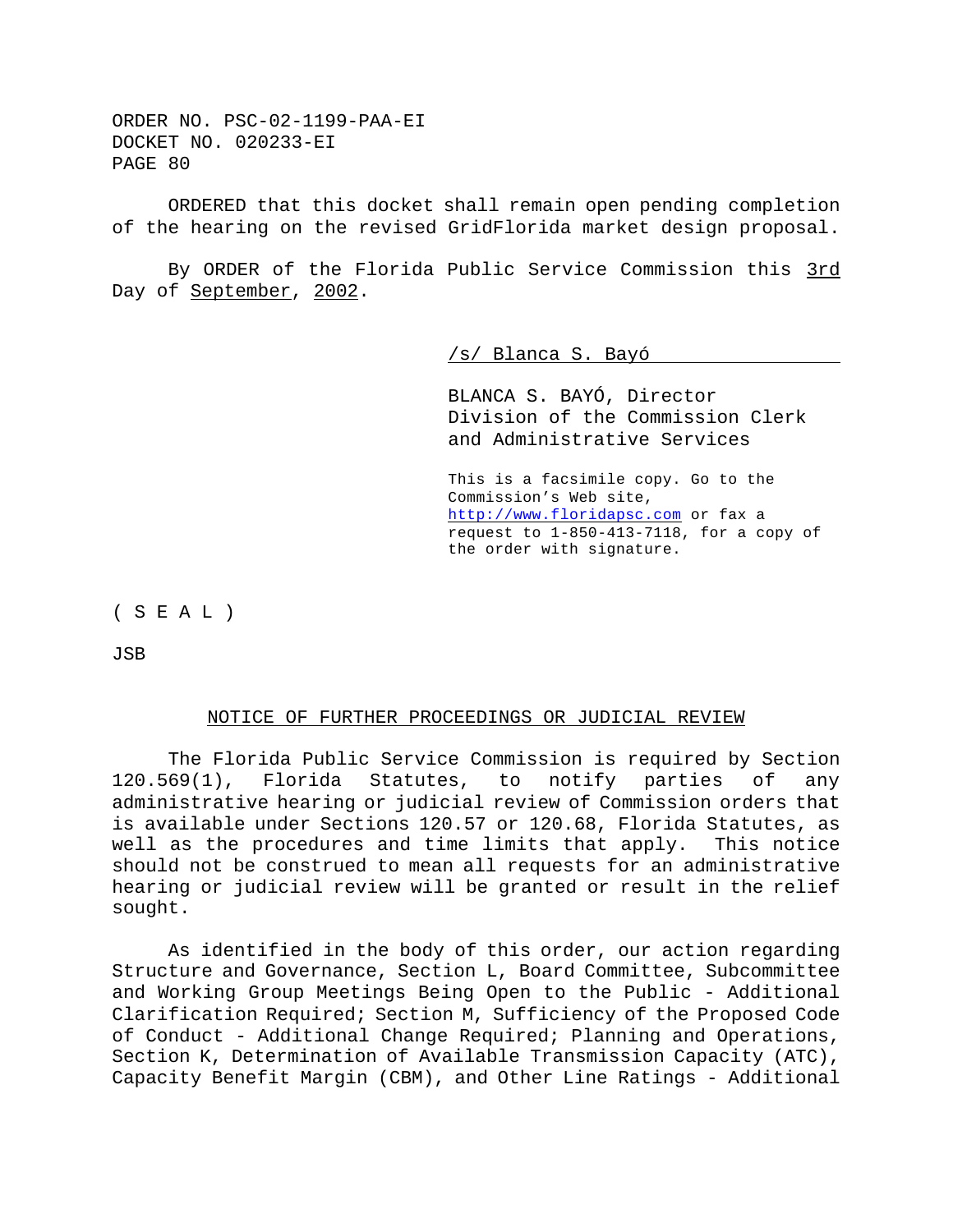Change Required; Section M, Transmission Provider Project Rejection - Additional Change Required; Section O, Competitive Bidding Process for Transmission Construction Projects - Additional Change Required; Section R, Attachment T Cutoff Date; Method of Mitigating Cost Shifts Resulting from Loss of Revenues under Existing Longterm Transmission Agreements; Method of Alleviating Cost Shifting from the Elimination of Short-term Transmission Revenues; and Method of Recovering Incremental Transmission Costs, is preliminary in nature. Any person whose substantial interests are affected by the action proposed by this order may file a petition for a formal proceeding, in the form provided by Rule 28-106.201, Florida Administrative Code. This petition must be received by the Director, Division of the Commission Clerk and Administrative Services, at 2540 Shumard Oak Boulevard, Tallahassee, Florida 32399-0850, by the close of business on September 24, 2002. If such a petition is filed, mediation may be available on a case-bycase basis. If mediation is conducted, it does not affect a substantially interested person's right to a hearing. In the absence of such a petition, this order shall become effective and final upon the issuance of a Consummating Order.

Any objection or protest filed in this docket before the issuance date of this order is considered abandoned unless it satisfies the foregoing conditions and is renewed within the specified protest period.

Any party adversely affected by the Commission's final action in this matter may request: (1) reconsideration of the decision by filing a motion for reconsideration with the Director, Division of the Commission Clerk and Administrative Services within fifteen (15) days of the issuance of this order in the form prescribed by Rule 25-22.060, Florida Administrative Code; or (2) judicial review by the Florida Supreme Court in the case of an electric, gas or telephone utility or the First District Court of Appeal in the case of a water or wastewater utility by filing a notice of appeal with the Director, Division of the Commission Clerk and Administrative Services and filing a copy of the notice of appeal and the filing fee with the appropriate court. This filing must be completed within thirty (30) days after the issuance of this order, pursuant to Rule 9.110, Florida Rules of Appellate Procedure. The notice of appeal must be in the form specified in Rule 9.900(a), Florida Rules of Appellate Procedure.